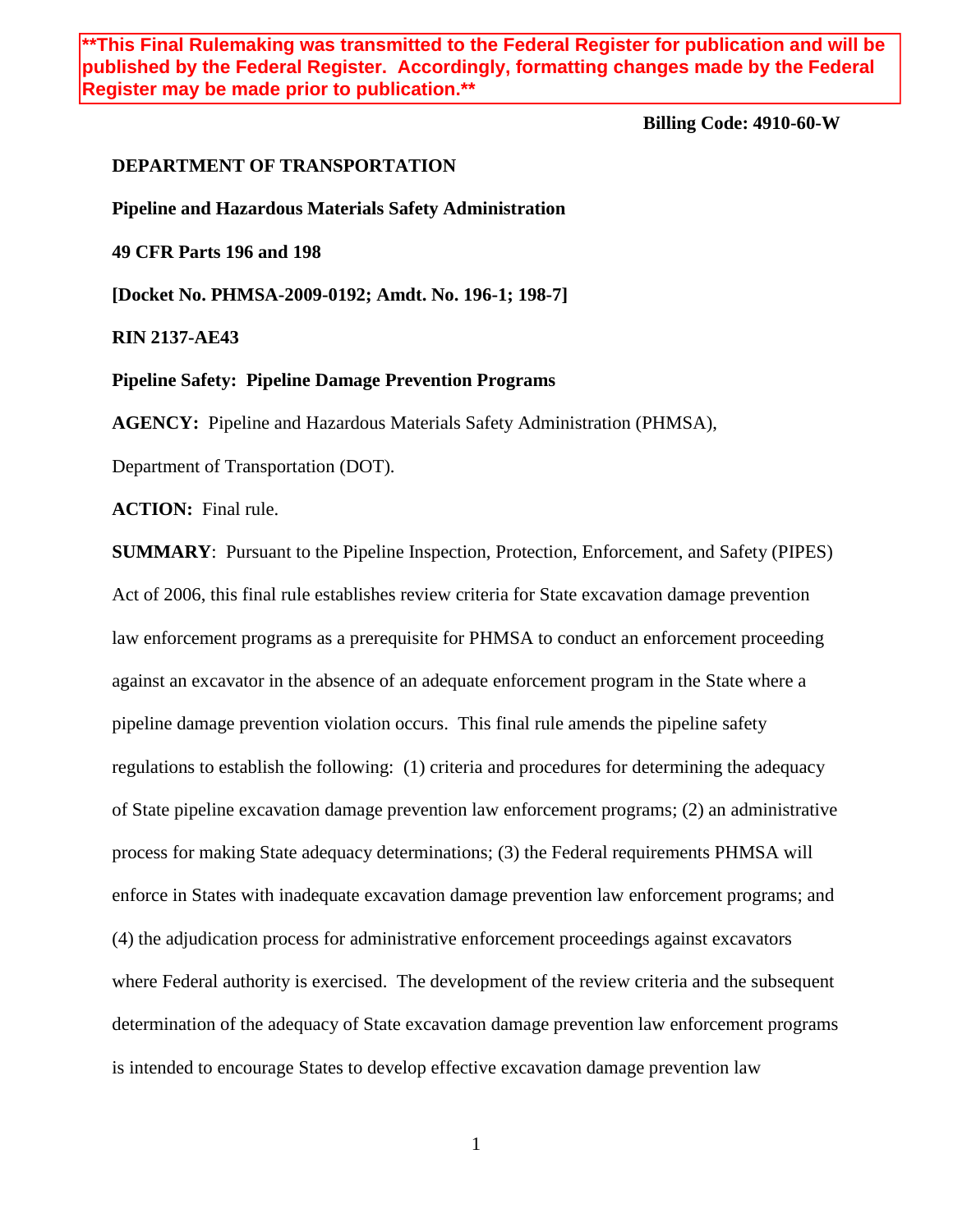enforcement programs to protect the public from the risk of pipeline ruptures caused by excavation damage and allow for Federal administrative enforcement action in States with inadequate enforcement programs.

**DATES:** This final rule is effective January 1, 2016.

**FOR FURTHER INFORMATION CONTACT:** Sam Hall, Program Manager, PHMSA, by email at [sam.hall@dot.gov](mailto:sam.hall@dot.gov) or by telephone at 804-556-4678, or Larry White, Attorney Advisor, PHMSA, by email at <u>lawrence.white@dot.gov</u> or by telephone at 202-366-9093.

# **SUPPLEMENTARY INFORMATION:**

# **I. Executive Summary**

 $\overline{a}$ 

A. Purpose of the Regulatory Action

The purpose of this final rule is to reduce pipeline accidents and failures resulting from excavation damage by strengthening the enforcement of pipeline damage prevention requirements. Based on incident data PHMSA has received from pipeline operators, excavation damage is a leading cause of natural gas and hazardous liquid pipeline failure incidents.<sup>1</sup> Excavation damage means any excavation activity that results in the need to repair or replace a pipeline due to a weakening, or the partial or complete destruction, of the pipeline, including, but not limited to, the pipe, appurtenances to the pipe, protective coatings, support, cathodic protection or the housing for the line device or facility. Better, more effective enforcement of State excavation damage prevention laws, such as the requirement to "call before you dig," is a key to reducing pipeline excavation damage incidents. Though all States have a damage

<sup>&</sup>lt;sup>1</sup> Data from the U.S. Department of Transportation, PHMSA Office of Pipeline Safety, Incident and Accident Reports of Gas Distribution, Gas Transmission & Gathering and Hazardous Liquid Pipeline Systems. Pipeline incident and accident summaries are available on PHMSA Stakeholders Communication website at: [http://primis.phmsa.dot.gov/comm/Index.htm?nocache=3320.](http://primis.phmsa.dot.gov/comm/Index.htm?nocache=3320)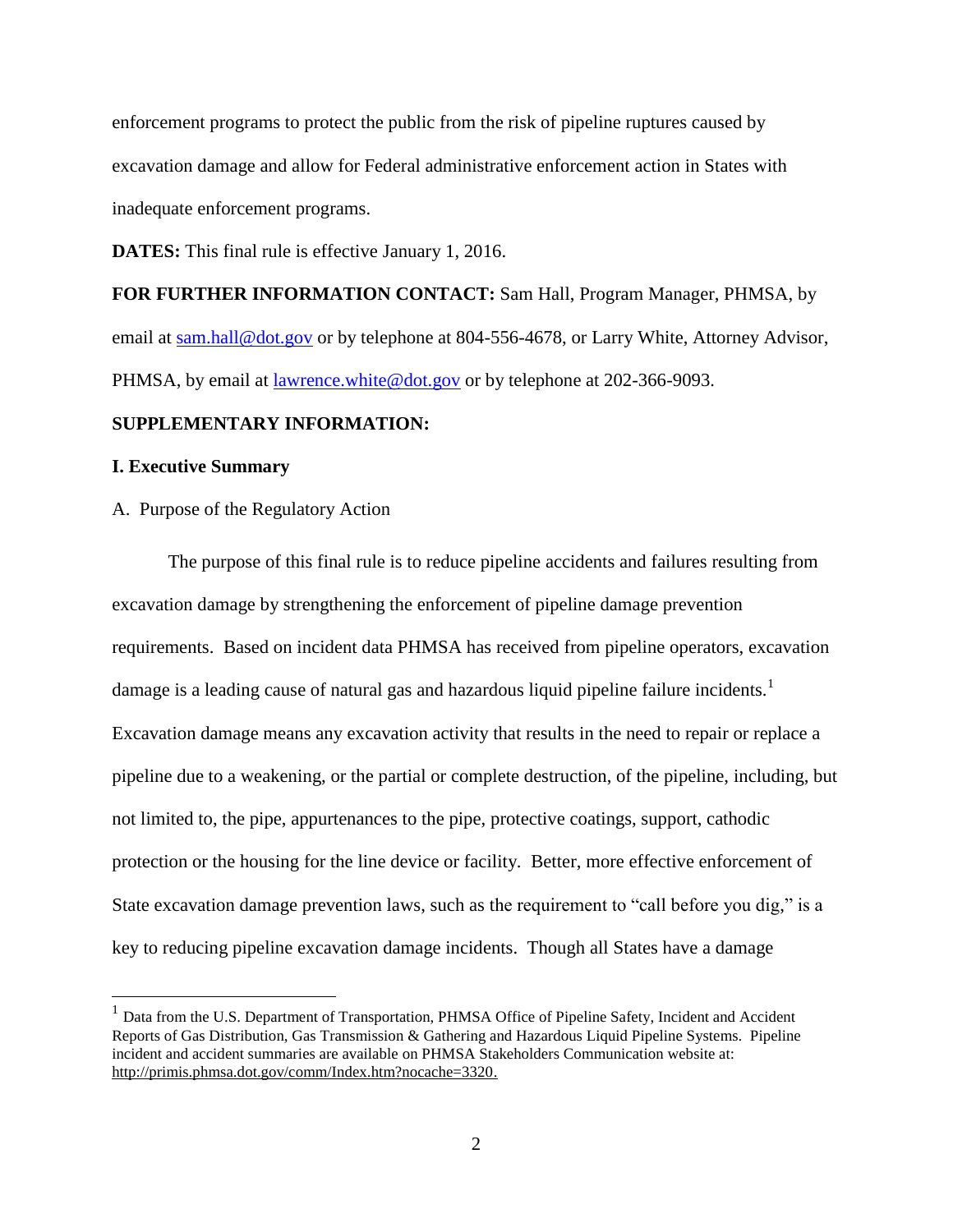prevention program, some States may not adequately enforce their State damage prevention laws. Under section 2(a)(1) of the PIPES Act (Pub. L. 109-468), PHMSA developed criteria and procedures for determining whether a State's enforcement of its excavation damage prevention laws is adequate. Under the PIPES Act, such a determination is a prerequisite for PHMSA if the agency finds it necessary to conduct an administrative enforcement proceeding against an excavator for violating Federal excavation standards.

# B. Summary of the Major Provisions of the Regulatory Action

Pursuant to the PIPES Act of 2006, this final rule amends the Federal pipeline safety regulations to establish the following: (1) criteria and procedures PHMSA will use to determine the adequacy of State pipeline excavation damage prevention law enforcement programs; (2) an administrative process for States to contest notices of inadequacy from PHMSA should they elect to do so; (3) the Federal requirements PHMSA will enforce against excavators for violations in States with inadequate excavation damage prevention law enforcement programs; and (4) the adjudication process for administrative enforcement proceedings against excavators where Federal authority is exercised. The establishment of regulations specifying the criteria that PHMSA will use to evaluate a State's excavation damage prevention law enforcement program is a prerequisite for PHMSA to conduct an enforcement proceeding against an excavator in the absence of an adequate enforcement program in a State where a damage prevention violation occurs.

## C. Costs and Benefits

The total first year costs of this rulemaking action is estimated to be \$658,145. The following years, the costs are estimated to be approximately \$183,145 per year. The total cost of this alternative over 10 years, with a 3% discount rate is \$2,062,63991and at a 7% percent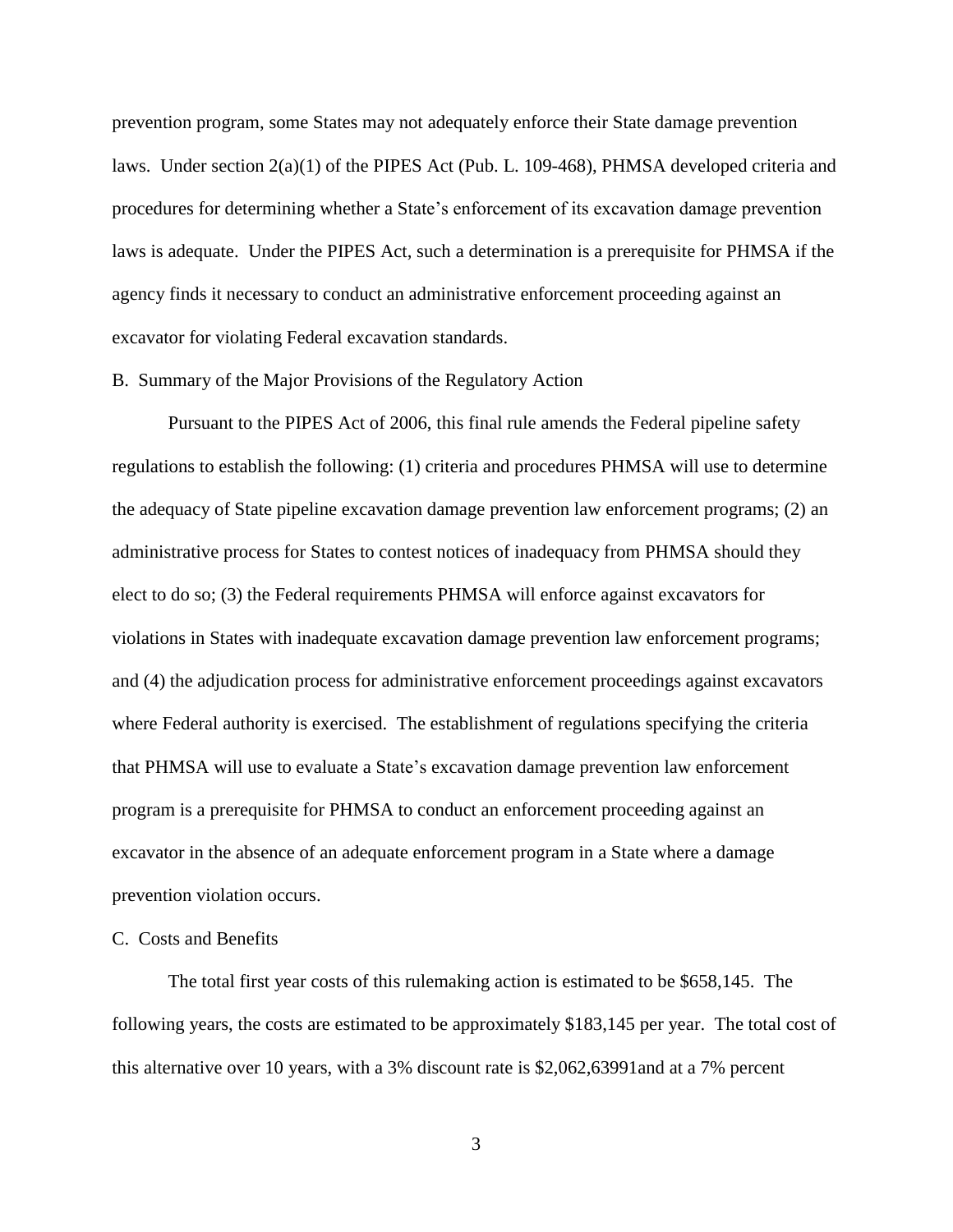discount rate is \$1,795,522. The average annual benefits of this alternative range from \$4,642,829 to \$14,739,141. Evaluating just the lower range of benefits over 10 years results in a total benefit of over \$38,000,000, with a 3% discount rate, and over \$31,000,000, with a 7% discount rate. Therefore, the estimated benefits of this alternative far outweigh the relatively minor costs, both annually and over ten years.

# **II. Background**

## **A. Pipeline Incidents Caused by Excavation Damage**

Excavation damage is a leading cause of natural gas and hazardous liquid pipeline failure incidents. From 1988 to 2012, 188 fatalities, 723 injuries, 1,678 incidents, and \$474,759,544 in estimated property damages were reported as being caused by excavation damage on all PHMSA regulated pipeline systems in the United States, including onshore and offshore hazardous liquid, gas transmission, and gas distribution lines.<sup>2</sup>

While excavation damage is the cause of a significant number of all pipeline failure incidents, it is cited as the cause of a relatively higher number of natural gas distribution incidents. In 2005, PHMSA initiated and sponsored an investigation of the risks and threats to gas distribution systems. This investigation was conducted through the efforts of four joint work/study groups, each of which included representatives of the stakeholder public, the gas distribution pipeline industry, State pipeline safety representatives, and PHMSA. The areas of their investigations included excavation damage prevention. The Integrity Management for Gas Distribution, Report of Phase I Investigations (DIMP Report) was issued in December 2005.<sup>3</sup> As

 $\overline{a}$ 

<sup>&</sup>lt;sup>2</sup> Data from the U.S. Department of Transportation, PHMSA Office of Pipeline Safety, Incident and Accident Reports of Gas Distribution, Gas Transmission & Gathering and Hazardous Liquid Pipeline Systems. Pipeline incident and accident summaries are available on PHMSA Stakeholders Communication website at: [http://primis.phmsa.dot.gov/comm/Index.htm?nocache=3320.](http://primis.phmsa.dot.gov/comm/Index.htm?nocache=3320)

 $3$  This report is available in the rulemaking docket.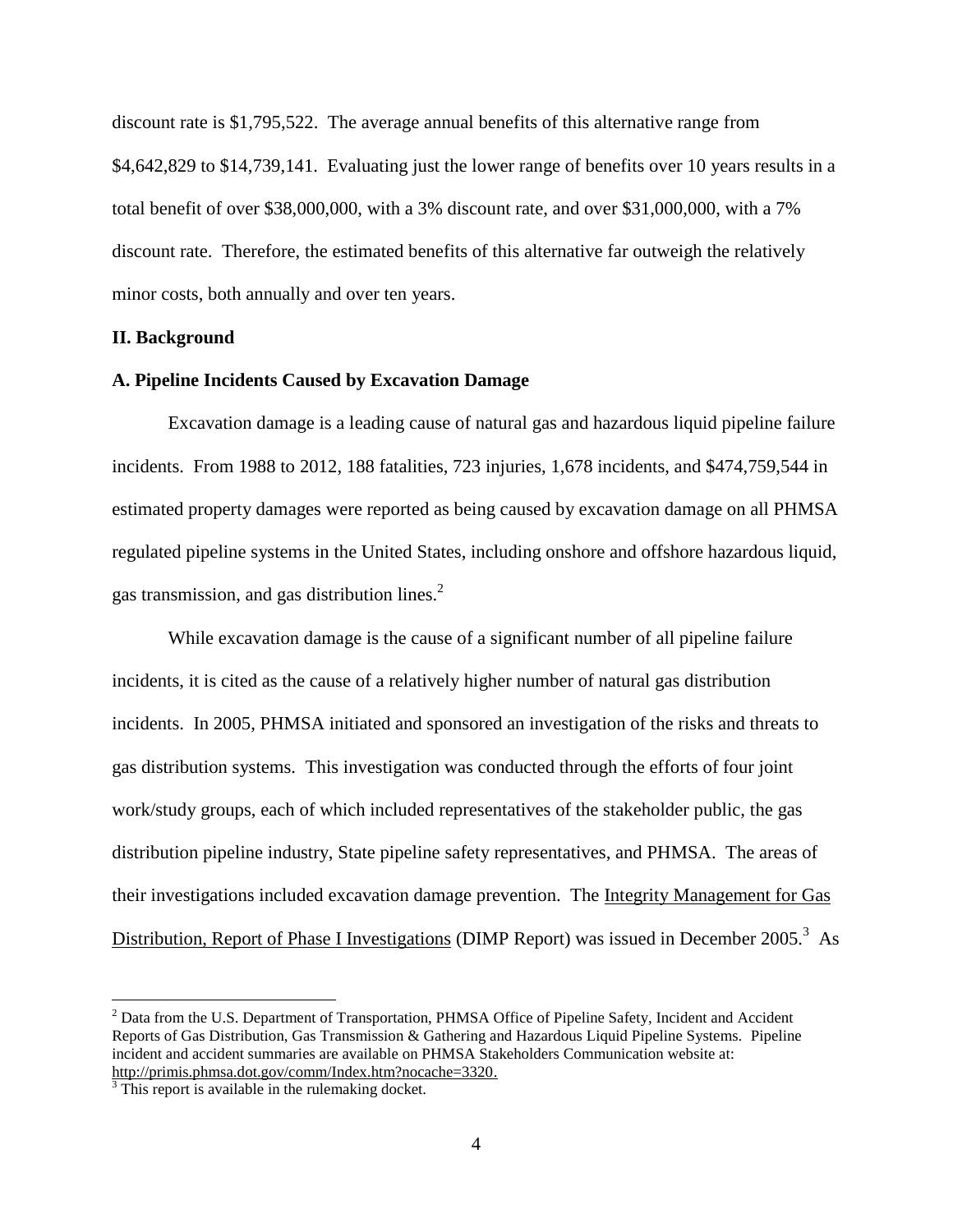noted in the DIMP Report, the Excavation Damage Prevention work/study group reached four key conclusions:

- Excavation damage poses by far the single greatest threat to distribution system safety, reliability, and integrity; therefore, excavation damage prevention presents the most significant opportunity for improving distribution pipeline safety.
- States with comprehensive damage prevention programs that include effective enforcement have a substantially lower probability of excavation damage to pipeline facilities than States that do not. The lower probability of excavation damage translates to a substantially lower risk of serious incidents and consequences resulting from excavation damage to pipelines.
- A comprehensive damage prevention program requires nine important elements to be present and functional for the program to be effective. All stakeholders must participate in the excavation damage prevention process. The elements are:
	- 1. Enhanced communication between operators and excavators.
	- 2. Fostering support and partnership of all stakeholders in all phases (enforcement, system improvement, etc.) of the program.
	- 3. Operator's use of performance measures for persons performing locating of pipelines and pipeline construction.
	- 4. Partnership in employee training.
	- 5. Partnership in public education.
	- 6. Enforcement agencies' role as partner and facilitator to help resolve issues.
	- 7. Fair and consistent enforcement of the law.
	- 8. Use of technology to improve all parts of the process.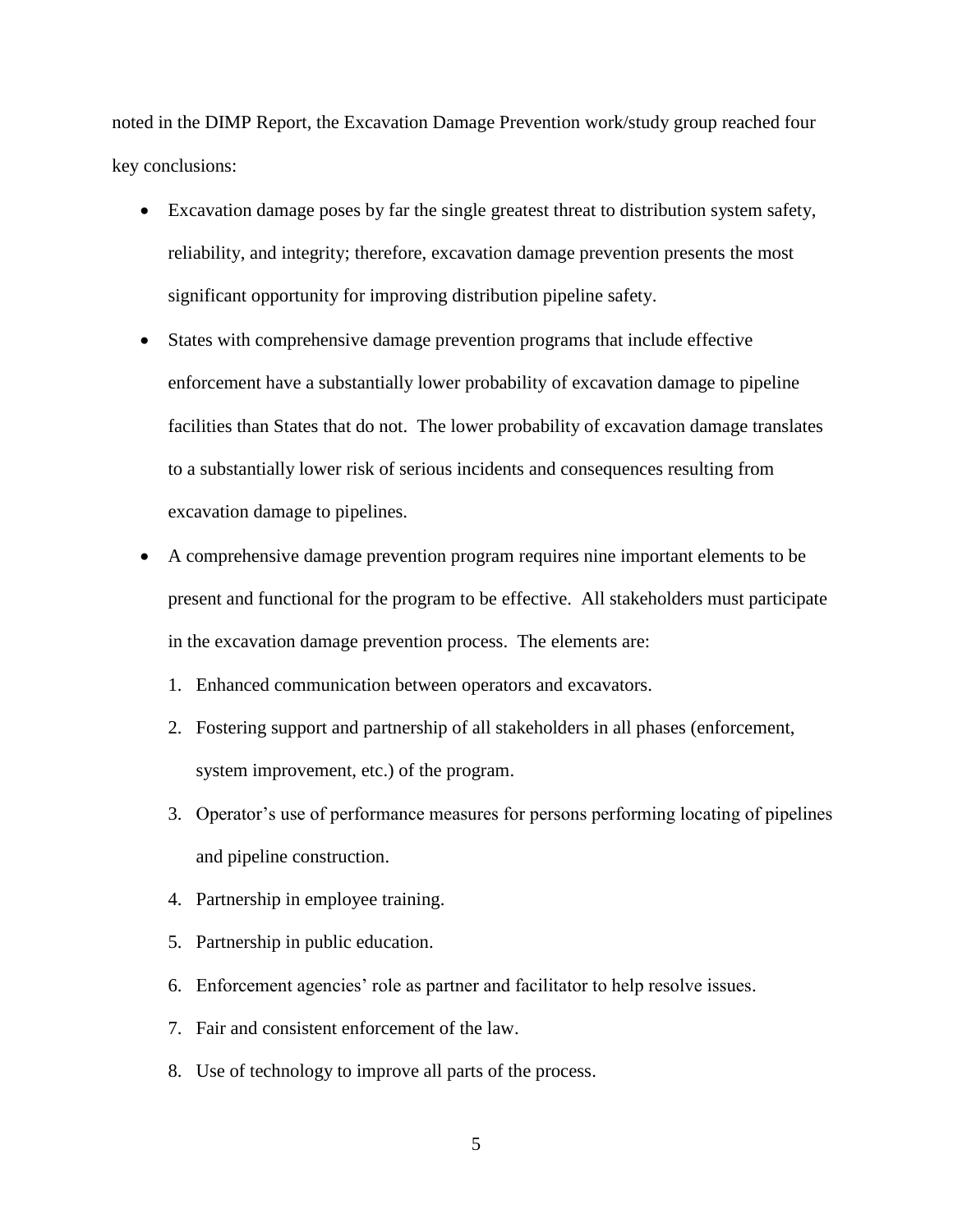- 9. Analysis of data to continually evaluate/improve program effectiveness.
- Federal action is needed to support the development and implementation of damage prevention programs that includes effective enforcement as a part of the State's pipeline safety program. This is consistent with a State's pipeline safety program's objectives, which are to ensure the safety of the public by addressing threats to the distribution infrastructure. Federal action must include provisions for ongoing funding, such as Federal grants, to support State pipeline safety efforts. This funding is intended to be in addition to, and independent of, existing Federal funding of State pipeline safety programs.

Other studies have indicated that improvements in State damage prevention enforcement can contribute to lowering excavation damage rates. A 2009 Mechanical Damage Final Report, prepared on behalf of PHMSA, concluded that excavation damage continues to be a leading cause of serious pipeline failures and that better one-call enforcement is a key gap in damage prevention.<sup>4</sup> In that regard, the report noted that most jurisdictions have established laws to enforce one-call notification compliance; however, the report noted that many pipeline operators consider lack of enforcement to be degrading the effectiveness of one-call programs. The report cited that in Massachusetts, 3,000 violation notices were issued from 1986 to the mid-1990s, contributing to a decrease of third-party damage incidents on all types of facilities from 1,138 in 1986 to 421 in 1993. The report also cited findings from another study that enforcement of the one-call notification requirement was the most influential factor in reducing the probability of

 $\overline{a}$ 

<sup>4</sup> Mechanical Damage Final Report, Michael Baker Jr., Inc., April 2009.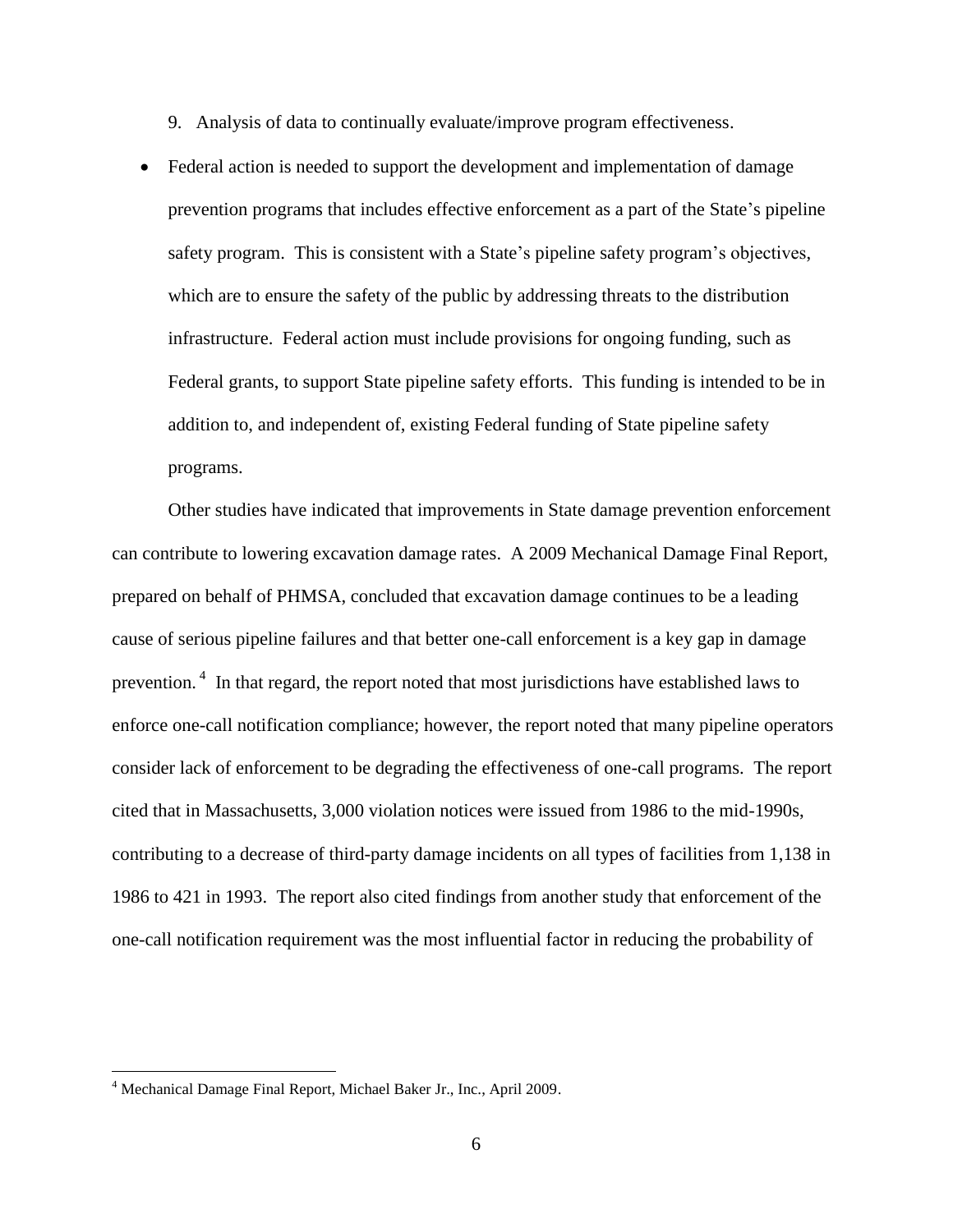pipeline strikes and that the number of pipeline strikes is proportionate to the degree of enforcement. <sup>5</sup>

With respect to the effectiveness of current regulations, the report stated that an estimated two-thirds of pipeline excavation damage is caused by third parties and found that the problem is compounded if the pipeline damage is not promptly reported to the pipeline operator so that corrective action can be taken. It also noted "when the oil pipeline industry developed the survey for its voluntary spill reporting system – known as the Pipeline Performance Tracking System – it recognized that damage to pipelines, including that resulting from excavation, digging, and other impacts, is also precipitated by operators (first parties) and their contractors (second parties)."

Finally, the report found that for some pipeline excavation damage data that was evaluated, "in more than 50 percent of the incidents, one-call associations were not contacted first." In addition, "failure to take responsible care, to respect the instructions of the pipeline personnel, and to wait the proper time accounted for 50 percent of the incidents."

## **B. State Damage Prevention Programs**

States have historically been the primary enforcers of pipeline damage prevention requirements, and while this final rule will allow PHMSA to conduct Federal enforcement where necessary, PHMSA's view is that States should remain the primary enforcers of these requirements to the greatest extent possible. In analyzing the need for Federal enforcement authority, PHMSA notes that there is considerable variability among the States in terms of physical geography, population density, underground infrastructure, excavation activity, and

<sup>&</sup>lt;sup>5</sup><br><sup>5</sup> Effectiveness of Prevention Methods for Excavation Damage, Chen, Q. and Chebaro, M., C FER Report L110, June 2006.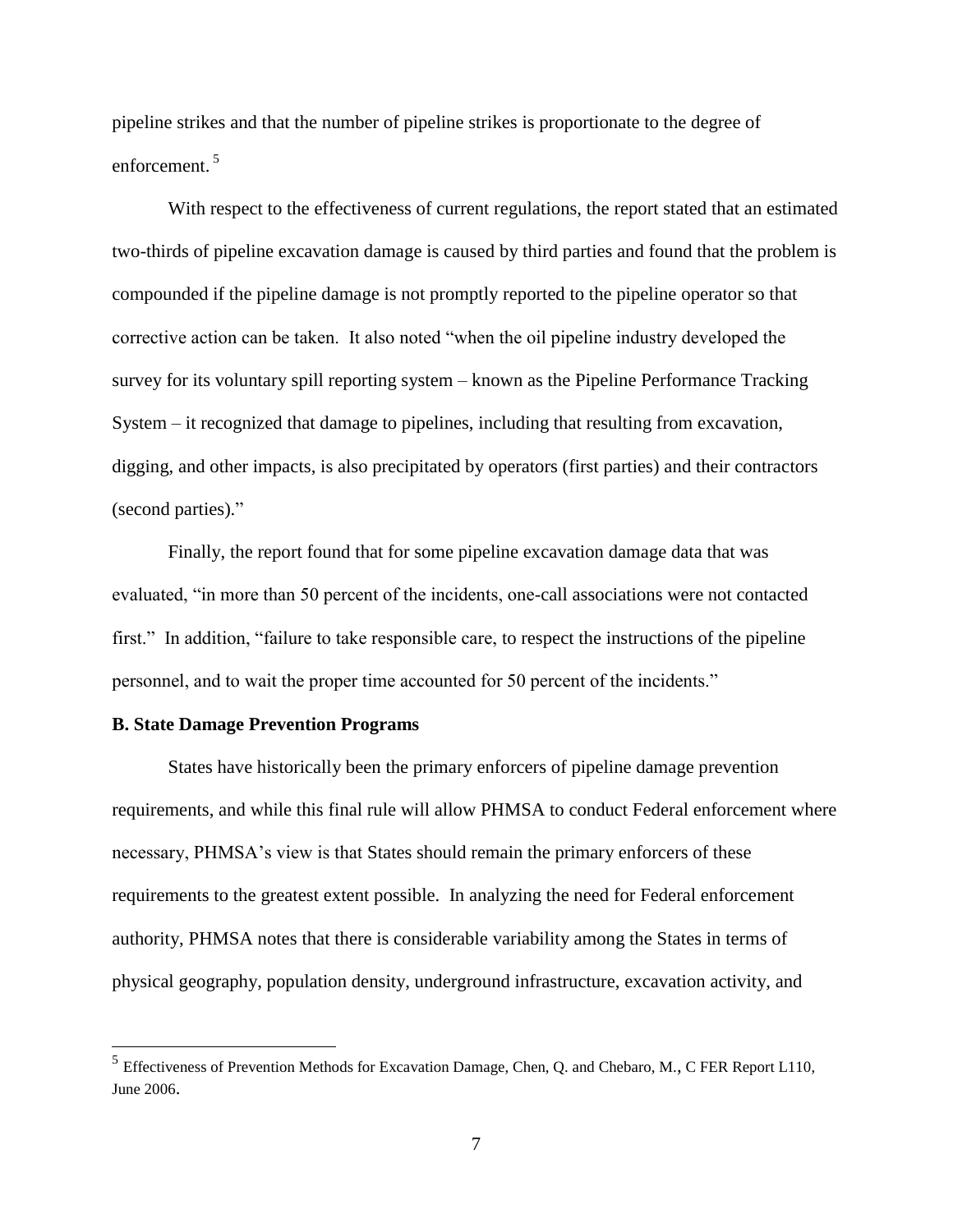economic activity. For example, South Dakota is a rural, agricultural State with a relatively low population density. In contrast, New Jersey is more densely populated and is host to a greater variety of land uses, denser underground infrastructure, and different patterns of excavation activity. These differences between States equate to differences in the risk of excavation damage to underground infrastructure, including pipelines. Denser population often means denser underground infrastructure; rural and agricultural States have different underground infrastructure densities and excavation patterns than more urbanized States.

There is no single, comprehensive national damage prevention law setting forth requirements for excavators. On the contrary, all 50 States in the United States have a law designed to prevent excavation damage to underground utilities. However, these State laws vary considerably, and no two State laws are identical. Therefore, excavation damage prevention stakeholders in each State are subject to different legal and regulatory requirements. Variances in State laws include excavation notice requirements, damage reporting requirements, exemptions from the requirements of the laws for excavators and/or utility operators, provisions for enforcement of the laws, and many others. PHMSA has developed a tool to better understand the variability in these State laws at

#### [http://primis.phmsa.dot.gov/comm/DamagePreventionSummary.htm.](http://primis.phmsa.dot.gov/comm/DamagePreventionSummary.htm)

#### **C. PHMSA Damage Prevention Efforts**

Prior to developing this final rule, PHMSA has made extensive efforts over many years to improve excavation damage prevention as it relates to pipeline safety. These efforts have included outreach, grants, and funding of cooperative agreements with a wide spectrum of excavation damage prevention stakeholders including:

• Public and community organizations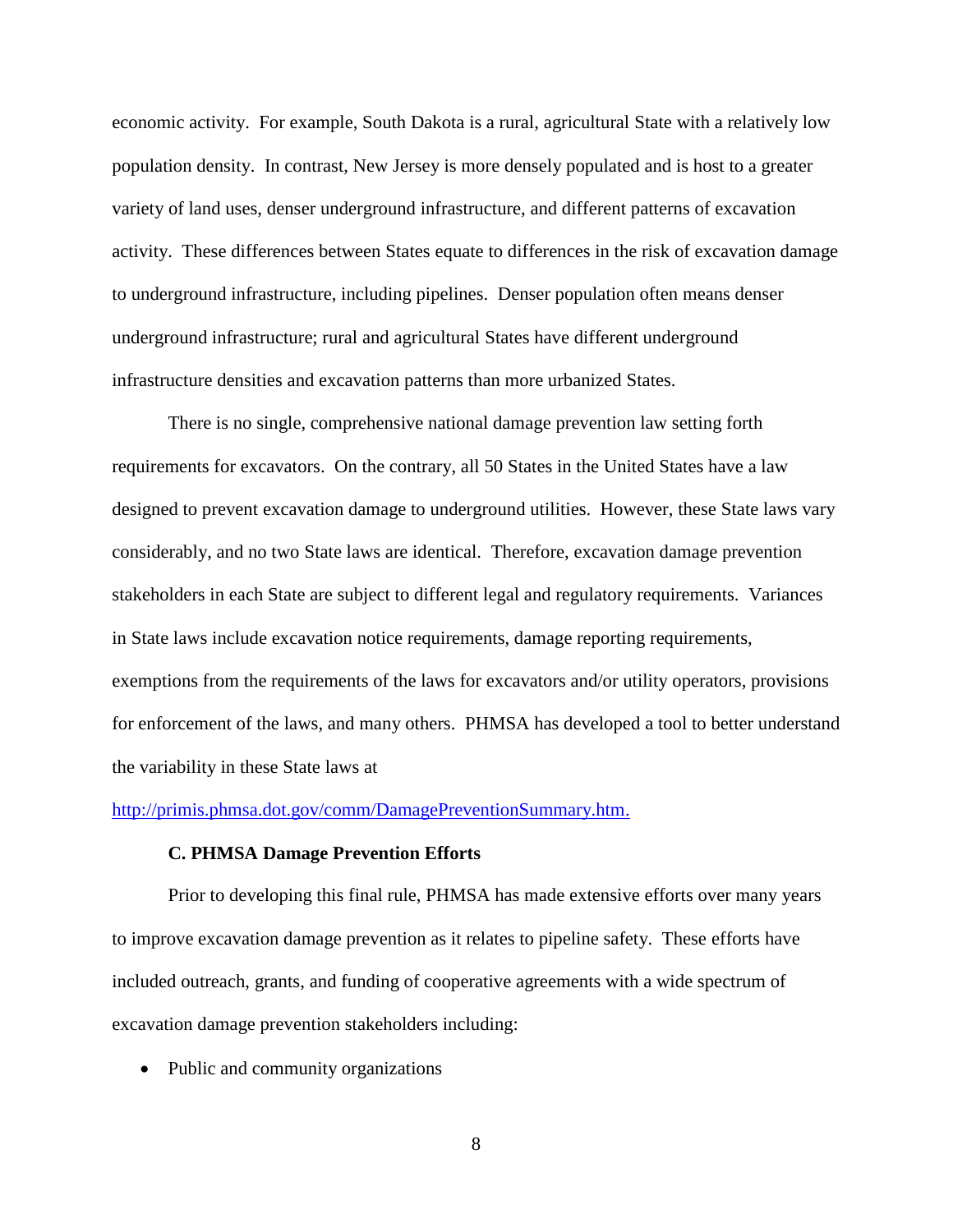- Excavators and property developers
- Emergency responders
- Local, State, and Federal government agencies
- Pipeline and other underground facility operators
- Industry trade associations
- Consensus standards organizations
- Environmental organizations

These initiatives are described in detail in the Advance Notice of Proposed Rulemaking (ANPRM) on this subject that PHMSA published in the Federal Register on October 29, 2009 (74 FR 55797).

# **D. The Pipeline Inspection, Protection, Enforcement, and Safety Act of 2006.**

On December 29, 2006, PHMSA's pipeline safety program was reauthorized by the enactment of the PIPES Act. The PIPES Act provides for enhanced safety and environmental protection in pipeline transportation, enhanced reliability in the transportation of the Nation's energy products by pipeline, and other purposes. Major portions of the PIPES Act focus on damage prevention, including additional resources in the form of State damage prevention grants, clear program guidelines as well as additional enforcement authority to encourage States to develop and sustain effective excavation damage prevention programs. The PIPES Act identifies nine elements that effective damage prevention programs should include. These are essentially identical to the nine elements noted in the DIMP Report discussed in the previous subsection.

The PIPES Act gave PHMSA limited authority to conduct administrative civil enforcement proceedings against excavators who damage pipelines in a State that has failed to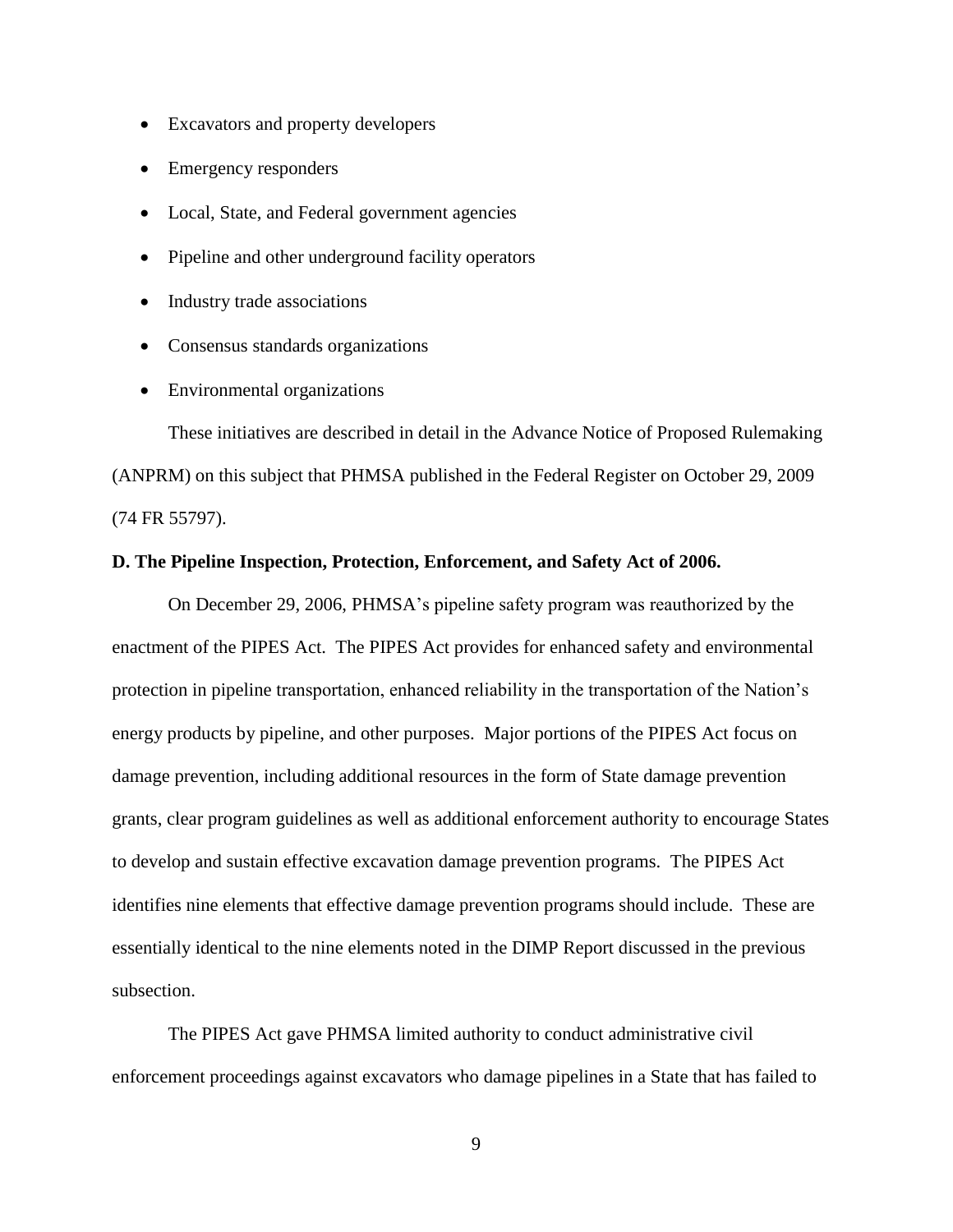adequately enforce its excavation damage prevention laws. Specifically, Section 2 of the PIPES Act provides that the Secretary of Transportation may take civil enforcement action against excavators who:

1. Fail to use the one-call notification system in a State that has adopted a one-call notification system before engaging in demolition, excavation, tunneling, or construction activity to establish the location of underground facilities in the demolition, excavation, tunneling, or construction area;

2. Disregard location information or markings established by a pipeline facility operator while engaging in demolition, excavation, tunneling, or construction activity; and

3. Fail to report excavation damage to a pipeline facility to the owner or operator of the facility promptly, and report to other appropriate authorities by calling the 911 emergency telephone number if the damage results in the escape of any flammable, toxic, or corrosive gas or liquid that may endanger life or cause serious bodily harm or damage to property.

The PIPES Act limited the Secretary's ability to take civil enforcement action against these excavators unless the Secretary determined that the State's enforcement of its damage prevention laws is inadequate to protect safety.

The following is the relevant provision from the PIPES Act:

SEC. 2. PIPELINE SAFETY AND DAMAGE PREVENTION.

(a) ONE CALL CIVIL ENFORCEMENT.—

(1) PROHIBITIONS.—Section 60114 is amended by adding at the end the following: (d) PROHIBITION APPLICABLE TO EXCAVATORS.—A person who engages in demolition, excavation, tunneling, or construction—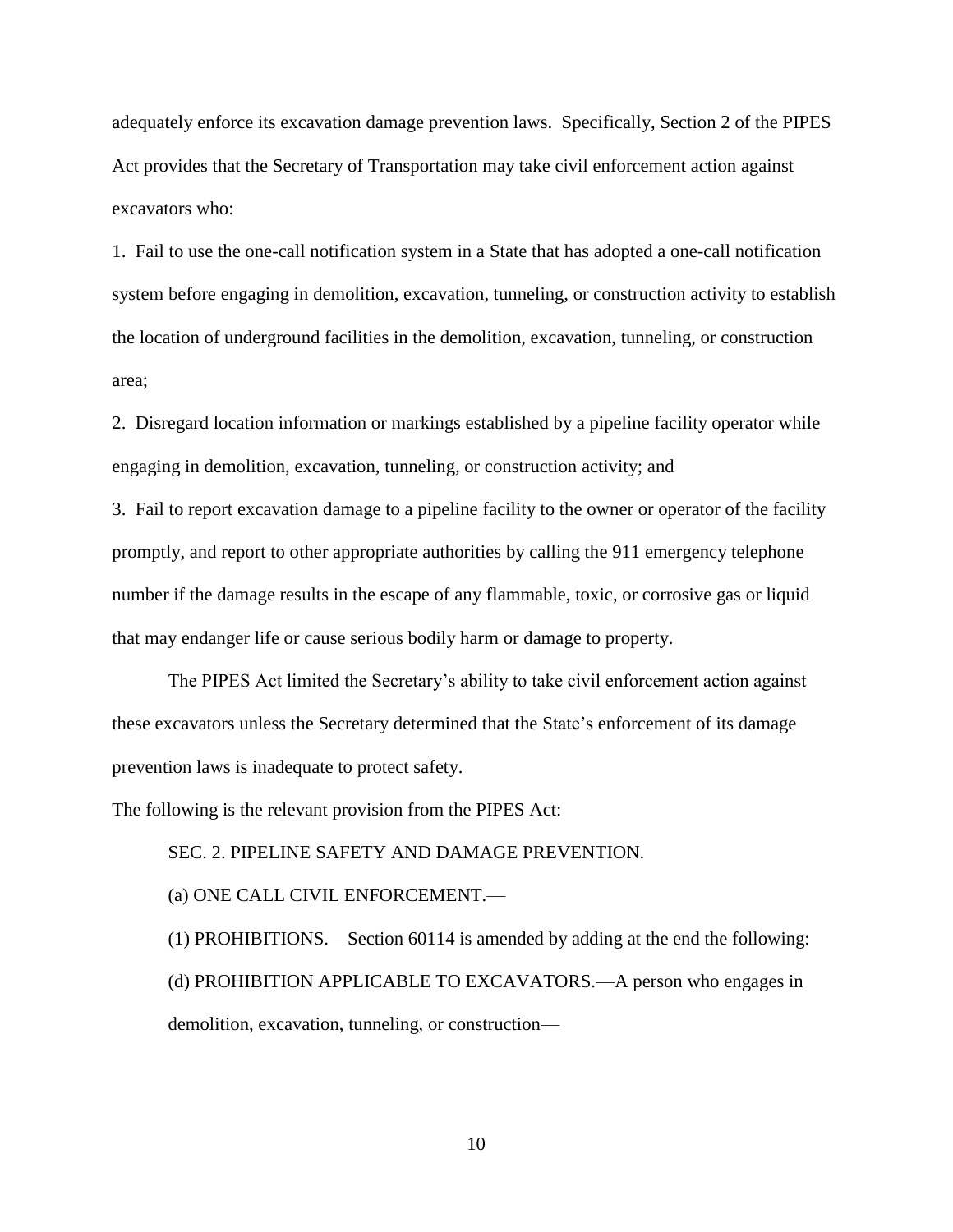(1) may not engage in a demolition, excavation, tunneling, or construction activity in a State that has adopted a one-call notification system without first using that system to establish the location of underground facilities in the demolition, excavation, tunneling, or construction area;

(2) may not engage in such demolition, excavation, tunneling, or construction activity in disregard of location information or markings established by a pipeline facility operator pursuant to subsection (b); and

(3) who causes damage to a pipeline facility that may endanger life or cause serious bodily harm or damage to property—

(A) may not fail to promptly report the damage to the owner or operator of the facility; and

(B) if the damage results in the escape of any flammable, toxic, or corrosive gas or liquid, may not fail to promptly report to other appropriate authorities by calling the 911 emergency telephone number.

## (e) PROHIBITION APPLICABLE TO UNDERGROUND PIPELINE FACILITY

OWNERS AND OPERATORS.—Any owner or operator of a pipeline facility who fails to respond to a location request in order to prevent damage to the pipeline facility or who fails to take reasonable steps, in response to such a request, to ensure accurate marking of the location of the pipeline facility in order to prevent damage to the pipeline facility shall be subject to a civil action under section 60120 or assessment of a civil penalty under section 60122.

(f) LIMITATION.—The Secretary may not conduct an enforcement proceeding under subsection (d) for a violation within the boundaries of a State that has the authority to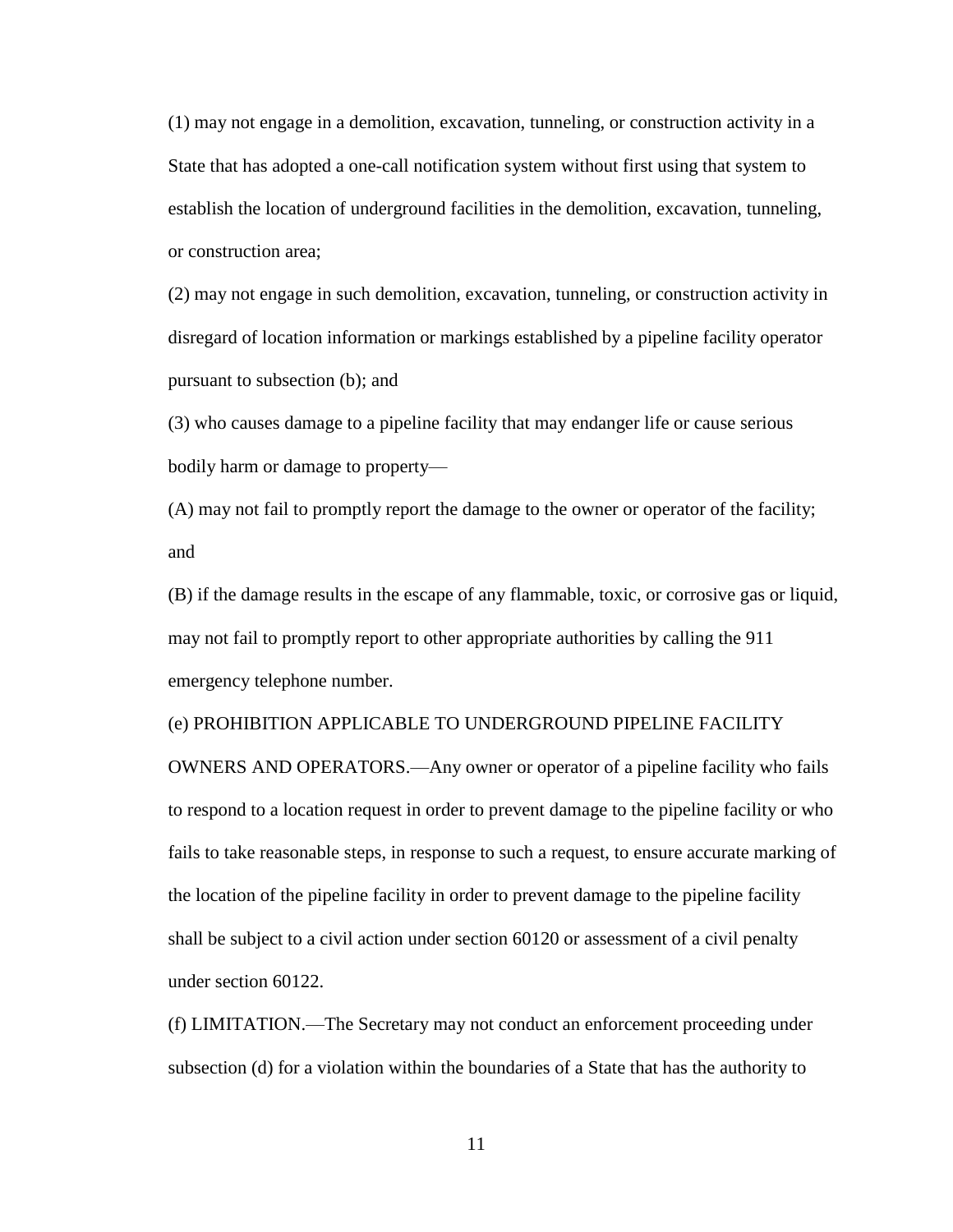impose penalties described in section 60134(b)(7) against persons who violate that State's damage prevention laws, unless the Secretary has determined that the State's enforcement is inadequate to protect safety, consistent with this chapter, and until the Secretary issues, through a rulemaking proceeding, the procedures for determining inadequate State enforcement of penalties.

## **E. Advance Notice of Proposed Rulemaking**

On October 29, 2009, PHMSA published an ANPRM (74 FR 55797) to seek feedback and comments regarding the development of criteria and procedures for determining whether States are adequately enforcing their excavation damage prevention laws and for conducting Federal administrative enforcement, if necessary. The ANPRM also outlined PHMSA's excavation damage prevention initiatives and described the requirements of the PIPES Act, which authorizes PHMSA to conduct this rulemaking action. The comments received on the ANPRM were generally supportive of the need for this rulemaking.

## **F. Notice of Proposed Rulemaking**

On April 2, 2012, PHMSA published a Notice of Proposed Rulemaking (NPRM) (77 FR 19800) that reflected the comments and input received in connection with the ANPRM. The NPRM proposed to respond to the congressional mandate specified in Section 2 of the PIPES Act and included proposed amendments to Title 49, Code of Federal Regulations (CFR) to establish the following:

1. Criteria and procedures PHMSA would use to determine the adequacy of State pipeline excavation damage prevention law enforcement programs. PHMSA would first need to determine that the State's enforcement program is inadequate before conducting an administrative enforcement proceeding against an excavator for violating Federal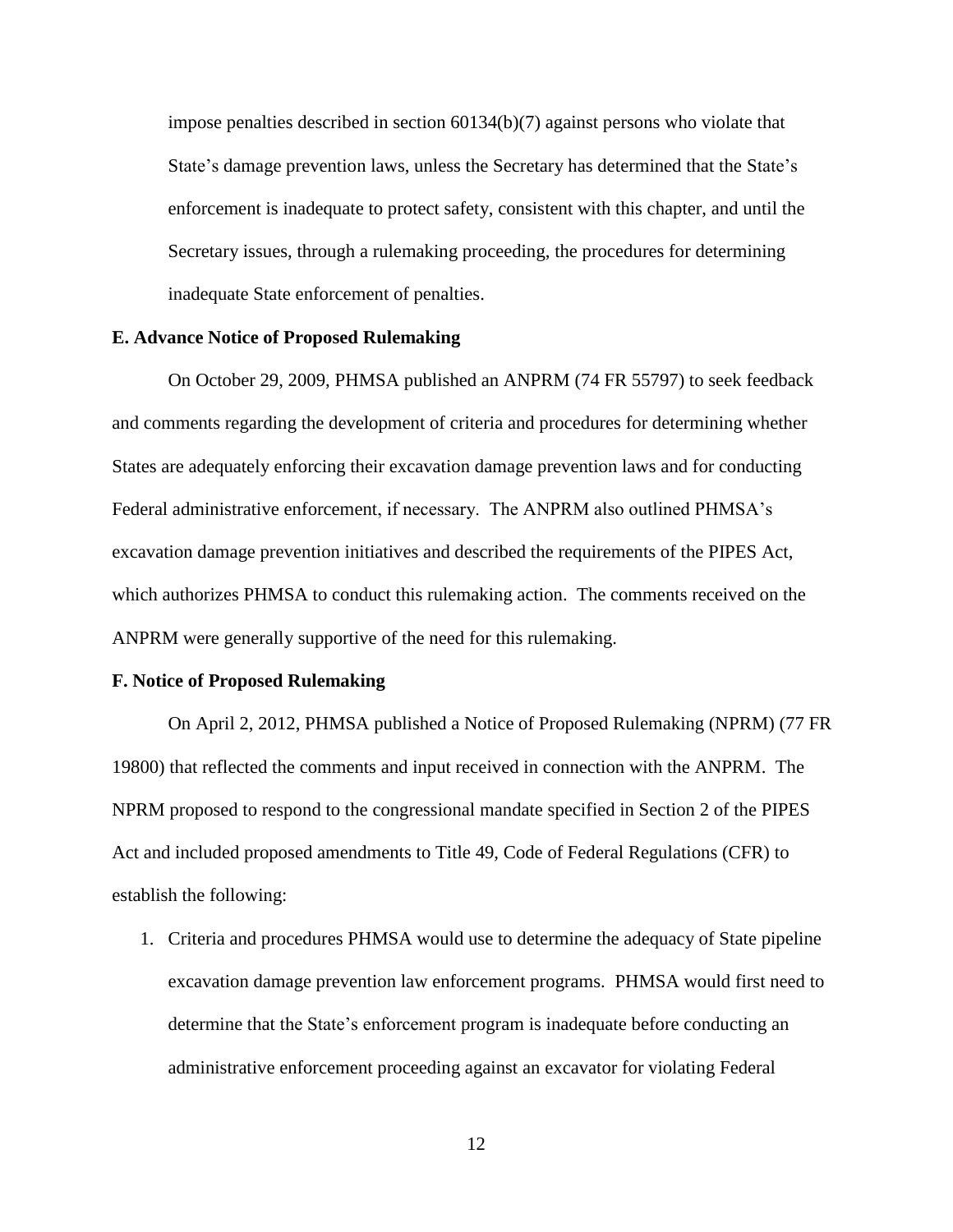requirements.;

- 2. An administrative process for States to contest notices of inadequacy from PHMSA should the States elect to do so;
- 3. The Federal requirements PHMSA would enforce in States with inadequate excavation damage prevention law enforcement programs; and
- 4. The adjudication process for administrative enforcement proceedings against excavators where Federal authority is exercised.

#### **III. Advisory Committees Meeting**

On December 12, 2012, the Gas Pipeline Advisory Committee<sup>6</sup> and the Liquids Pipeline Advisory Committee<sup>7</sup> met jointly in Alexandria, Virginia. The Committees are statutorily mandated advisory committees that advise PHMSA on proposed safety standards, risk assessments, and safety policies for natural gas and hazardous liquids pipelines. Both committees were established under the Federal Advisory Committee Act (Pub. L. 92–463, 5 U.S.C. App. 1) and the pipeline safety laws (49 U.S.C. § 60115). Each committee consists of 15 members, with membership evenly divided among the Federal and State governments, the regulated industry, and the public. The Committees advise PHMSA on the technical feasibility, practicability, and cost-effectiveness of each proposed pipeline safety standard.

During the meeting, the Committees considered the NPRM to establish excavation damage prevention enforcement actions applicable to third-party excavators. To assist the Committees in their deliberations, PHMSA presented a description and summary of the major issues for comment. These issues are (1) the criteria for evaluating State enforcement programs, (2) the Federal excavation standard, and (3) the incentives for States to implement adequate

 $\overline{a}$ 

<sup>6</sup> Officially designated as the Technical Pipeline Safety Standards Committee.

 $<sup>7</sup>$  Officially designated as the Technical Hazardous Liquid Pipeline Safety Standards Committee.</sup>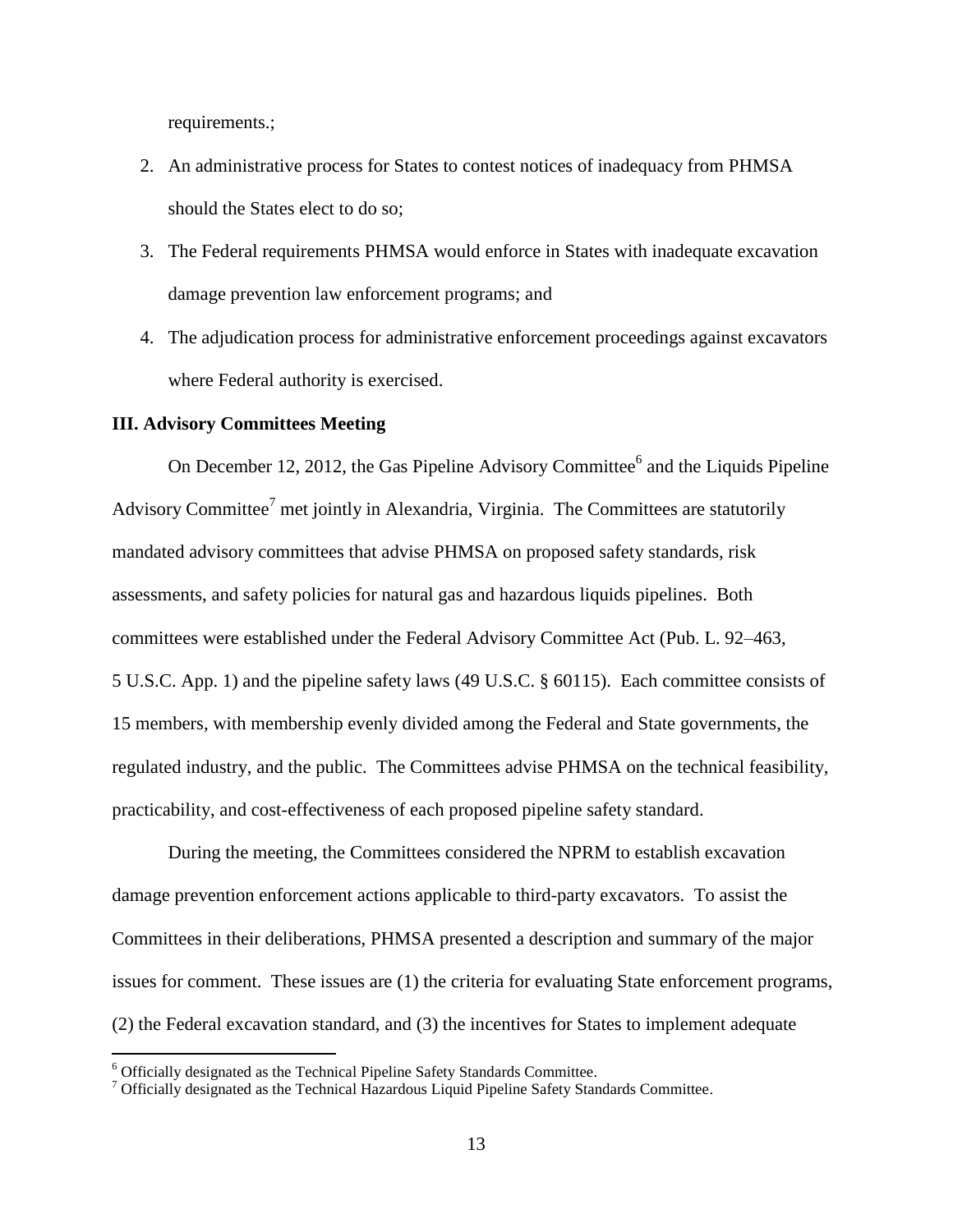enforcement programs.

After discussion, both Committees separately voted to recommend that PHMSA implement the NPRM with certain changes. Specifically, the Committees recommended as follows:

(1) The Liquids Advisory Committee voted unanimously, and the gas advisory committee voted 10-to-1 that the Notice of Proposed Rulemaking as published in the Federal Register, in terms of the criteria for evaluating State enforcement programs, is technically feasible, reasonable, costeffective, and practicable if the following changes are considered:

 PHMSA develops a policy, incorporated into the preamble of the final rule, that clarifies the scope and applicability of the State evaluation criteria. The policy will address the relative importance and intent of each of the criteria and the three items identified in paragraph 9 of a document provided by member Pierson.<sup>8</sup>

The three items of paragraph 9 are:

 $\overline{a}$ 

- PHMSA should look beyond enforcement actions in evaluating a State damage prevention program. PHMSA should consider using a broad range of factors, such as a State's investigation processes, standards for excavators, excavator education efforts, and commitment to continued improvement.
- The criteria to determine whether a State damage prevention program is deemed adequate should also include consideration of whether the State's one-call centers are required to provide a mandatory positive response to locate requests. A mandatory positive response will ensure that an excavator is aware of whether owners/operators have marked the

<sup>&</sup>lt;sup>8</sup> At the Advisory Committees' meeting, member Pierson representing the pipeline industry submitted a written recommendation for the members' consideration.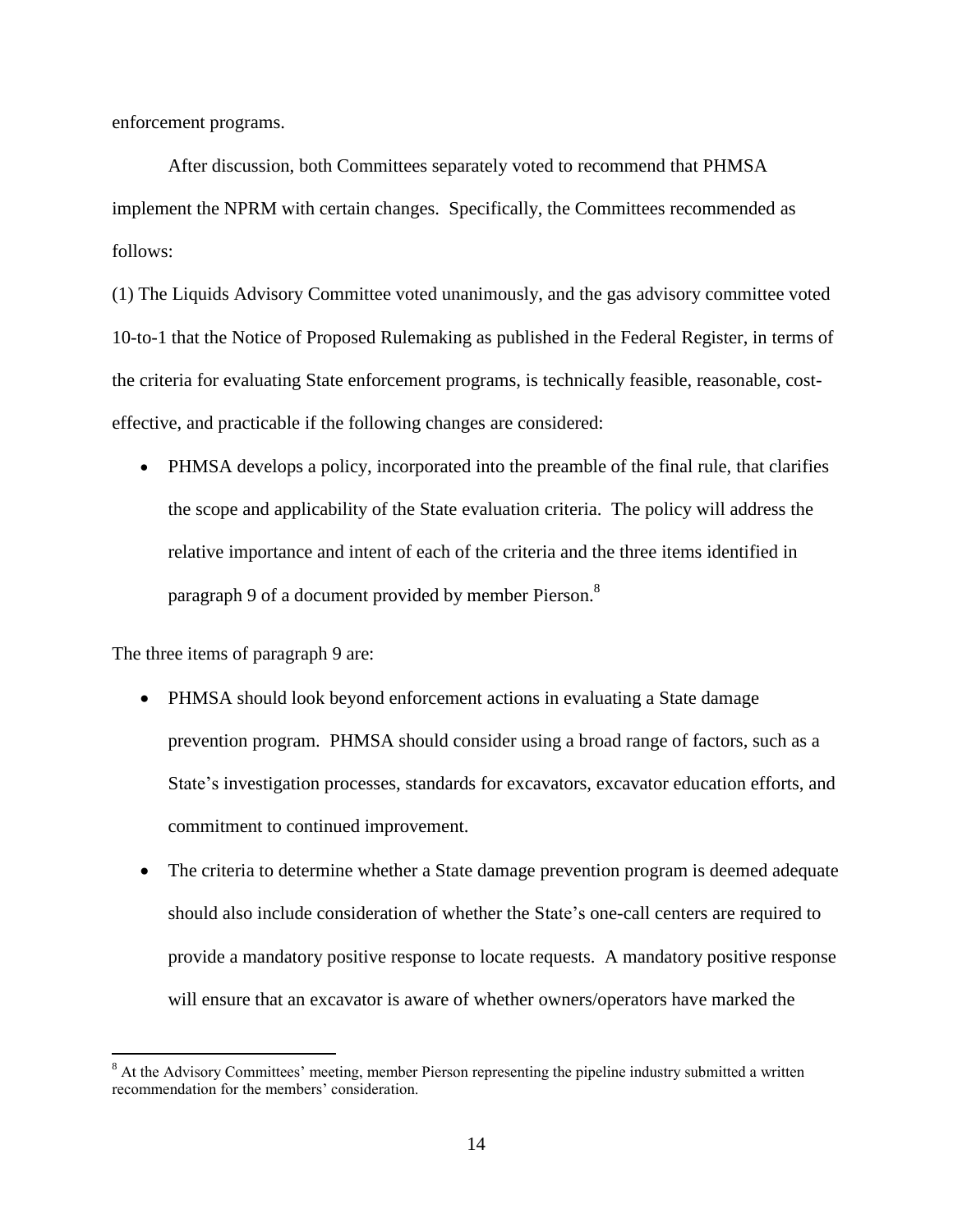requested area prior to the beginning of an excavation, consistent with Common Ground Alliance (CGA) Best Practice 4-9.

• To engage stakeholders in the process of determining the adequacy of a State's program, the administrative process for States should be amended to include public comment. PHMSA should accept public comment on the adequacy of a State's damage prevention program.

The Liquids Advisory Committee voted unanimously and the Gas Advisory Committee voted 10-to-1 to recommend that PHMSA implement the NPRM with the changes reflected. (2) Both Committees unanimously voted that the NPRM as published in the Federal Register, in terms of the proposed Federal excavation standard, is technically feasible, reasonable, costeffective, and practicable if the following changes are considered:

- Eliminate the homeowner exemption.
- PHMSA develops a policy, incorporated into the preamble of the final rule that clarifies the scope and applicability of the Federal excavation standard. The policy will address triggers for Federal enforcement, how PHMSA will consider State exemptions in enforcement decisions, and how the Federal excavation standard will be applied in States with inadequate enforcement programs.
- In addition, the items 2 through 5 and 7 as provided by member Pierson, should be considered for incorporation into the final rule (including the policy as appropriate).

The items are:

### **196.109 – Discretion to Dispatch 911 Emergency Personnel**

• PHMSA's proposed Section 196.109 states that, "Upon calling the 911 emergency telephone number, the excavator may exercise discretion as to whether to request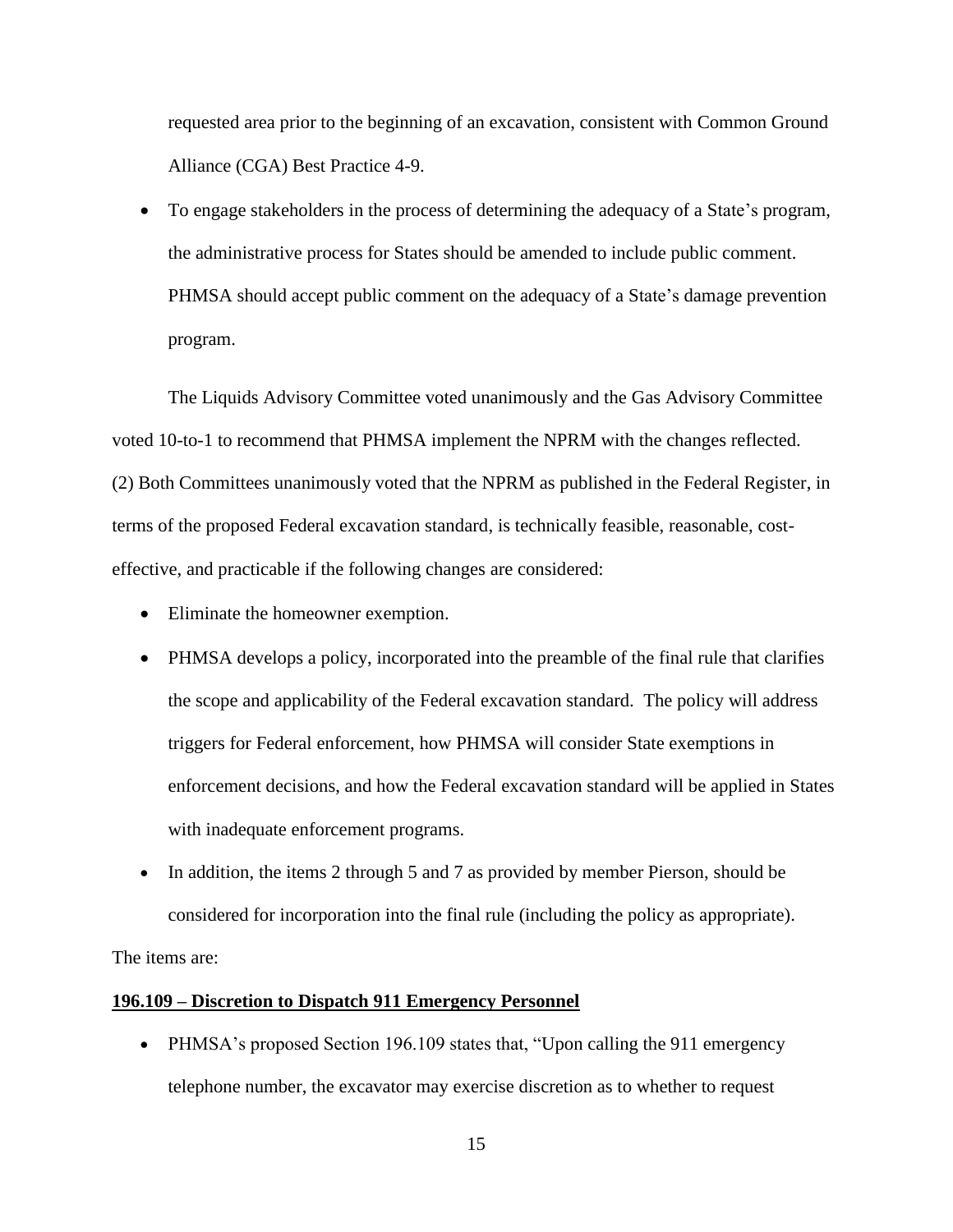emergency response personnel be dispatched to the damage site." PHMSA should eliminate the discretion of the excavator in determining whether emergency personnel should be dispatched.

#### **196.103 – Excavator Responsibilities**

 To foreclose ignorance as a reason for noncompliance, PHMSA should edit Section 196.103, which lists an excavator's obligations to protect underground pipelines from excavation-related damage. Section 196.103 should read "Prior to commencing excavation activity where an underground gas or hazardous liquid pipeline may be present...the excavator must:"

### **196.107 & 196.109 – Stop Work Provisions**

 A "stop work" provision should be incorporated into the regulations, which would require excavators to stop work if a pipeline is damaged in any way by excavation activity until the operator of the pipeline has had an opportunity to assess the damage. Consistent with CGA Best Practice 5-25, PHMSA should also require the excavator to take reasonable measures to protect those in immediate danger, the general public, property, and the environment until the facility owner/operator or emergency responders have arrived and completed their assessment of the situation.

## **196.107 – Backfilling Locations**

• PHMSA should include a requirement that an excavator may not backfill a site where damage or a near miss has occurred until the operator has been provided an opportunity to inspect the site.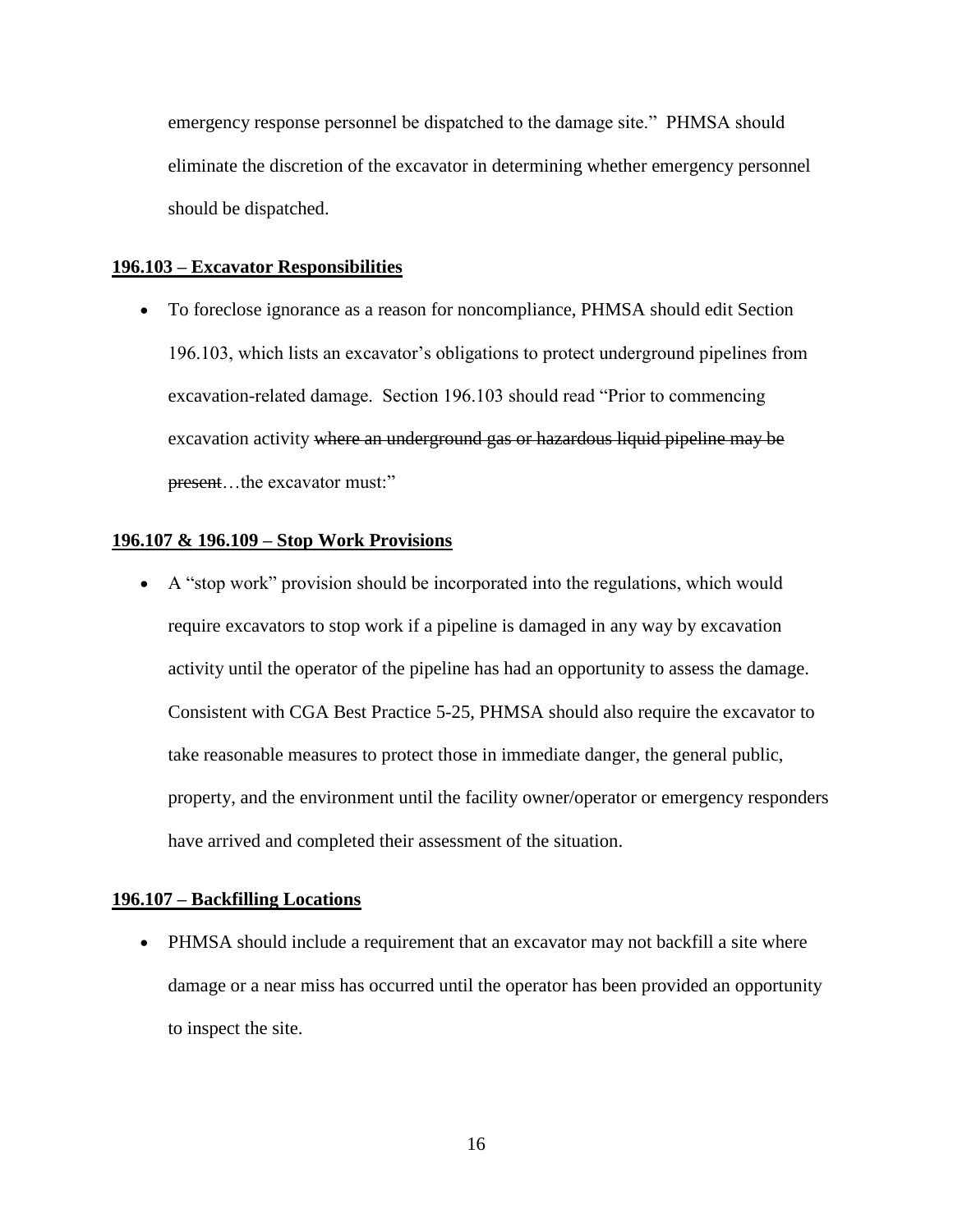# **Reporting Time Frame**

 PHSMA should not include an upper time frame for reporting emergency release of hazardous products to appropriate authorities by calling 911. Excavators should "promptly" report incidents.

(3) The liquids advisory committee voted 8-to-1, and the gas advisory committee voted 8-to-3, that the NPRM as published in the Federal Register, in terms of the incentives for States to implement adequate enforcement programs, is technically feasible, reasonable, cost-effective, and practicable if the following changes are considered:

- Retain the potential penalty to base grants but consider lowering the percentage that may be affected.
- Develop a policy, incorporated into the preamble of the final rule that clarifies how base grants will be calculated by including the State program evaluation criteria defined in the final rule.
- Reduce the grace period (198.53) from 5 years to 3 years.
- Ensure the Governors of States with inadequate enforcement are directly informed of PHMSA's findings, including potential consequences to base grant funding.

# *PHMSA's Response to the Committees' Recommendations*

With respect to Item 1, PHMSA has considered the Committees' recommended changes to the criteria for evaluating State enforcement programs. PHMSA has developed a policy, outlined below in this preamble, which clarifies the scope and applicability of the State evaluation criteria. The policy addresses the relative importance and intent of each of the criteria.

PHMSA has also considered the three items identified in paragraph 9 of the document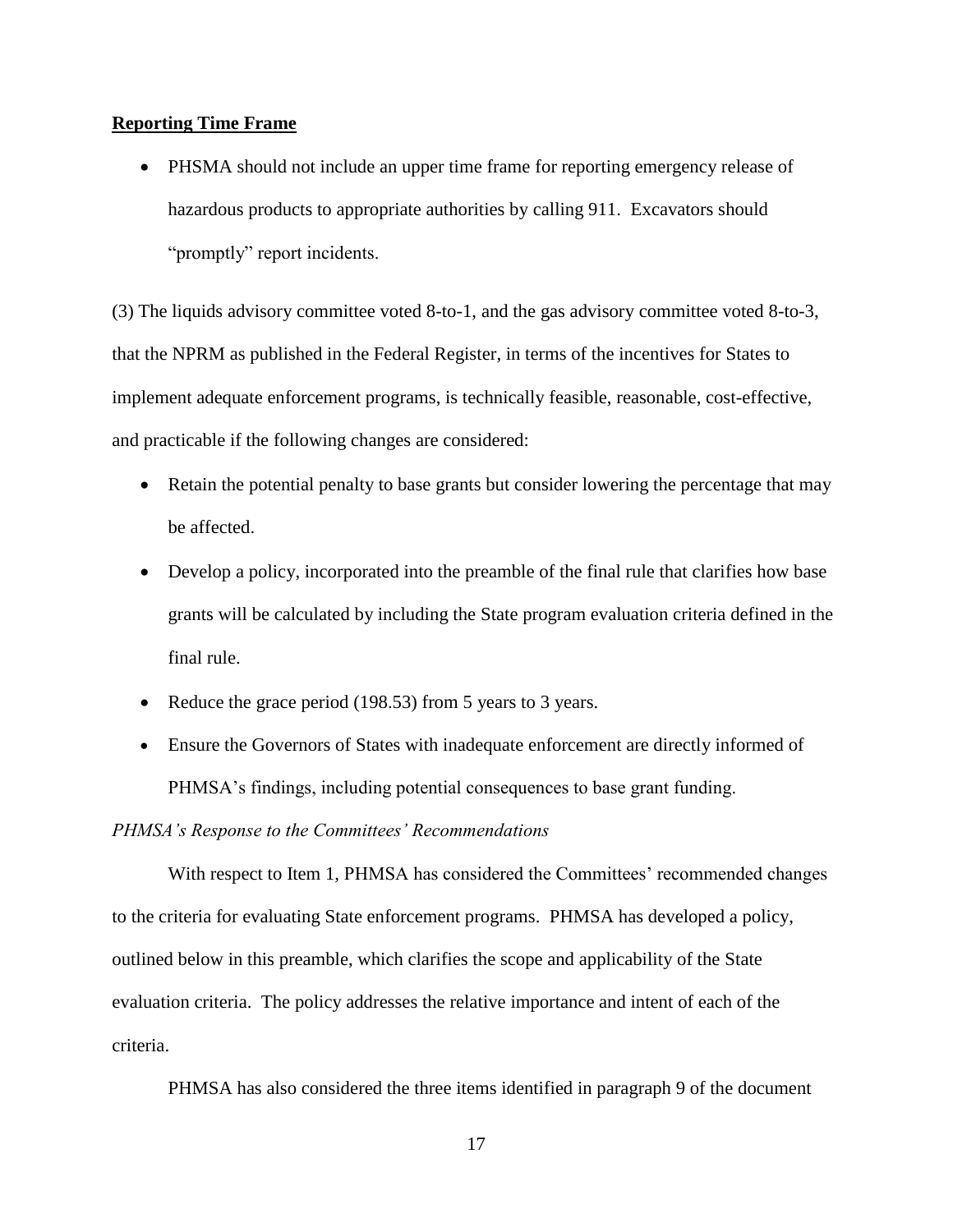provided by member Pierson. With regard to the first item, which addresses the factors PHMSA should consider when evaluating State enforcement programs, PHMSA believes that the seven criteria listed in section § 198.55 of this final rule are adequate for evaluating the effectiveness of a State damage prevention enforcement program. PHMSA recognizes that there are many factors, such as excavator education and continual improvement, which contribute to effective damage prevention programs; however, this final rule is intended to address damage prevention enforcement and not other program elements.

With regard to the second item offered by member Pierson, the term "positive response" refers to communication with the excavator prior to excavation to ensure that all contacted pipeline operators have located and marked their underground facilities. PHMSA agrees that positive response ensures that an excavator is aware of whether operators have marked an area prior to the beginning of excavation. PHMSA supports CGA Best Practice 4-9. However, PHMSA did not propose in the NPRM to review States' use of positive response in determining the adequacy of State enforcement programs, which means that the concept has not been subject to public or stakeholder review. In addition, PHMSA believes that positive response is outside the scope of this rulemaking, which is focused on evaluating State enforcement programs. Therefore, PHMSA has not included positive response in the criteria listed in § 198.55 of this final rule.

PHMSA also did not propose in the NPRM to engage stakeholders in the process of determining the adequacy of a State's enforcement program, as suggested in the third item from member Pierson. Like positive response, the concept of stakeholder review of State programs has not been subject to stakeholder and public review. Additionally, PHMSA believes that engaging stakeholders in determining the adequacy of State programs would be overly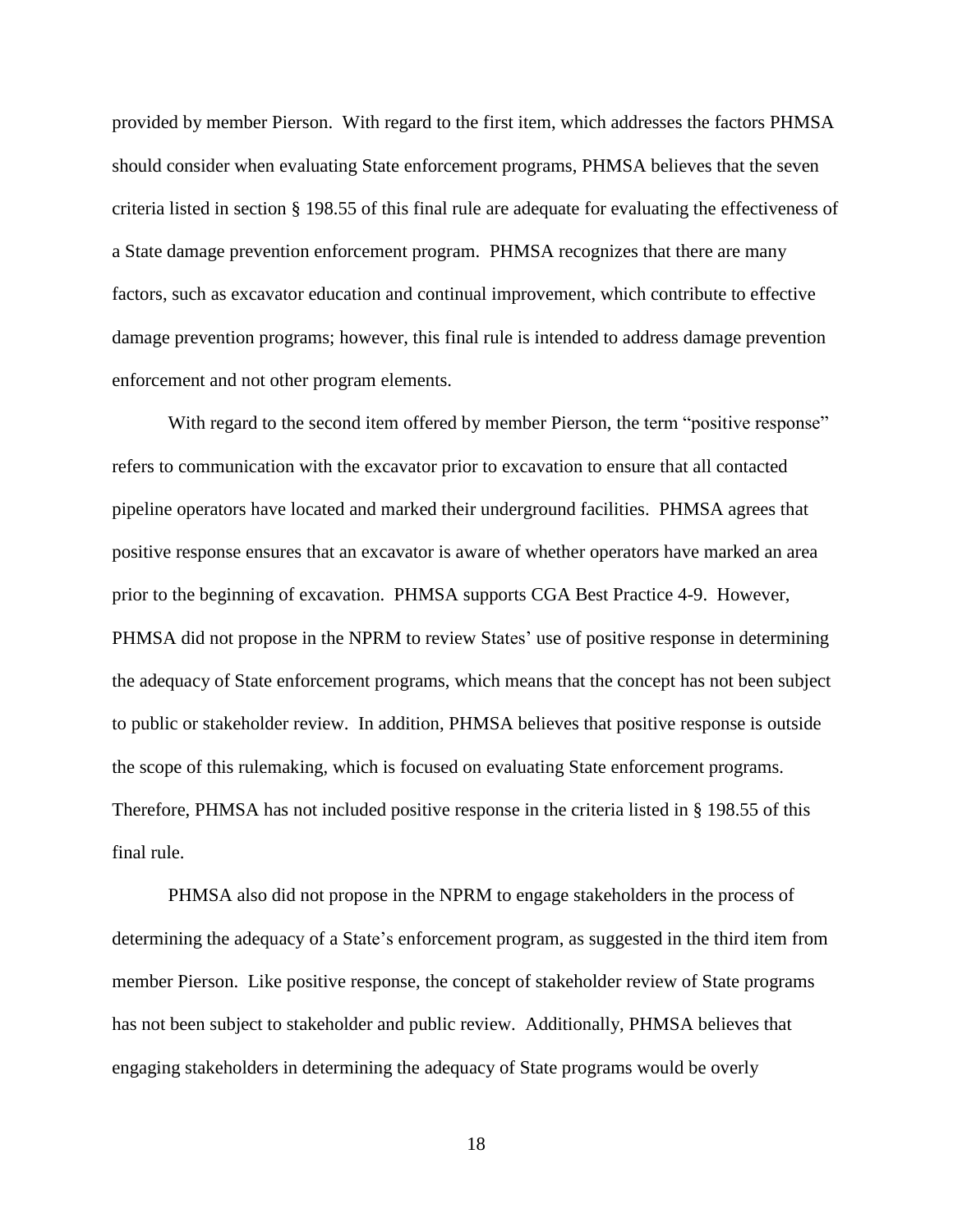cumbersome for both PHMSA and the States and would result in significant delays in the determination process.

With respect to Item 2, PHMSA has considered the Committees' recommendation to consider changes to the proposed Federal excavation standard. In response to the Committees' recommendation, PHMSA has eliminated the homeowner exemption originally proposed in § 196.105. PHMSA eliminated the homeowner exemption because homeowners excavating on their own property without first calling 811 poses a significant risk of excavation damage to pipelines. PHMSA has also developed a policy, incorporated into the preamble of this final rule, which clarifies the scope and applicability of the Federal excavation standard. The policy addresses triggers for Federal enforcement, how PHMSA will consider State exemptions in enforcement decisions, and how the Federal excavation standard will be applied in States with inadequate enforcement programs. This policy document will be posted on the agency's website.

PHMSA also addressed the other items provided by member Pierson. PHMSA has eliminated the phrase, "Upon calling the 911 emergency telephone number, the excavator may exercise discretion as to whether to request emergency response personnel be dispatched to the damage site" from § 196.109 and the phrase, "where an underground gas or hazardous liquid pipeline may be present" from § 196.103. With regard to §§ 196.107 and 196.109, PHMSA has not incorporated a "stop work" provision into the regulation. This provision was not proposed in the NPRM and has not received review from stakeholders and the public. Likewise, PHMSA has not incorporated requirements consistent with CGA Best Practice 5-25 for the same reason. With regard to § 196.107, PHMSA has not included in the final rule a provision disallowing backfilling because the provision was not proposed in the NPRM and has not received review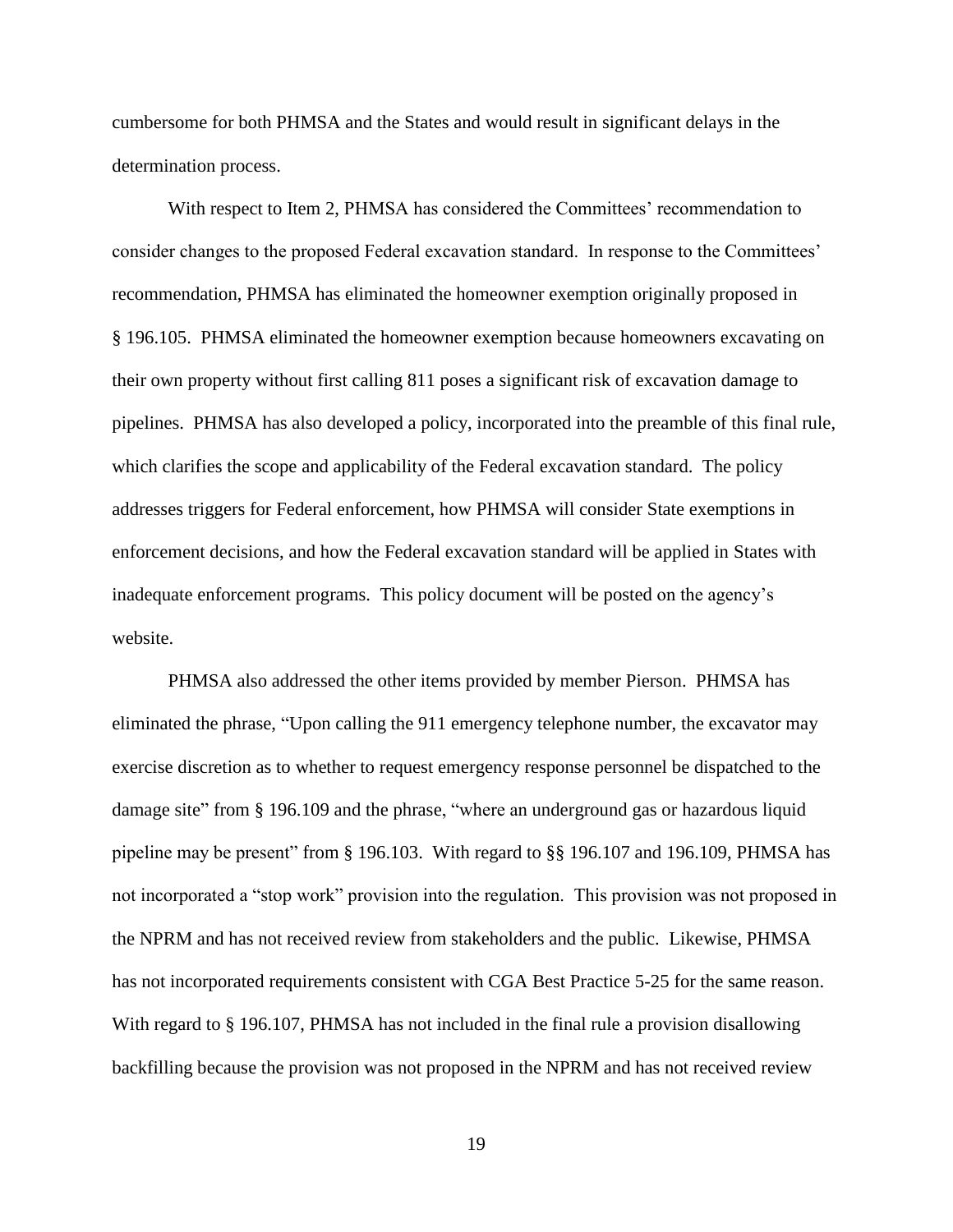from stakeholders and the public. With regard to the Reporting Time Frame, PHMSA has modified the proposed § 196.109 to reflect the recommendations.

With regard to Item 3, PHMSA has considered the Committees' recommendation to consider changes to the proposed incentives for States to implement adequate enforcement programs. As suggested, PHMSA has retained the potential penalty to base grants and has lowered the percentage of base grants that may be affected from 10 percent to four percent. However, PHMSA has not reduced the grace period noted in § 198.53 from 5 years to 3 years. PHMSA believes that some States may need a full 5 years to successfully update their State damage prevention laws to implement an adequate enforcement program. PHMSA has also developed a policy, incorporated into this preamble, which clarifies how base grants will be calculated by including the State program evaluation criteria defined in § 198.55. The policy also addresses PHMSA's process for notifying Governors of States with inadequate programs, including potential consequences to base grant funding. PHMSA reserves the right to modify these policies in the future, if necessary.

# *Policies.*

PHMSA will prepare stand-alone documents and post them on the agency's website for the following two policies: State Enforcement Program Evaluation Criteria, and Federal Enforcement Policy.

#### **State Enforcement Program Evaluation Criteria**

The criteria PHMSA will use to evaluate the adequacy of State damage prevention law enforcement programs are listed in § 198.55 of this final rule. The criteria are:

1) Does the State have the authority to enforce its State excavation damage prevention law using civil penalties and other appropriate sanctions for violations?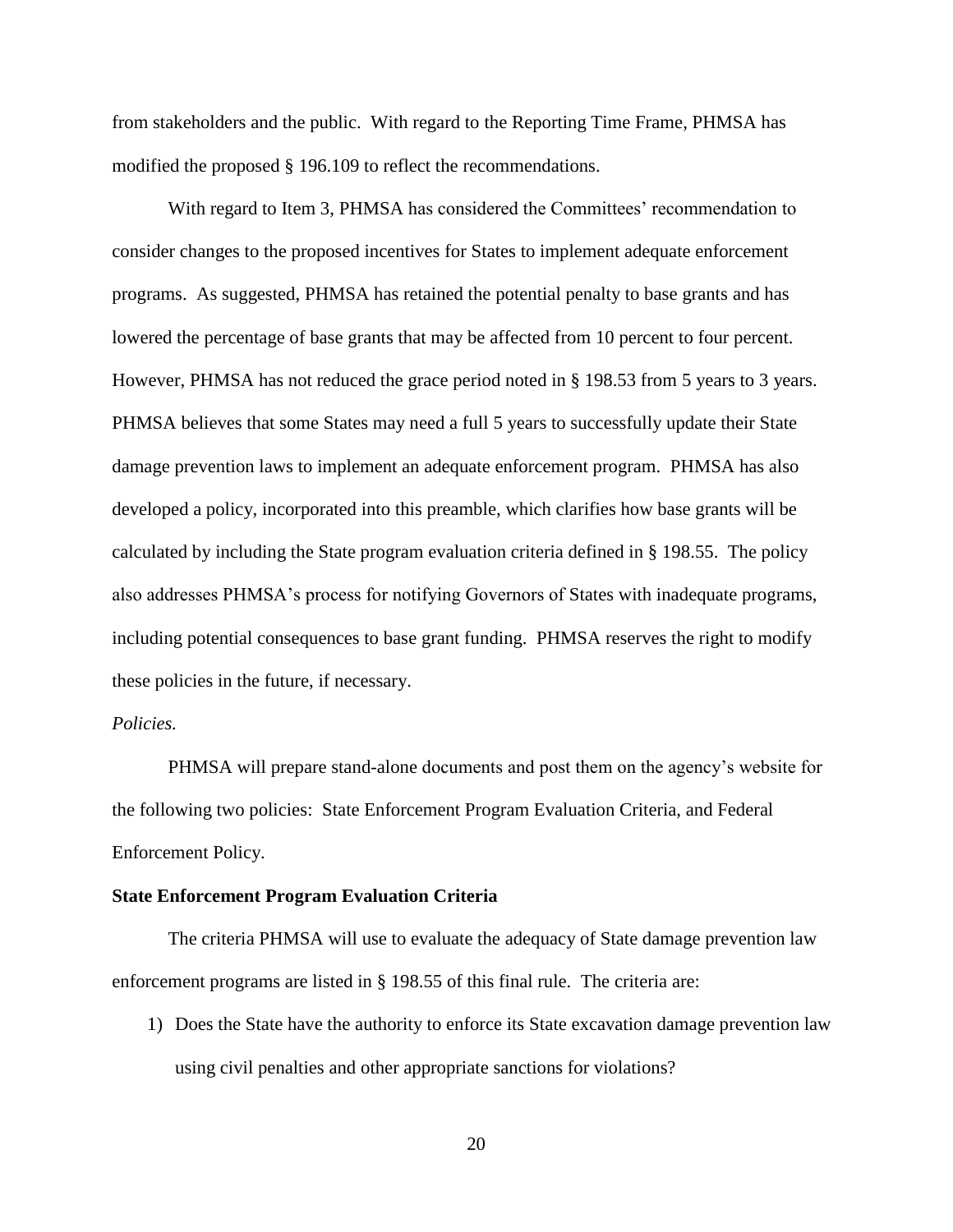- 2) Has the State designated a State agency or other body as the authority responsible for enforcement of the State excavation damage prevention law?
- 3) Is the State assessing civil penalties and other appropriate sanctions for violations at levels sufficient to deter noncompliance and is the State making publicly available information that demonstrates the effectiveness of the State's enforcement program?
- 4) Does the enforcement authority (if one exists) have a reliable mechanism (e.g., mandatory reporting, complaint-driven reporting) for learning about excavation damage to underground facilities?
- 5) Does the State employ excavation damage investigation practices that are adequate to determine the responsible party or parties when excavation damage to underground facilities occurs?
- 6) At a minimum, do the State's excavation damage prevention requirements include the following:
	- a. Excavators may not engage in excavation activity without first using an available one-call notification system to establish the location of underground facilities in the excavation area.
	- b. Excavators may not engage in excavation activity in disregard of the marked location of a pipeline facility as established by a pipeline operator.
	- c. An excavator who causes damage to a pipeline facility:
		- i. Must report the damage to the operator of the facility at the earliest practical moment following discovery of the damage; and
		- ii. If the damage results in the escape of any PHMSA regulated natural and other gas or hazardous liquid, must promptly report to other appropriate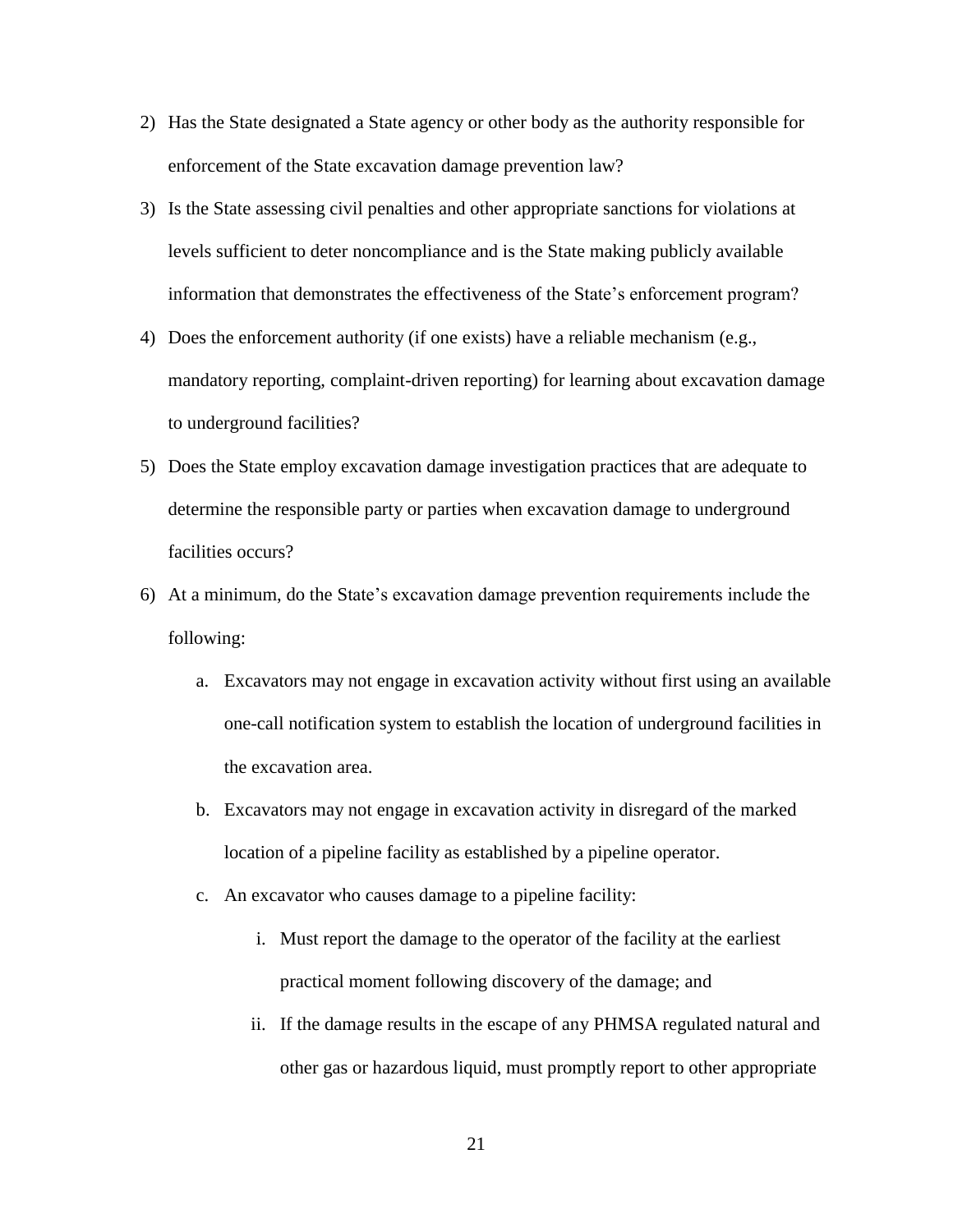authorities by calling the 911 emergency telephone number or another emergency telephone number.

7) Does the State limit exemptions for excavators from its excavation damage prevention law? A State must provide to PHMSA a written justification for any exemptions for excavators from State damage prevention requirements. PHMSA will make the written justifications available to the public.

The evaluation will involve all of the criteria, and the final determination will be based on the totality of the review. The following policy describes the manner in which PHMSA intends to apply the criteria. As experience with adequacy reviews is gained, PHMSA may modify this approach as necessary.

Criteria 1 and 2 guidance:

- Criteria 1 and 2 are pass/fail.
- If the answer to either of the questions posed in criteria 1 or 2 is "no," the State excavation damage prevention law enforcement program will likely be deemed inadequate.

Criterion 3 guidance:

- PHMSA will seek records that demonstrate that the State enforcement agency is using its enforcement authority and imposing appropriate sanctions for violations. If a State cannot demonstrate use of its enforcement authority, the State enforcement program will likely be deemed inadequate.
- PHMSA expects States to maintain records that demonstrate whether the rate of excavation damage incidents is being reduced as a result of enforcement. The result of PHMSA's review of a State's records in this regard will not, by itself, render a State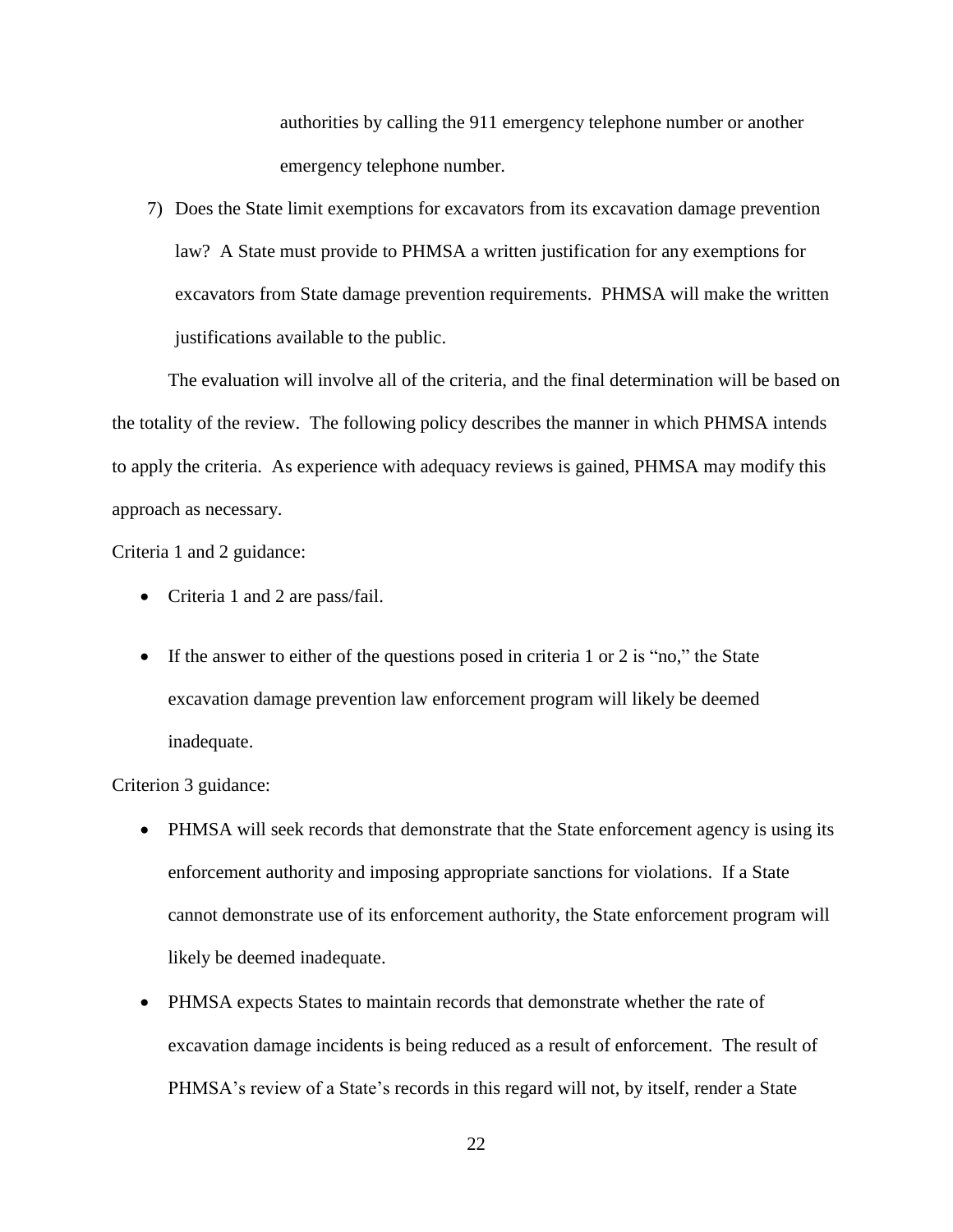enforcement program inadequate.

 PHMSA expects State enforcement programs to generally make damage prevention law enforcement information and statistics available to the public via a website. PHMSA does not expect States to violate any State laws, jeopardize any ongoing enforcement case, or post information that would violate the privacy of individuals as defined by State or Federal law. The result of PHMSA's review of the public availability of a State's information and statistics will not, by itself, render a State enforcement program inadequate.

Criterion 4 guidance:

- PHMSA will review how State enforcement programs learn about excavation damage to underground pipelines. In particular, PHMSA will be looking for reporting mechanisms that encourage parity in the application of enforcement resources. For example, does the reporting mechanism identify potential violations of law by both excavators and pipeline operators? If the State enforcement program learns of violations via road patrols that specifically target excavators without valid excavation tickets, how does the State also learn about violations of other provisions of State damage prevention laws, such as operators' failure to locate and mark pipelines? Also, PHMSA will review the State's methods for making stakeholders aware of the process and requirements for reporting damage incidents to the enforcement authority.
- The result of PHMSA's review of a State's program under criterion 4 will not, by itself, render a State enforcement program inadequate.

Criterion 5 guidance:

- PHMSA expects State enforcement programs to be balanced with regard to how they
	- 23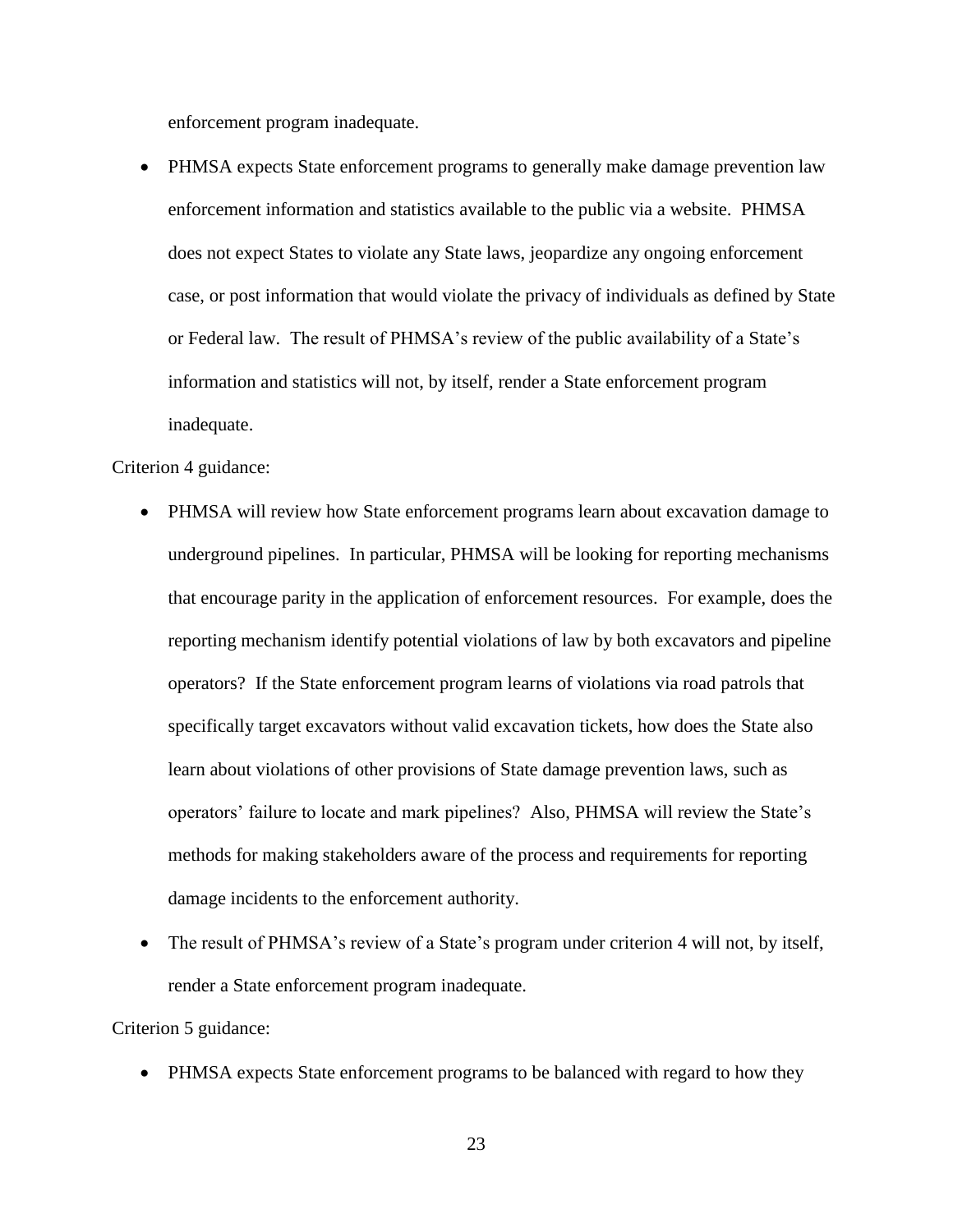apply enforcement authority.

- PHMSA expects enforcement programs to be focused on the responsibilities of not only excavators, but also of utility owners and operators.
- PHMSA seeks patterns of enforcement activity that demonstrate that penalties are applied to the responsible party or parties in excavation damage incidents and not consistently to only one stakeholder group.
- The result of PHMSA's review of a State's program under criterion 5 will not, by itself, render a State enforcement program inadequate.

Criterion 6 guidance:

- PHMSA will review State requirements to ensure they address the basic Federal requirements in the PIPES Act for excavators, such as using an available one-call system.
- The result of PHMSA's review of a State's requirements will not, by itself, render the State's enforcement program inadequate.

Criterion 7 guidance:

- PHMSA expects States to document the exemptions provided in State damage prevention laws for excavators and one-call membership, and any such exemptions should not be too broad. Documentation should include the types of exemptions included in State law and any reason for the exemptions, such as data or other evidence that justifies the exemptions.
- The result of PHMSA's review of a State's program under criterion 7 will not, by itself, render a State enforcement program inadequate.

The criteria are listed in order of greatest to least importance. That is, criteria 1 and 2 and a portion of criterion 3 are pass/fail, while criteria 4 through 7 are not pass/fail. PHMSA may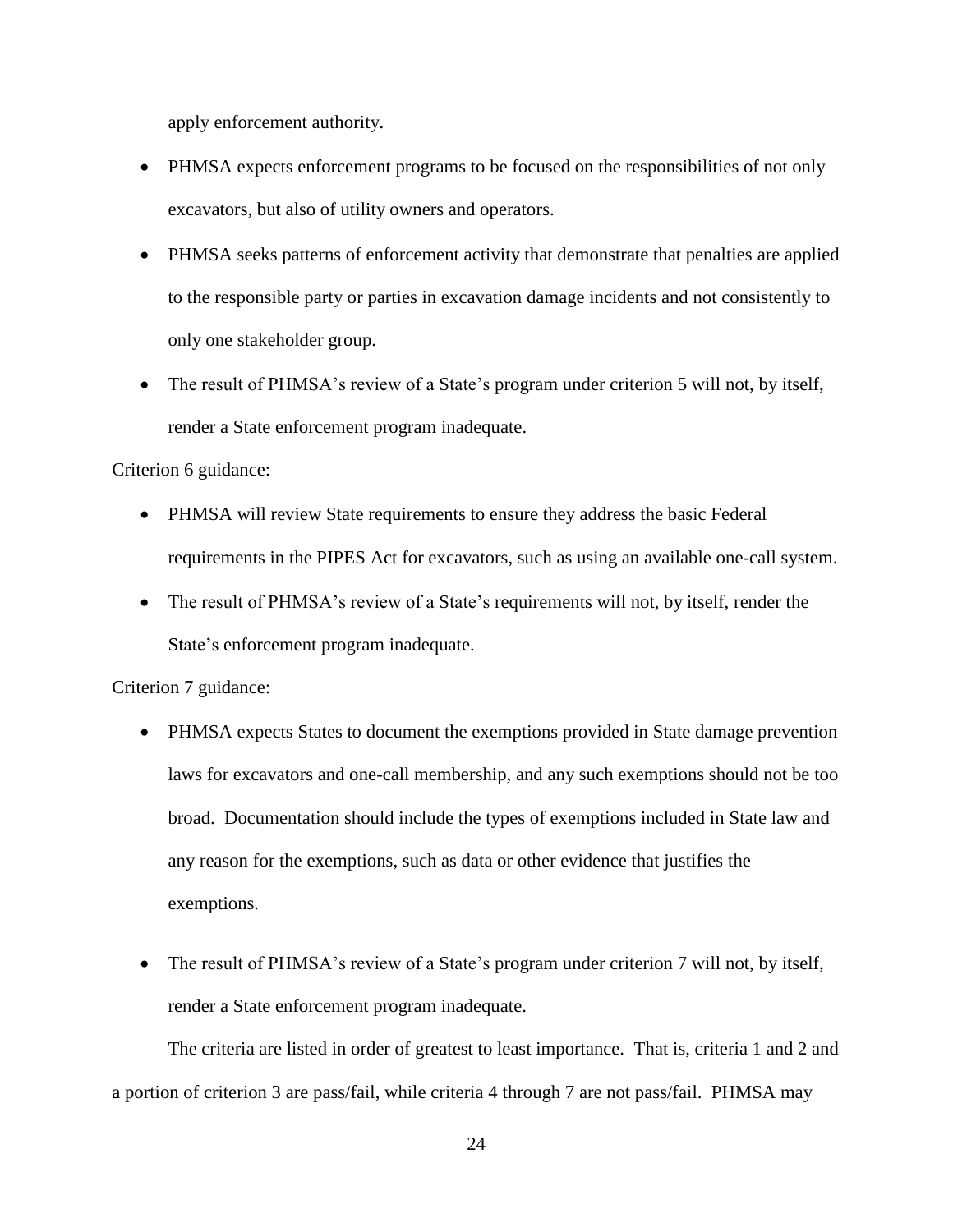declare a State enforcement program inadequate if the State's program does not satisfy a combination of the criteria as described above. PHMSA will notify in writing the Governor's office or other appropriate State authority of a State deemed to have an inadequate enforcement program.

States that PHMSA deems to have inadequate enforcement programs may be subject to reductions in pipeline safety grant funding as described in § 198.53 of this final rule. PHMSA will use the existing process for calculating base grants but is considering a policy that would incorporate and/or substitute the evaluation criteria in § 198.55 for the criteria that are currently used for evaluating State damage prevention programs. PHMSA may modify its policies, as necessary, for determining how inadequate enforcement programs may impact pipeline safety grant funding.

#### **Federal Enforcement Policy**

PHMSA may enforce the Federal excavation standard defined in 49 CFR Part 196, as established by this final rule, in States that PHMSA has deemed to have inadequate damage prevention law enforcement programs. The following policy describes the scope and applicability of the Federal excavation standard.

PHMSA may use its enforcement authority, as limited by the law and this final rule, in any excavation damage case involving a violation of this standard in a State where a finding of inadequacy has been made. PHMSA generally will focus its limited resources on serious violations that have the potential to directly impact safety.

PHMSA will determine if Federal enforcement action is warranted on a case-by-case basis. PHMSA will seek to use its enforcement authority in cases where PHMSA believes Federal enforcement against an excavator is appropriate and will deter future infractions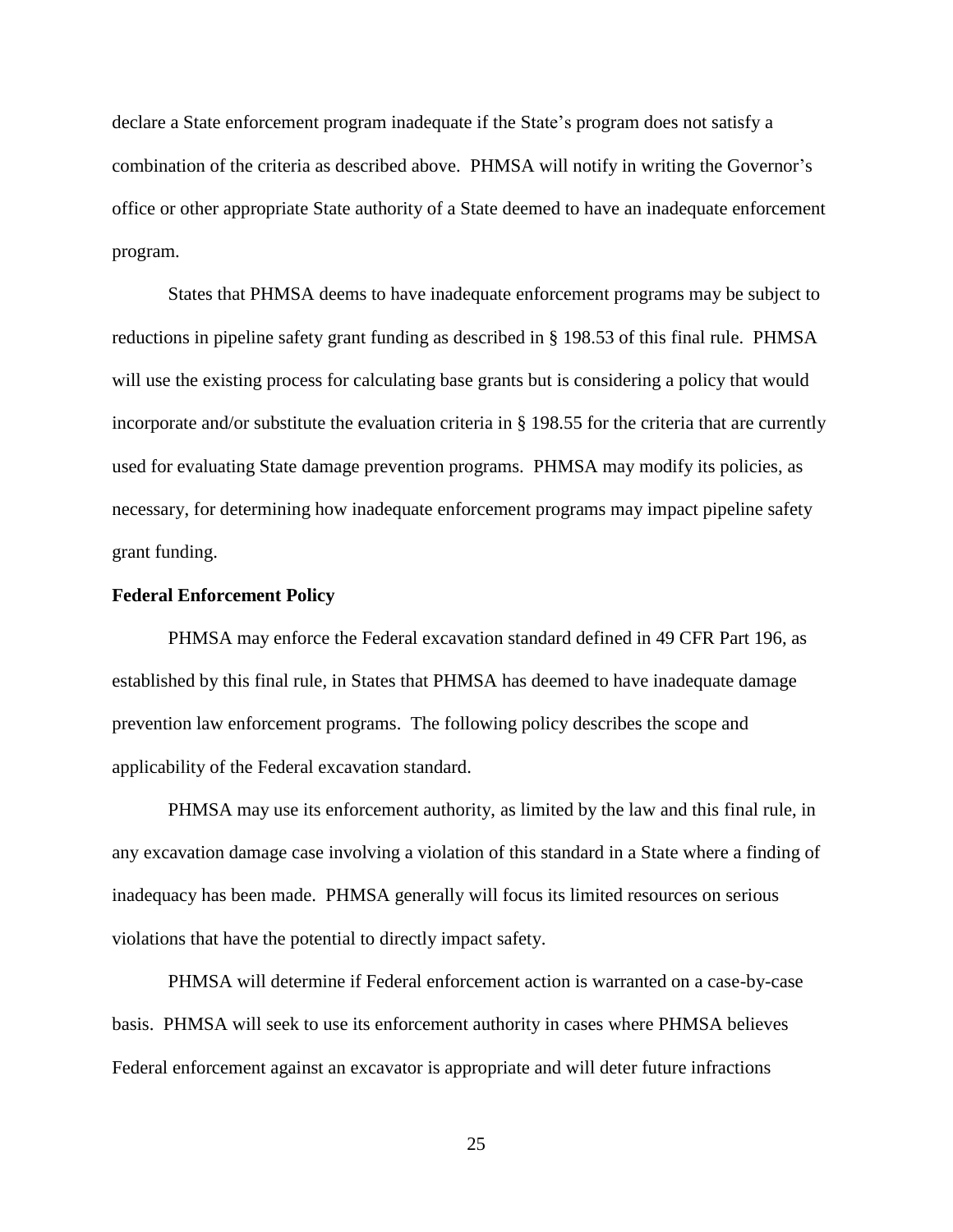(PHMSA already exercises its enforcement authority against pipeline operators who commit violations).

PHMSA is flexible with regard to how it learns about excavation damage incidents that may warrant Federal enforcement action. PHMSA may learn about incidents through complaints from stakeholders, incident reports, the media, and other mechanisms.

PHMSA acknowledges that most State damage prevention laws and regulations are more specific than the Federal excavation standard defined in this final rule. The Federal excavation standard forms the "floor" and sets forth the basic requirements for excavators so that its application can be fair and consistent even in States with very different requirements. When determining whether to take Federal enforcement action for an alleged violation of the Federal excavation standard, PHMSA will be cognizant of the damage prevention practices of the State in which the alleged violation occurred. For example, PHMSA will be sensitive to exemptions, waiting periods, tolerance zones, and other specific requirements that States could have applied to excavators in the State prior to the determination of inadequacy.

## **IV. Summary and Response to Comments**

PHMSA received 40 comments from pipeline trade associations, excavation and construction trade associations, the National Association of Pipeline Safety Representatives (NAPSR), PHMSA State partners, the CGA, State one-call organizations and one-call service providers, utility locating trade associations, the American Farm Bureau Federation (AFBF), the Association of American Railroads (AAR), the Gas Processors Association (GPA), pipeline operators, utility locating companies, pipeline safety consultants, and citizens. List of Commenters:

1. American Farm Bureau Federation (AFBF)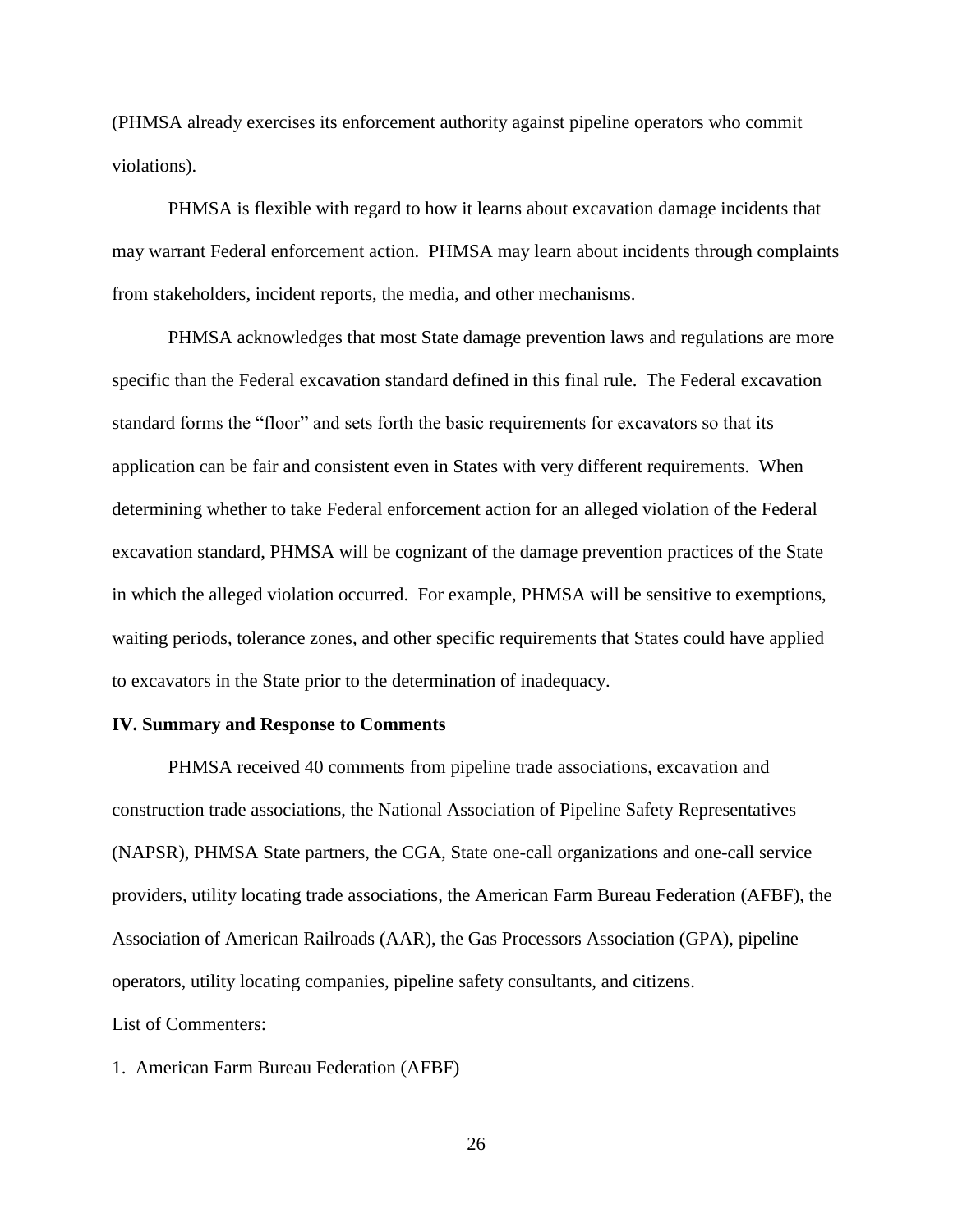- 2. American Gas Association (AGA)
- 3. American Public Gas Association (APGA)
- 4. Association of Oil Pipe Lines (AOPL) and American Petroleum Institute (API)
- 5. Associated General Contractors of America (AGC)
- 6. Association of American Railroads (AAR)
- 7. Black Hills Corporation
- 8. Bob Fenton
- 9. Center Point Energy (CenterPoint)
- 10. Common Ground Alliance (CGA)
- 11. Distribution Contractors Association (DCA)
- 12. Emily Krafjack (2 separate comments)
- 13. Emma K.
- 14. Gas Processors Association (GPA)
- 15. Industry Perspective (AGA, AGC, AOPL, API, DCA, NUCA, and NULCA)
- 16. Interstate natural Gas Association of America (INGAA)
- 17. Iowa Association of Municipal Utilities (IAMU)
- 18. Iowa One Call
- 19. Iowa Utilities Board (IUB)
- 20. Kansas Corporation Commission (KCC)
- 21. Kern River
- 22. MidAmerican Energy Company (MidAmerican)
- 23. Missouri Public Service Commission (Missouri PSC)
- 24. National Association of Pipeline Safety Representatives (NAPSR)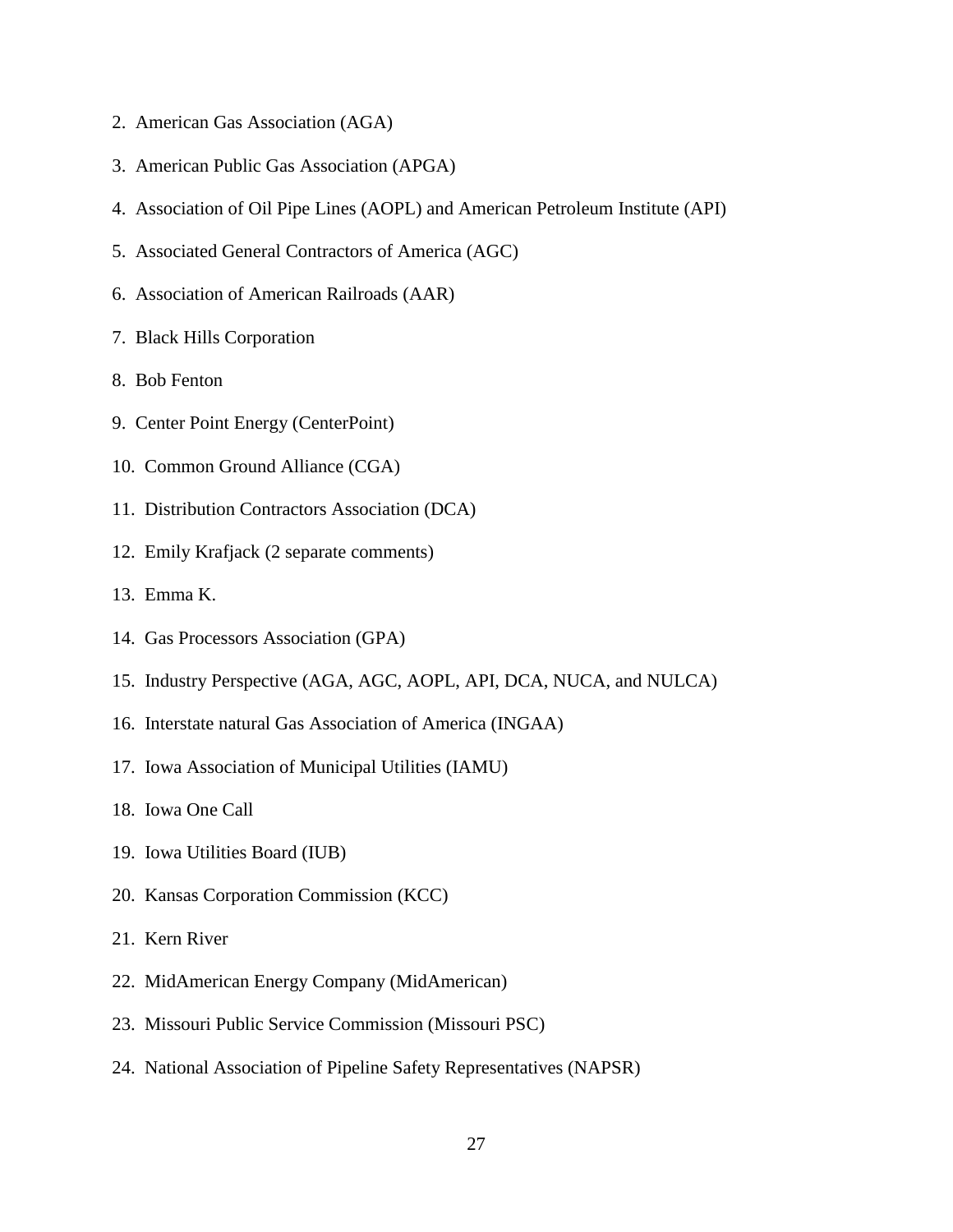- 25. National Grid
- 26. National Utility Contractors Association of Ohio (NUCA of Ohio)
- 27. National Utility Contractors Association (NUCA)
- 28. National Utility Locating Contractors Association (NULCA)
- 29. New York State Department of Public Service (NPDPS)
- 30. Northern Natural Gas
- 31. National Utility Contractors Association of Pennsylvania (NUCA of Pennsylvania)
- 32. Ohio Gas Association (OGA)
- 33. Oleksa and Associates, Inc. (Oleksa)
- 34. Paiute Pipeline Company (Paiute)
- 35. Pennsylvania One Call System, Inc. (Pennsylvania One Call)
- 36. Qualified One Call Systems (Oleksa comments repeated)
- 37. Southwest Gas Corporation (Southwest)
- 38. Tennessee Regulatory Authority (TRA)
- 39. Texas Pipeline Association (TPA)
- 40. Texas Pipeline Safety Coalition

## **General Comments**

Most of the comments were supportive of the NPRM. PHMSA's State partners have concerns regarding the potential reduction of State base grant funding to States with inadequate excavation damage prevention law enforcement programs. A few State partners questioned the authority given to PHMSA by the PIPES Act to take enforcement action in States with inadequate excavation damage prevention law enforcement programs. A few comments were out of the scope of this rulemaking, either because the comments were on a specific State's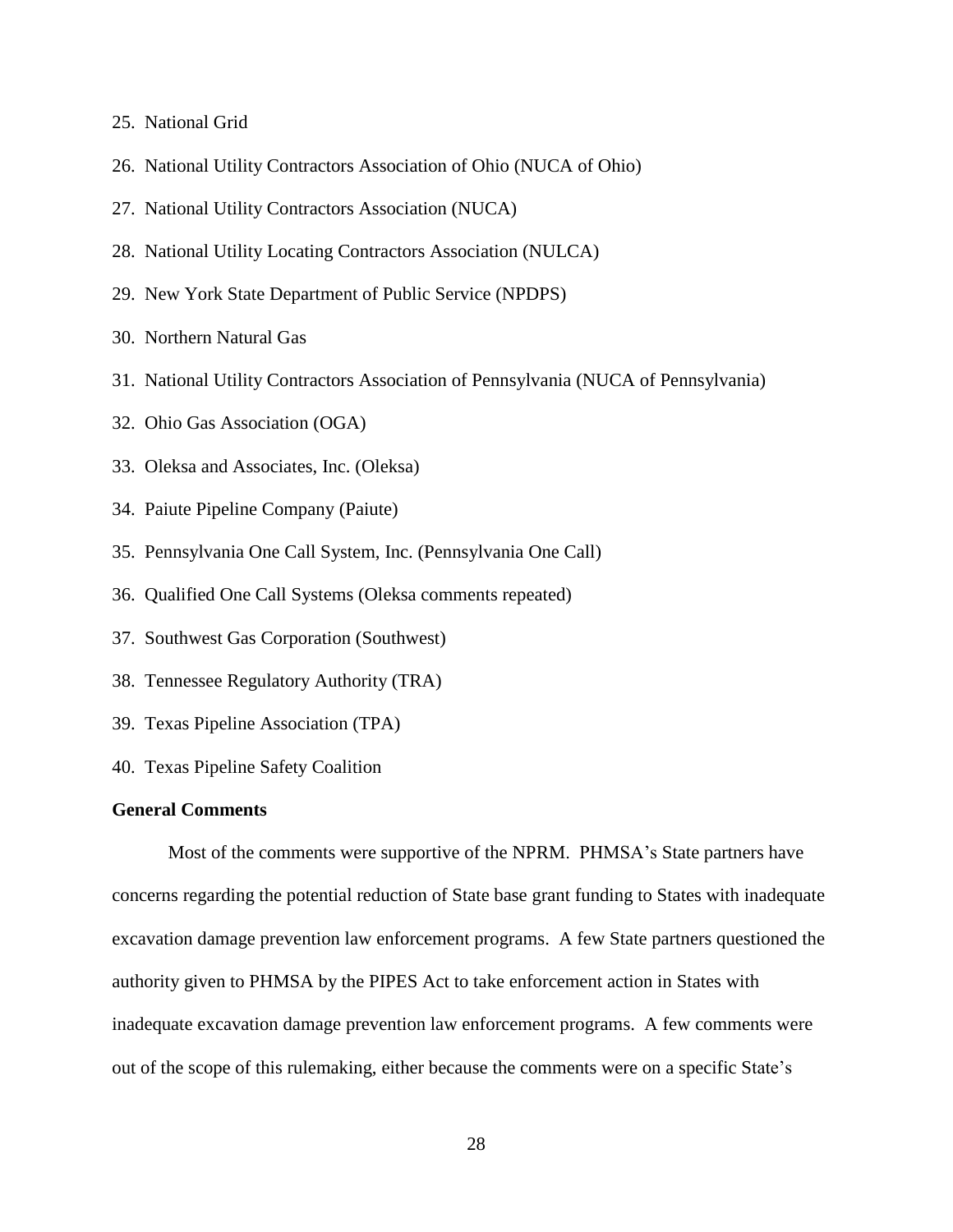excavation damage program or because the comments were regarding pipeline safety more generally.

# *Comments requesting PHMSA to include all nine elements*

Associated General Contractors of America (AGC), Distribution Contractors Association (DCA), National Utility Locating Contractors Association (NULCA), National Utility Contractors Association of Ohio (NUCA of Ohio), and Southwest Gas Corporation (Southwest) commented that not only enforcement but also all other elements should be considered when evaluating the effectiveness of State excavation damage prevention programs.

AGC and DCA suggested that PHMSA take into account all nine elements (as defined in the PIPES Act of 2006) when evaluating the effectiveness of State damage prevention programs and take a holistic and comprehensive approach to reviewing current State damage prevention measures. AGC stated that the proposed standards place too much emphasis on enforcement and the excavator, and too little emphasis on the owner/operator and locators' responsibilities for timely and accurate locates. The AGC is supportive of PHMSA taking a position to evaluate States' overall damage prevention programs but suggests that PHMSA make its intentions clearer in the final rule. NULCA and NUCA stated that because the nine elements are supported by a broad range of stakeholders, including the CGA, they should be the sole basis for the evaluation of State programs.

#### **Response**

PHMSA agrees that the overall effectiveness of State damage prevention programs can be assessed by evaluating States' commitment to and implementation of the nine elements. To that end, PHMSA has worked with State partners to conduct regular reviews of State damage prevention programs by characterizing States' level of implementation of the nine elements. The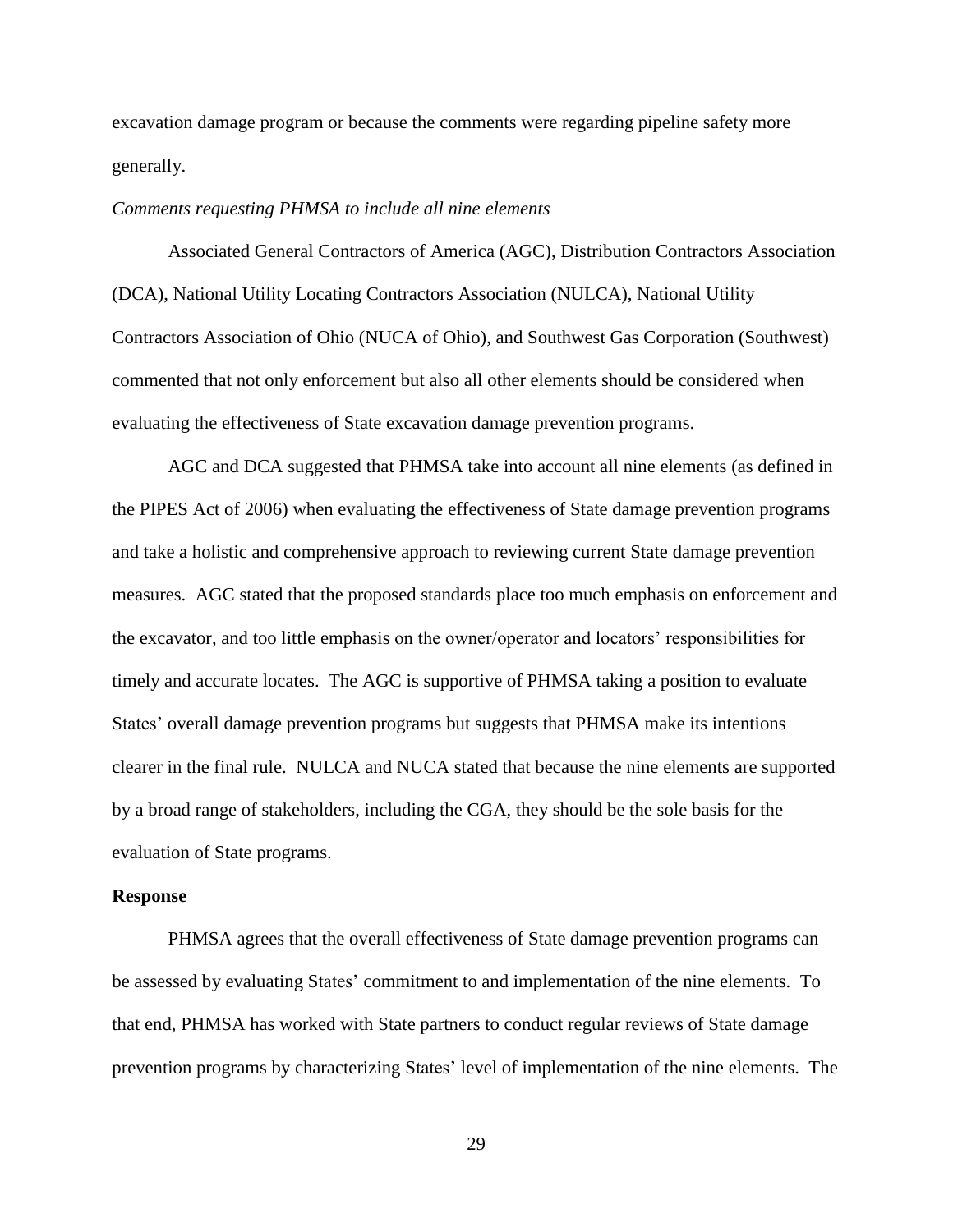results of these reviews are available on PHMSA's website at

[http://primis.phmsa.dot.gov/comm/SDPPCDiscussion.htm.](http://primis.phmsa.dot.gov/comm/SDPPCDiscussion.htm) However, the scope of this rulemaking pertains to the enforcement of State excavation damage prevention laws. Section 2 of the PIPES Act states that PHMSA may not conduct an enforcement proceeding unless the State's enforcement program is determined to be inadequate to protect safety. While other aspects of State damage prevention programs are essential to the effectiveness of those programs, the scope of this rulemaking is limited to the enforcement of State damage prevention laws.

With regard to the comment from AGC pertaining to the proposed standards placing too much emphasis on enforcement and the excavator and too little on the owner/operator and locators' responsibilities for timely and accurate locates, PHMSA believes that the final rule appropriately addresses the intent of Congress. PHMSA and its State partners have long had the authority to enforce the existing damage prevention regulations that are applicable to pipeline operators. These existing regulations (49 CFR §§ 192.614 and 195.442) require pipeline operators to develop and implement damage prevention programs and to locate their facilities in an accurate and timely manner when in receipt of an excavation notice. In the context of this final rule, if PHMSA conducts an enforcement proceeding in a State with an inadequate enforcement program, PHMSA will ensure that enforcement is applied to the responsible party, whether it is an excavator or a pipeline operator. PHMSA also actively encourages its State partners to enforce the existing damage prevention regulations that are applicable to pipeline operators.

#### *Comments recommending that PHMSA hold public meetings/provide education*

DCA, NUCA, and NUCA of Ohio suggested that PHMSA hold additional public meetings before the agency issues a final rule. DCA and NUCA of Ohio believe the proposed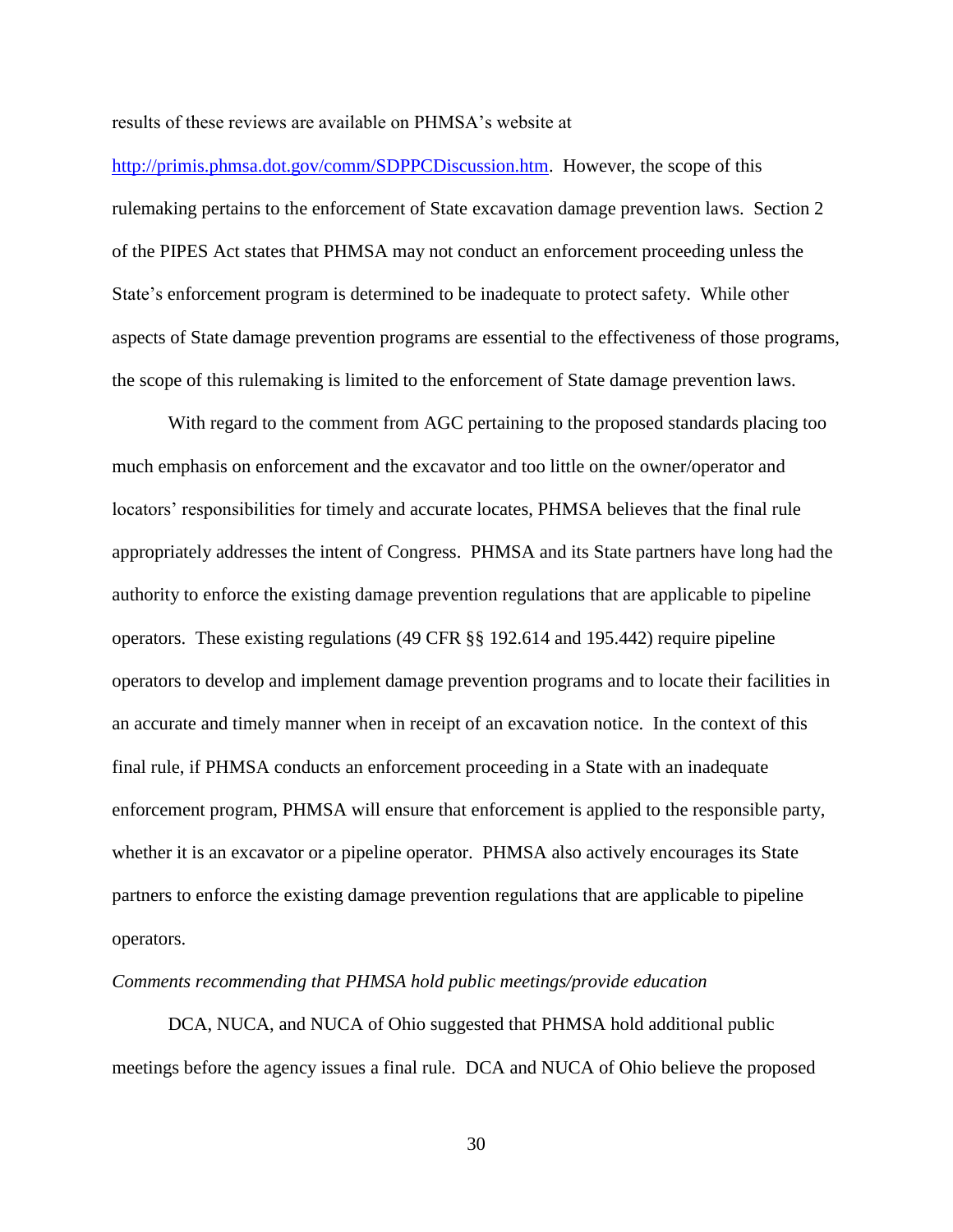criteria for determining the adequacy of a State damage prevention enforcement program are sufficient, but recommend that, prior to moving forward with its enforcement authority in a given State, PHMSA should invite all government and industry stakeholders to a discussion about the alleged problems with the State's enforcement practices. They recommended that in order to meet Element 2 of the PIPES Act, which calls for participation by operators, excavators, and other stakeholders, PHMSA should ensure that all interested stakeholders are invited to the table. NUCA stated that the final rule would result in significant impacts to PHMSA's regulated community; therefore, significant outreach and education is needed for stakeholders that will be impacted by this rulemaking action.

The Pennsylvania One Call System, Inc. (Pennsylvania One Call) stated that enforcement should be used as a means of modifying behavior. Pennsylvania One Call advised PHMSA to be mindful of States' different methods to achieve the same end of damage prevention. For example, Pennsylvania's Underground Utility Line Protection Act provides for a range of enforcement tools that include warning letters, administrative sanctions, fines, and criminal penalties to encourage proper behavior by covered parties.

### **Response**

PHMSA gathered considerable stakeholder input that informed the development of the final rule and provided opportunity for public participation and comment. PHMSA published an ANPRM on this topic in 2009 to gather stakeholder input prior to publishing the NPRM. PHMSA also developed a video, made available on the PHMSA website, which summarized the NPRM and invited comments.

In the context of this final rule, PHMSA does not intend to invite all government and industry stakeholders to a discussion about the alleged problems with a State's enforcement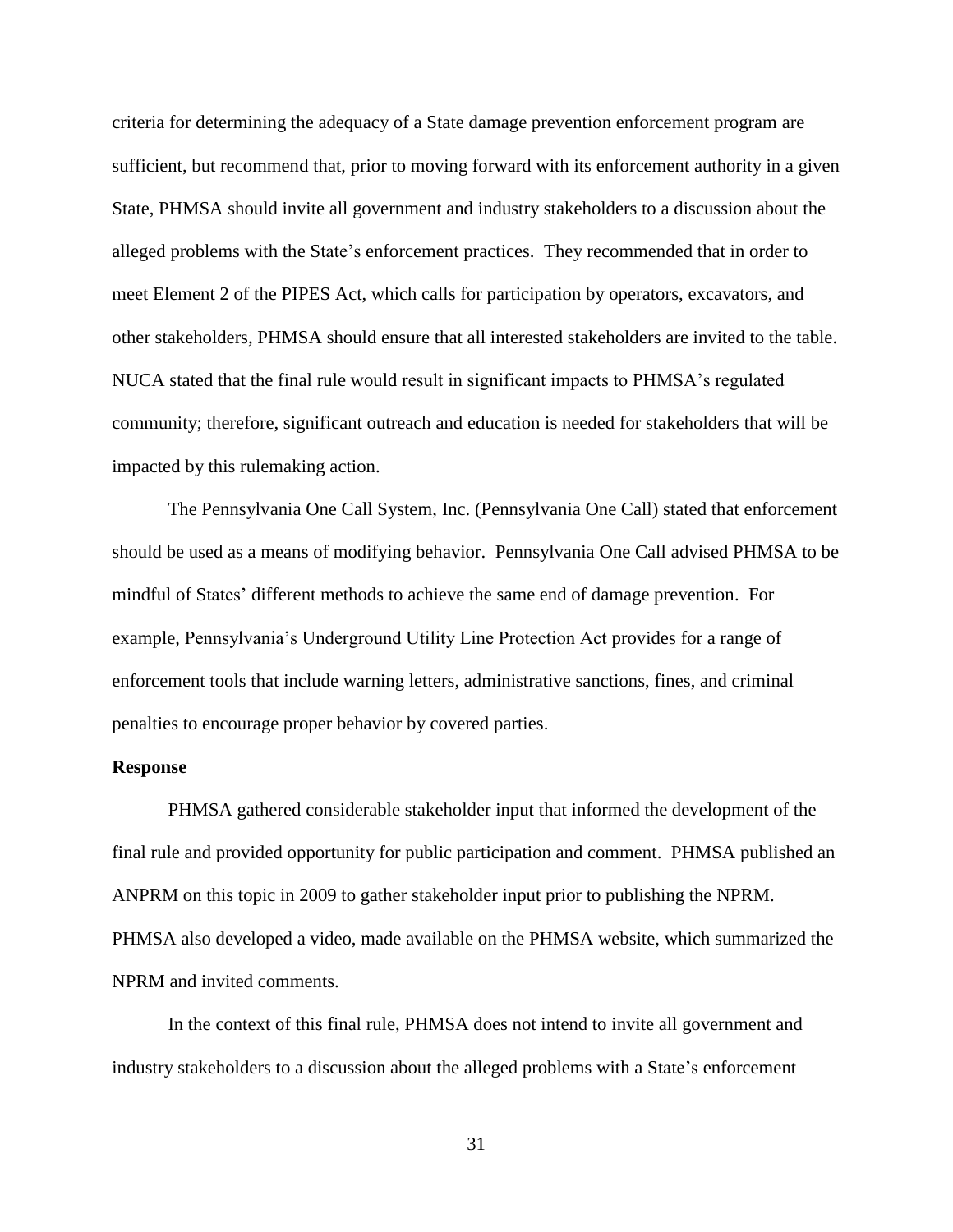practices prior to proceeding with enforcement action in a given State. However, PHMSA does welcome the opportunity to participate in those discussions as a matter of course. PHMSA agrees that this rulemaking will require considerable outreach and education for stakeholders impacted by this final rule.

PHMSA is mindful of States' various enforcement methods as described by Pennsylvania One Call. These enforcement methods are effective in many States. PHMSA believes that the ability of a State to enforce its damage prevention law, specifically with civil penalties, is essential to an effective enforcement program because it deters noncompliance and ensures a level playing field for businesses that adhere to the requirements.

# *Comments requesting cost recovery for excavators' downtime*

NUCA requested that PHMSA include cost consideration for excavators' downtime when excavation damage is due to pipeline operators' failure to locate and mark pipelines properly. NUCA stated that pipeline owners or operators are often not subject to the same types of penalties that excavators are, are not required to reimburse excavators for any of their expenses, and are often subject to significantly lower fines. NUCA stated that in some States, for example, excavators that damage pipelines must reimburse owners or operators up to three times the expenses, can be prevented from bidding on certain projects, and can be fined up to \$10,000. NUCA suggested PHMSA include in the final rule that "where a pipeline is hit because of the failure to locate and mark the pipeline accurately in a timely fashion and the excavator is not at fault, owners or operators and/or their contractors (including locators) should be required to reimburse excavators for their costs." NUCA stated that this should include any damages to the excavator's equipment or property and any downtime incurred by the excavator while the true location of the pipeline is determined. NUCA stated that because these losses could be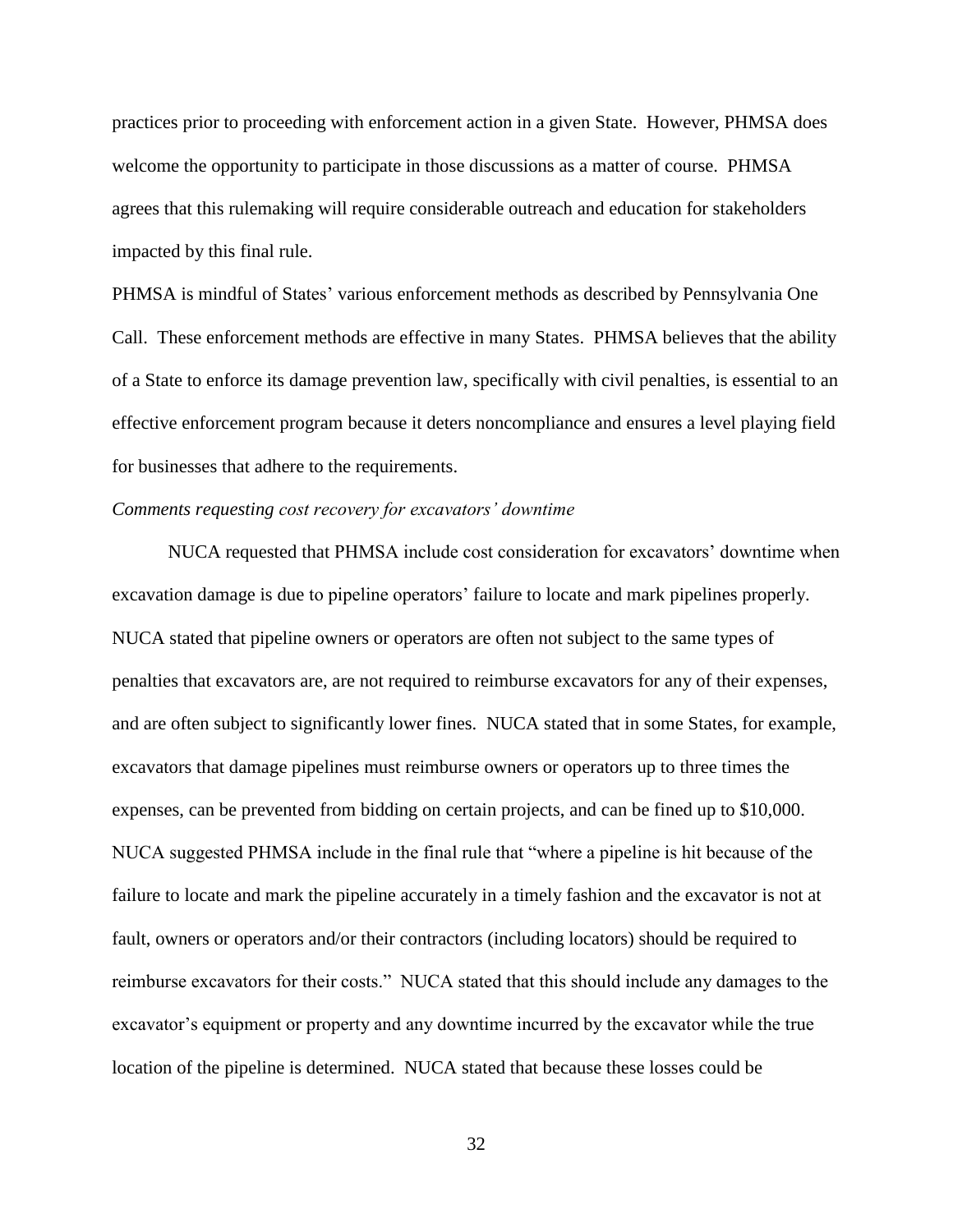significant when an excavator is required to shut down a project due to the pipeline being not marked or marked inaccurately, this problem must be addressed by PHMSA.

## **Response**

This final rule does not infringe upon any party's right or ability to pursue cost recovery related to downtime. As NUCA itself pointed out, downtime is a compensatory liability matter and has nothing to do with damage prevention. It would be an inappropriate use of Federal regulations to entitle any specific group to downtime compensation. Since PHMSA did not propose in the NPRM to include the language suggested by NUCA, the language has not been made available for public comment and cannot be included in the final rule. PHMSA believes downtime is not within the scope of this rulemaking.

### *Comments supporting the proposed rule*

Association of Oil Pipe Lines (AOPL) and American Petroleum Institute (API) are in strong support of the final rule and urge PHMSA to issue and implement a final rule expeditiously to help advance the ultimate goal of zero pipeline incidents. AOPL and API support PHMSA's proposed criteria for evaluating State excavation damage prevention law enforcement programs for minimum adequacy. The Ohio Gas Association (OGA) stated that it endorses PHMSA's efforts to bring national uniformity to the enforcement of pipeline damage prevention laws. The Texas Pipeline Association (TPA) stated that it is supportive of the proposed Federal damage prevention and enforcement requirements as well as the proposed regulations on State program evaluation. TPA recommended that these regulations be adopted in order to encourage effective enforcement.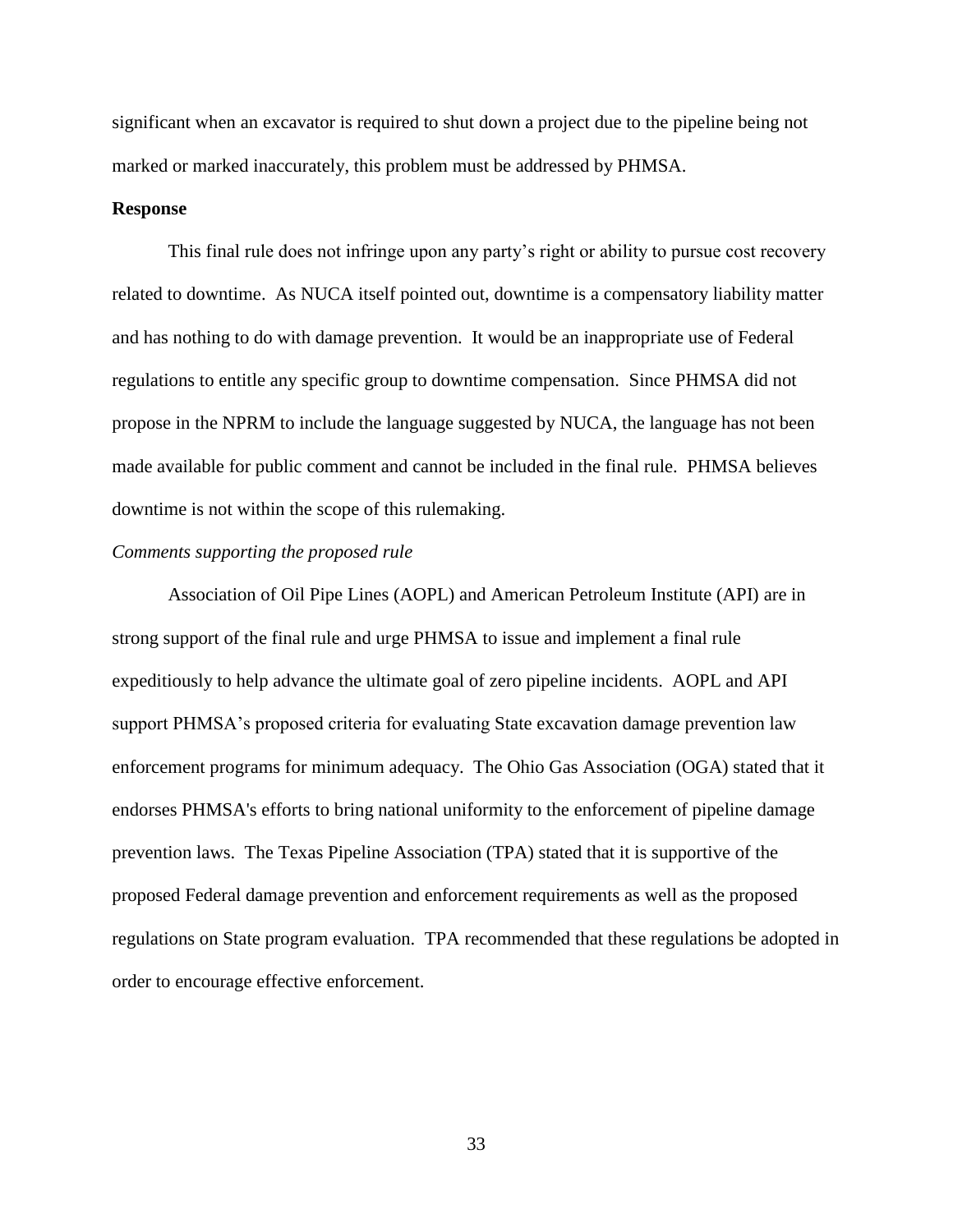Ms. Emily Krafjack recommended that PHMSA adopt all proposed regulatory language and noted that all gathering line classes could benefit from the NPRM. Ms. Emma K. commented in general support of pipeline safety.

## **Response**

PHMSA appreciates the comments in support of promulgating a final rule expeditiously. *Comments opposing the proposed rule*

The Iowa Utilities Board (IUB), the Kansas Corporation Commission (KCC), and the Tennessee Regulatory Authority (TRA) are not in support of the NPRM. The IUB believes the notification standards in the final rule would conflict with the law of the State in which excavation is to be performed if the State's law includes the definitions used to determine when notice of excavation is required. The IUB agrees with PHMSA that there is no authority for or expectation of PHMSA enforcement of any provision of State law that goes above and beyond what PHMSA is authorized to enforce in 49 U.S.C. § 60114(d). The IUB stated that PHMSA must still recognize the system established by State law when considering enforcement of Part 196.

The IUB further indicated that PHMSA does not have authority over excavators except as provided in 49 U.S.C. § 60114(d). Nor would 49 CFR Part 196 apply to persons other than excavators. The IUB stated that the proposed language of this final rule exceeds the scope of the specific law on which it is based and asserts broader authority than Federal law permits. The IUB stated that if the intent of the proposed § 196.205 is to make the point that PHMSA can take civil penalty action against excavators who violate 49 CFR Part 196 provided the conditions of 49 U.S.C. 60114(f) have been met, then the final rule should be clarified. The IUB stated that 49 U.S.C. § 60114(f) says PHMSA may find State enforcement is inadequate only if it does not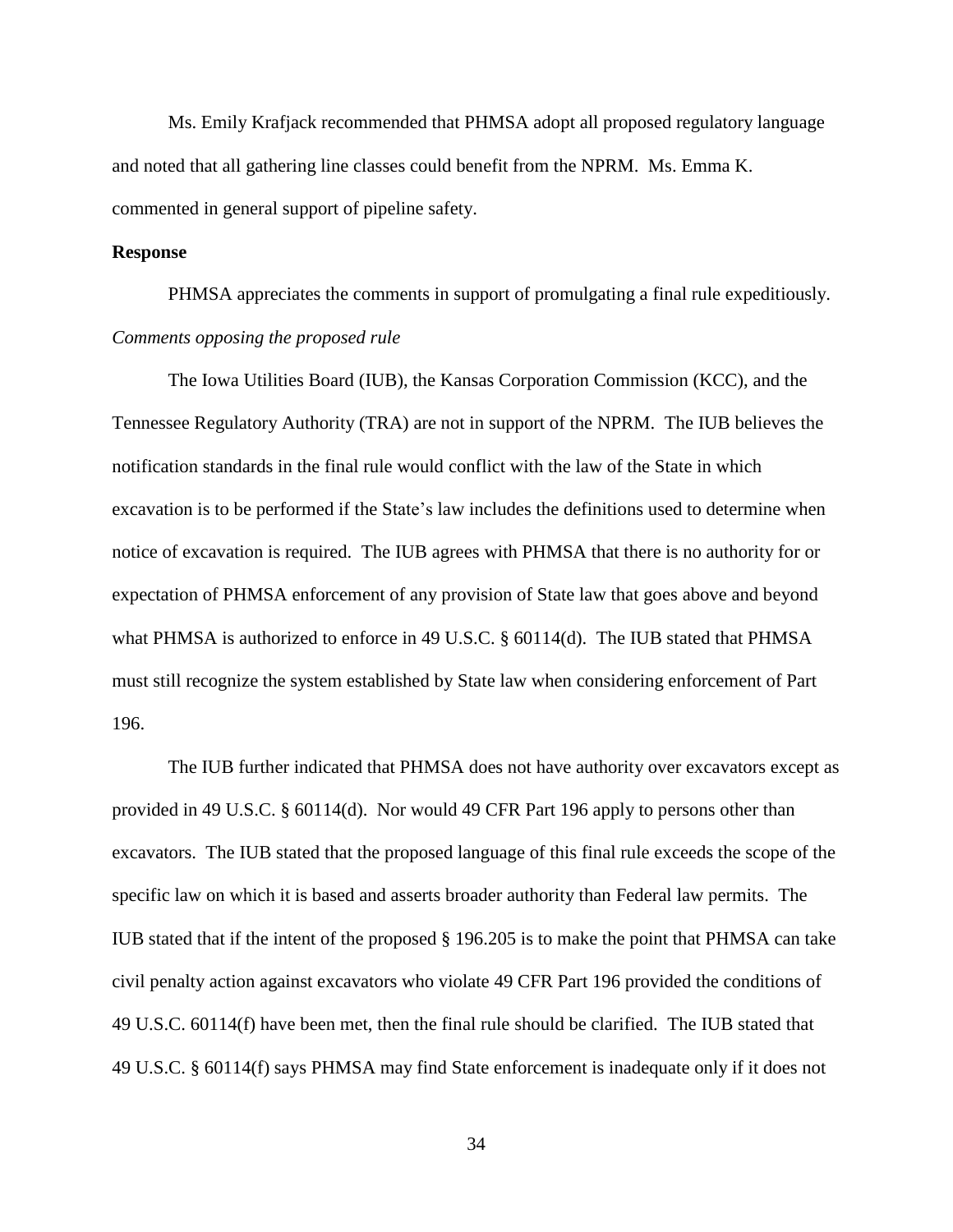(in PHMSA's estimation) adequately enforce that State's damage prevention laws. The IUB believes that PHMSA does not have the power to challenge a State law due to perceived inadequacies in areas other than adequate enforcement of that State law.

KCC believes PHMSA taking direct enforcement action against excavators will likely cause confusion and uncertainty in the excavator community. State damage prevention laws regulate many types of underground utilities in addition to protecting underground pipelines subject to regulation by PHMSA and subject to the standards established by PHMSA under 49 U.S.C. § 60114(d). KCC stated that currently, 49 CFR Part 198 requires States to address underground utility damage prevention on their own terms, taking into account the State's demographics and political process to structure laws and regulations best suited for the operations of its regulated community. However, under PHMSA's proposal, KCC believes that the potential exists that on‐going attempts to tweak the State law in order to meet PHMSA's evolving "adequacy" requirements may upset the delicate legislative balance established in the Kansas Underground Utility Damage Prevention Act and potentially lead to a double standard: one set of rules for excavators working in the vicinity of natural gas and hazardous liquid pipelines, and another set of rules for all other excavators.

KCC stated that PHMSA proposes to establish its own Federal standards in those States where PHMSA deems the State's enforcement efforts "inadequate" and questioned why PHMSA would not merely enforce the State standards. KCC stated that PHMSA's NPRM does not include any exemptions, whereas the State program includes State-specific exemptions from the requirements of the State program for certain categories of "excavators." In doing so, PHMSA goes well beyond stepping in to enforce State standards where a determination has been made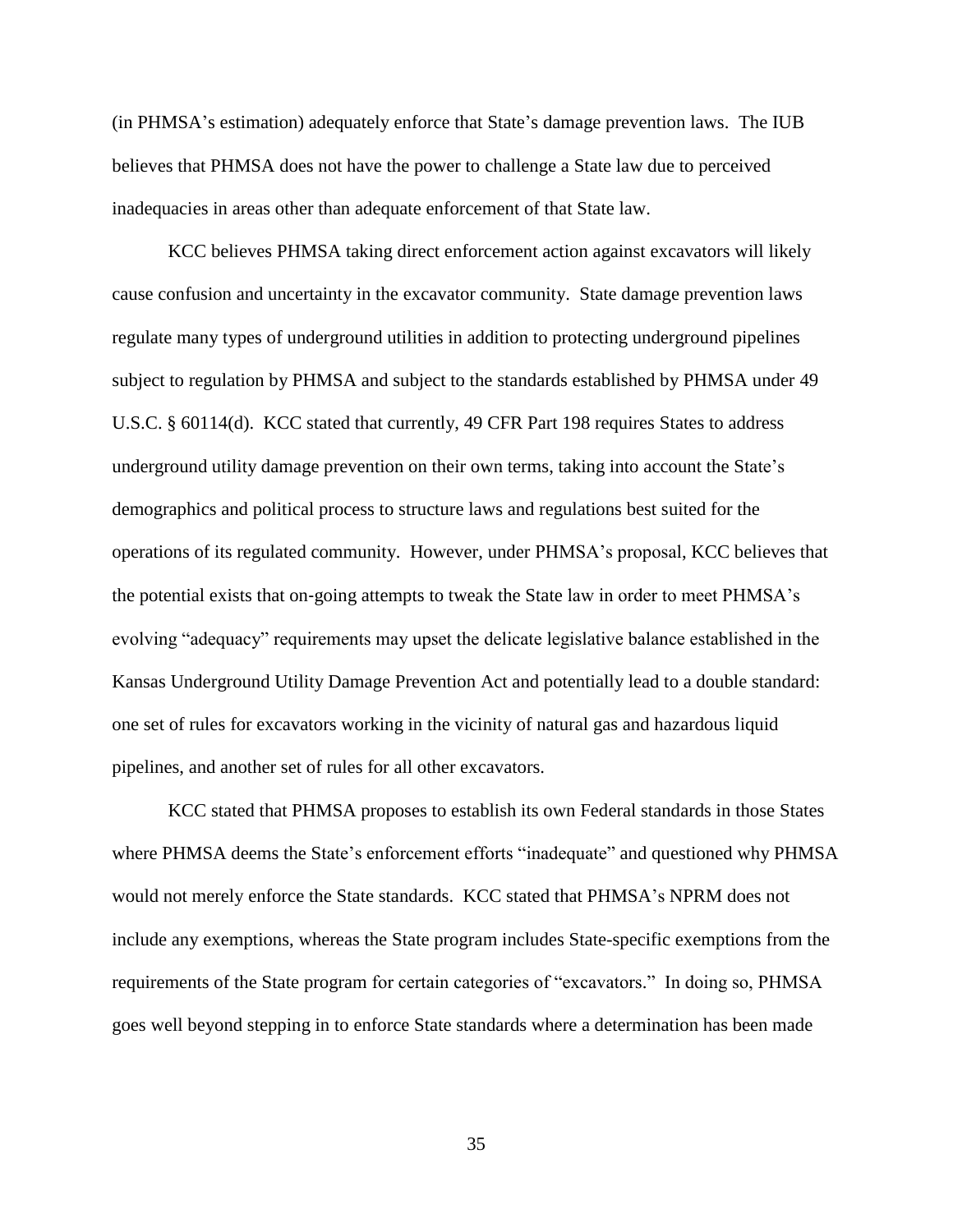that the State's enforcement programs are inadequate. KCC stated its view that 49 U.S.C § 60114(f) does not authorize such action.

TRA stated that it is concerned that the approach PHMSA proposes in the NPRM to penalize States that implement and operate pipeline excavation damage prevention law enforcement programs that do not meet what the TRA considers to be potentially ambiguous Federal standards is not sound policy. Rather than using the penalty of withholding funding, the TRA advises PHMSA that an incentive, like increased funding or more flexibility in use of existing funding, is more appropriate for States that implement sufficient pipeline excavation damage prevention law enforcement programs. If PHMSA finds that a State pipeline excavation damage prevention law enforcement program is inadequate, the TRA is concerned that such a finding may be misinterpreted as a finding about a State's efforts to promote pipeline safety through inspections.

TRA commented that review of State excavation damage prevention law enforcement programs is part of PHMSA's annual review of a State's overall pipeline safety program. Therefore, to avoid such misunderstanding by the public, the TRA recommends that if PHMSA finds a State excavation damage prevention enforcement program deficient, PHMSA should clearly state that the finding does not imply that a State's pipeline safety program is inadequate in protecting the public. Also, Texas Pipeline Safety Coalition provided red line edits to the proposed regulatory language.

#### **Response**

PHMSA recognizes that the proposed Federal excavation standard is less specific than many existing State damage prevention laws. In particular, State laws are often more specific than the proposed Federal rule in the areas of what constitutes excavation, exemptions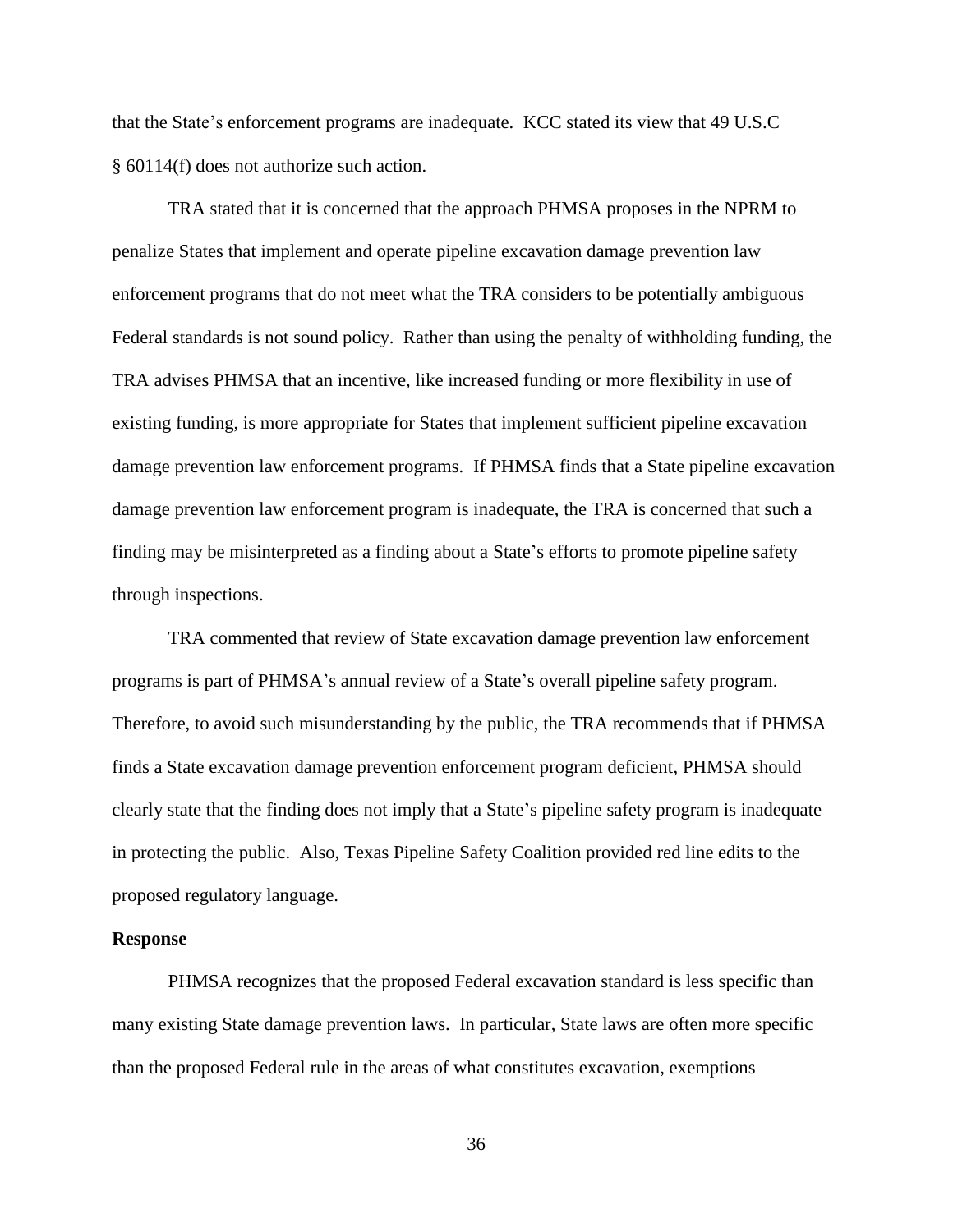established by State laws, notification standards, and what specifically is enforceable. This final rule is intended, in part, to establish Federal "backstop" enforcement authority in States with inadequate damage prevention law enforcement programs. As has been explained at length in the ANPRM and the NPRM, the Federal authority will only be used when the State has not been adequately enforcing its law. This position is clarified in the enforcement policy in the preamble of this final rule. Additionally, in response to the TRA's comments, it is important to note that incentives and grant funding have been made available to build State damage prevention programs. It is only the States that truly fail at damage prevention enforcement where excavators will be subject to Federal authority. Finally, if PHMSA finds a State's damage prevention enforcement program inadequate, that is not the same as PHMSA finding the State's entire pipeline safety program inadequate.

PHMSA disagrees with the IUB's comment that the NPRM asserts broader authority than the law permits. One aspect of a State's damage prevention authority is the extent to which the appropriate State authority is able to execute and enforce it. Whether a given State's law does not provide enforcement mechanisms or a State has such enforcement mechanisms but is not exercising its enforcement authority, the PIPES Act provides authority for PHMSA to establish and exercise Federal authority to ensure effective enforcement.

A major goal of this final rule is to encourage States to adopt and sustain adequate damage prevention law enforcement programs. However, PHMSA has limited ability to encourage States to do so. In addition to incentivizing States with grant funds, one way PHMSA can encourage States is by making a portion of a State's base grant funding dependent upon that State having an adequate damage prevention law enforcement program. PHMSA currently makes base grant funding dependent upon the adequacy of some aspects of States' damage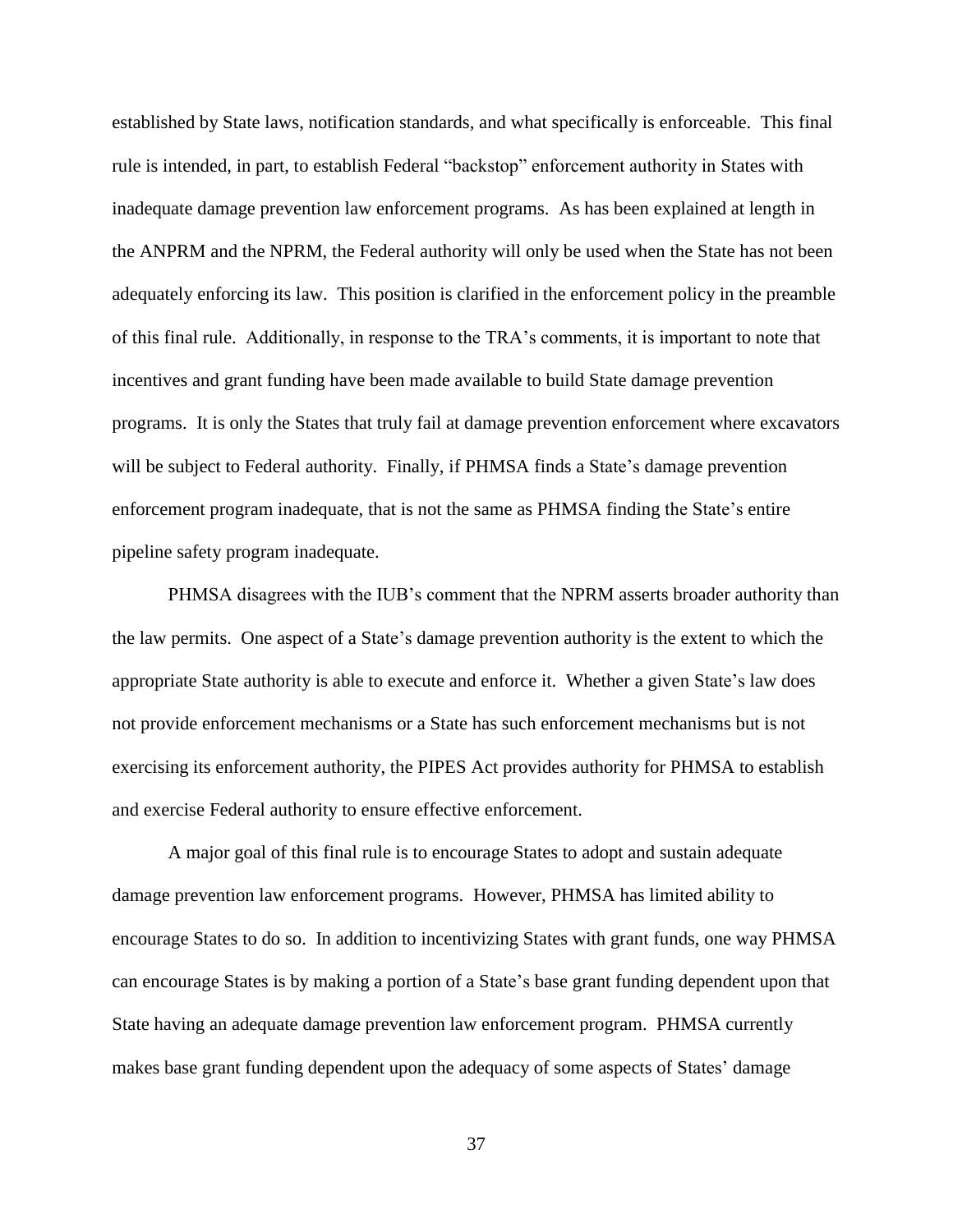prevention programs. This position, which defines how the State program evaluation criteria will be applied, is clarified in the policy in the preamble of this final rule.

*On PHMSA's request for comment on its view that State and Federal requirements will not be enforced simultaneously; the existence of a Federal requirement should not present any conflicts with existing State requirements for excavators*

KCC stated that it believes that the final rule could result in simultaneous Federal and State enforcement actions. KCC also stated its belief that PHMSA has not rejected the possibility of taking Federal enforcement action on an incident that occurred before the State program was ruled inadequate. KCC stated that it believes significant due process considerations exist that, if ignored by PHMSA, may later undermine PHMSA's own ability to take appropriate enforcement actions when PHMSA's enforcement actions are subject to judicial scrutiny. KCC seeks a definitive recognition from PHMSA on the limitations imposed on PHMSA's authority to take such an enforcement action.

New York State Department of Public Service (NYDPS) believes that PHMSA has not fully considered the potential for Federal regulations and State laws to be enforced at the same time. NYDPS stated that it needs to be fundamental to all State excavation damage prevention programs that a call to 811 will notify all utilities of the excavator's intent to excavate at a particular work site and that there is one set of rules that applies to the State damage prevention program. Even if PHMSA deems a State program inadequate, the State law will not be repealed by this action and would remain in effect. The regulations proposed contemplate this because they assume a one-call system is actively operating in the State. NYDPS is concerned that the imposition of a Federal program may have the deleterious effect of causing confusion among one-call laws and systems. This may be particularly true in instances where a State's law goes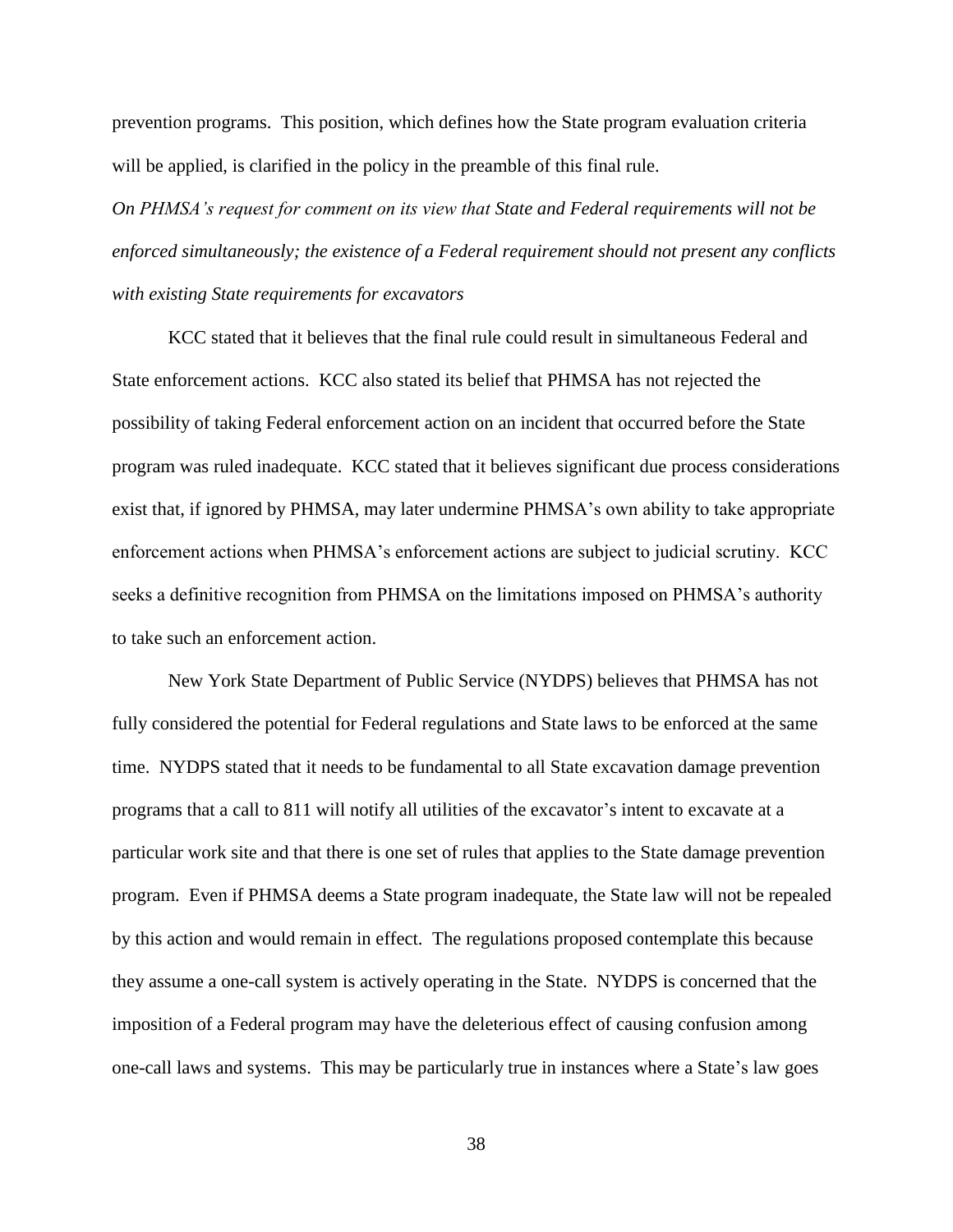beyond Federal regulations in its application or requirements. While there may only be 1 onecall center that takes notices of intent to excavate under both the Federal and State programs, it would be up to the excavators and operators to ensure that their employees understand the different requirements in States that have been deemed inadequate. NYDPS believes PHMSA should fully consider these impacts. Also Missouri Public Service Commission (Missouri PSC) stated that the proposed Federal regulations are the minimal standard. It is not clear, however, whether a determination that a State's damage prevention program is inadequate would preclude that State from pursuing violations of the State damage prevention laws.

## **Response**

PHMSA can assure these commenters that it will not pursue Federal enforcement action if a State has an adequate enforcement program in accordance with this final rule. Likewise, PHMSA will not take enforcement action on incidents that occurred in a State before that State's enforcement program was deemed inadequate. Additionally, PHMSA will not enforce State standards, but will instead enforce the minimum Federal standards defined in this final rule. When conducting enforcement, PHMSA will be considerate of State practices and exemptions in the application of the minimal standard defined in this final rule.

As we have stated repeatedly in the ANPRM and the NPRM, PHMSA has no intention of taking over the damage prevention responsibilities of States. PHMSA's enforcement authority is intended to backstop State's enforcement authority. This final rule only impacts States deemed to have inadequate enforcement programs. If a State is exercising its damage prevention enforcement authority, there is no reason to believe there will be any need for Federal enforcement. If a State has not been exercising its authority, and PHMSA exercises Federal authority, PHMSA would not expect that State to suddenly start exercising its authority on the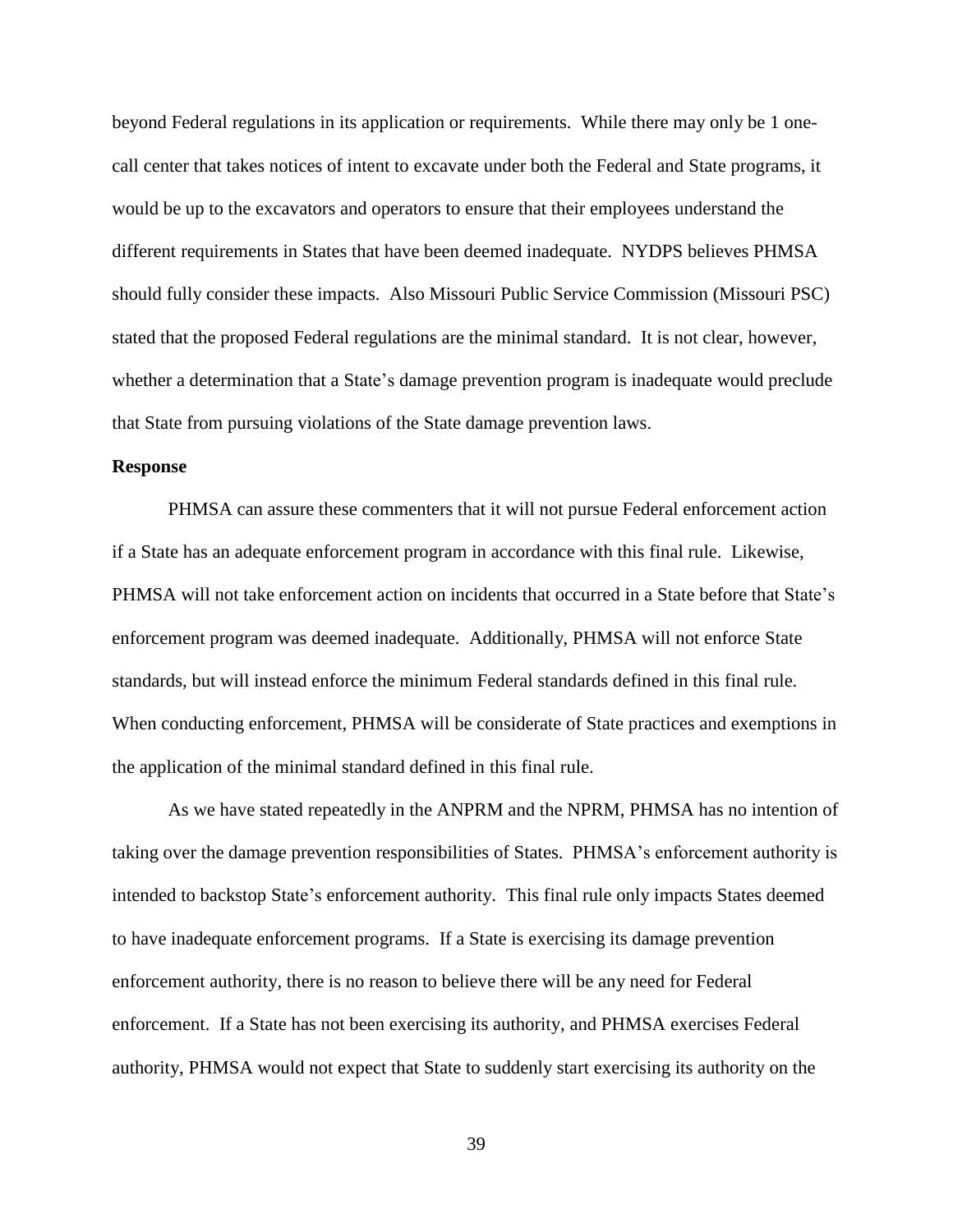very same violation that was the subject of a Federal enforcement action. A State that decides to begin exercising its authority should petition to have the finding of inadequacy lifted and begin enforcement once it is lifted and should not "overfile" on a Federal case.

If PHMSA determines a State's excavation enforcement program is inadequate, it is unlikely that the State is conducting enforcement. Conversely, if a State is enforcing its damage prevention law, it is unlikely that PHMSA would deem that State's enforcement program inadequate. Therefore, it is unlikely that Federal and State enforcement would be applied simultaneously. If instances arise where Federal and State enforcement could potentially be applied simultaneously, PHMSA will work cooperatively with the State enforcement agency to ensure that enforcement is applied fairly and consistently. PHMSA strongly encourages States to enforce their own damage prevention laws.

*On PHMSA's request for comments on ways or mechanisms that PHMSA can utilize to become aware of excavation damage incidents*

Missouri PSC stated that the lack of a mechanism to notify PHMSA of excavation damages to pipelines is an obvious weakness in the NPRM. Under Missouri statute, damages are required to be reported to the Missouri One Call System (MOCS). Operator data compiled by the Missouri PSC indicates, on average, operators are aware of about 200 excavation damages to intrastate natural gas pipelines each month; yet, the MOCS is not receiving nearly that many reports. If a State is found to have an inadequate damage prevention program, PHMSA would have to require operators to report damages to their facilities or institute a complaint-driven mechanism to become aware of damages.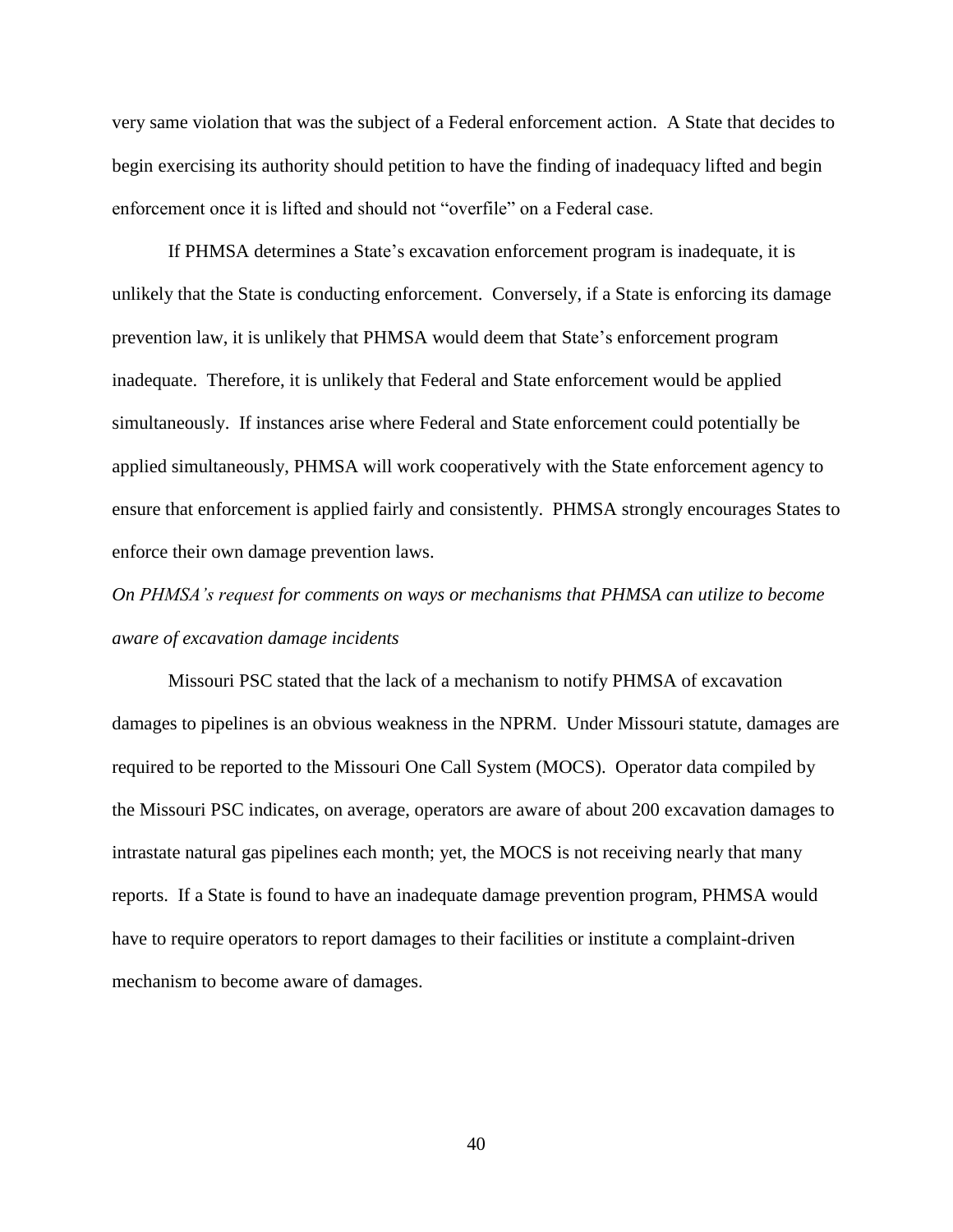#### **Response**

As stated in previous responses to other comments, PHMSA's goal is to act as a Federal backstop enforcement authority to States. PHMSA does not intend to conduct enforcement for all excavation damages in States with inadequate enforcement programs. On the contrary, PHMSA's limited Federal enforcement resources will likely only be applied in limited cases. To that end, PHMSA will learn about violations of this final rule through existing channels (i.e., PHMSA-required incident reports, National Response Center reports, and the media), and the final rule does not require Federal reporting at this time.

## *On whether the evaluation criteria should be weighted*

KCC believes the adequacy of State enforcement of State safety programs must be evaluated on a holistic basis that would necessarily include weighting the criteria. It is important to KCC to have a law in place and the ability to administer the law with appropriate performance metrics. How the laws are administered – and at what level fines are imposed – is less important to KCC if the desired results of damage prevention are being achieved. The KCC suggested that the seven proposed criteria should be ordered as follows in importance: 1, 2, 6, 4, 5, 7, and 3. The KCC asked PHMSA to note the additional criteria found in 49 CFR § 198.55(b), which allow PHMSA to take unilateral action based on an individual State enforcement action, should not be considered in the evaluation of an effective program.

Missouri PSC agrees with PHMSA that weighting the criteria would be difficult. On the other hand, Missouri PSC recommends PHMSA provide clarification as to whether each of the criteria items in  $6(a)$ ,  $6(b)$ ,  $6(c)(i)$ , and  $6(c)(ii)$  carry the same "weight" as the other criteria items – i.e., whether there are seven items in the criteria or 10 - including the four issues in item 6. In giving a "weight" or point value to each of the criteria, the Missouri PSC recommends PHMSA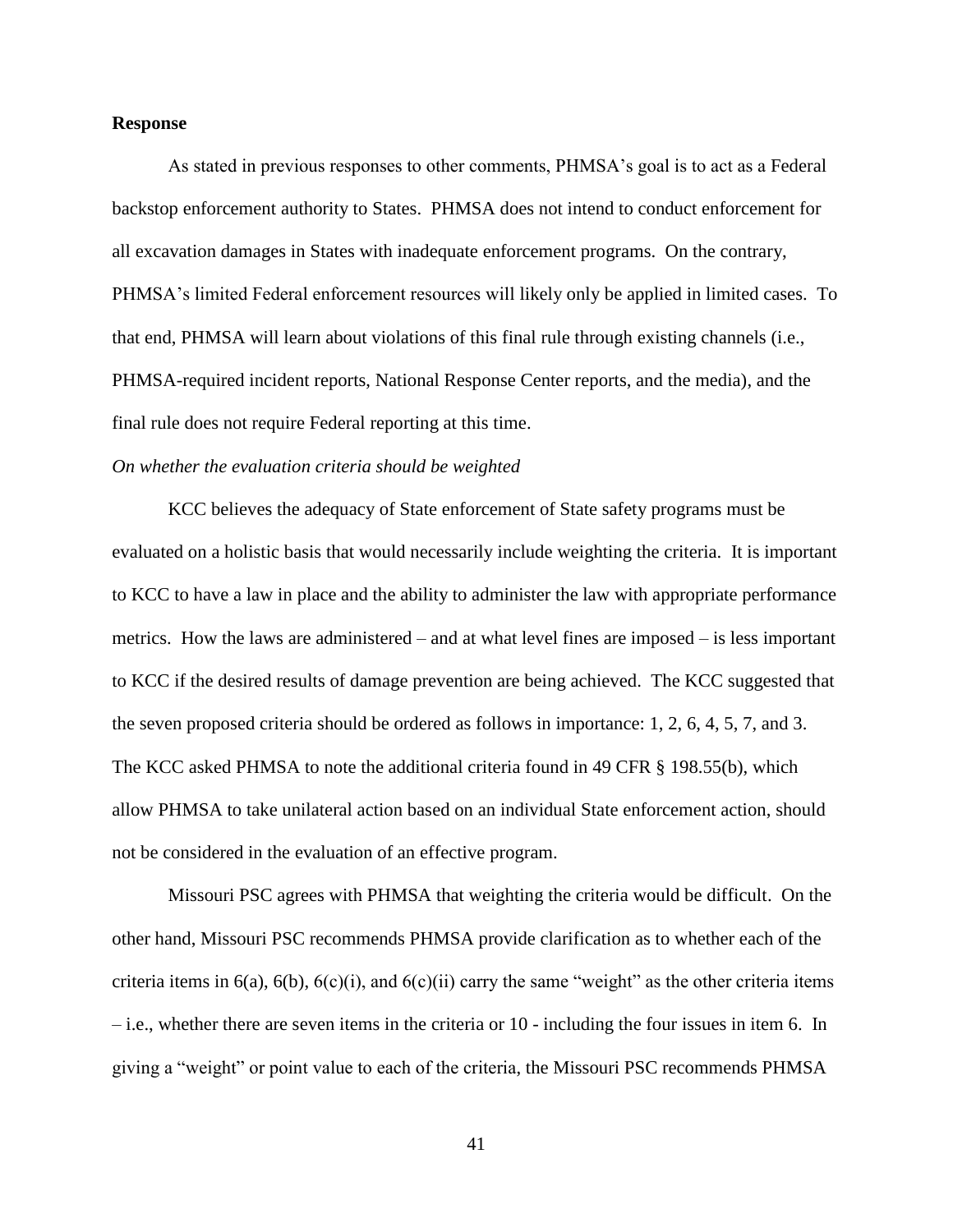provide additional clarification as to whether there is an expectation or quantification of the criteria a State would have to achieve to be considered "adequate." Finally, the Missouri PSC recommends PHMSA provide additional clarification as to whether certain criteria are considered critical and/or essential for a program to be evaluated as adequate.

### **Response**

PHMSA believes that some of the criteria for evaluating State enforcement programs, as proposed in the NPRM, should be considered more important than others because some criteria are more critical and/or essential than others. For example, if a State does not have enforcement authority provided by State law, then that State's enforcement program should be automatically considered inadequate. However, the matter of exemptions, while important, is less critical. PHMSA has included a policy in the preamble of this final rule that defines how the criteria will be applied when evaluating State enforcement programs. In addition, PHMSA will post a policy document on the agency's website. The adequacy determination involves a complex judgment based on multiple factors, and we will not attempt to discuss definitive or deterministic outcomes in all possible scenarios here.

In order to use Federal enforcement authority in a State, PHMSA must first declare the State's damage prevention law enforcement program inadequate. PHMSA will not take unilateral Federal enforcement action in a State that has an adequate enforcement program. However, PHMSA may evaluate individual State enforcement actions in assessing the adequacy of enforcement programs. No determination of State enforcement program adequacy will be based solely upon a single State enforcement action. Instead, PHMSA may evaluate the overall program, including past enforcement cases, to gain a better understanding of the adequacy of the State enforcement program within the context of the criteria listed in § 198.55 of this final rule.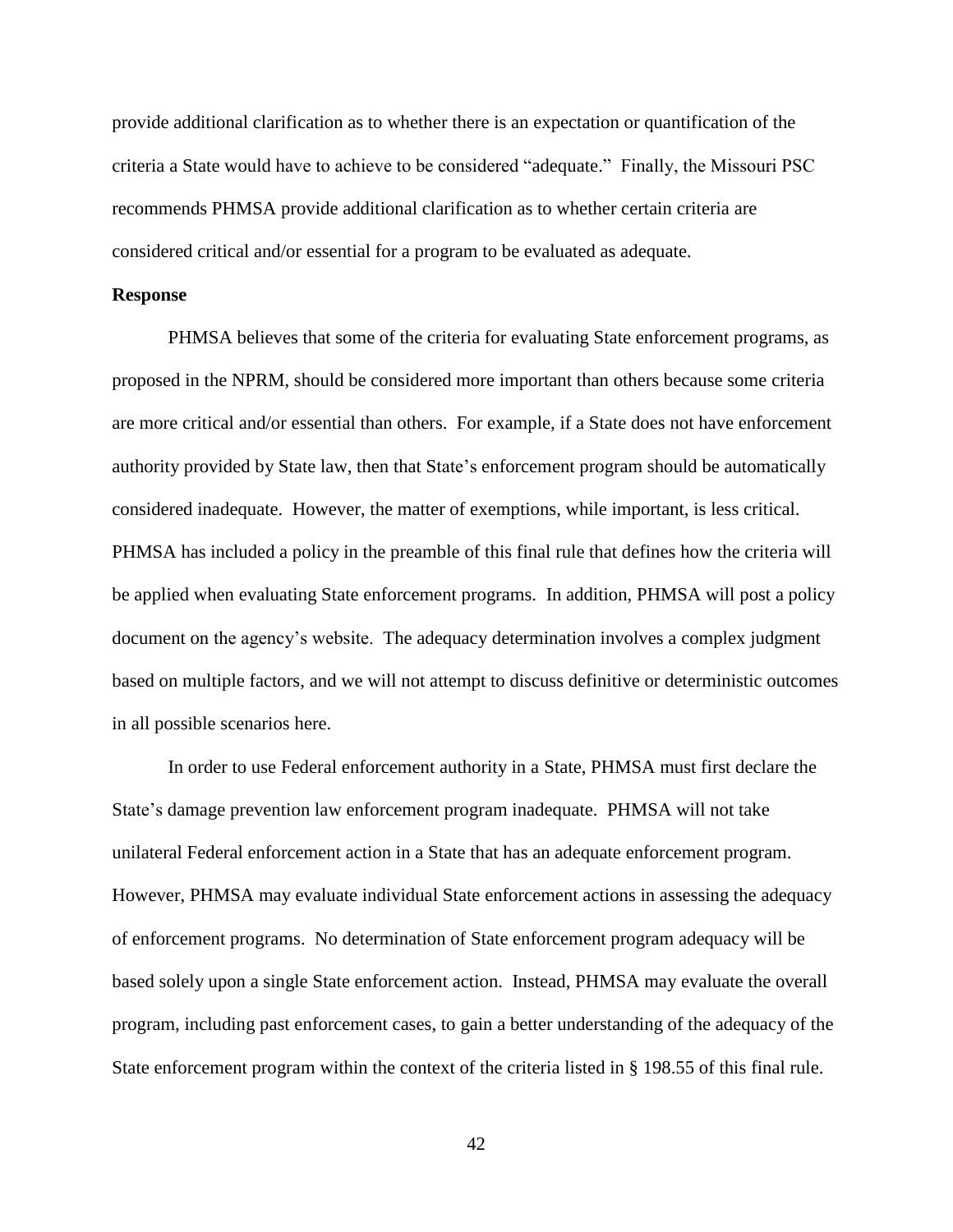*On PHMSA's request for comment on whether the criteria for evaluating the adequacy of State excavation damage prevention law enforcement programs are clear, well-defined, consistent, and as simple as possible*

KCC responded that consistent application of the criteria would be difficult, at best, because of what it considers to be the lack of well-defined terms, phrases, and procedures on how the criteria will be applied. KCC suggested that PHMSA include additional guidance in the final rule on how the agency will define and apply such phrases as "sufficient levels," "demonstrates effectiveness," and "consider individual enforcement actions."

#### **Response**

PHMSA agrees that additional guidance is necessary regarding the application of the criteria that will be used to evaluate the adequacy of State damage prevention law enforcement programs. PHMSA has included a policy that defines this guidance in the preamble of this final rule and will post a policy document on the agency's website.

*On PHMSA's request for comments regarding using a determination of State enforcement program adequacy to be a factor in determining State pipeline safety grant funding levels*

Missouri PSC stated it recognizes that the only incentive or disincentive that PHMSA has to make States comply with the damage prevention criteria is to reduce grant funding if the State does not have and/or enforce what are deemed by PHMSA to be adequate damage prevention laws. However, legislative action is required to make changes to Missouri's excavation damage prevention statute, and the legislative actions are outside the control of the Missouri PSC. An adequate damage prevention program is only a portion of a State's overall pipeline safety program. Not having adequate funding for the entire pipeline safety program reduces the effectiveness of Missouri's overall pipeline safety program. The result would be that Missouri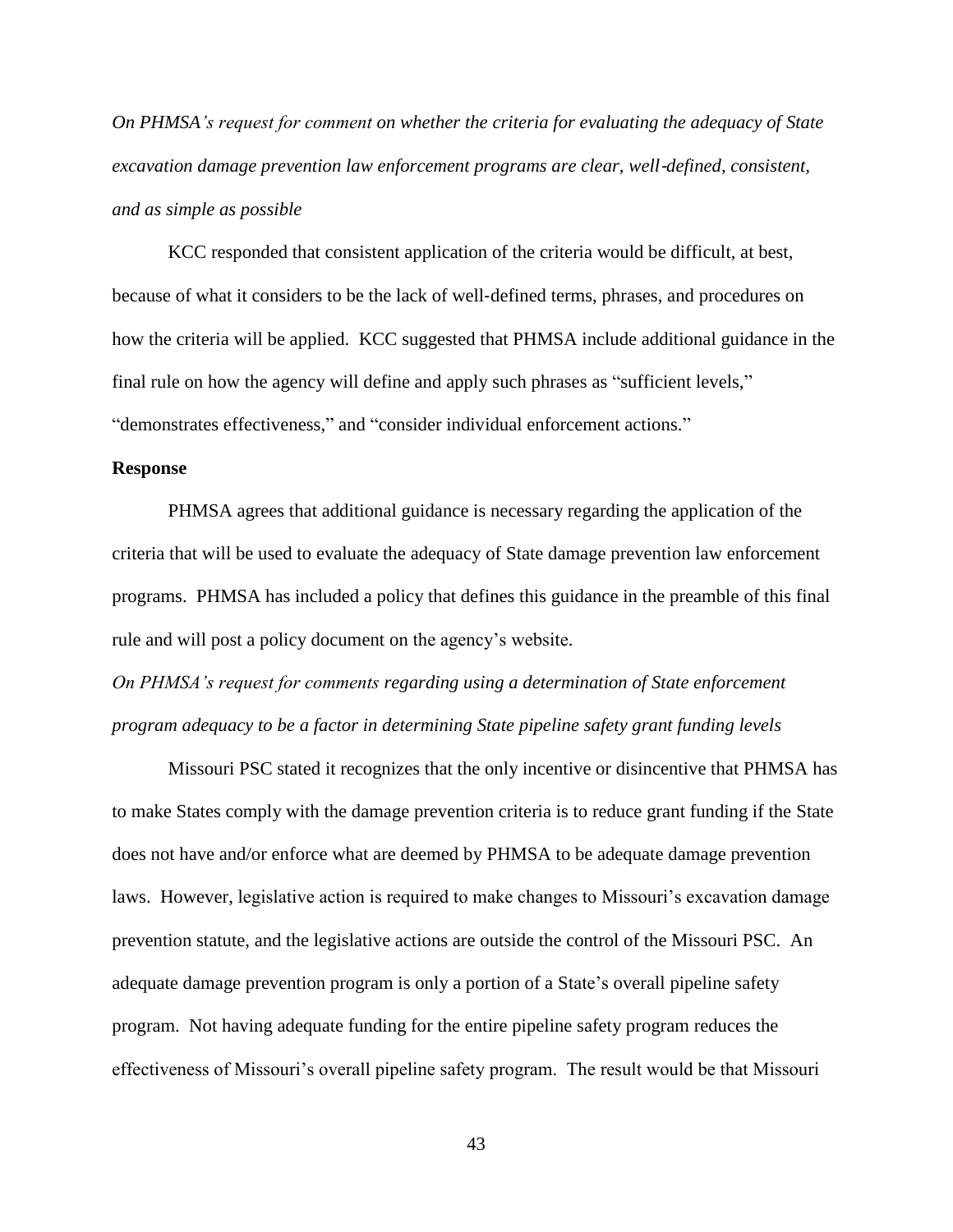could have an inadequate damage prevention program and an inadequate pipeline safety program.

### **Response**

PHMSA does not intend to render State pipeline safety programs inadequate through the reduction of base grant funding. The reduction of base grant funding for States with inadequate enforcement programs is one tool available to PHMSA to incentivize States to implement effective enforcement programs. However, base grant funding is not the only incentive PHMSA can use. PHMSA will provide other incentives for States to implement adequate enforcement programs, including notification to the Governor explaining PHMSA's findings of enforcement program inadequacy and the potential safety and financial consequences for the State, publishing PHMSA's findings of inadequacy on PHMSA's public websites, giving grant funding to States for building stakeholder support for improved enforcement programs, and giving ongoing support to stakeholders in their efforts to improve enforcement programs. PHMSA may be able to provide additional support and incentives.

### *On 911 notification by the excavator*

Missouri PSC stated that the PIPES Act of 2006 requires excavators to promptly call the 911 emergency telephone number if damage results in specific circumstances; however, the Missouri PSC asserts PHMSA's position in the NPRM is unreasonable. The Commission stated that discretion should be allowed as to when a call to 911 is warranted subject to whether (1) there is an emergency and 911 is called to dispatch emergency personnel; or (2) there is not an emergency and emergency personnel are not required. The Missouri PSC stated that the 911 operator should not be notified of damage to a pipeline unless emergency services are needed. The Federal Communications Commission and many communications companies have adopted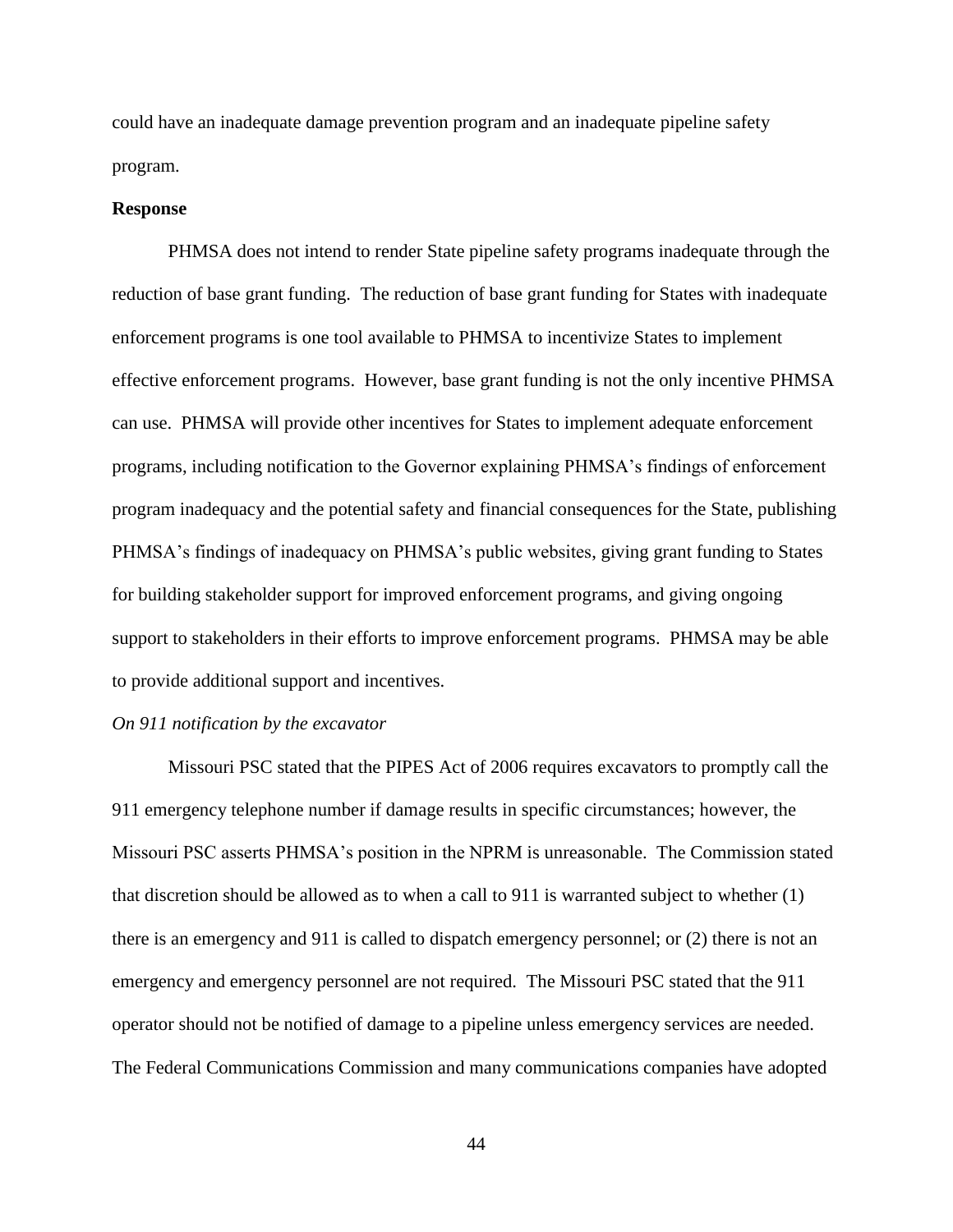"311" as the non-emergency number. Calling 911 to report damage in a non-emergency situation may obligate the 911 operator to dispatch even though the caller indicates emergency response personnel are not required at the damage site.

## **Response**

The PIPES Act requires excavators to promptly call the 911 emergency telephone number if a damage results in the escape of any flammable, toxic, or corrosive gas or liquid. PHMSA believes that a call to 911 in such circumstances is fundamental to public safety.

#### *Federal One-Call System*

Oleksa suggested that PHMSA review the various one-call systems, determine whether or not they are "qualified," and publish a list of "qualified" one-call systems on the PHMSA website.

#### **Response**

By simply dialing 811, the national call-before-you-dig telephone number, damage prevention stakeholders will be connected to a qualified one-call system as defined in CFR §§ 192.614 and 195.442.

## **Comments on the Proposed Regulatory Language**

# **PART 196—PROTECTION OF UNDERGROUND PIPELINES FROM EXCAVATION ACTIVITY**

#### **Subpart A—General**

## **196.1 What is the purpose and scope of this part?**

AGA suggested that the new Part 196 should include requirements for excavators to follow a tolerance zone, which explicitly states the forms of "softer excavation" that are allowed in the immediate area of the marked location of the pipeline that would include hand-digging and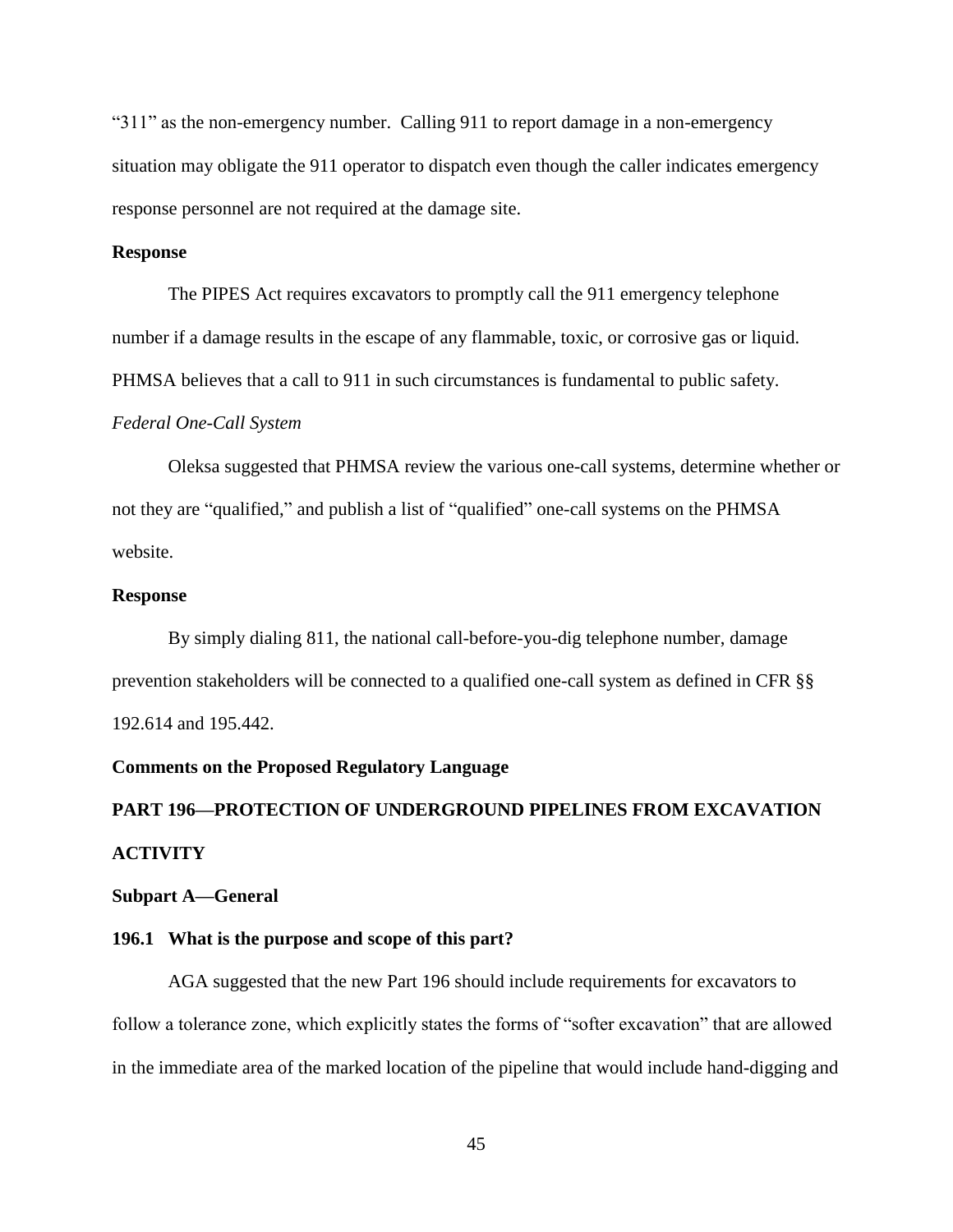vacuum excavation. AGA stated that these concepts are consistent with the excavation best practices in Chapter 5 of the Common Ground Alliance Best Practices 9.0. Part 196 should include language about the excavator having to take steps to protect and even expose the pipeline using soft excavation methods to confirm accuracy of the markings. Also, AGA recommended a maximum of a 1-hour time limit for excavators to report damage to the pipeline operator. In addition, AGA requested that proposed § 196.107 be amended to state that an excavator may not backfill a site where damage has occurred until the operator has been provided an opportunity to inspect the pipeline at the excavation site.

AOPL and API stated that the minimum threshold requirements for a State damage prevention program should include an incident notification requirement. They believe, however, that a 2-hour notification ceiling, as suggested in the NPRM, appears unnecessarily prescriptive. They recommended that the standard for excavators to "promptly" report incidents to operators should remain effective without a mandated notification period. On the other hand, Missouri PSC stated that its regulations require notification of 2 hours following discovery by the operator, or as soon as practical if emergency efforts to protect life and property would be hindered. Missouri PCS stated that no issues have been identified with this time frame and recommended a 2-hour time limit for excavators to report damages.

Paiute and Southwest recommended that PHMSA require immediate notification of any damage to the pipeline operator. They stated that an excavator does not have the knowledge to determine the severity of a dent or gouge and/or whether or not the damage requires immediate repair.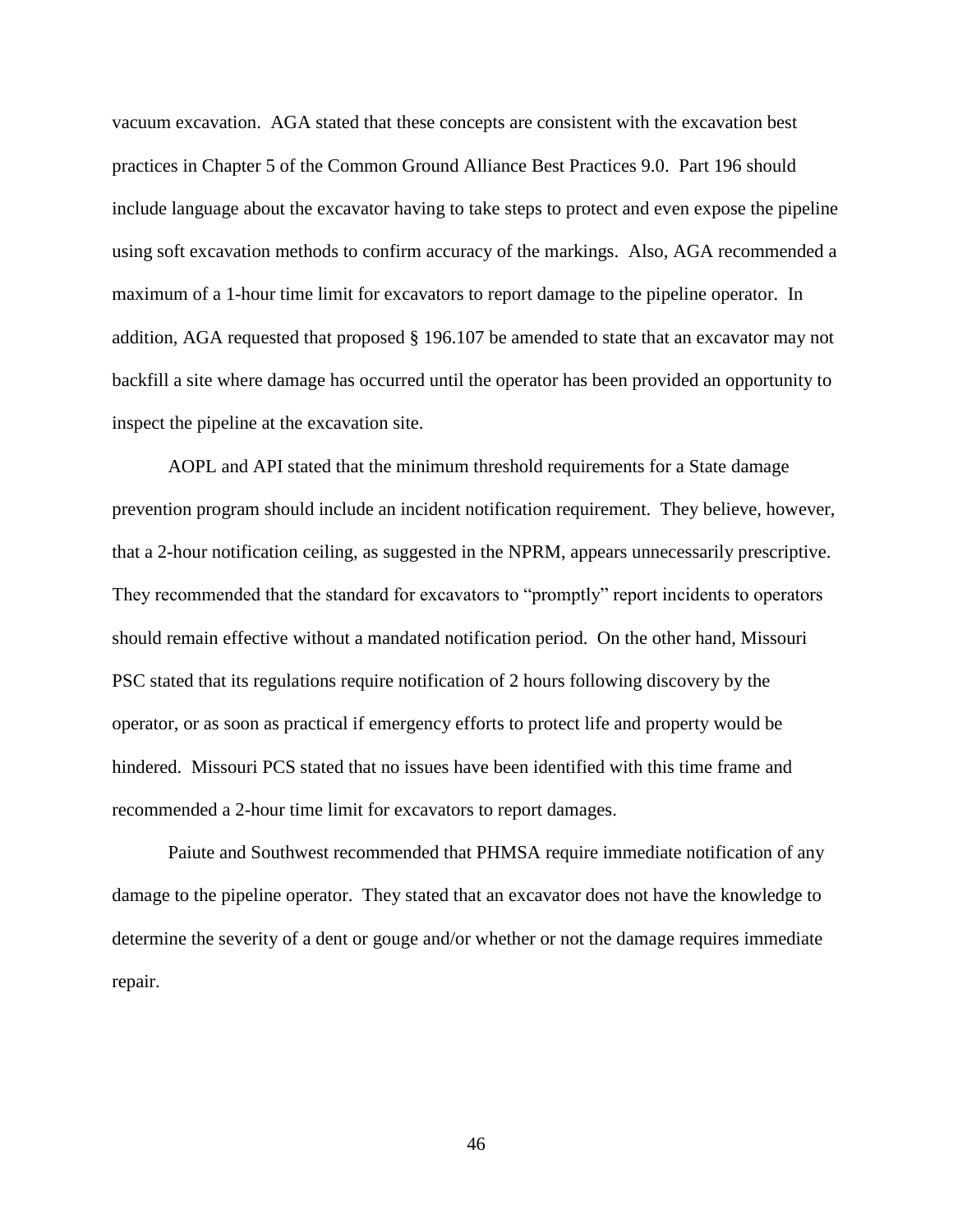#### **Response**

PHMSA affirms the Common Ground Alliance Best Practices regarding soft excavation methods. However, PHMSA has not included tolerance zone and/or soft excavation requirements in this final rule. Tolerance zone and soft excavation requirements are very specific requirements and should be left to the States. Federal imposition of these requirements would establish double standards in States with similar requirements. PHMSA reiterates that one of the purposes of this final rule is to provide backstop damage prevention law enforcement authority in States with inadequate enforcement programs; the purpose is not to dictate overly specific requirements of safe excavation. PHMSA believes that the purpose of the Federal enforcement program is to provide a minimum standard. Further, as stated in the enforcement policy in the preamble of this final rule, PHMSA intends to consider the requirements of State damage prevention laws when conducting Federal enforcement proceedings, including State requirements regarding tolerance zones and soft excavation practices.

PHMSA agrees with API and AOPL regarding the requirements that excavators "promptly" report excavation damages to pipeline operators. PHMSA does not intend to create more specific standards than States that already define damage reporting timeframes. PHMSA will consider State requirements for reporting timeframes in instances of Federal enforcement.

## **§ 196.3 Definitions.**

## **Excavation/Exemptions**

The AFBF believes that, based on the current definition in the NPRM, normal agricultural and farm tillage practices would be considered excavation. AFBF believes the failure to exempt farmers and ranchers from the requirements of one-call laws prior to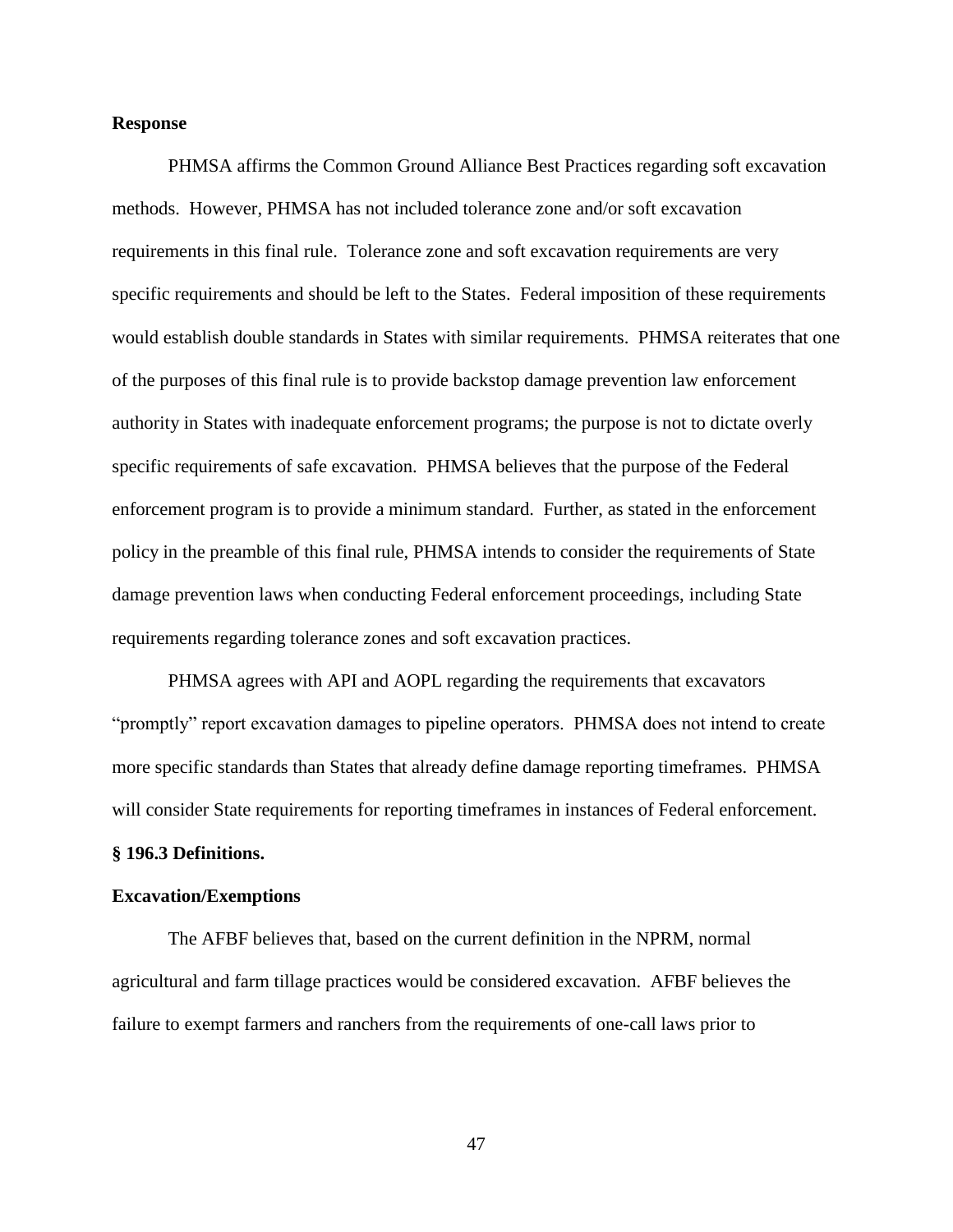"excavation" is impractical and not workable for today's agricultural producers. AFBF requested that an explicit exemption for normal agricultural practices be given.

AAR believes that the NPRM's definition of "excavation" is unclear from the perspective of railroad maintenance-of-way activities. AAR stated that if railroads were subject to one-call requirements for their maintenance-of-way activities, there would be hundreds, if not thousands, of calls daily. AAR believes routine maintenance-of-way activities should not be subject to onecall notification requirements.

The Interstate Natural Gas Association of America (INGAA) stated that it opposes the last sentence of the proposed definition of excavation because it excludes homeowners excavating on their own property with hand tools. However, INGAA stated that it has no objection to the homeowner exemption to homeowners or occupants using only hand tools, rather than mechanized excavating equipment, including power augers, on their own property and digging no deeper than 12 inches below natural grade.

TPA stated that, with the growing use of plastic pipe in distribution, transmission, and gathering pipelines, the risk to pipeline infrastructure from hand digging increases. Plastic pipe can be punctured or severed by common digging tools used by homeowners. Beyond the damage to the pipeline infrastructure, excavation damage to plastic pipes would pose a risk to the homeowner. Rather than granting a blanket exemption to homeowners, TPA recommends that PHMSA limit the exemption to homeowner excavations by hand digging to depths of no more than 16 inches. TPA stated that, while the homeowner exemption should be limited, PHMSA should add an exclusion to the definition that would permit probing by an operator.

TPA also stated that the proposed definition of "Excavation," in § 196.3 introduces ambiguity by the phrase "below existing grade." It is not uncommon for the grade of the land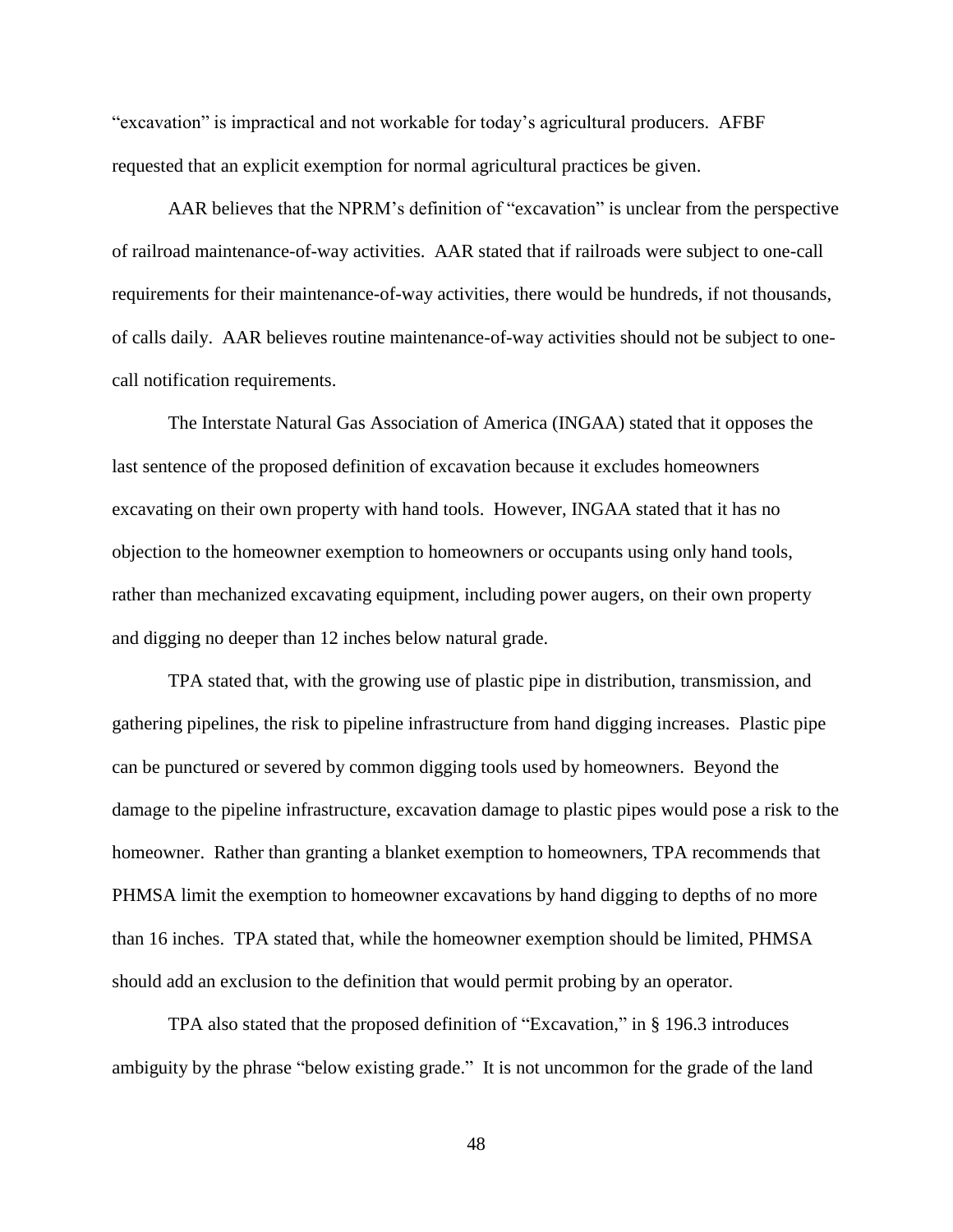above a pipeline to vary at different points along the pipeline. TPA stated that because the proposed regulations do not contain any further guidance on these matters, it would, at least initially, fall to individual excavators to determine if they are engaging in "excavation" and whether they are subject to the regulations. TPA also stated that once a pipeline is installed, erosion and prior land grading would impact the amount of cover for the pipeline. TPA stated that there is no reason to take these risks when the alternative is to make a phone call and wait a couple of days for a pipeline to be marked. Therefore, TPA urges PHMSA to remove the phrase "below existing grade" from the definition of excavation.

AGC stated that the term "excavator," and thus the focus of Federal enforcement proceedings where the excavator is at fault, should refer to all parties doing digging work including, but not limited to, State agencies, municipal entities, agricultural entities, and railroads. State excavation damage prevention laws and enforcement should also apply equally to pipeline operators and their contract excavators and locators. However, AGC agrees that some exemptions can be justified with data, and these exemptions can only be determined at the State level, while many of the existing ones should be carefully scrutinized by PHMSA and eliminated if they present a danger to buried facilities.

The Black Hills Corporation opposes the exemption to homeowners using hand tools from requiring the use of a "Call Before You Dig" one-call system as well as from any Federal administrative enforcement action because it goes against the public safety educational drive for "Call Before You Dig" messages. Also, the Iowa Association of Municipal Utilities (IAMU) stated that exemptions to homeowners using hand tools are in direct conflict with most one-call laws across the country.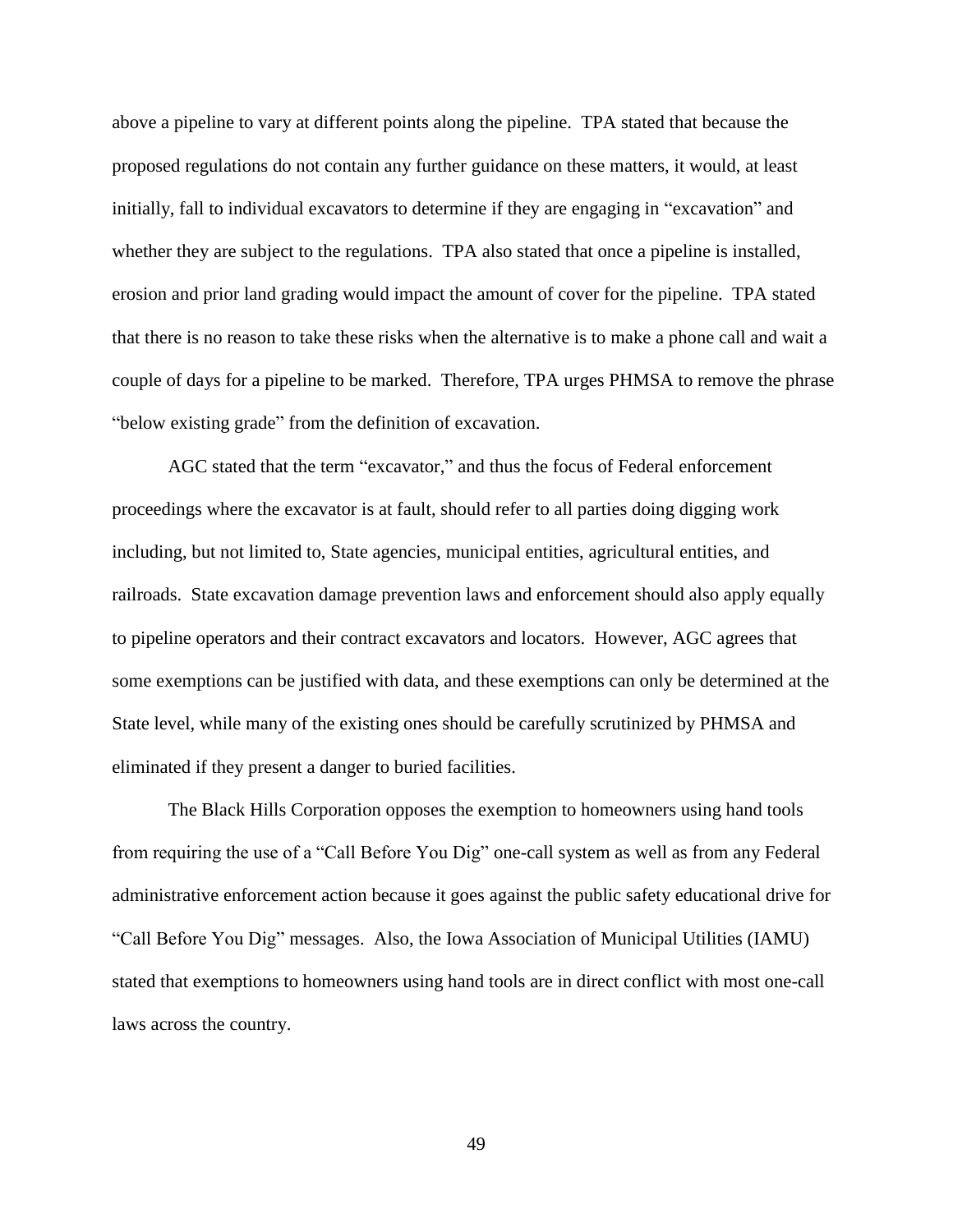Iowa One Call believes that the proposed excavation definition would specifically exclude homeowners excavating on their own property with hand tools. The Iowa One Call stated that this exclusion is inconsistent with Iowa law and directly conflicts with the State's damage prevention public awareness and outreach communications campaign and program initiatives; however, Iowa One Call believes that some Iowa exceptions, such as opening a grave in a cemetery, normal residential gardening, operations in a solid waste disposal site which has planned for underground facilities, and normal farming operations, are judicious. To exclude these types of well-developed State exceptions would be impractical and possibly unrealistic.

NAPSR stated that the proposed definition of excavation only covers operations performed below existing grades, which may lead to confusion, especially in cases where excavation activities are performed, backfilled, and graded on multiple occasions over a period of time. The proposed definition of excavation specifically excludes homeowners excavating on their own property with hand tools and would directly conflict with many State laws and with State and national awareness initiatives. NAPSR stated that any person performing excavation activities, including homeowners, should be encouraged to call for utility locates and wait the required time allowed for marking before excavation begins, pursuant to State regulations and requirements. Therefore, NAPSR stated that the definition of excavation should not exclude hand digging by homeowners, and the sentence "This does not include homeowners excavating on their own property with hand tools" should be removed from the definition of "excavation" in § 196.3.

The IUB stated that  $\S 60114(d)(1)$  requires excavators to use the one-call notification system of the State; therefore, the definition of excavation in the NPRM should defer to the definition of the State in which the excavation is proposed. The IUB stated the homeowner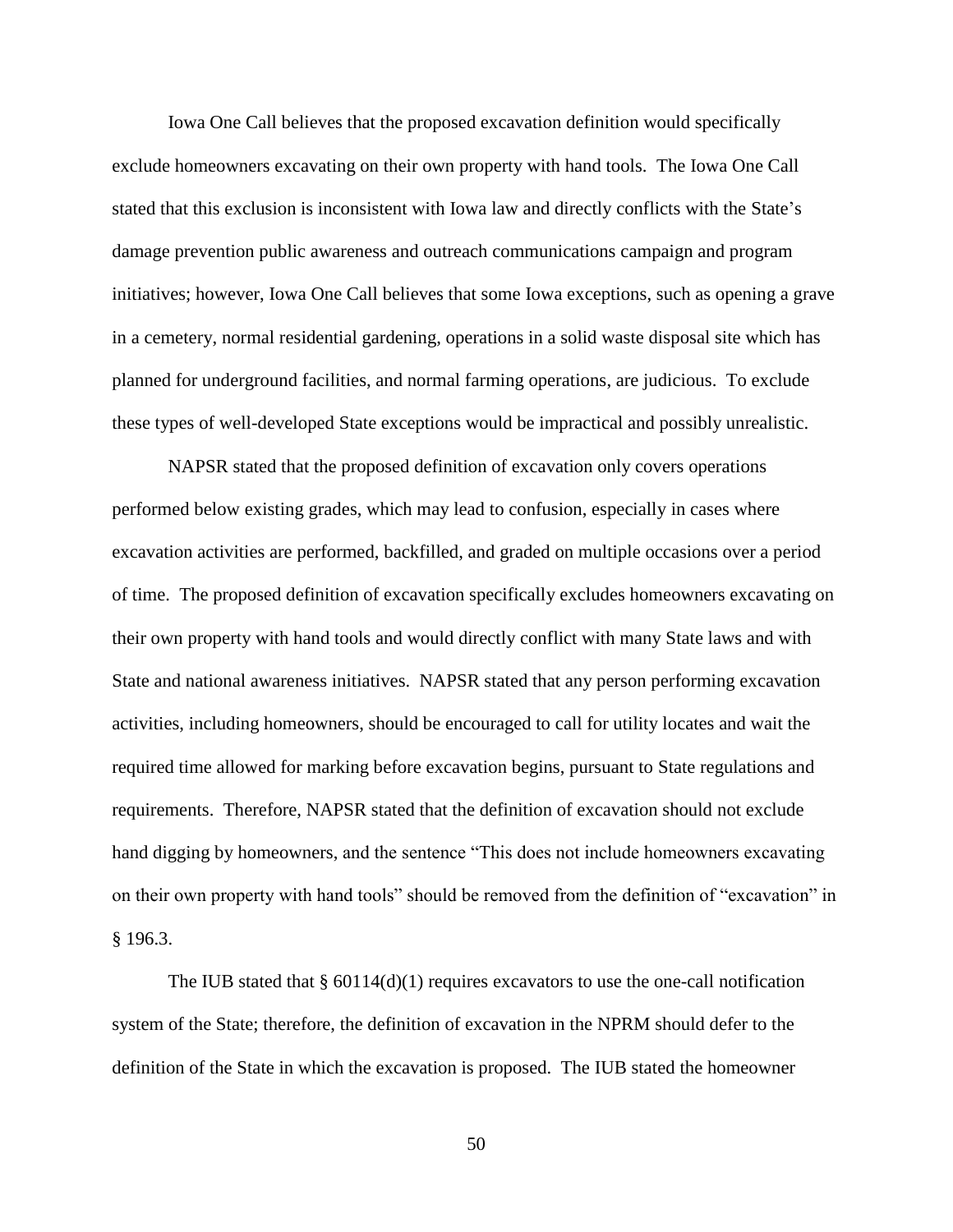exclusion would directly conflict with many State laws and with State and national awareness initiatives to encourage landowners to call for utility locates before digging, and therefore, hand digging by homeowners should not be excluded. However, the IUB stated that excluding farm operations is impractical and unrealistic. Also, NUCA requested that the "excavator" definition should include examples such as excavator, contractor excavator, in-house excavators, municipalities, etc.

Northern Natural Gas supports the reduction of exemptions to one-call damage prevention laws. Northern suggested no exemptions. As for farming operations, Northern recommended a requirement for one-call notification whenever the farming operation penetrates the soil to a depth of 12 inches or greater. Northern stated that examples requiring a one-call notification for farm work would include mechanical soil sampling, drain tiling, chisel plowing, sub-soiling, ripping, terracing, and waterway or post installation. Also, OGA stated that there should not be a homeowner exemption because there must be the universal acceptance of the requirement to "Call Before You Dig."

## **Response**

Most of the comments regarding the definition of excavation are focused on how the definition of the term will be interpreted in light of existing exemptions from the requirements of State damage prevention laws. The definition of excavation in this final rule is intentionally broad and inclusive. However, PHMSA recognizes that the definition of excavation in this final rule is broader and more generic than many of the definitions of excavation in State damage prevention laws. State laws are specific about which classes of excavators and/or which types of excavation are or are not exempt from State law. In conducting Federal enforcement, PHMSA will be considerate of the definitions of excavation, including exemptions applicable to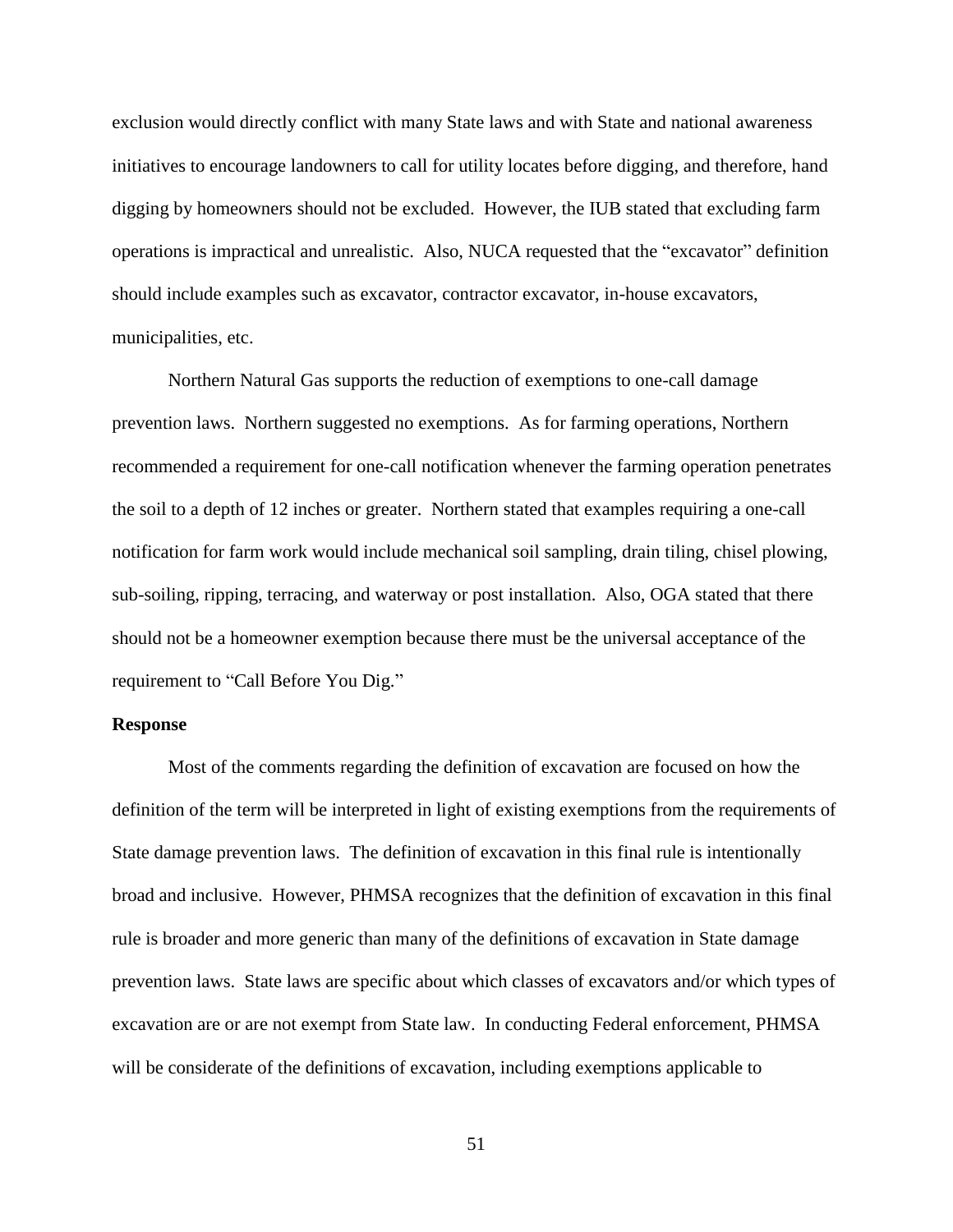excavators, in State damage prevention laws. However, PHMSA may choose to pursue Federal enforcement actions against excavators who egregiously and/or negligently damage pipelines in disregard of safety, regardless of whether those excavators are exempt from State law. PHMSA's enforcement policy is defined in the preamble to this final rule.

PHMSA agrees with the comments from INGAA, TPA, IAMU, the Black Hills Corporation, Iowa One Call, and NAPSR that oppose an exemption for homeowners excavating on their own property with hand tools. The exemption for homeowners has been removed from this final rule. PHMSA has not included any exemptions for excavations in this final rule. Exemptions in this final rule could create confusion regarding the applicability of State and Federal standards. Instead, PHMSA will be considerate of State exemptions in exercising Federal enforcement authority.

PHMSA has not clarified the types of excavators to whom the final rule applies, as suggested by NUCA. The definition of the term "excavation" is broad enough to encompass all types of excavators regardless of their relationships to other entities.

PHMSA agrees with TPA regarding the need to eliminate the phrase "below existing grade" from the definition of "excavation." The definition of "excavation" has been updated accordingly.

### **Damage/Excavation Damage**

AOPL and API believe revising the definition of damage or excavation damage in this section would provide greater clarity. They requested that because nicks, coating scrapes, and damage to cathodic protection wiring or appurtenances could affect the integrity of the pipeline, the word "impact" in the definition should be replaced with the term "excavation activity." They stated that damage can be caused without physical impact: coating can be worn while pulling up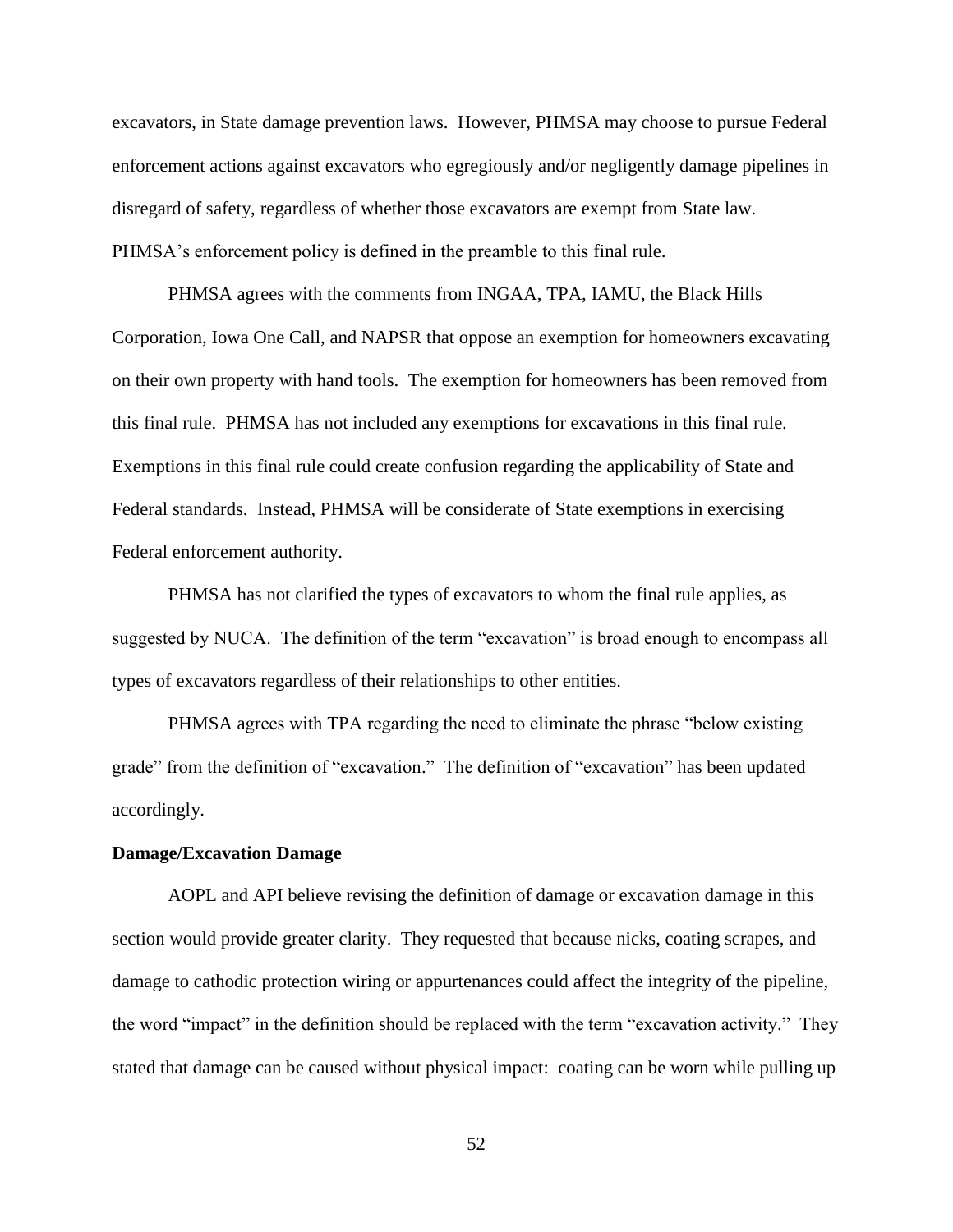trees or digging out roots in close proximity to a pipe; cathodic protection wiring can be cut, broken, or disconnected as a result of stresses created by heavy loading due to improper backfilling; or external loading itself can create undue stress on the pipe, creating an unsafe condition. Damage can also be caused when the support under the pipeline is taken away. Therefore, they requested a broader definition that would encompass a broad range of activities that impact safety.

#### **Response**

PHMSA agrees with AOPL and API regarding the need for greater clarity in the definition of damage or excavation damage. The definition of these terms has been modified to address these concerns.

## **Pipeline**

NAPSR stated that the proposed definition of "pipeline" does not cover all appurtenances of a pipeline structure, only those "attached or connected to pipe…" This would exclude tracer wire systems or other devices, such as radio frequency identification or other electronic marking system (EMS) devices, used to facilitate proper locating and marking of the operator's infrastructure. NAPSR recommended that the definition of "pipeline" be written to include tracer wire and other devices used to facilitate proper locating and marking of the operator's infrastructure. NUCA requested that the pipeline definition should clearly describe the types of pipelines to which the final rule will apply, such as gathering, transmission, and distribution (including gas mains and service lines), as defined in existing laws and regulations, so everyone understands exactly what types of lines are included.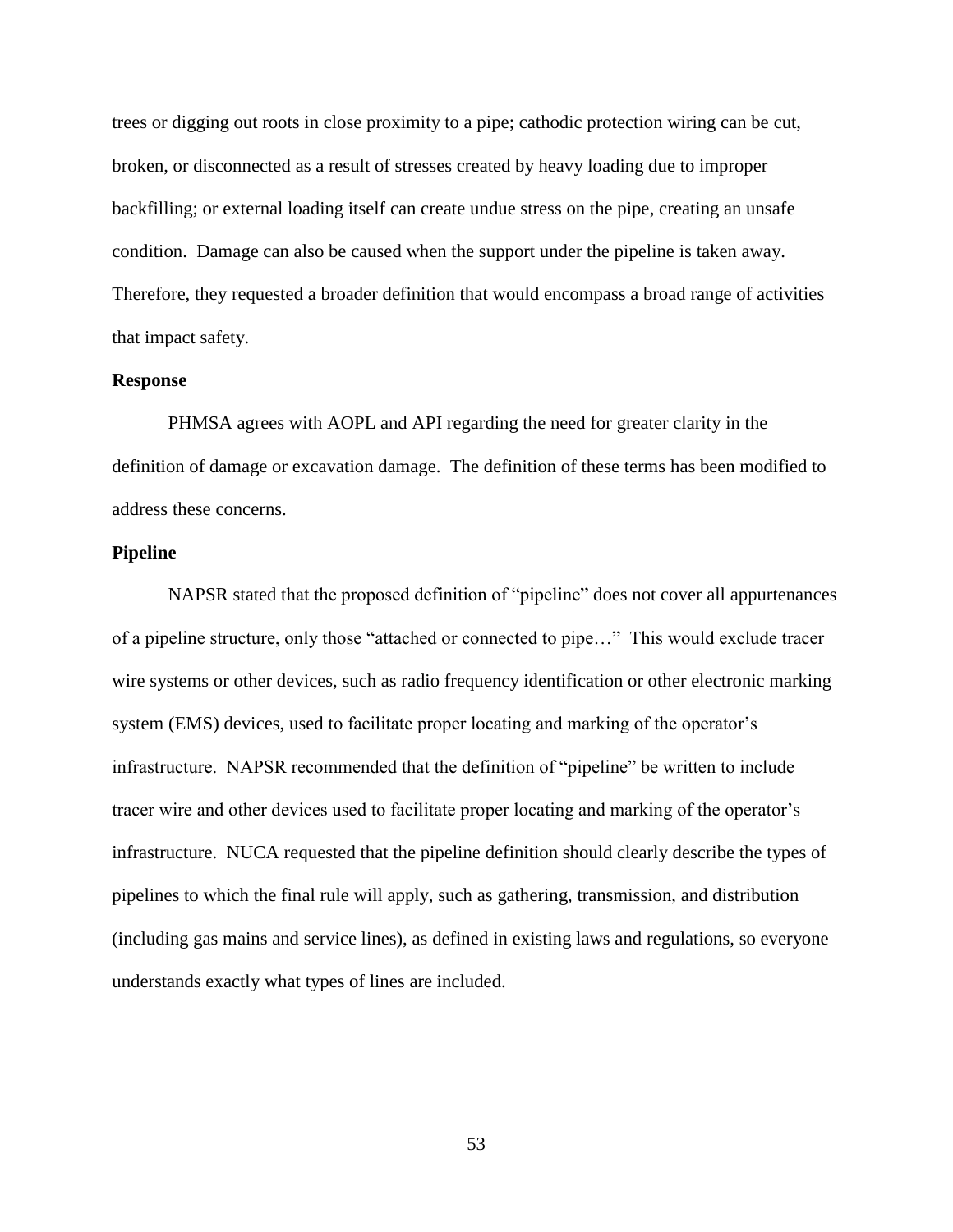## **Response**

PHMSA agrees with NAPSR about the need for the definition of "pipeline" to be expanded to include tracer wire and other devices used to facilitate proper locating and marking of the operator's infrastructure. PHMSA also agrees with NUCA regarding the need to clearly describe the types of pipelines to which the final rule will apply. The definition of "pipeline" has been modified accordingly.

## **Tolerance Zone**

TPA suggests that PHMSA add a definition of "tolerance zone" to § 196.3. TPA stated that such a definition is critical to determining the accuracy of the locate markings and the area where "proper regard" must be used by an excavator as required by proposed  $\S$  196.103(c). Without the addition of this definition, PHMSA will be repeatedly placed in a difficult enforcement situation if a dispute arises between the excavator and the operator about the accuracy of the marking or the type of excavation practices used near the pipeline. Although the States have many different standards for a tolerance zone, the least controversial standard to use for a Federal standard would be CGA's Best Practice 5-19, which defines the tolerance zone as the width of the facility plus 18 inches on either side of the outside edge of the underground facility on a horizontal plane. TPA suggested that this definition or a similar definition would facilitate enforcement and enhance the protection of pipeline infrastructure and public safety.

## **Response**

PHMSA has not included a definition of "tolerance zone" in this final rule. State laws are often specific about tolerance zones, and PHMSA does not wish to create confusion by establishing an excavation standard that is more specific or more restrictive than some State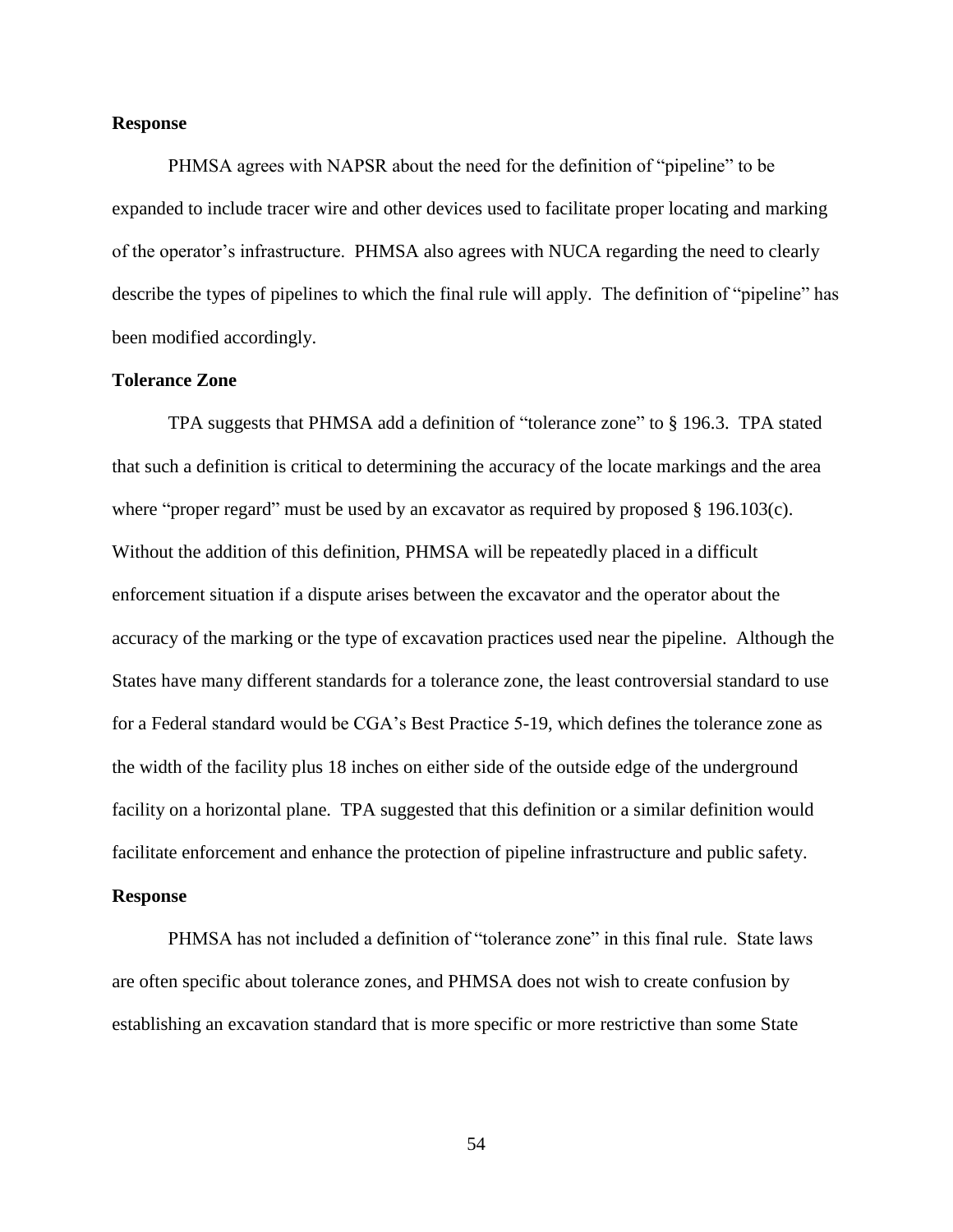standards. Instead, when conducting Federal enforcement, PHMSA will be mindful of tolerance zones as defined by the law in the State where PHMSA is conducting enforcement.

## **Subpart B—One-Call Damage Prevention Requirements**

## **§ 196.101 What is the purpose and scope of this subpart?**

TPA suggested that the title of this Subchapter should be revised by deleting the word "One-Call" because the proposed Subpart B includes most of the excavation practice requirements, operator locating requirements, and One-Call process. TPA also urges PHMSA to add a provision to Subpart B requiring excavators and operators to report any damage to pipeline facilities using the CGA Damage Information Reporting Tool (DIRT). TPA stated that this provision should also impose a time limit for reporting so that the relevant data is captured as soon as possible after the damage event occurs.

#### **Response**

PHMSA agrees with TPA's suggestion to remove the word "One-Call" from the title of this subpart. The title has been changed from "One-Call Damage Prevention Requirements" to "Damage Prevention Requirements." PHMSA disagrees with TPA's suggestion to require excavators and operators to report damages to the CGA DIRT database. The CGA DIRT database was developed as a voluntary system. Further, PHMSA does not own or control the CGA DIRT database, and PHMSA believes it would be inappropriate to require the use of CGA DIRT database through regulation.

## **§ 196.103 What must an excavator do to protect underground pipelines from excavationrelated damage?**

NAPSR, NYDPS, AGA, INGAA, DCA, NUCA of Ohio, AOPL and API stated that in § 196.103, the language "where an underground gas or hazardous liquid pipeline may be present"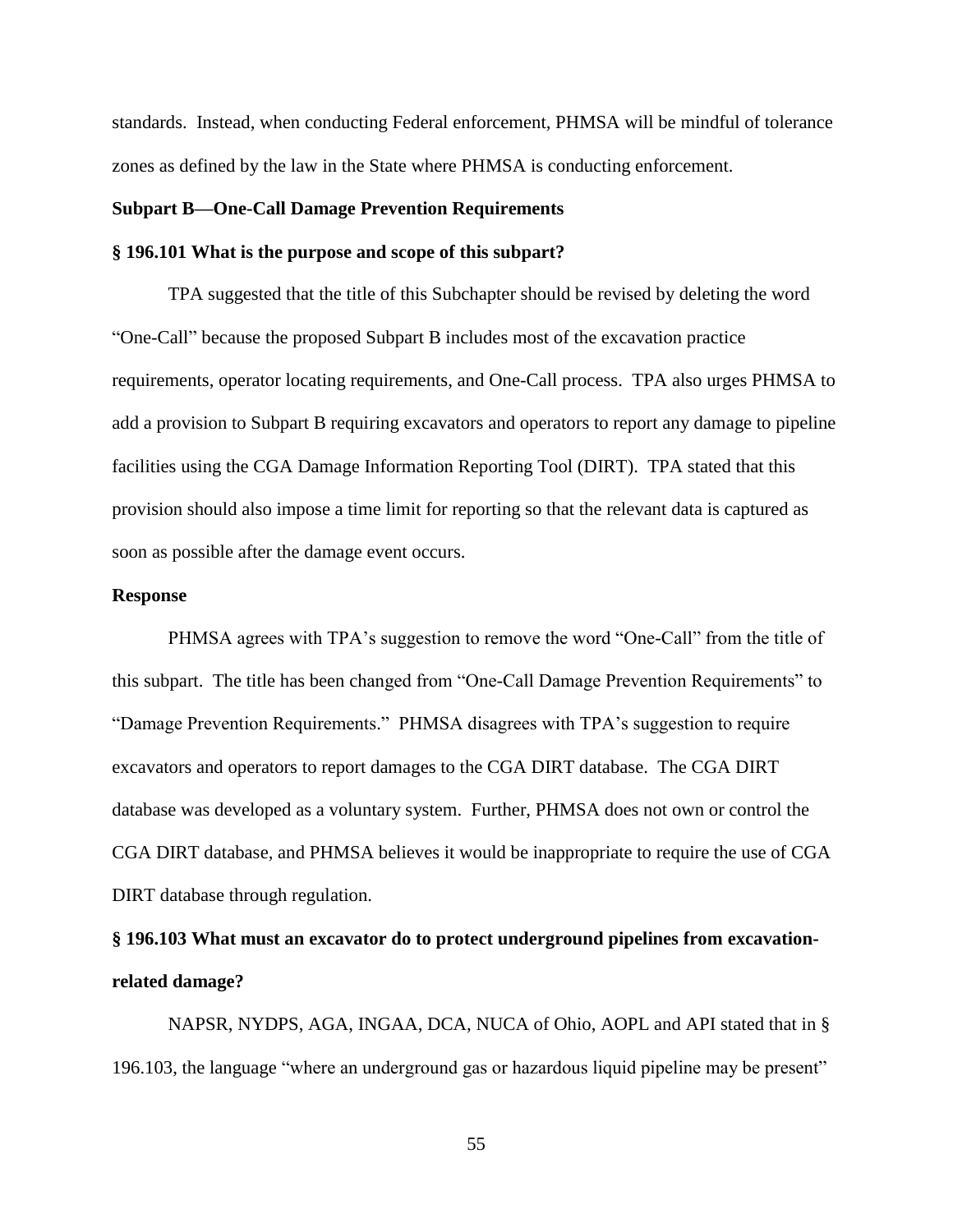would directly conflict with many State laws and with State and national awareness initiatives. They stated that the excavator should always call for staking prior to excavating. They stated that there is no way for an excavator to determine if a pipeline may be present without a staking request. Therefore, they recommended that the language "where an underground gas or hazardous liquid pipeline may be present" be removed or modified from § 196.103.

NAPSR stated that the language in § 196.103(b), which reads, "If the underground pipelines exist in the area, wait for the pipeline operator to arrive at the excavation site and establish and mark the location of its underground pipeline facilities before excavating," fails to define what is meant by "in the area" and does not specify the amount of time in which the operator is expected to "wait for the pipeline operator to arrive" and "mark the location." NAPSR recommended that the term "area" should be better defined, the time between calling for locates and the beginning of excavation should be specified, and actions an excavator is to take when an operator fails to establish and mark the location of its underground facilities should be specified.

TPA stated that to increase the clarity of § 196.103, PHMSA should restructure the section by creating two major subsections, with one addressing activities prior to excavation and the other addressing activities during excavation. Also, TPA suggested that at least 2 business days should be required for the line locate request through a notification center before the planned beginning of an excavation. TRA stated that such a standard is consistent with the CGA Best Practices. TPA suggests revisions similar to CGA Best Practices 5-17 and 5-19 and believes these revisions should not be controversial. TPA provided recommended language to modify the proposed language in § l96.103. TPA stated that if PHMSA does not adopt TPA's recommendations, it suggests that the introductory language to § 196.103 be revised to read,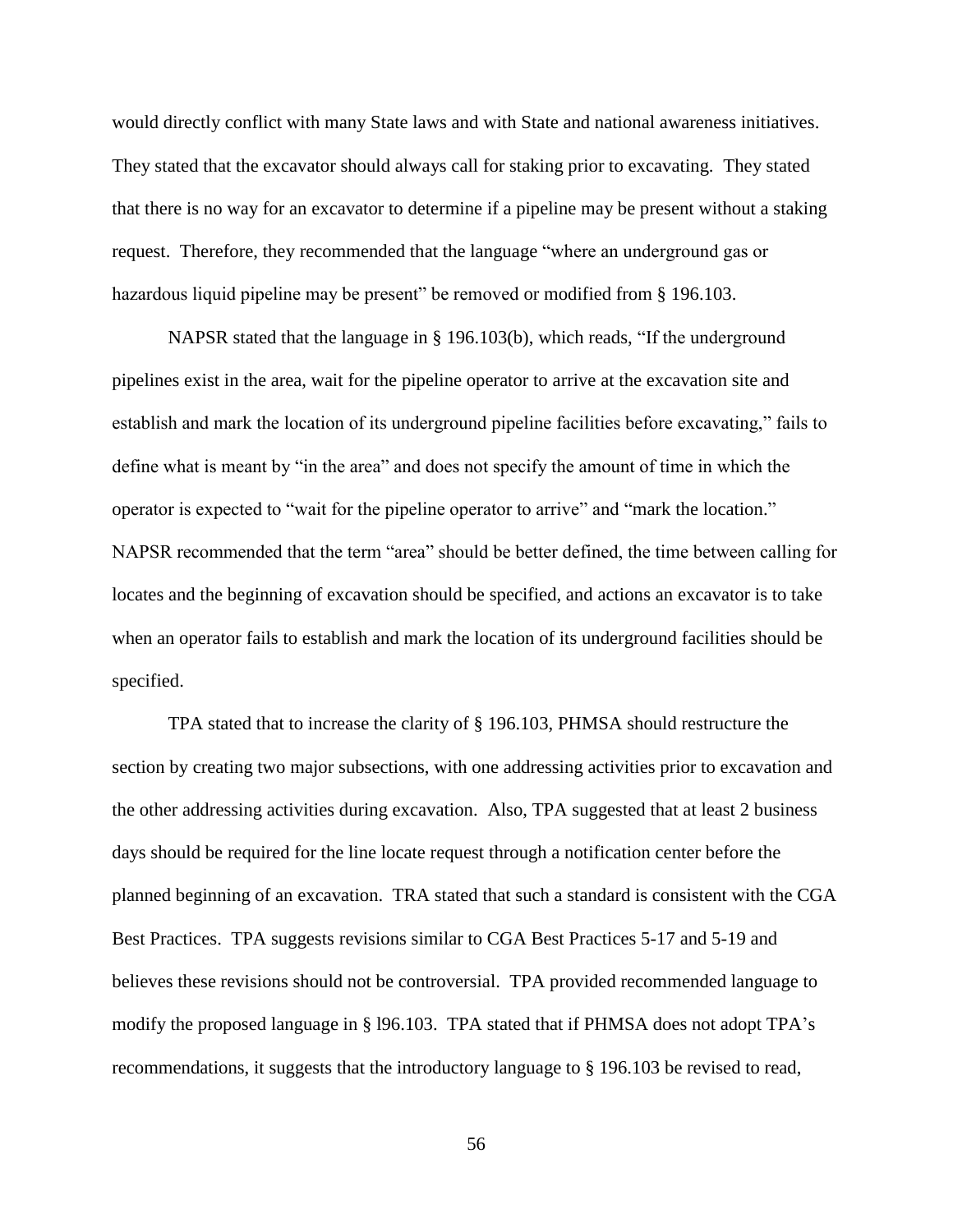"Prior to and during excavation activity..." to clarify the complete time period when the requirements of proposed § 196.103 apply.

Pennsylvania One Call suggested that § 196.103(a) should be amended to provide that an excavator must furnish the one-call center with specific location information consistent with State law, regulation, or practice because it believes that the current language does not address this matter.

NUCA suggested that the language in § 196.103(b) should require excavators to wait a prescribed time period (established by State law) for pipeline operators to arrive at the excavation site and mark the location of underground pipeline facilities. AOPL and API requested that the language in §196.103(b) stating that an excavator shall "… wait for the pipeline operator to arrive at the excavation site and establish and mark the location of its underground pipeline facilities before excavating," be rephrased to read "Wait for 48 hours from the time of placing a one-call notification prior to excavation, to permit the pipeline operator to arrive at the excavation site and establish and mark the location of its underground pipeline facilities." They suggested that if the call is placed on a weekend, the 48-hour notification period would commence the next business morning, and excavation may proceed if the excavator has received an affirmative response from all underground utility operators as marked or cleared.

NAPSR stated that § 196.103(c) is vague and does not adequately address what "proper regard" or "respecting the marks" means. NAPSR stated that to clarify the section, PHMSA should add a reference to the CGA best practices for safe excavation around an underground facility.

AGA stated that §196.103(d) seems unnecessary because a marking request is understood to be required at "other" locations. DCA questions the need for § 196.103(d) that would require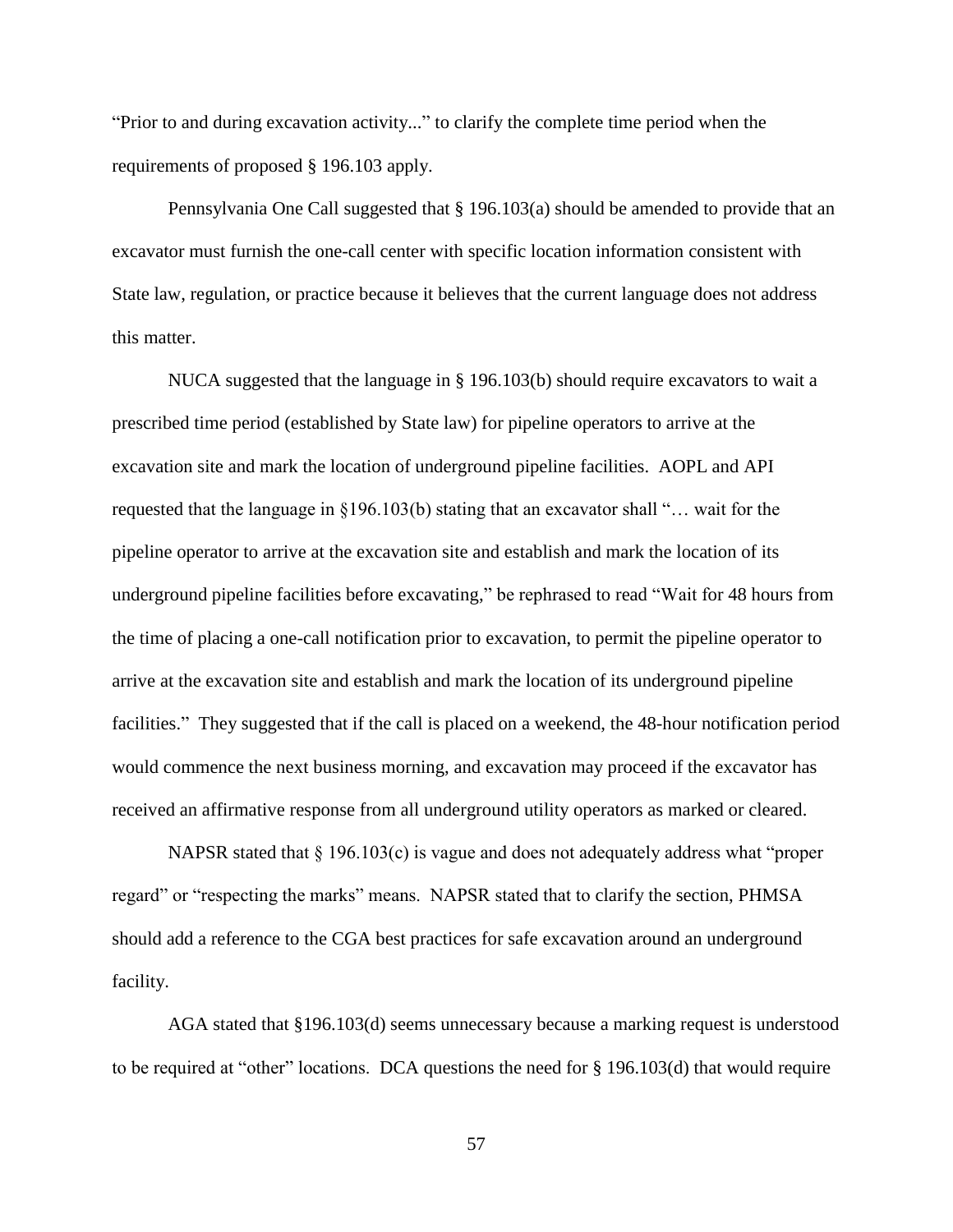excavators to "…make additional use of one-call as necessary to obtain locating and marking before excavating if additional excavations will be conducted at other locations." DCA stated that the requirement seems redundant. Excavators would have to comply with the requirements set forth in  $\S$  196.103(a), (b) and (c) for "additional excavations" that would be conducted at other locations.

AOPL and API recommended that § 196.103(d) state that, prior to commencing excavation activity where an underground gas or hazardous liquid pipeline may be present, the excavator must "make additional use of one-call as necessary to obtain locating and marking before excavating if additional excavations will be conducted at other locations." They stated that the language appears to only require the use of one-call for excavations that are to be conducted at other locations. Since some State laws require the additional use of one-call for excavations that continue at the same location, AOPL and API recommended that the clause "…if additional excavations will be conducted at other locations," be deleted, and that PHMSA replace the phrase with the language "…or a locate request or markings have expired and a new one-call notification is required per applicable state law" in its place.

## **Response**

PHMSA agrees with the comments of NAPSR, NYDPS, AGA, INGAA, DCA, NUCA of Ohio, AOPL, and API regarding the need to remove the language "where an underground gas or hazardous liquid pipeline may be present" from § 196.103. The section has been updated to reflect the change. In addition, PHMSA has not adopted the recommendation from NAPSR concerning wait times and actions to be taken when an operator fails to mark its facilities. These issues are typically well-defined in State law. PHMSA intends to be considerate of State law when conducting Federal enforcement proceedings.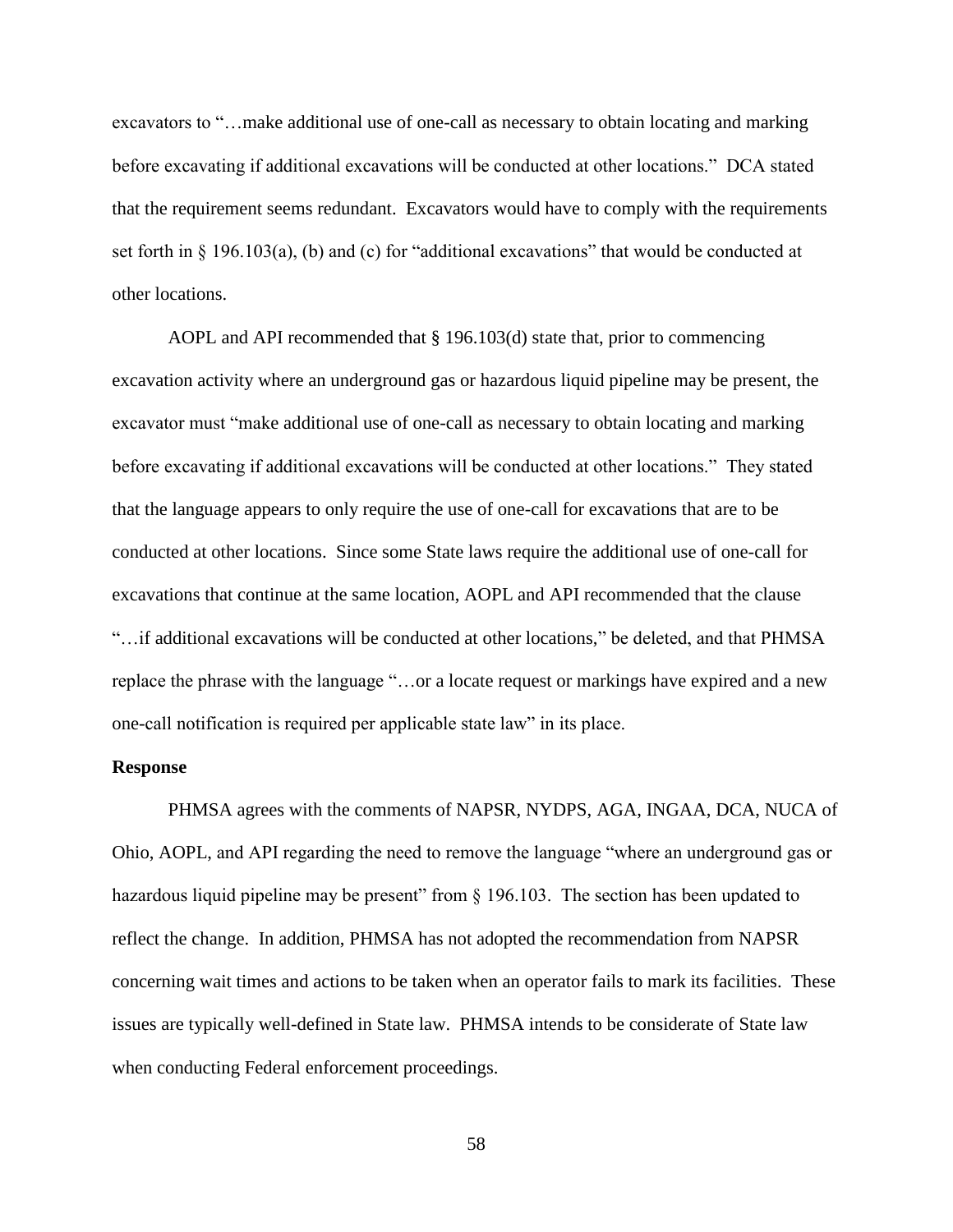PHMSA has not restructured the section by creating two major subsections, as suggested by TPA. However, PHMSA has revised the introductory language for the section to read, "Prior to and during excavation activity…" to clarify the time period when the requirements of the section apply.

PHMSA has not adopted the suggestions from Pennsylvania One Call and NUCA regarding amending the section to require that excavators furnish the one-call center with information and wait the prescribed time required by State law. The enforcement policy in the preamble of this final rule provides that PHMSA will be considerate of State requirements when conducting Federal enforcement proceedings.

PHMSA has not adopted the recommendations of AOPL and API regarding including specific language pertaining to wait times in §196.103(b). PHMSA does not wish to create Federal requirements that differ vastly from State requirements. Excavators in each State should already be familiar with the wait time requirements of State damage prevention laws. A different Federal wait time requirement may create confusion. PHMSA will be considerate of the requirements of State laws in instances of Federal enforcement.

PHMSA agrees with NAPSR that the proposed § 196.103(c) is generic. PHMSA has clarified the section in the final rule, but the section is left intentionally generic to allow for the variability in State damage prevention laws, which PHMSA will consider in any Federal enforcement case. PHMSA has not made any references to CGA Best Practices in the section.

PHMSA disagrees with the comments of AGA and DCA regarding the redundant nature of the proposed §196.103(d). PHMSA has not removed this section from the final regulatory language. This language is taken directly from the PIPES Act, and PHMSA considers it essential to preventing excavation damage to pipelines.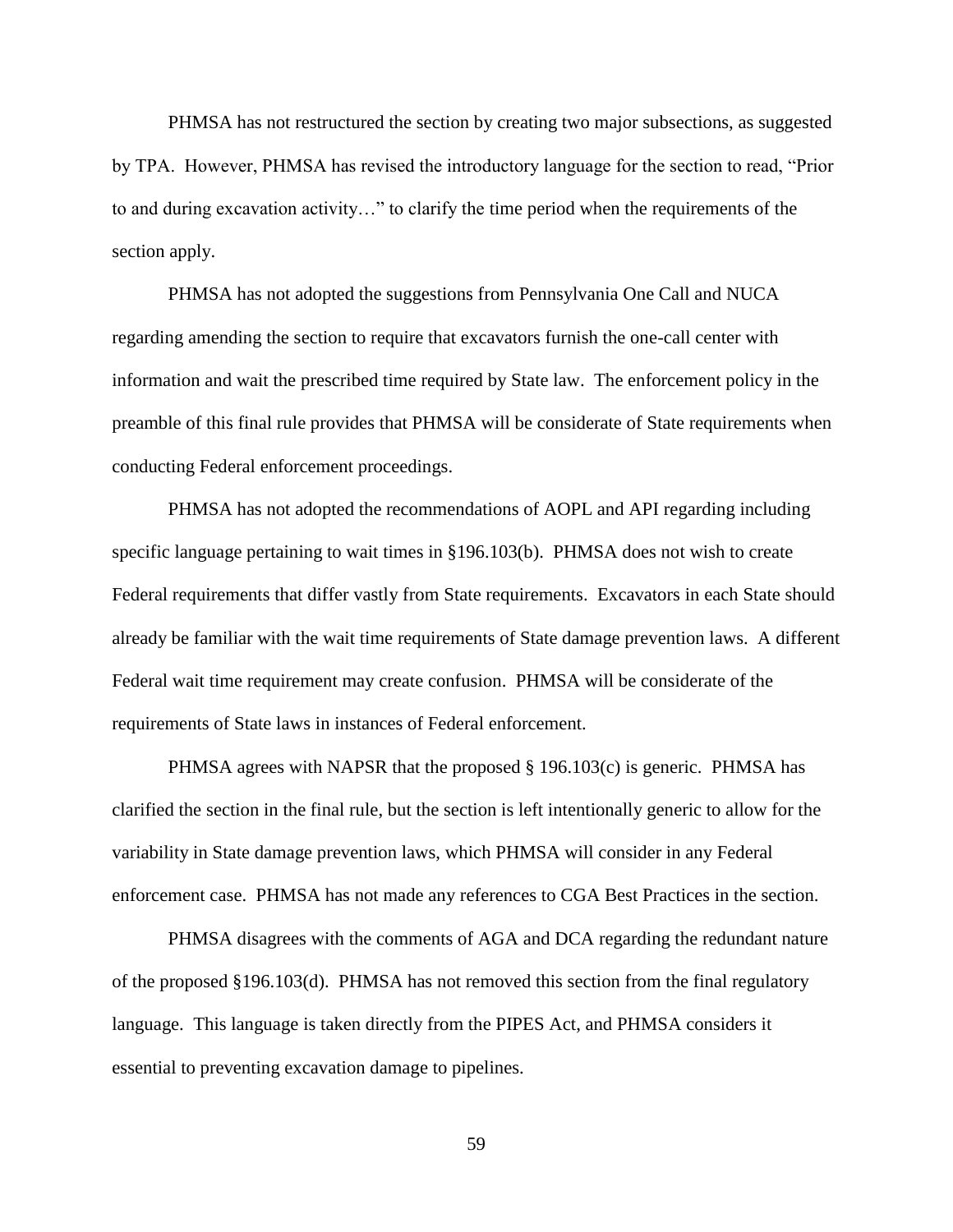PHMSA agrees with the comments from AOPL and API regarding § 196.103(d).

However, PHMSA has not replaced the current language with the language they recommended. The language AOPL and API recommended refers specifically to State law, which PHMSA has no authority to enforce. Therefore, the phrase "…if additional excavations will be conducted at other locations" has been deleted and replaced with the phrase "…to ensure that underground pipelines are not damaged by excavation."

### **§ 196.105 Are there any exceptions to the requirement to use one-call before digging?**

NAPSR stated that, in § 196.105, the exemption for homeowners conflicts with many State laws and with State and national awareness initiatives. However, NAPSR commented that State laws may include reasonable exemptions to the requirement to use one-call before digging such as opening a grave in a cemetery, landfill operations, and tilling for agricultural purposes. Therefore, NAPSR believes that any requirements or exceptions on when to use the one-call system before digging should be deferred to the State law.

MidAmerican Energy Company (MidAmerican) stated that it is concerned with the homeowner exemption language in § 196.105, and it believes that it would be safer and more appropriate to always require the homeowner to call for a locate than leaving it to the homeowner's discretion.

AGA stated that the exception from Federal enforcement for homeowners using hand tools on their own property under § 196.105 is to simply attempt to establish a reasonable boundary around the excavation damages PHMSA would be considering for enforcement action in those States with inadequate programs. Therefore, AGA recommended that hand digging to shallow depths be allowed for any party since digging with hand tools to shallow depths (less than 12 inches in depth) is typically not one of the highest risks among third party excavations in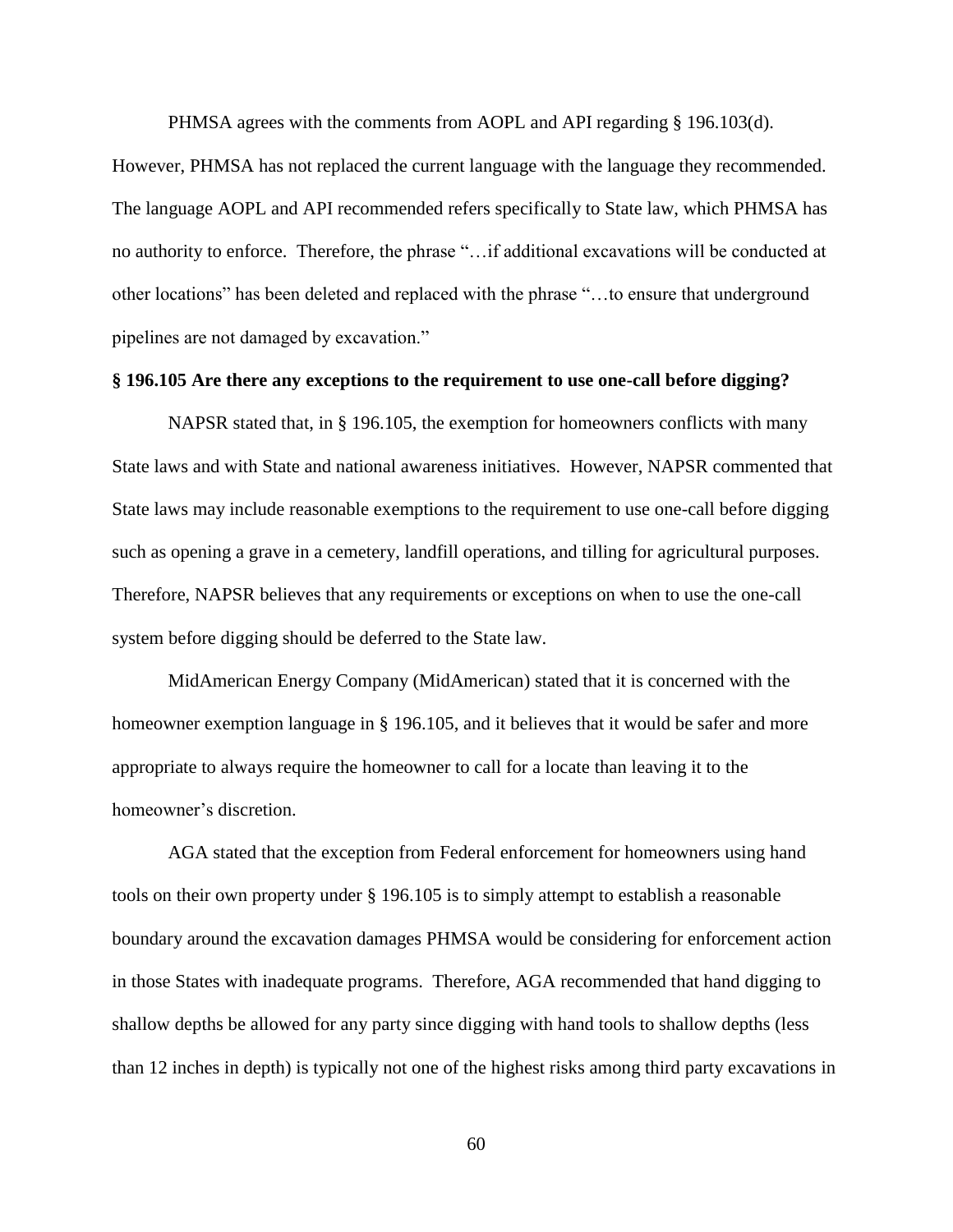States with an inadequate program. AGA suggested that PHMSA delete the sentence "This does not include homeowners excavating on their own property with hand tools" since it is likely to cause confusion and is unnecessary if the language in §196.105 is amended. AGA also stated that it agrees with PHMSA's use of the word "exception" under § 196.105 since its incorporation into a Federal excavation standard is very different from the one-call exemptions that exist at the State level. AGA stated that consideration should also be given to whether or not a farmer is a "homeowner" and if so, whether their exception would be for their entire property or just for their farm. AGA pointed out that Page 25 of CGA's 2010 DIRT Report shows that "occupant/farmer" is the excavator involved in 10 percent to 17 percent of the events collected for six of the eight One-Call System International Regions, and AGA believes this is a significant issue.

INGAA stated that homeowners using hand tools to dig more than 12 inches deep should not be exempt from contacting one-call and opposes the § 196.105 language that would exempt homeowners from contacting one-call before digging with hand tools.

TPA stated that § 196.105 should be revised to read as follows: "…provided that the homeowner does not dig deeper than 16 inches."

NUCA stated that in § 196.107 homeowners should not be exempted from calling onecall before excavation activity.

#### **Response**

PHMSA agrees with the comments regarding the need to eliminate the proposed exemption for homeowners. This exemption has been removed from the regulatory language. The final regulatory language is silent on the subject of exemptions/exceptions.

### **§ 196.107 What must an excavator do if a pipeline is damaged by excavation activity?**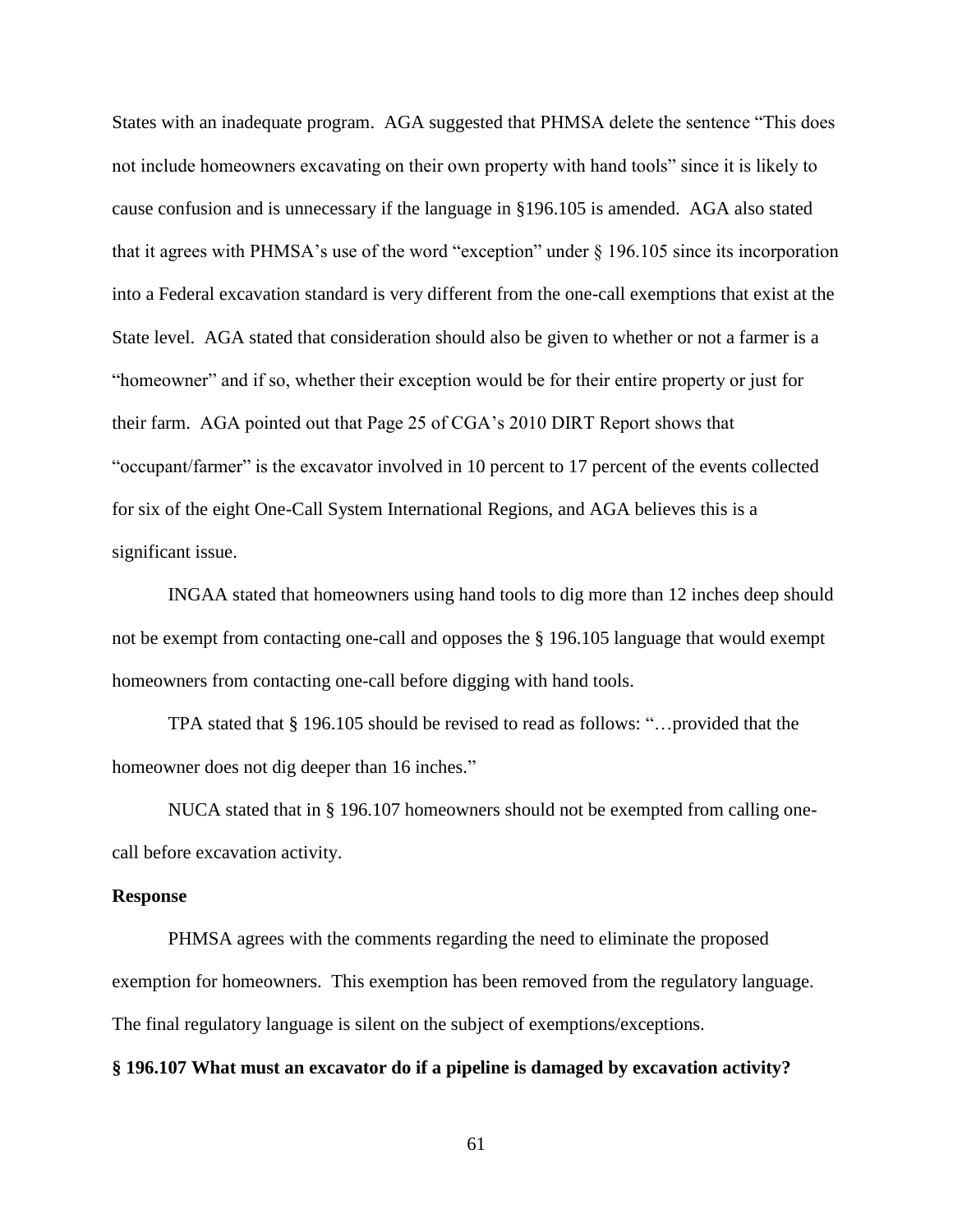AOPL and API requested that § 196.107 be amended to state that an excavator may not backfill a site where damage or a near miss has occurred until the operator has been provided an opportunity to inspect the site. In addition, AOPL and API suggested that a stop work requirement be included in §196.107 as, "If a pipeline is damaged in any way by excavation activity, the excavator must immediately stop work at that location and report such damage to the pipeline operator, whether or not a leak occurs. Work may not resume at the location until the pipeline operator determines it is safe to do so."

CenterPoint stated that in § 196.107 the excavator should not backfill a pipeline if it is damaged by the excavator, and the excavator should remain on site and leave the damaged area accessible to the operator unless it would be unsafe or impractical to do so. If the damaged area is not left accessible, the excavator should leave clear markings to assist the operator with finding the damage.

Kern River stated that § 196.107 should first require that work be stopped immediately and the pipeline operator be contacted immediately since the excavator is not qualified to make a determination of the extent of the damage caused to a pipeline.

NAPSR recommended that  $\S$  196.107 state "... if a pipeline is damaged in any way by excavation activity, the excavator must report such damage to the pipeline operator." NAPSR stated that consideration should be given to requiring the excavator to also notify the one-call center in the event of damage to an underground facility and/or a release of product to make sure there is a centralized location for the reporting of damages and a method of proper documentation of pipeline damages due to excavation.

NYDPS stated that § 196.107 requires excavators to notify the pipeline operator if the facility is damaged in any way by the excavation activities. The NPRM would require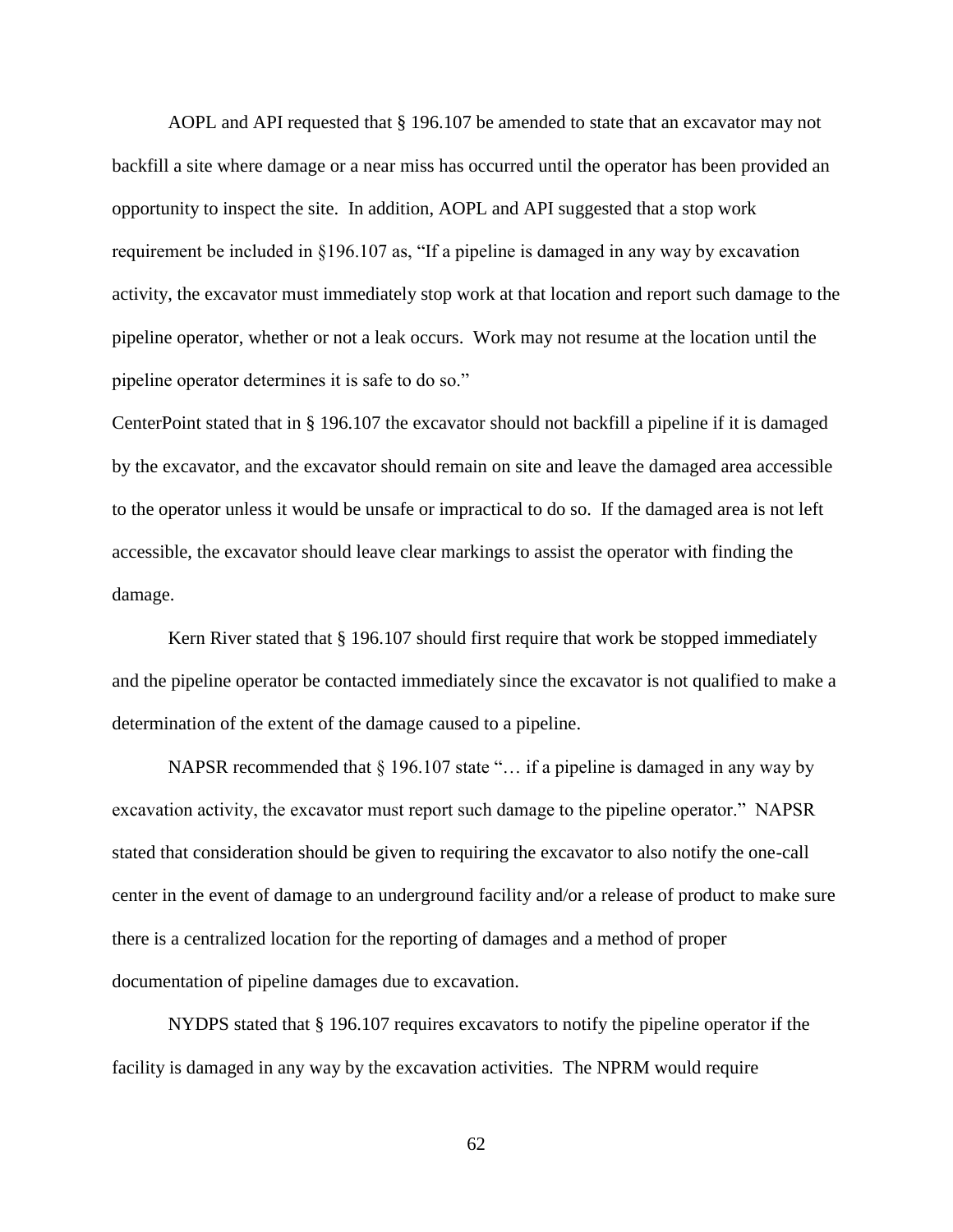notification at the "earliest practicable moment," but the NPRM indicates that PHMSA is considering requiring notification in no less than 2 hours. NYDPS stated that, instead of requiring a specific notification time, it believes that the language in the NPRM is preferable. NYDPS recommended that the regulation require, after the evacuation of employees and any other endangered persons, "immediate notification" by the excavator to the operator of any contact or damage to the pipeline, since this language is somewhat less open to interpretation and less subjective than the "earliest practicable moment."

On the other hand, TPA stated that § 196.107 should be revised to include a time limit by which an excavator must notify the operator of damage to a pipeline. TPA stated that even if there is no release of product, an operator needs to get to the damage site as soon as possible to assess the situation and take any necessary remedial action. TPA suggested that the time limit be 2 hours following discovery of the damage. TPA also suggested that § 196.107 should be revised to include a requirement that an excavator not backfill any portion of a damaged pipeline without the operator's approval.

Pennsylvania One Call stated that § 196.107 be amended to cover not only damage to a pipeline but also physical contact with a pipeline because this would prevent an excavator from exercising discretion to determine whether contact did or did not result in damage, and mere contact could create damage to pipeline coating.

#### **Response**

While PHMSA understands the comments from AOPL, API, CenterPoint, and Kern River regarding stop work and backfill requirements, PHMSA has not included these requirements in the final rule. These requirements would be very difficult to communicate in States with inadequate enforcement programs. The requirements would also be different from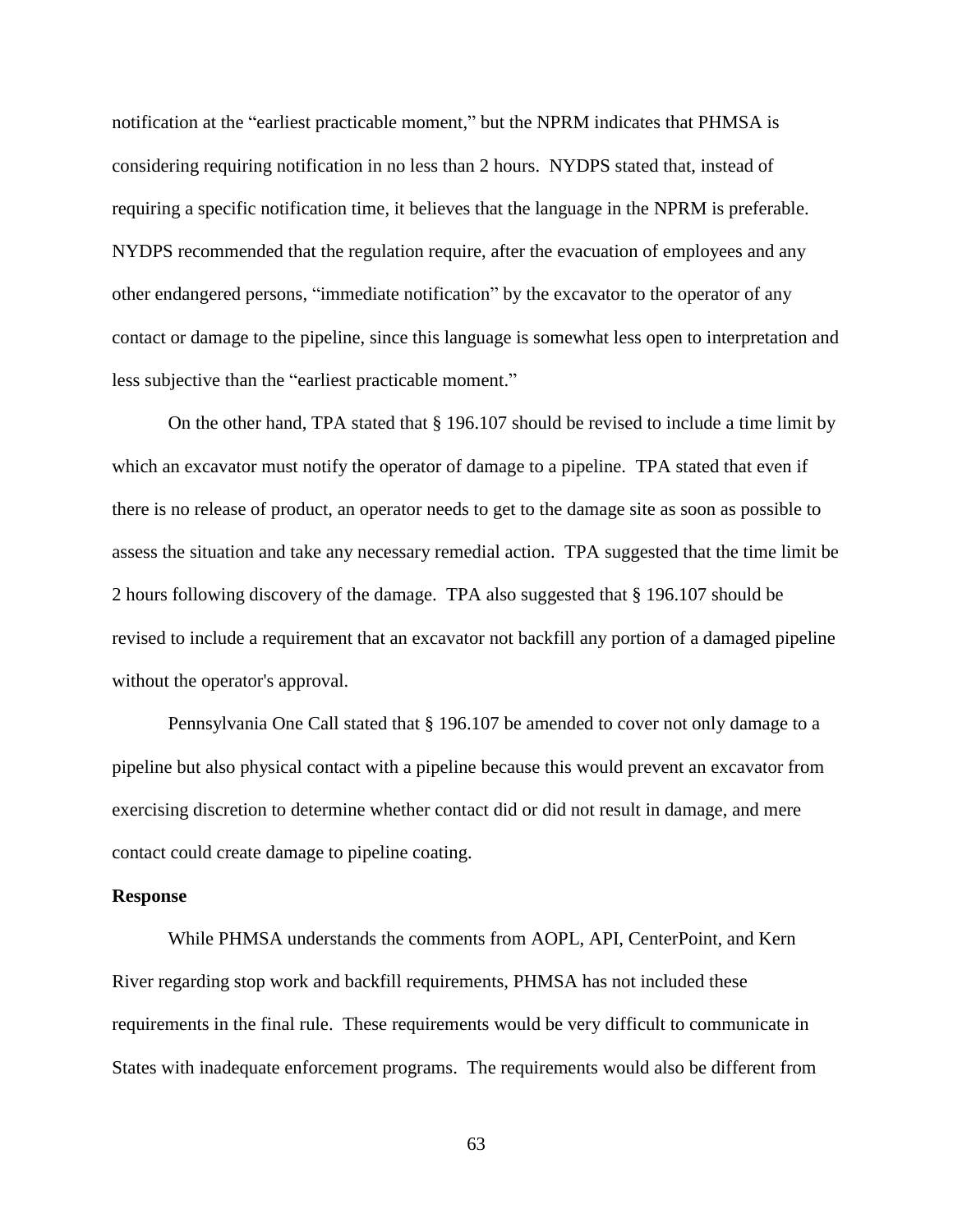the requirements of State damage prevention laws in most cases. PHMSA does not wish to create confusion or create a scenario under which excavators would be subject to Federal enforcement of a requirement of which they would likely not be aware.

PHMSA has considered requiring excavators to notify the one-call center, in addition to the pipeline operator, in the event of excavation damage to a pipeline. PHMSA does not believe this requirement should be included in the final rule. One-call centers are not necessarily equipped to accept damage reports in every State. NAPSR's recommendation, therefore, could create an undue burden on both excavators and one-call centers and could lead to confusion among damage prevention stakeholders.

In response to the comments from NYDPS and TPA regarding the time limit for notice of damage to pipeline operators, PHMSA believes that the language proposed in the NPRM is practical and enforceable. Establishing a specific timeline may create confusion among stakeholders in States where PHMSA has Federal enforcement authority.

In response to the Pennsylvania One Call, PHMSA believes the definition of the terms "damage/excavation damage" in § 196.3 is broad enough to encompass all of the types of excavation damage that may have an impact on pipeline integrity and safety.

# **§ 196.109 What must an excavator do if damage to a pipeline from excavation activity causes a leak where product is released from the pipeline?**

AGA suggested in § 196.109, PHMSA add a requirement that an excavator responsible for damage that results in the escape of dangerous fluids or gasses must take actions to protect the public until the arrival of the operator or public safety personnel in a manner consistent with the second half of CGA Best Practice 5-25: "The excavator takes reasonable measures to protect everyone in immediate danger, the general public, property, and the environment until the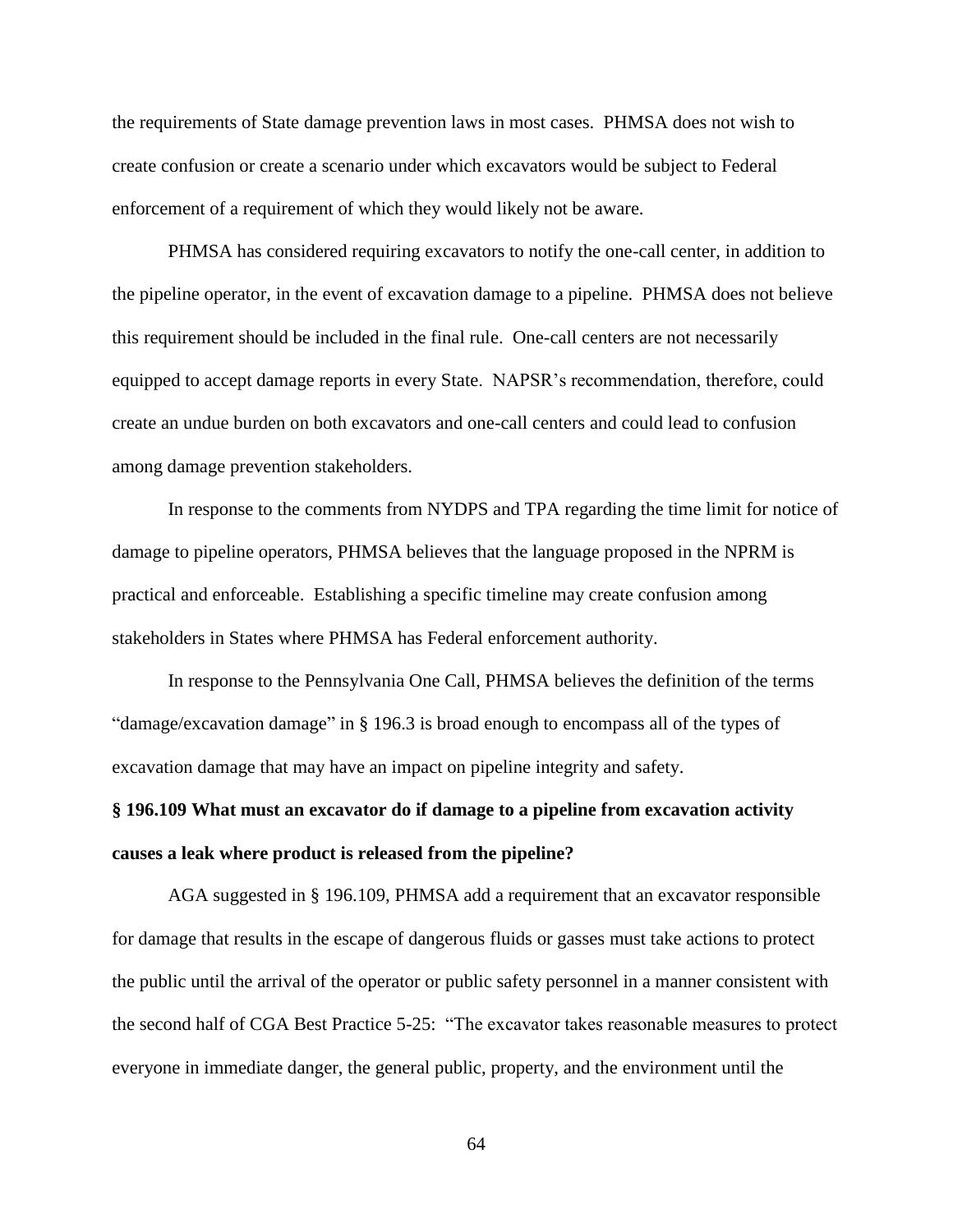facility owner/operator or emergency responders arrive and complete their assessment." AGA suggested that in § 196.109, PHMSA delete "Upon calling the 911 emergency telephone number, the excavator may exercise discretion as to whether to request emergency response personnel be dispatched to the damage site," because this type of decision should rest with the 911 operator not the excavator.

NAPSR commented that in § 196.109, if the incident is such that it "may endanger life or cause serious bodily harm," then emergency personnel should always respond to the site; the excavator should not be making a "judgment call" at this point. NAPSR recommended that the sentence "Upon calling the 911 emergency telephone number, the excavator may exercise discretion as to whether to request emergency response personnel be dispatched to the damage site" be removed from the proposed language in this section.

AOPL and API and INGAA suggested that § 196.109 should specify that if damage to a pipeline from excavation activity causes the release of any material, either gas or liquid, from the pipeline, the excavator must immediately stop work at that location and report the release to appropriate emergency response authorities by calling 911. Excavators should be required to contact the pipeline operator to notify them of the release after contacting the appropriate emergency response authorities. Work should not resume at the location until the pipeline operator determines the work can be resumed.

Kern River stated that § 196.109 should first require that work be stopped immediately, next that the damage be reported to appropriate emergency response authorities, and finally that the pipeline operator be promptly notified.

MidAmerican commented that § 196.109 requires excavators to immediately report the release of hazardous products to the appropriate emergency response authorities by calling 911.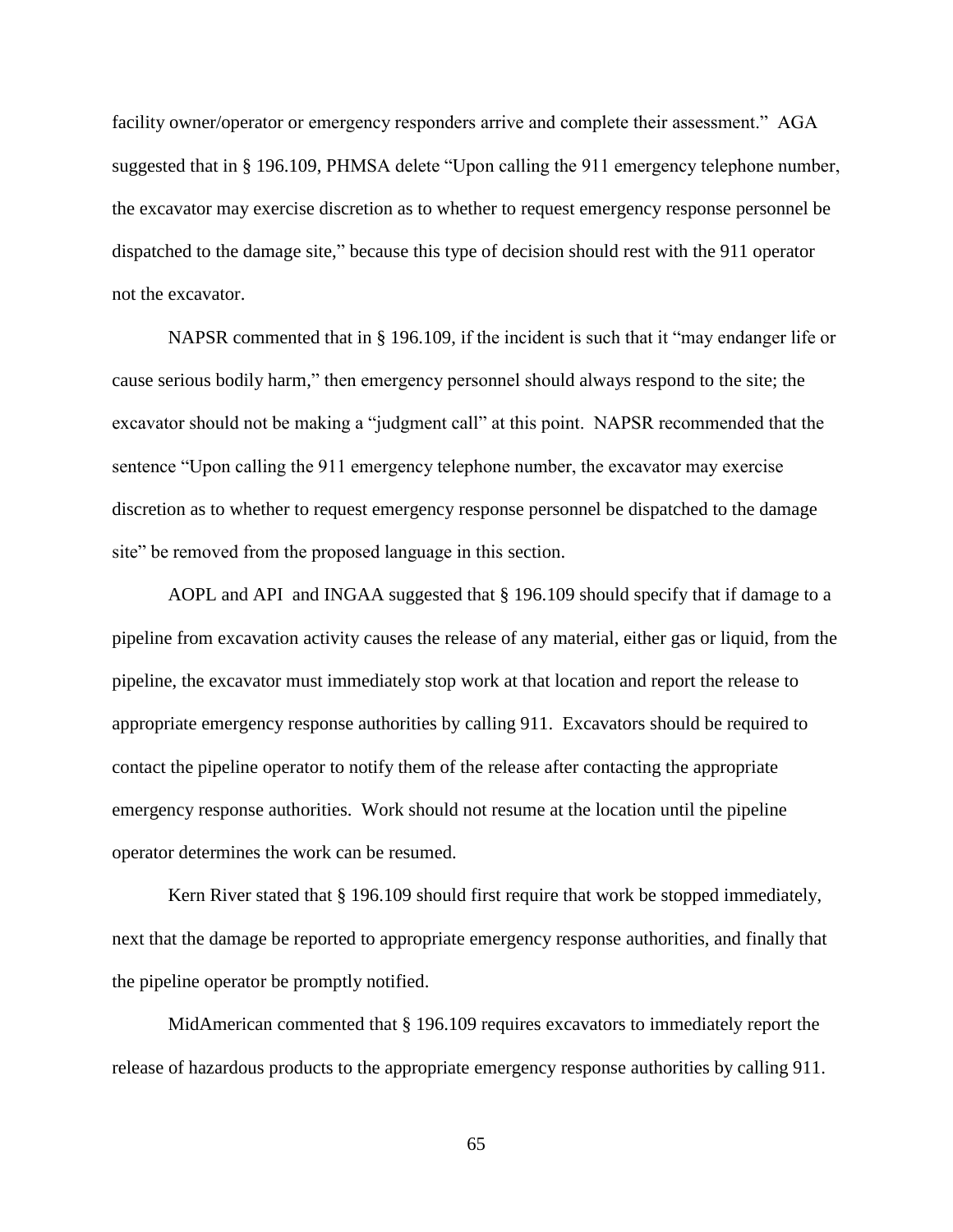Once the 911 emergency telephone number is called, § 196.109 would allow excavators the discretion of whether to request that emergency response personnel be dispatched to the damage site. MidAmerican stated that it believes that an exception should be made to the requirement to call 911 for pipeline operators who damage their own pipelines. Pipeline operators' personnel are directly on-site and can see that the necessary repairs can be made safely and expeditiously without the need to first contact emergency response personnel.

NUCA, NUCA of Ohio, DCA, and Pennsylvania One Call stated that the "911 requirement" in § 196.109 presents a "Pandora's box" to the excavation community. They stated that professional excavators are not first responders. Expecting a contract excavator to accurately determine if the product released following excavation damage is one that can "cause serious bodily harm or damage property or the environment" is outside their responsibilities. They stated that the decision as to whether a 911 call ought to result in a dispatch of emergency responders is a matter to be decided by the 911 center, not the excavator. They encourage PHMSA to revise or delete this provision in the final rule. NUCA agrees with PHMSA's proposal for calling 911 except for the excavator needing to maintain the option to exercise discretion on whether it is necessary for the 911 dispatcher to send emergency response personnel. NUCA stated that in many situations, all the excavator may need to do is inform the owner/operator that the pipeline was damaged so the pipeline operator can respond with the personnel who are best educated and equipped to handle the situation.

TPA stated that § 196.109 should be revised in three ways. First, to prevent the excavators using their discretion to call 911, the phrase, "that may endanger life or cause serious bodily harm or damage to property or the environment" should be deleted. Second, to eliminate any ambiguity in the final rule concerning when 911 should be contacted, the phrase, "of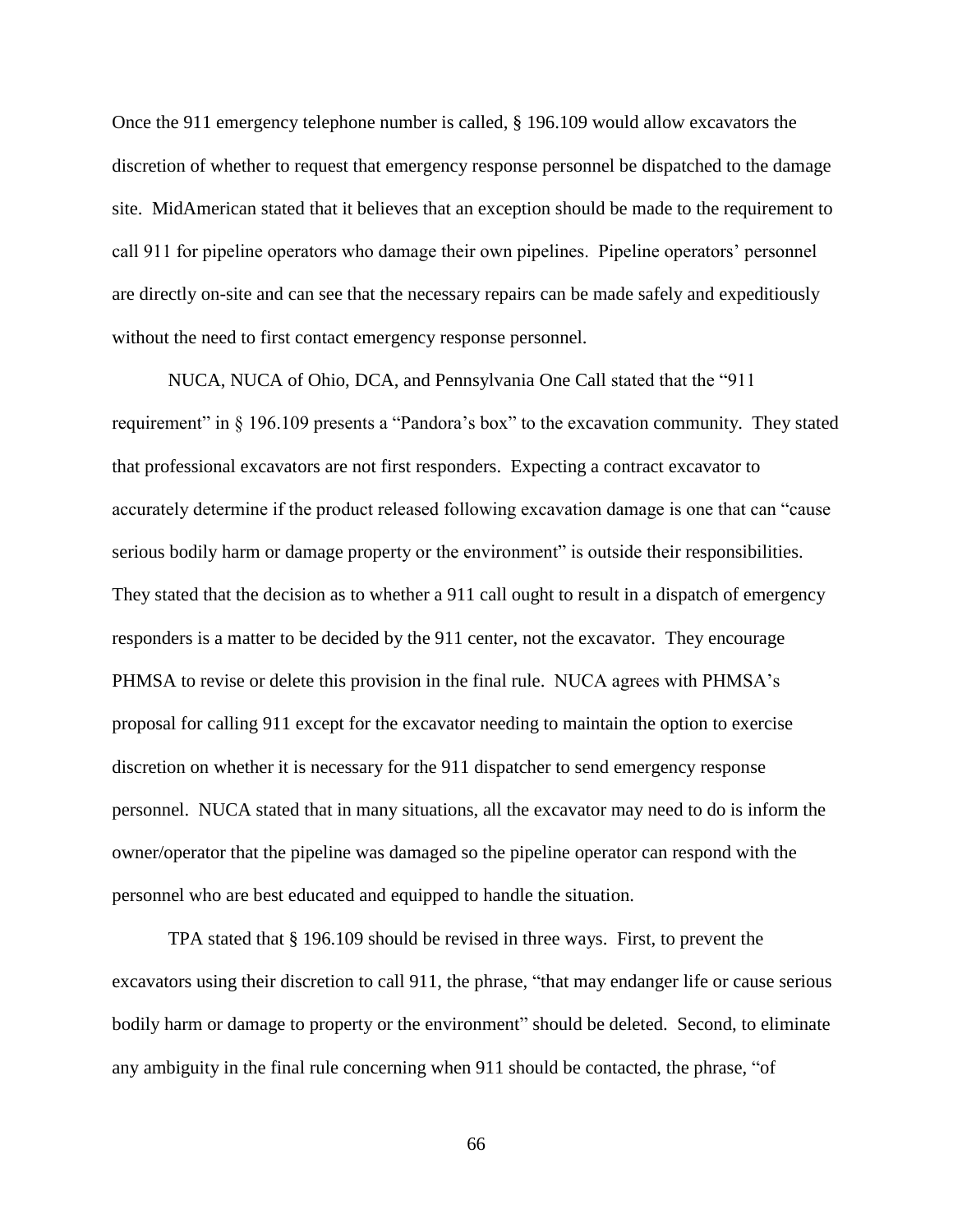hazardous products," which occurs immediately following the second occurrence of the word, "release," in the first sentence of the Section, should be deleted. Third, the phrase, "in addition to contacting the operator," should be added to the end of the first sentence of the Subsection to clarify that the operator needs to be contacted first.

### **Response**

PHMSA disagrees with AGA's suggestion of requiring compliance with CGA Best Practice 5-25. While PHMSA supports CGA Best Practices (including Best Practice 5-25), PHMSA does not intend to require compliance with the Best Practices through this regulation. PHMSA agrees with AGA's and NAPSR's suggestion of removing the phrase, "Upon calling the 911 emergency telephone number, the excavator may exercise discretion as to whether to request emergency response personnel be dispatched to the damage site" from § 196.109. The phrase has been removed from the final regulatory language. PHMSA agrees with the suggestions from AOPL, API, INGAA, and NUCA regarding the need for excavators to contact 911 and the pipeline operator if excavation damage causes a release. PHMSA has removed from the final rule the proposed option for excavators to exercise discretion as to whether emergency response personnel be dispatched to a damage site. For reasons already noted in previous responses to comments, PHMSA disagrees with the idea of requiring excavators to stop work because of challenges related to communication and enforcement of the requirement.

PHMSA disagrees with MidAmerican's belief that an exception to the 911 requirement be made for operators who damage their own pipelines. The PIPES Act of 2006 requires the call to 911 in cases of excavation damage that result in releases, regardless of who is conducting the excavation.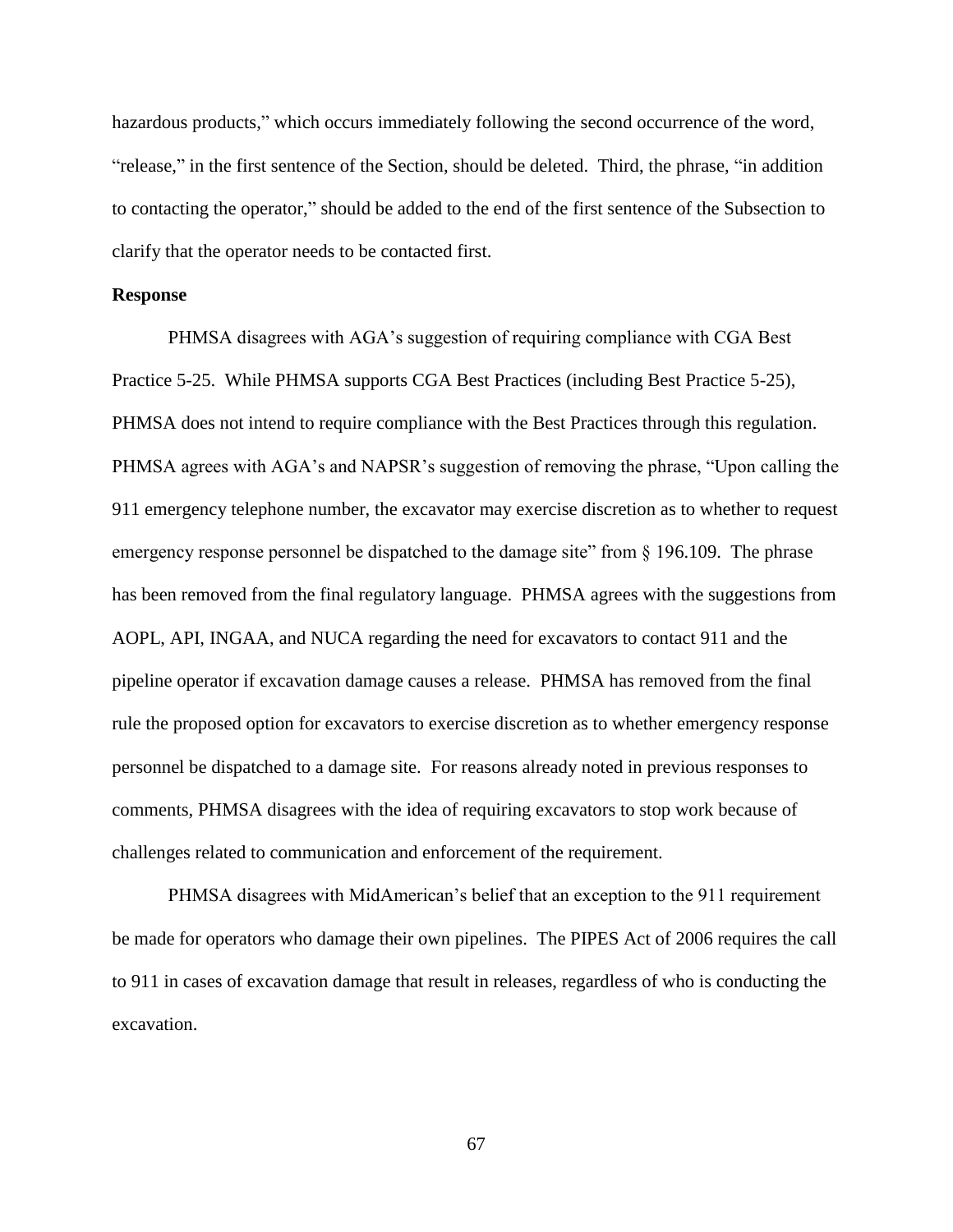PHMSA has made the changes to § 196.109 as recommended by TPA, with one exception. PHMSA has not included the phrase, "in addition to contacting the operator," as recommended by TPA because contacting the operator after excavation damage occurs is already required under § 196.107.

PHMSA has also modified § 196.109 from the originally proposed "any flammable, toxic, or corrosive gas or liquid from the pipeline that may endanger life or cause serious bodily harm or damage to property or the environment" to "any PHMSA regulated natural and other gas or hazardous liquid as defined in Parts 192, 193 or 195." PHMSA made this change to ensure consistency with existing PHMSA regulations.

## **§ 196.111 What if a pipeline operator fails to respond to a locate request or fails to accurately locate and mark its pipeline?**

NAPSR stated that § 196.111 states that "PHMSA may enforce existing requirements applicable to pipeline operators, including those specified in 49 CFR §§ 192.614 and 195.442 and 49 U.S.C. 60114…" However, most State regulations are more stringent than §§ 192.614, 195.442, and 60114, which generally cover only the broad basics and do not include as detailed compliance requirements as State law. NAPSR stated that PHMSA would not have a way of knowing if the pipeline operator fails to respond. In addition, it is not clear to NAPSR whether additional reporting requirements on pipeline operators or excavators, or both, would be established. NAPSR stated that State laws, regulations, and rules usually provide specific and detailed requirements for when an operator fails to respond to a locate request or fails to accurately locate and mark its pipelines. Therefore, NAPSR stated that any requirements concerning failure to respond or accurately locate needs to defer to the State law in the State where the event occurred.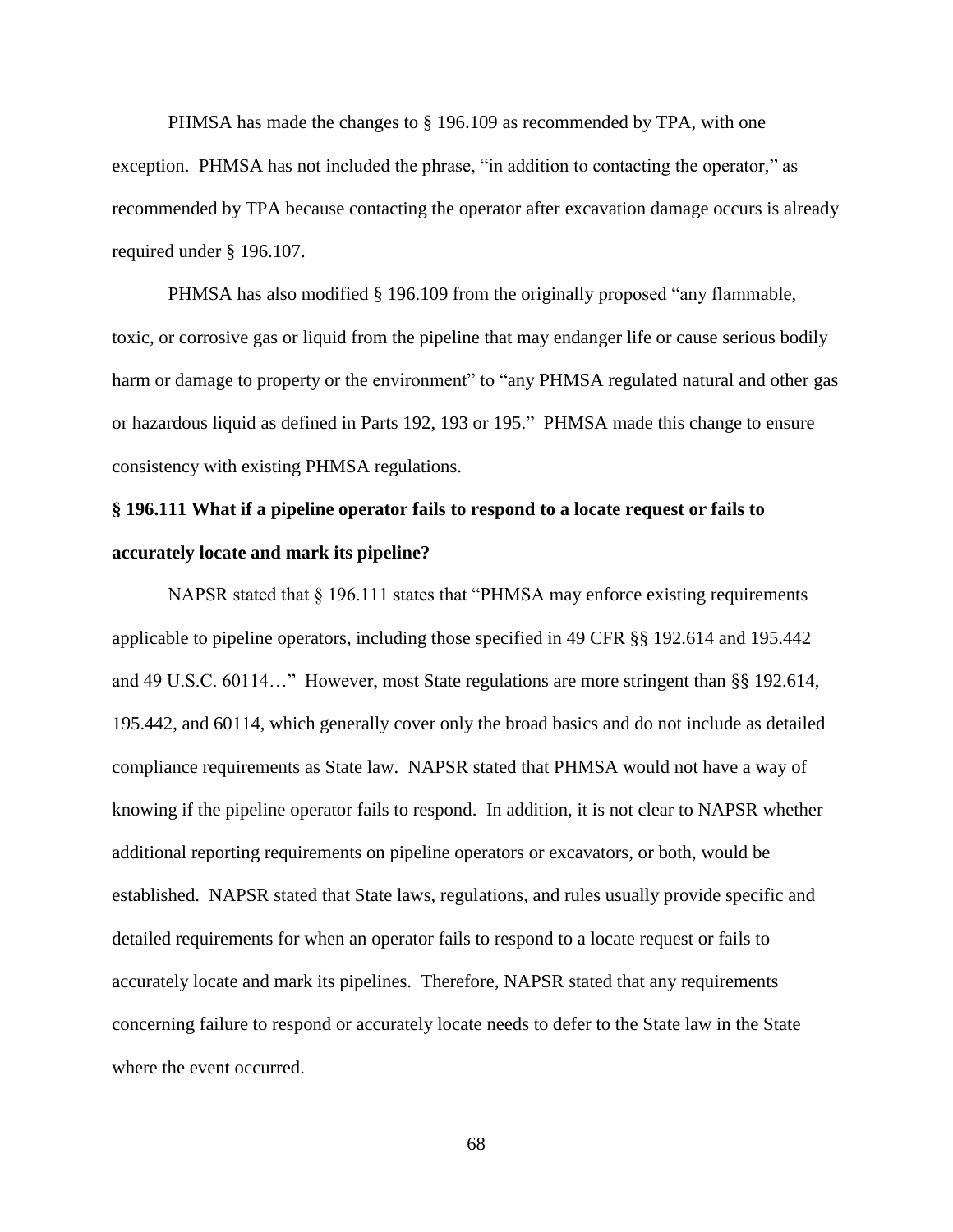Pennsylvania One Call requested that § 196.111 be amended to make it clear that PHMSA's direct role in State enforcement normally will be limited to those situations where (a) the State lacks enforcement authority, or (b) the State systematically refuses (by action or inaction) to utilize the authority it has.

NUCA stated that § 196.111 should include action against the owner/operator that results in reimbursement to the contractor for financial losses due to the owner/operators' failure to locate and/or accurately mark the pipeline. NUCA stated that this requirement would encourage pipeline owner/operators to respond to a request for "a locate" in a timely manner.

TPA stated that § 196.111 requires enforcement for the failure of an operator to accurately locate and mark its pipeline, but there is no standard in Part 196 establishing the requirements for accurate locating and marking. TRA suggested that, to make sure pipeline operators accurately locate and mark their pipelines under the Federal damage prevention requirements, § 196.111 should be revised by adding a sentence that reads as follows: "A locate mark will be considered accurate if it is located anywhere within the tolerance zone."

## **Response**

In response to the comments from NAPSR, PHMSA will be considerate of State laws and regulations when conducting Federal enforcement. The policy in this preamble further clarifies PHMSA's position. States often do not enforce 49 CFR §§ 192.614 and 195.442. PHMSA believes that enforcement of these regulations, applicable to pipeline operators, ensures fairness in the damage prevention process and that pipeline operators take their damage prevention responsibilities seriously.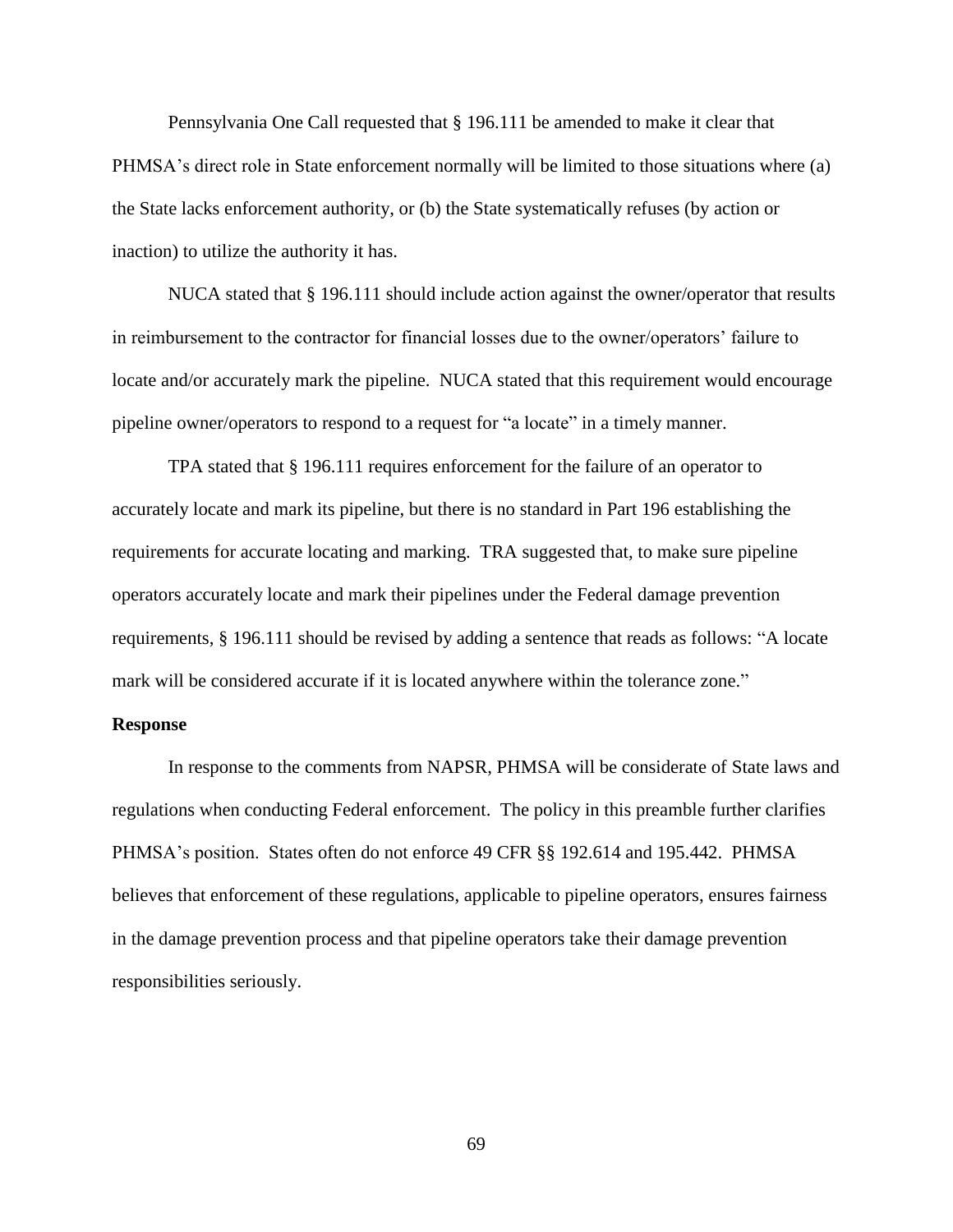In response to the comments from Pennsylvania One Call, § 196.111 will only be enforced in States with damage prevention law enforcement programs that PHMSA deems inadequate.

For reasons stated in response to another comment above, PHMSA disagrees with NUCA's recommendation that  $\S$  196.111 should include action against the owner/operator requiring reimbursement to the excavator for financial losses due to an owner/operators' failure to locate and/or accurately mark a pipeline.

PHMSA disagrees with TPA's recommendation to include in  $\S$  196.111 a sentence that reads as follows: "A locate mark will be considered accurate if it is located anywhere within the tolerance zone." PHMSA has not defined a tolerance zone in this final rule. In conducting Federal enforcement, PHMSA will be considerate of State requirements for accurate marking, consistent with the enforcement policy included in the preamble to this final rule.

#### **Subpart C—Enforcement**

**§ 196.203 What is the administrative process PHMSA will use to conduct enforcement proceedings for alleged violations of excavation damage prevention requirements? and**

## **§ 196.205 Can PHMSA assess administrative civil penalties for violations?**

AOPL and API requested that PHMSA clarify whether civil penalties in § 196.205 are intended to be used for failure to report a near-miss, or whether civil penalties will only be issued for damage and release events. They suggested that PHMSA should clarify that civil penalties may be imposed pursuant to the enforcement authority granted in Subpart C, even if an excavator violates this subpart but does not cause damage. They support a case-by-case approach to imposing penalties, support weighing the facts and circumstances in each case, and support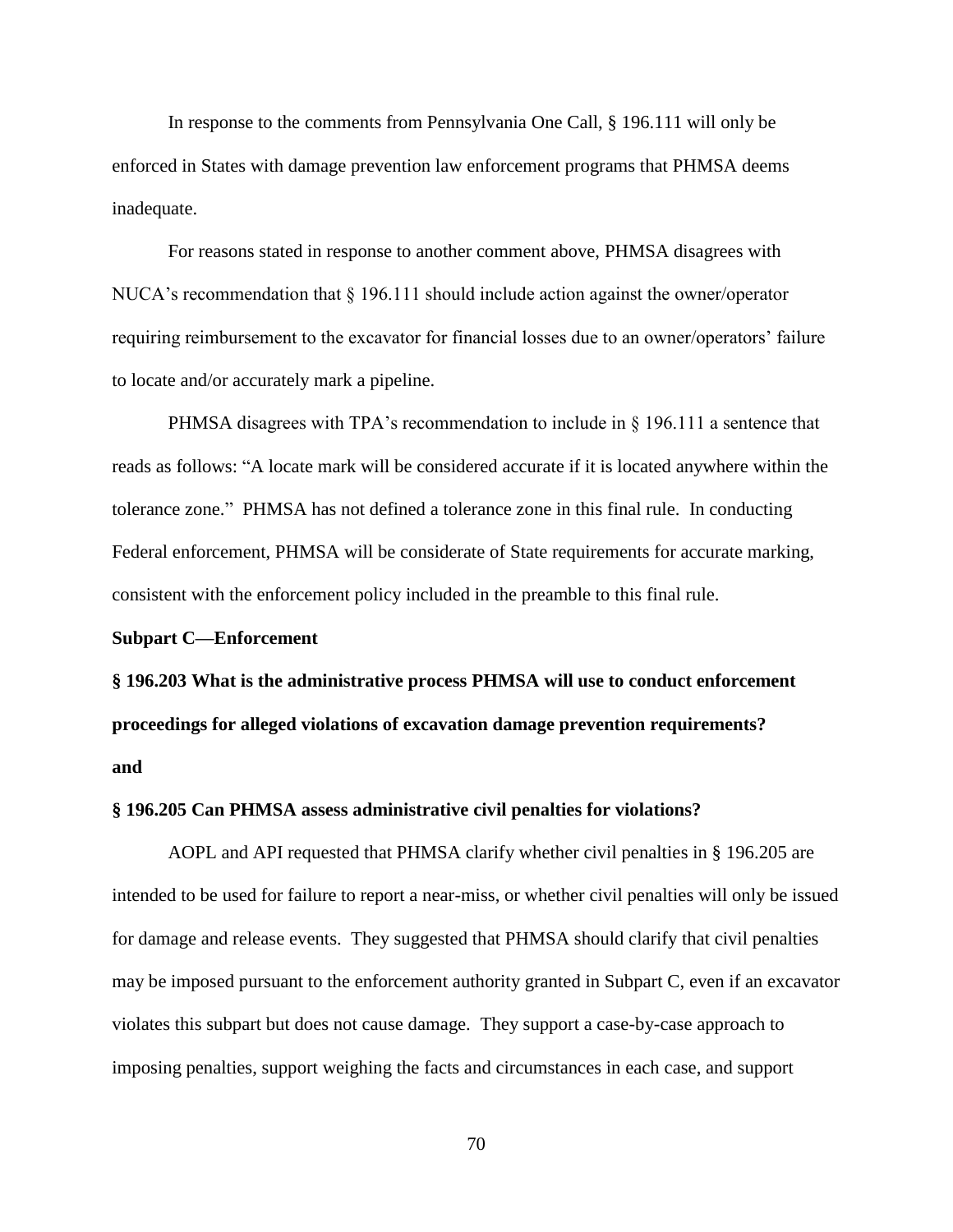PHMSA's discretion to assess civil penalties regarding near-misses based on its investigation as to the excavator's efforts at communicating near-miss information. On the other hand, CenterPoint and the IUB were skeptical of the effectiveness of near-miss reporting. CenterPoint stated that the most difficult aspect of reporting near misses may be defining exactly what one is and stated that investigating possible near misses to determine if they are reportable would also tie up limited resources. IUB questioned if meaningful or accurate data would be collected by such a requirement. IUB stated that excavators would have little incentive to report near-misses that would otherwise likely go unnoticed, and the reports would bring potential penalties and shame. More rigorous (and expensive) monitoring of excavators by operators would also be of little benefit, as near misses would most likely occur during excavations where one-call was not notified, and the operator would be unaware that an excavation, let alone a near miss, had occurred. IUB suggested no rule on near-miss reporting be adopted on the basis that it is unlikely to provide worthwhile information.

AOPL and API stated that they support PHMSA's recommendations for establishing administrative procedures for a State wishing to challenge a finding of inadequacy. They also supported PHMSA's proposed adjudication process to be used by excavators for pipeline safety violations. Although no prescriptive timeframe is recommended, they suggested that PHMSA ensures that these processes be completed expeditiously. AOPL and API also suggested that the right to request the Attorney General to bring an action for relief, as necessary or appropriate, including mandatory or prohibitive injunctive relief, interim equitable relief, civil penalties, and punitive damages, be retained by the Administrator of PHMSA, or a designated authority, as authorized in 49 CFR § 190.25.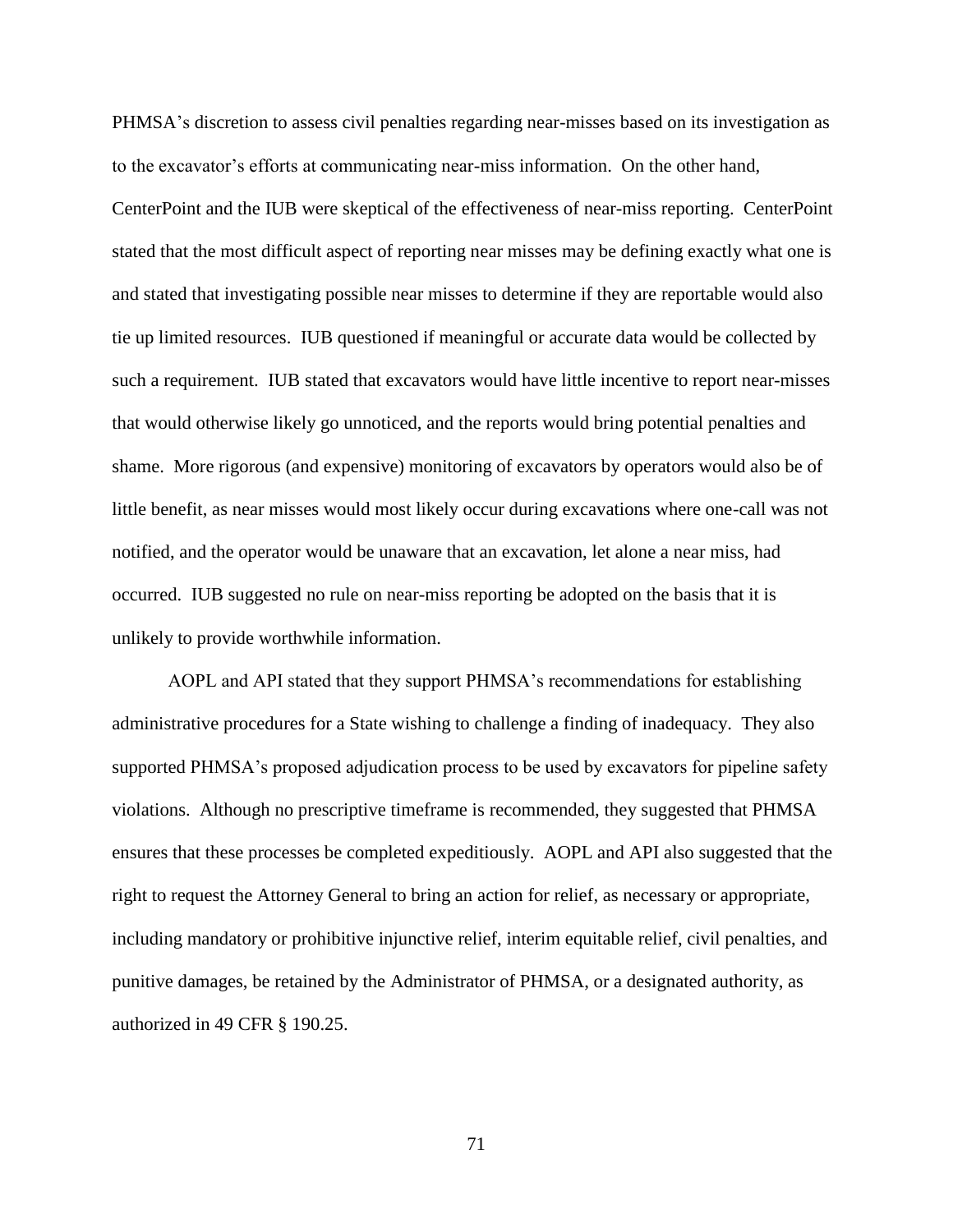AGC supported the administrative process outlined in the NPRM. AGC suggested, however, that in the process of the paper hearing that happens after the initial finding of inadequacy, PHMSA should request input from all stakeholders in the State with the inadequacy rating. AGC also suggested that in the penalty phase, PHMSA should consider education as an alternative or supplement to civil or other penalties and in cases where financial penalties are assessed, and/or that revenues generated must be reserved to finance damage prevention education and technologies used in support of damage prevention activities.

CenterPoint suggested that PHMSA should adopt a complaint-based administrative procedure as the primary trigger of the enforcement process provided in proposed §§ 196.205 and 196.207. CenterPoint commented that State and, if necessary, Federal criminal and civil penalties should be imposed to repeat excavation damage offenders who do not respond to any amount of monetary fines.

Paiute and Southwest stated that the process outlined within the NPRM is lengthy and potentially ineffective in dealing with an at-fault excavator. The administrative process defined in the NPRM could develop into 12-to-24 month interplay between the defending State and PHMSA before any enforcement action is taken with the excavator. An excavator should not be penalized for the inadequacy of a State's enforcement program by receiving a second fine from PHMSA upon the finding that a State's enforcement activities are inadequate. Additionally, they stated that an excavator would not be given credit for any improvements they may have made immediately following the infraction. Paiute and Southwest encourage the development of a process for determining the adequacy of a State's enforcement program in advance of an infraction and prior to invoking Federal administrative enforcement. They stated that PHMSA should first determine if the State's program is effective, notify the State of the inadequacies, and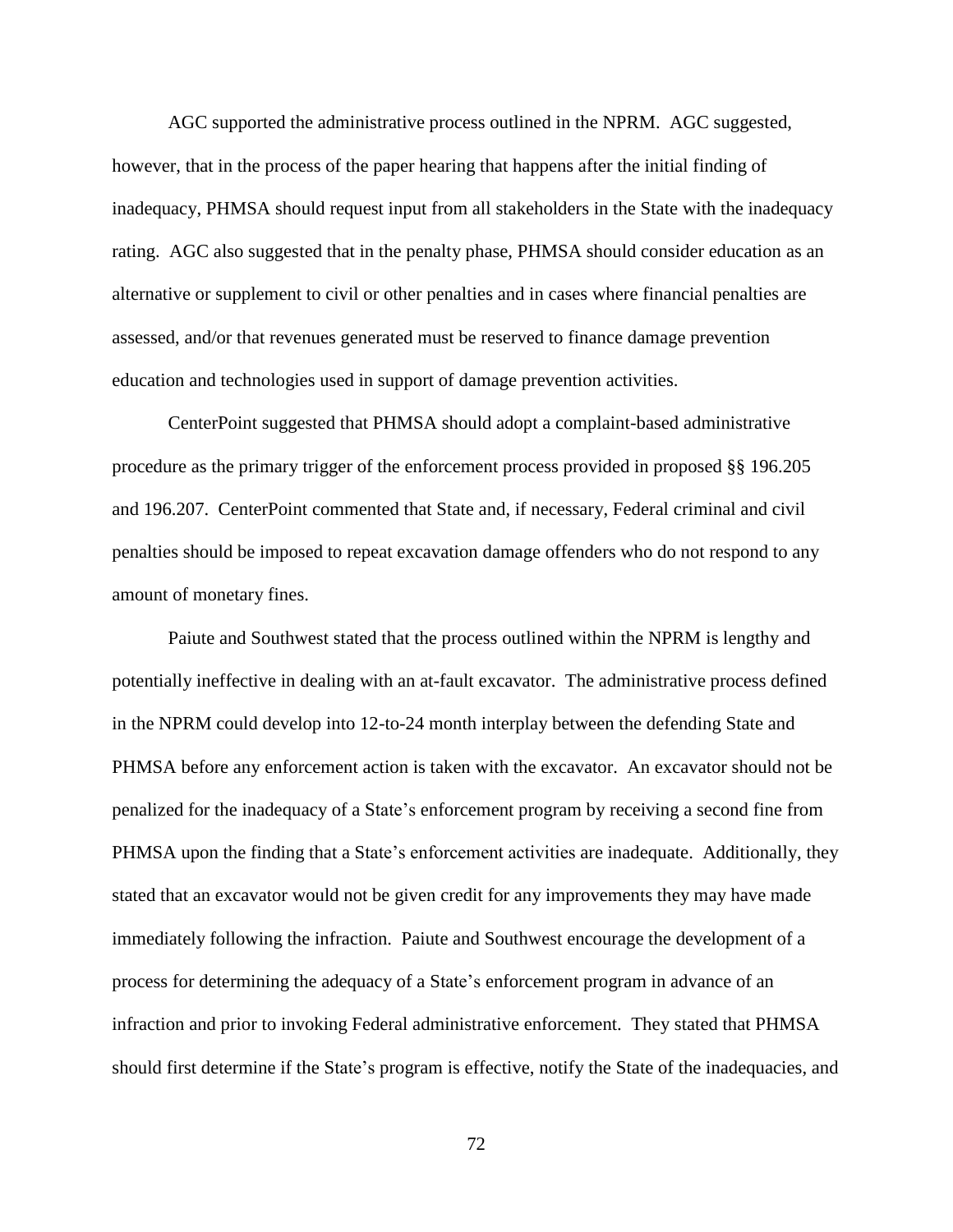allow time for the State to take the steps necessary to improve their program. Then, PHMSA should initiate Federal enforcement immediately following an infraction should the State fail to improve its program.

DCA and NUCA of Ohio stated that PHMSA proposes to apply the same adjudication process for these new regulations as is used for other pipeline safety violations included in 49 CFR Part 190. They suggested that improvements could be made to the logistical provisions in the final rule for excavators to address alleged violations of the Federal excavation standard. They stated that it is overly burdensome to expect professional excavators to travel to PHMSA regional offices that have jurisdiction over several States. Also, NULCA stated that PHMSA proposes to use the same adjudication process for these new regulations as is used for other pipeline safety violations included in 49 CFR Part 190. It believes that the process described in the NPRM is fair and consistent with current Federal law.

Paiute and Southwest commented that licensed, professional excavators should be aware of the damage prevention laws in the State(s) in which they do business and thus be held accountable for following the excavation law within those State(s). They stated that excavators should be required to follow the same adjudication process as pipeline operators as set forth in 49 CFR Part 190. They also stated that the proposed adjudication process for homeowners would be unfair.

#### **Response**

PHMSA does not intend to require reporting of near misses. A more detailed explanation of PHMSA's enforcement policy is included in the preamble to this final rule.

PHMSA agrees with the comments from AOPL and API regarding the proposed administrative procedures for a State wishing to challenge a finding of inadequacy as well as the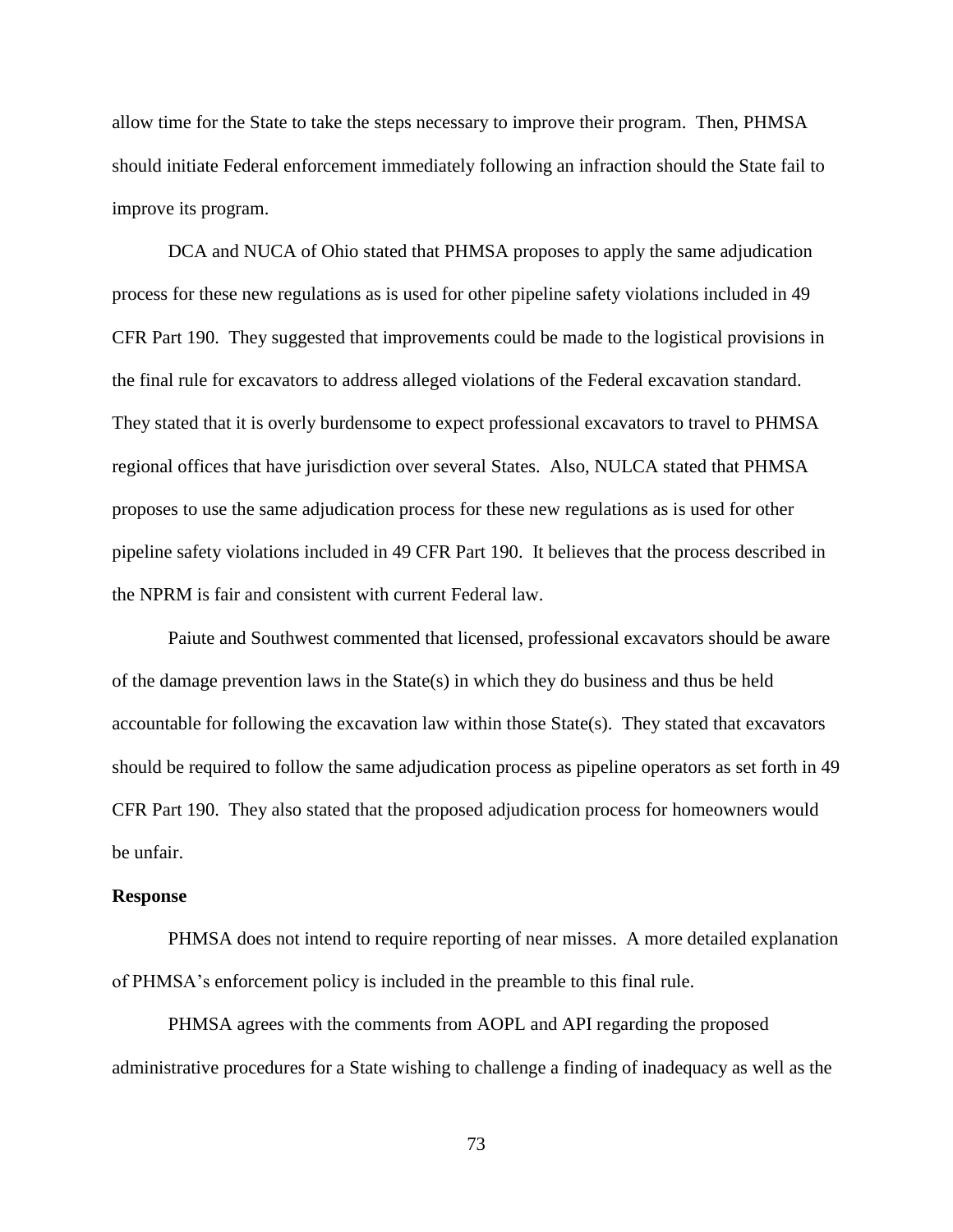process to be used by excavators for pipeline safety violations. PHMSA intends to ensure that the processes are completed expeditiously. PHMSA also agrees with AOPL and API regarding the need for PHMSA to retain the right to request the Attorney General to bring an action for relief as authorized in 49 CFR § 190.25.

PHMSA does not intend to request input from all stakeholders in determining the adequacy of a State's damage prevention law enforcement program as suggested by AGC. The adequacy of enforcement programs will be assessed using the criteria listed in § 198.55. Further, PHMSA does not intend to impose education requirements or other alternative or supplemental enforcement actions in addition to civil penalties in cases where financial penalties are assessed. Alternative enforcement actions would be overly cumbersome for PHMSA to administer.

PHMSA will consider complaints as a trigger for the enforcement process proposed in §§ 196.205 and 196.207. However, PHMSA will not consider complaints to be the only trigger for enforcement action. Additional information is available in the enforcement policy in the preamble to this final rule.

As originally proposed and as described in this final rule, and as recommended by Paiute and Southwest, PHMSA intends to determine the adequacy of State enforcement programs before exercising any Federal enforcement authority in States with inadequate programs.

PHMSA recognizes that the adjudication process in 49 CFR Part 190 for violators of pipeline safety regulations could be burdensome for excavators if excavators are expected to travel to PHMSA regional offices. PHMSA regularly conducts these hearings via teleconference, which should relieve alleged violators of any requirement to travel.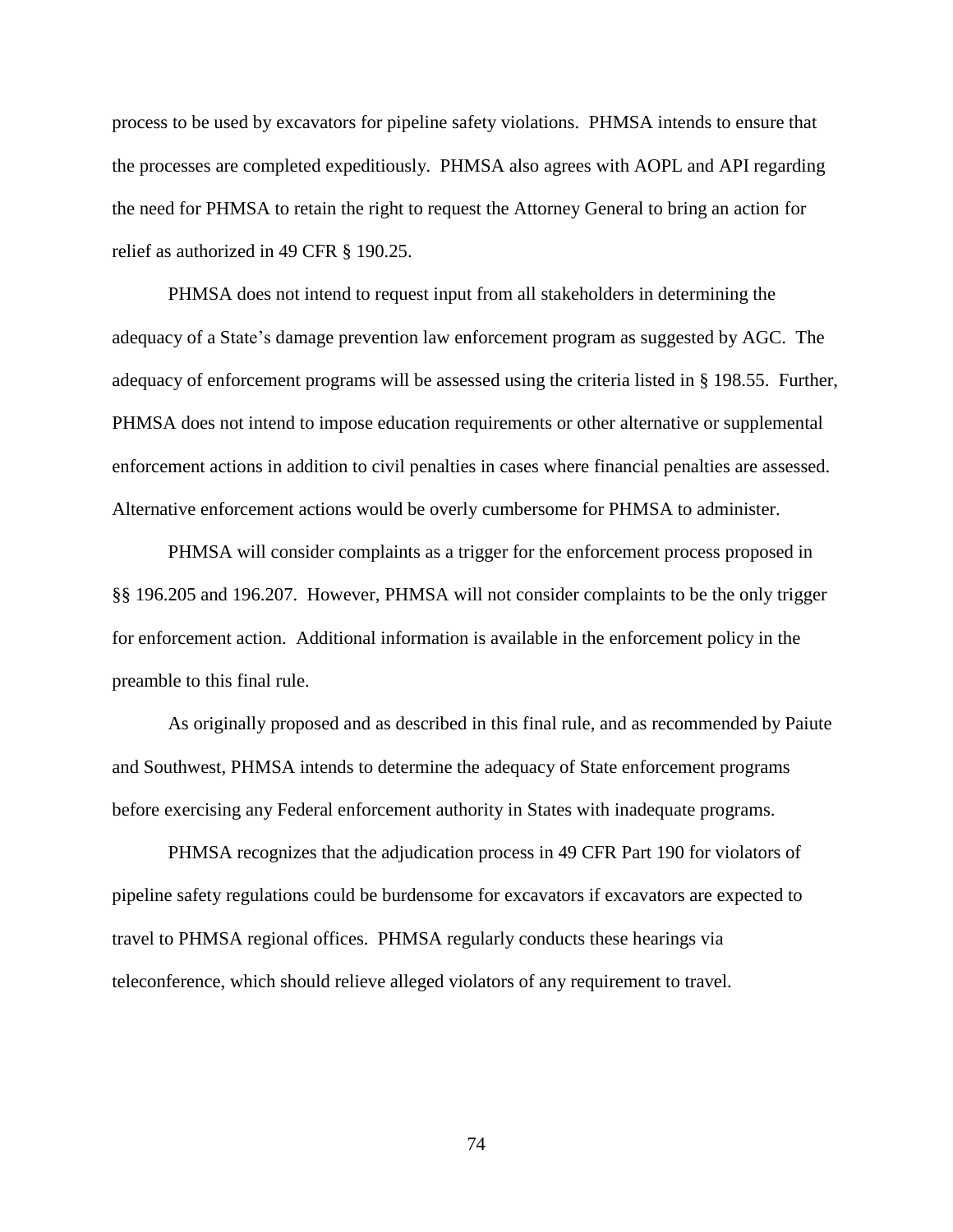PHMSA disagrees with the comments from Paiute and Southwest regarding the fairness of the proposed adjudication process for homeowners. PHMSA does not intend to make special accommodations for homeowners who violate pipeline safety regulations.

### **§ 196.207 What are the maximum administrative civil penalties for violations?**

AGA stated that it is concerned that the civil penalty should always be restricted to the State's maximum penalty. AGA stated that excessive Federal penalties would actually serve as a deterrent for an excavator in reporting damage or perhaps even tempt individuals to make their own unauthorized repairs to a pipeline rather than notifying the operator. AGA stated that either way, this issue is a legitimate concern that could lead to unsafe conditions.

## **Response**

PHMSA recognizes AGA's concern about the potential for excessive penalties to create an unsafe condition. However, PHMSA cannot restrict Federal civil penalties to maximum State penalties in States with no civil penalty authority. PHMSA will assess penalties pursuant to 49 CFR § 190.225.

### **§ 196.209 May other civil enforcement actions be taken?**

IUB commented that § 196.209 proposes additional types of civil enforcement actions against any person believed to have violated any provision of 49 U.S.C. 60101 et seq. or any regulation issued there under. IUB stated that this language would include any person, not just excavators, for any alleged violation of any Federal pipeline safety law or rule instead of just those related to damage prevention. IUB believes that this language far exceeds the scope of Part 196 and the law on which it is based.

## **Response**

In response to the comment from IUB, § 196.209 is consistent with 49 CFR § 190.235.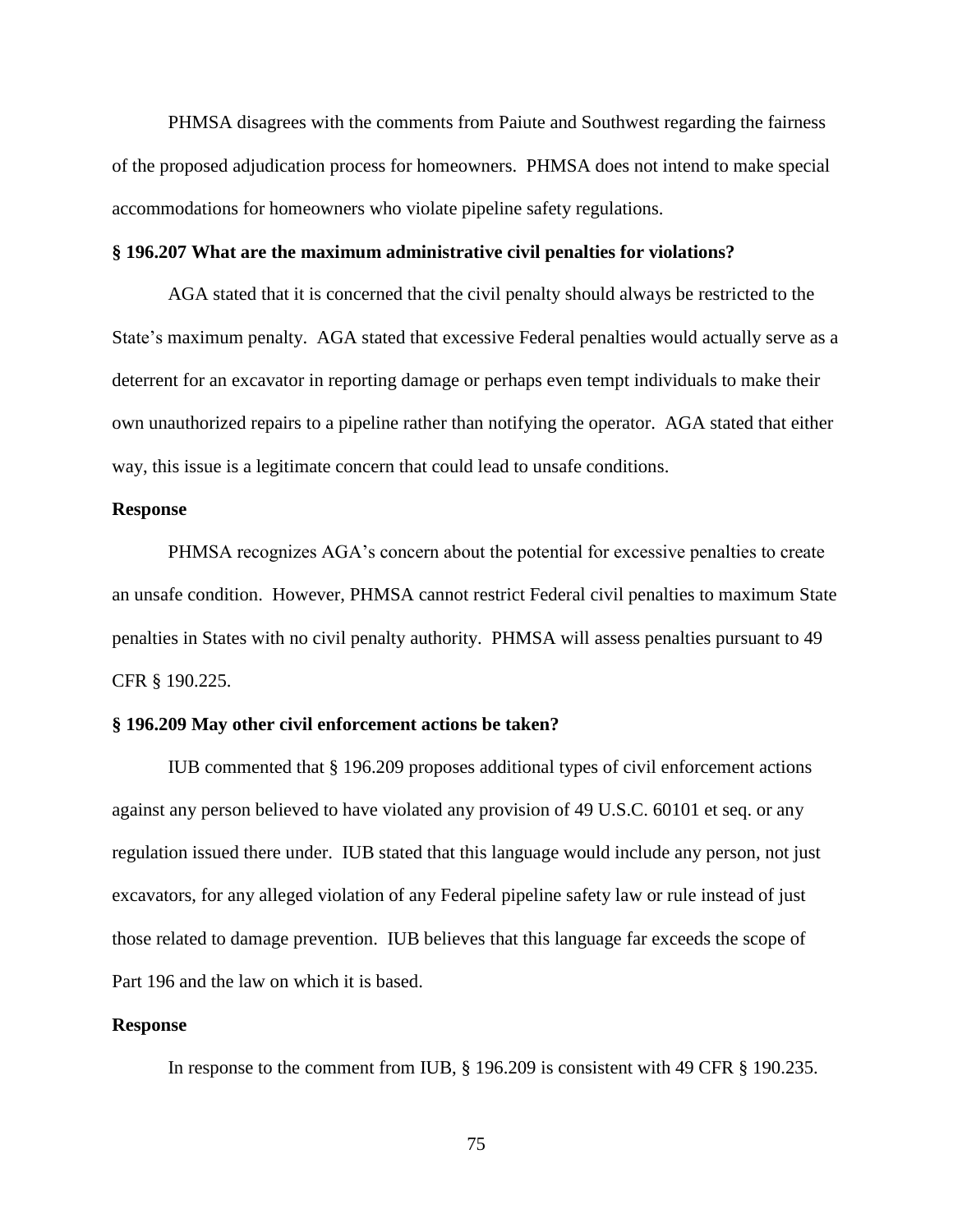#### **§ 196.211 May criminal penalties be imposed for violations?**

NUCA recommended that, to ensure all parties are aware of potential penalty amounts, § 196.211 should include the penalties specified in 49 U.S.C. § 60122.

## **Response**

PHMSA has chosen to reference 49 U.S.C. § 60122 with regard to civil penalties instead of noting the penalty amounts listed in 49 U.S.C. § 60122. The maximum civil penalties in 49 U.S.C. § 60122 are subject to change.

# **PART 198—REGULATIONS FOR GRANTS TO AID STATE PIPELINE SAFETY PROGRAMS**

#### **Subpart D— State Damage Prevention Enforcement Programs**

# **§ 198.53 When and how will PHMSA evaluate state excavation damage prevention law enforcement programs?**

Missouri PSC stated that it understands PHMSA's incentive to make States comply with the damage prevention criteria is to reduce grant funding; however, Missouri's pipeline safety legislative actions are outside the control of the Missouri PSC. An adequate damage prevention program is only a portion of a State's overall pipeline safety program and, therefore, reducing the grant for an inadequate damage prevention program would mean not having adequate funding for the entire pipeline safety program, which would reduce the effectiveness of Missouri's overall pipeline safety program.

The IUB recommended that this portion of the NPRM be deleted in its entirety. The IUB stated that the section was not required or contemplated by Congress, the proposed penalty to State base grants is disproportionate and excessive, and it has the potential to drive States out of the Federal/State pipeline safety partnership. The IUB believes that this NPRM requires a public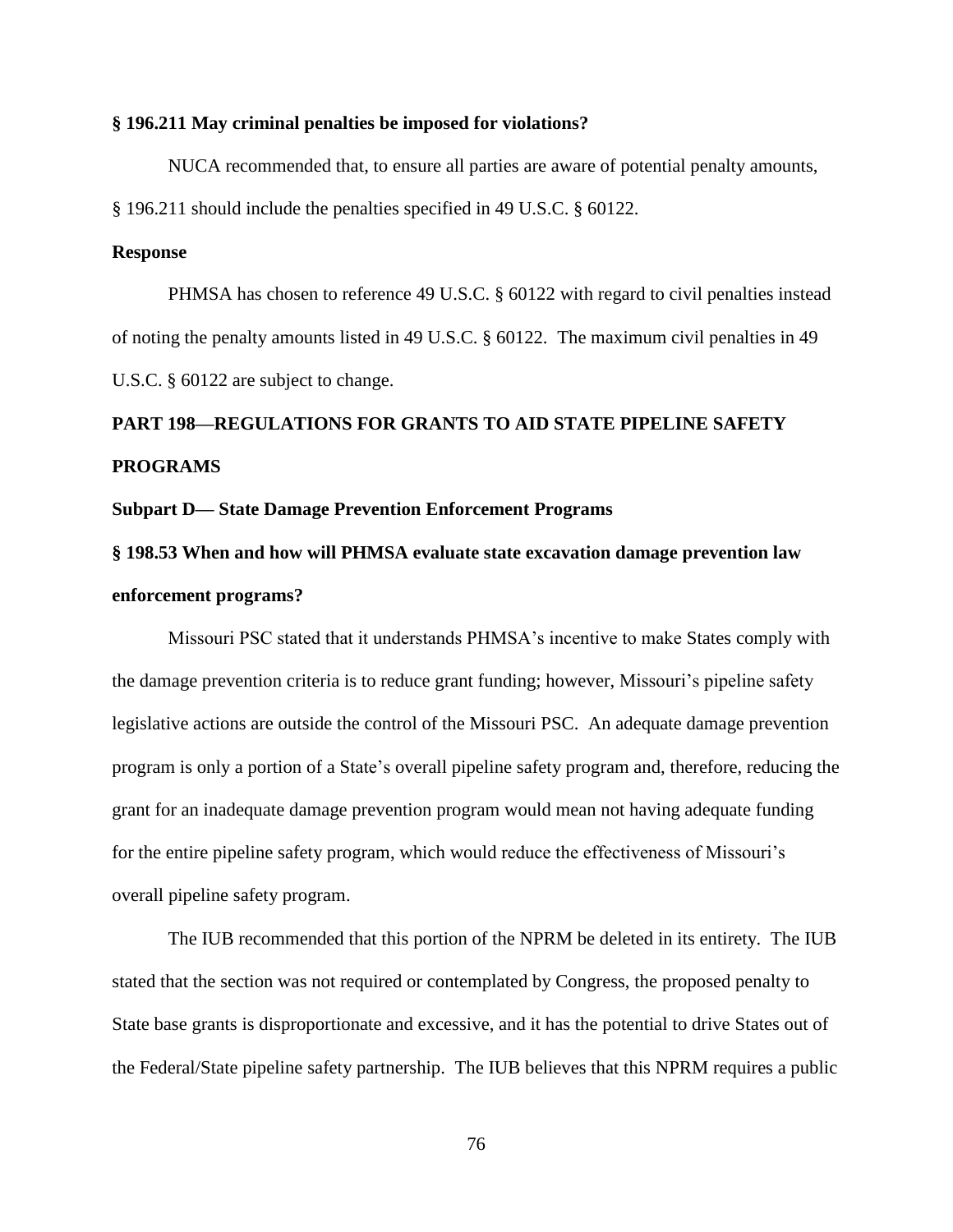meeting for PHMSA to take evidence on the impact of such an onerous provision on State programs, and suggested that if public meetings are not possible, PHMSA should enter discussion with NAPSR on what a reasonable level of penalty on States might be.

IUB stated, with regard to § 198.53, that Congress directed PHMSA to develop "through a rulemaking proceeding, procedures for determining inadequate State enforcement of penalties." PHMSA was not directed to take punitive action against States whose enforcement was deemed inadequate. IUB argued that the proposed grant penalties for States with inadequate enforcement programs are unsupported by the law, unwarranted and unnecessary, and beyond the scope of this rulemaking; in addition, the amount of penalty proposed is disproportionate, excessive, and the deductions are cumulative.

IUB commented that a State pipeline safety program that is dependent on the PHMSA base grant would soon be unable to conduct a pipeline safety program and would be forced to withdraw or would be decertified from the program. IUB stated that the Federal grant reduction would likely drive States out of the pipeline safety program. IUB stated that even if a State would adopt new one-call enforcement provisions that PHMSA would find adequate, under the grant payment limitations of § 60107(b), it could take years for a State to recover from the loss of funding. IUB believes that no other single provision of PHMSA State program oversight could have an impact this devastating on the Federal/State pipeline safety partnership or the contributions of States to pipeline safety.

NAPSR stated that § 198.53 proposes that "PHMSA will also conduct annual reviews of state excavation damage prevention law enforcement programs" and "if PHMSA finds a state's enforcement program inadequate, PHMSA may take immediate enforcement against excavators in that state" and that "a state that fails to establish an adequate enforcement program in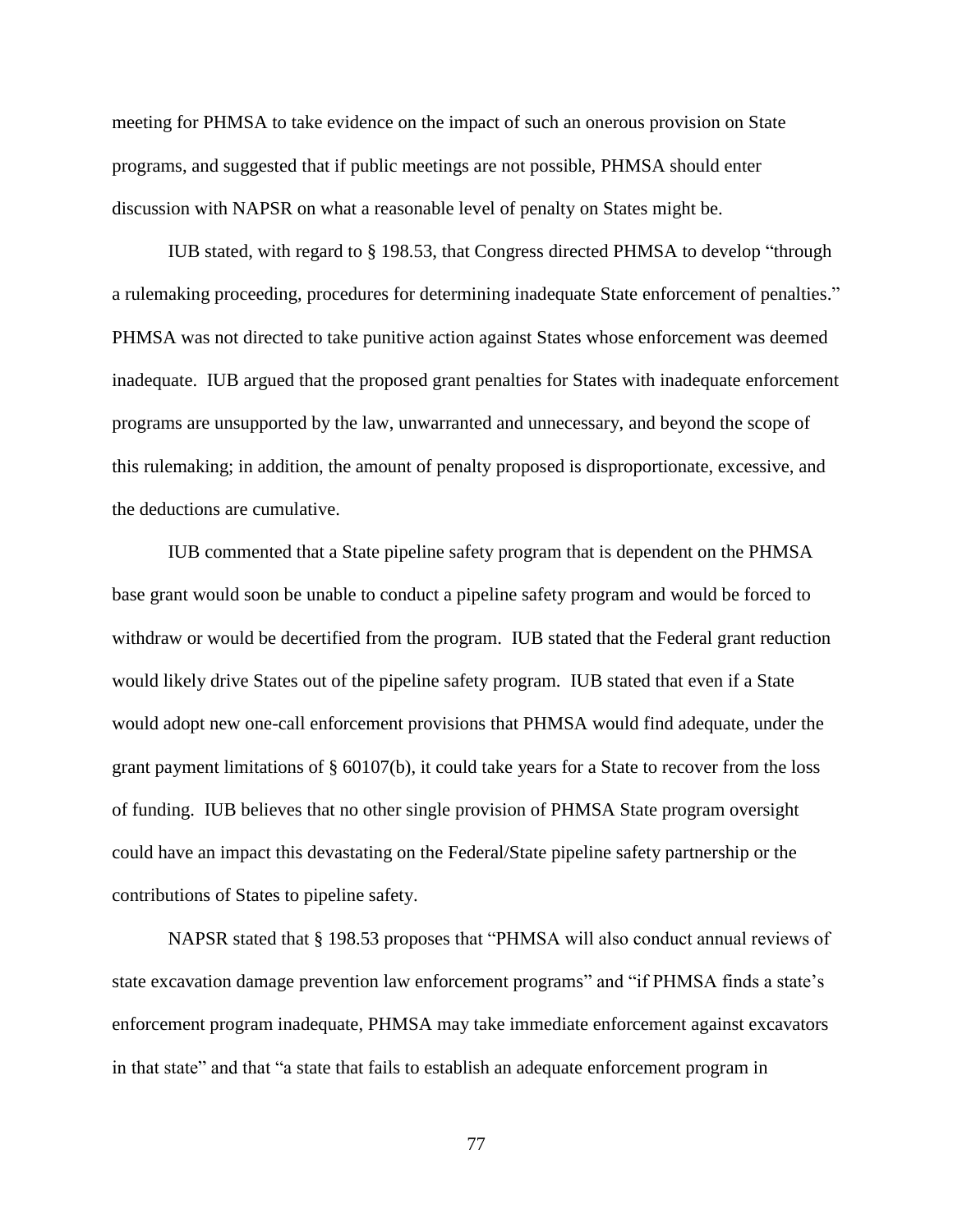accordance with 49 CFR § 198.55 within five years of the finding of inadequacy may be subject to reduced grant funding established under 49 U.S.C. 60107." NAPSR stated that the proposed language further states that "the amount of the reduction in 49 U.S.C 60107 grant funding shall not exceed 10% of prior year funding." NAPSR stated that a 10% reduction in a State's pipeline safety program base grant is disproportionate and excessive, especially when compared with the point allocations of the other parts of the annual evaluation scoring (i.e., incident investigations, field inspections), and penalizing a State that is in need of additional resources to implement an "adequate" program does nothing but increase the difficulty of making the necessary changes, which may require legislative action that is beyond the control of the State agency. NAPSR stated that it believes the proposed penalty for States that are deemed by PHMSA to have inadequate excavation damage prevention law enforcement programs is unnecessary, unjustified, and excessive, and this provision should be removed from the proposed language, or at a minimum, should be reevaluated to determine a more equitable and reasonable level of penalty.

American Public Gas Association (APGA) stated that it believes that any grant funding cuts should be limited to State Damage Prevention grants, and the general pipeline safety funding (base grants) for the State should not be reduced. APGA stated that in many States, the pipeline safety agency is not the agency responsible for enforcing damage prevention laws. In most States, the legislature must act to enact effective damage prevention, and the pipeline safety agency is under the legislature. Therefore, neither the damage prevention grants program nor the general pipeline safety grants program is sufficiently large enough to overcome legislative resistance, but cutting pipeline safety grants would negatively affect the resources available for pipeline safety in a particular State.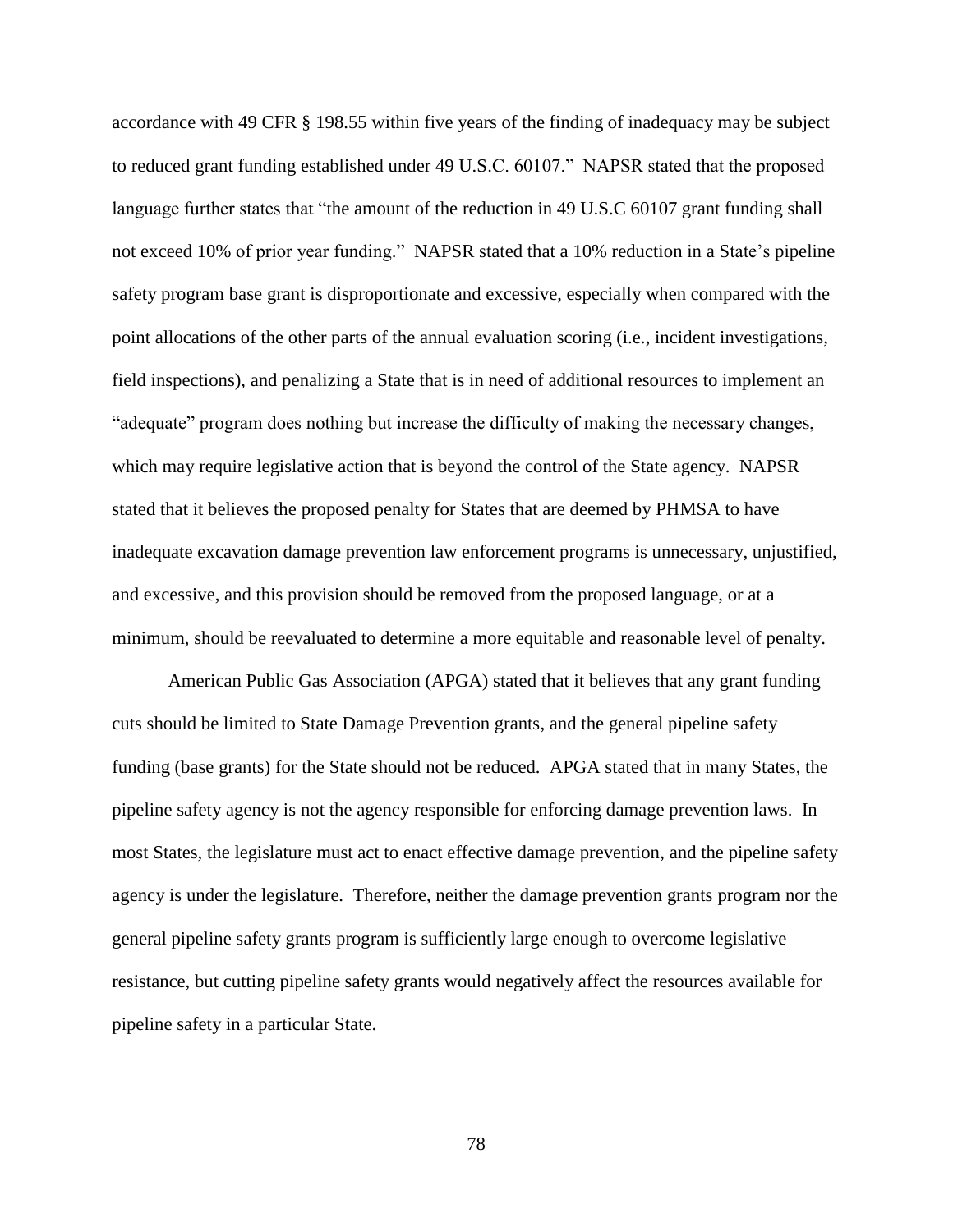AGA suggested a 5-year grace period after the initial determination of inadequacy is too long and suggested a 3-year grace period during which PHMSA should consider any incremental improvements to a State's damage prevention program before reducing base grant funding. Also, AOPL and API suggested a 2-year grace period. However, DCA supported the administrative process and believes that allowing State authorities 5 years to make program improvements to meet PHMSA's criteria is appropriate. TPA is fully supportive of the use of PHMSA's annual program evaluations and certification reviews as the vehicle under which to conduct evaluations of State damage prevention programs as proposed in § 198.53. However, TPA considers the proposed 5-year grace period too long for the improvement of a State damage prevention program that is found to be inadequate. TPA recommended a grace period be limited to 3 years. Also, TPA recommended that a fixed time limit be placed on the temporary waiver period of no more than 2 years. In addition, TPA recommended that if a State program is found to be inadequate, PHMSA not begin enforcement during the 3-year grace period.

AOPL and API supported PHMSA's proposal that a State's base grant funding can be impacted due to a determination that the State's excavation damage prevention program is inadequate. They stated that funding reductions may serve as an appropriate incentive for States to reform inadequate programs expeditiously, but should be coupled with other incentives to remedy inadequate programs. They commented that States are granted ample opportunity to address program deficiencies prior to such a determination and are similarly provided opportunities to demonstrate improvements within programs following this determination. The 10 percent cap on funding reductions would ensure that significant fluctuations in funding do not occur. AOPL and API suggested that those States that demonstrate reductions in damage rates as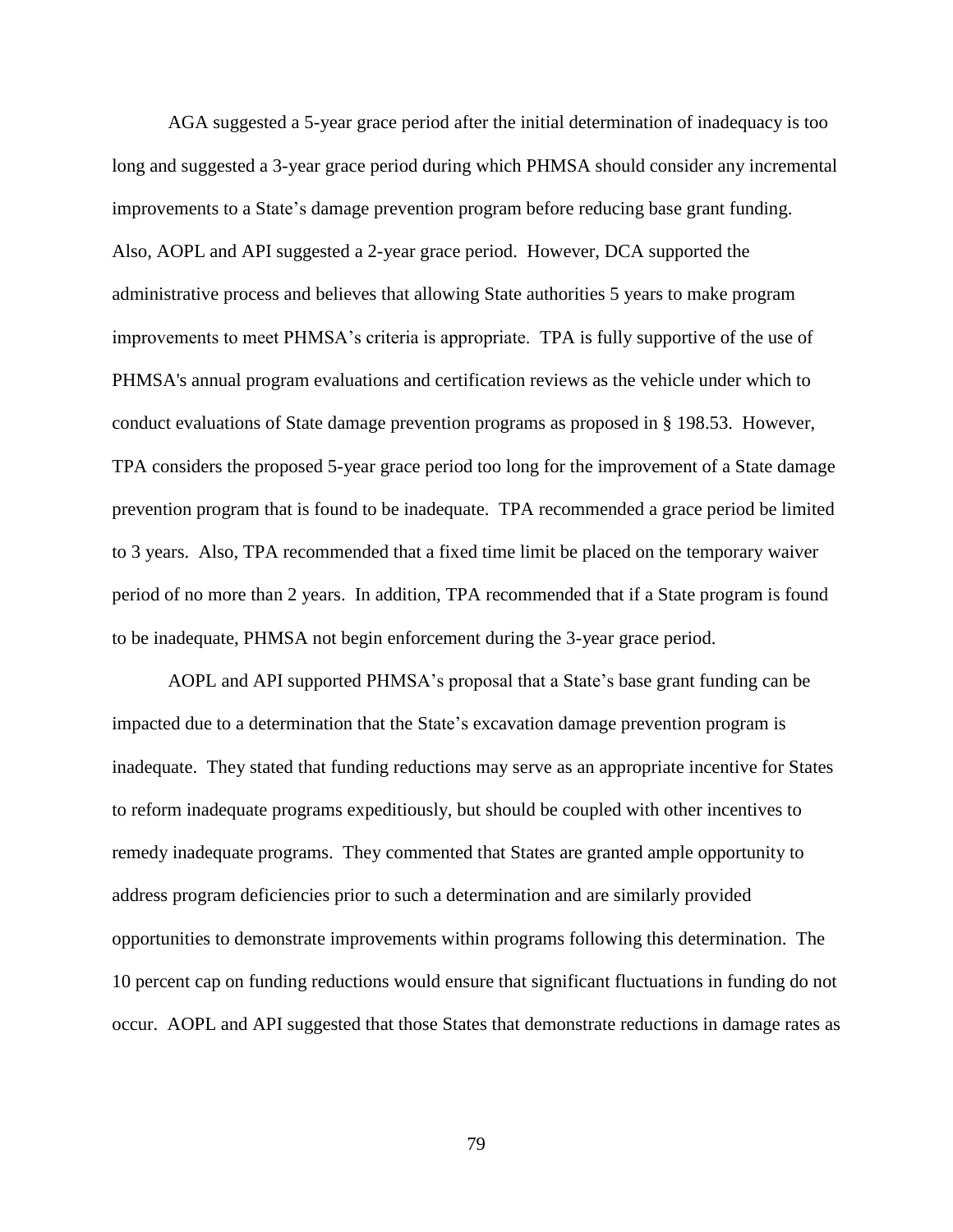a result of effective enforcement should qualify to receive additional grant money, serving as a positive incentive to continually improve programs.

TPA urged PHMSA to limit its funding reductions proposed in § 198.53 to 10 percent of the Federal excavation damage prevention funds allocated to a State. TPA stated that while reducing overall funding levels by 10 percent might provide PHMSA with a bigger stick, it would adversely impact a State's ability to maintain an adequate pipeline safety program in all other respects. Such a result is contrary to the overall goal of PHMSA to promote and support all aspects of pipeline safety.

### **Response**

In response to Missouri PSC's comments regarding incentives, PHMSA understands that the State's legislative actions are outside the complete control of the Missouri PSC. The same holds true for most States. Accordingly, PHMSA does not intend to arbitrarily reduce State base grant funding. Base grant funding levels are currently determined, in part, through an evaluation of State damage prevention programs. This final rule simply refines the criteria by which State damage prevention programs are evaluated. It is not PHMSA's goal to weaken State pipeline safety programs by reducing base grant funding. However, PHMSA, as a granting Federal agency, must use the financial incentives at its disposal to encourage States to adopt adequate excavation damage prevention enforcement programs. In addition to base grant incentives, PHMSA also intends to directly notify the Governors of States that PHMSA has determined to have inadequate enforcement programs. This notification to Governors may help encourage positive legislative action. Finally, PHMSA offers two grants—the State Damage Prevention grants and the one-call grants—that are available to States for improving damage prevention programs, including enforcement programs.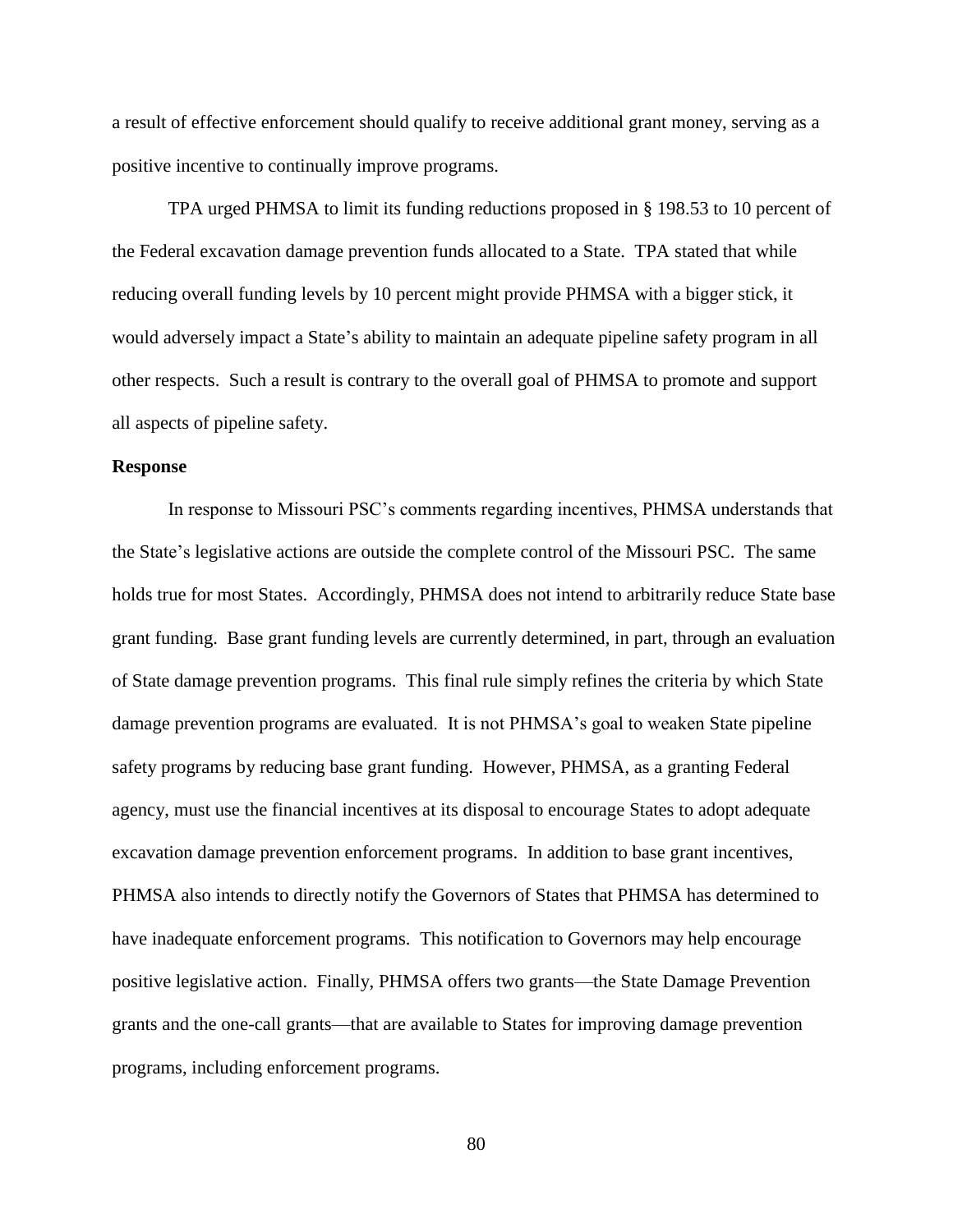In response to the IUB, PHMSA has not removed the proposed penalty to State base grants for failure to implement adequate enforcement programs. PHMSA currently calculates State base grant funding levels based upon a variety of factors, including damage prevention programs. This rulemaking simply changes the criteria upon which damage prevention programs are assessed. PHMSA has opted not to hold public meetings to discuss this provision. It is not PHMSA's intent to drive States out the Federal/State pipeline safety partnership. Instead, it is PHMSA's intent to provide incentives to States with inadequate enforcement programs to adopt adequate enforcement programs. PHMSA has reduced the proposed penalty from a maximum of 10 percent of prior year funding to a maximum of four percent of prior year funding.

As a granting agency under 49 U.S.C. 60107, PHMSA has the ability to use base grant funding levels as an incentive for improvements to State pipeline safety programs. The deductions are not intended to be cumulative.

PHMSA recognizes the IUB's concerns regarding potential reductions in base grant funding. PHMSA will take these concerns into consideration when determining the amount of potential reductions. States that are deemed to have inadequate enforcement programs will have a grace period of 5 years before any penalties take place. PHMSA will also notify Governors of determinations of inadequacy. PHMSA believes that adequate enforcement of State damage prevention laws is important enough to warrant the base grant incentive. PHMSA believes that States should enforce their own damage prevention laws and that enforcement is an essential part of a strong pipeline safety program.

In response to the comments from NAPSR regarding the proposed base grant penalty amount, PHMSA has reduced the maximum penalty to four percent. PHMSA does recognize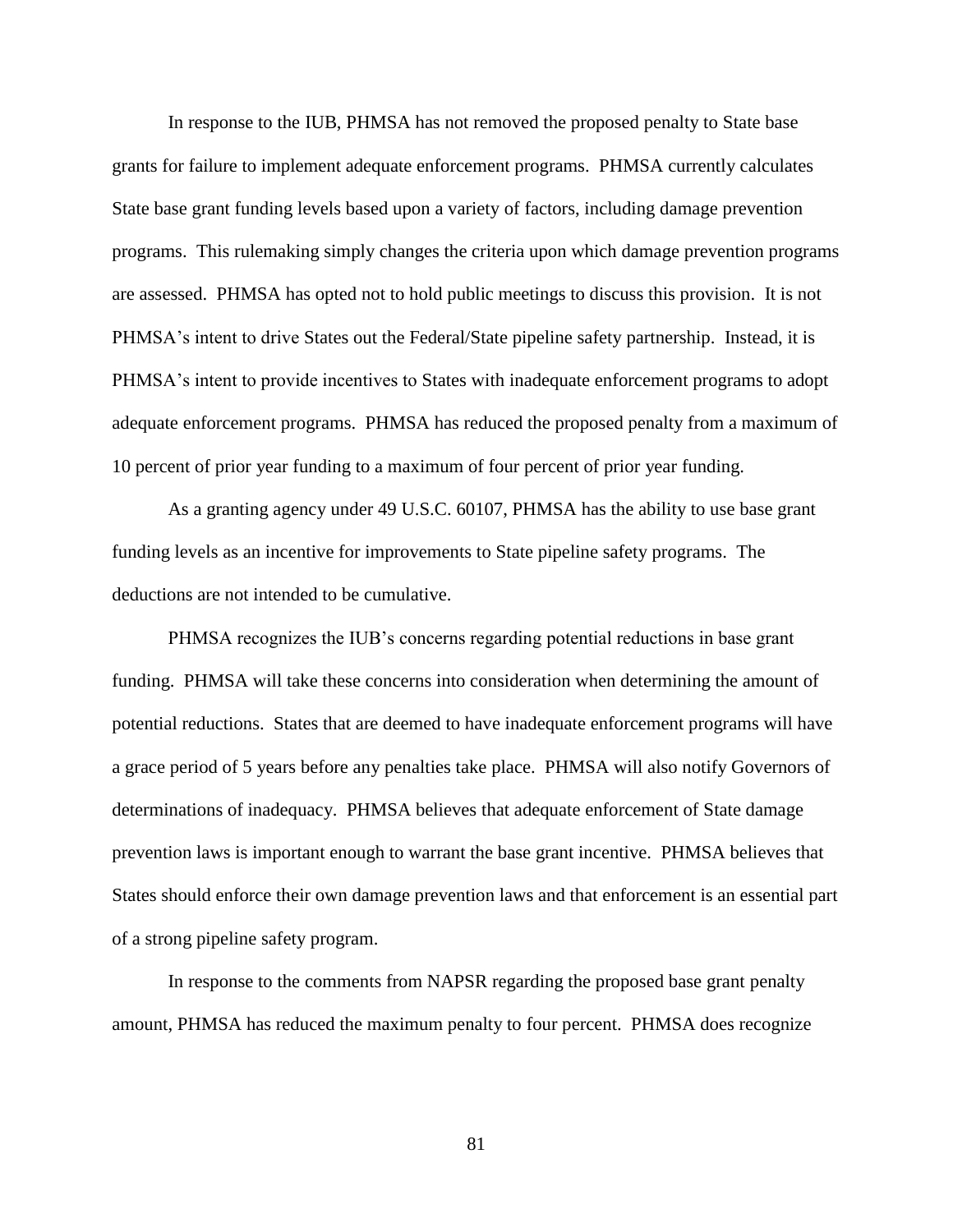that implementing an adequate State program may take legislative action that is beyond the complete control of PHMSA's State partners.

In response to the comments from AGA and APGA, PHMSA believes that limiting the discretionary State Damage Prevention grants would provide no incentive for States to implement adequate enforcement programs. On the contrary, the State Damage Prevention grants are made to improve damage prevention programs, including enforcement programs, and are a positive incentive for improvement.

PHMSA believes that given that some of PHMSA's State partners have limited influence over legislative processes, States should have a generous 5-year grace period after a finding of enforcement program inadequacy before base grant funding is reduced.

PHMSA recognizes AOPL's and API's comments about the need for additional incentives for State enforcement program improvement. PHMSA intends to work with State stakeholders to encourage improvement in States with inadequate enforcement programs. However, PHMSA cannot increase State base grant funding for good performance due to the way base grant levels are calculated. PHMSA may only reduce base grant funding for ineffective State pipeline safety programs, including inadequate State damage prevention enforcement programs.

PHMSA agrees with TPA's comments regarding exercising caution when determining reductions to State base grants.

# **§ 198.55 What criteria will PHMSA use in evaluating the effectiveness of State damage prevention enforcement programs?**

*General comments on § 198.55*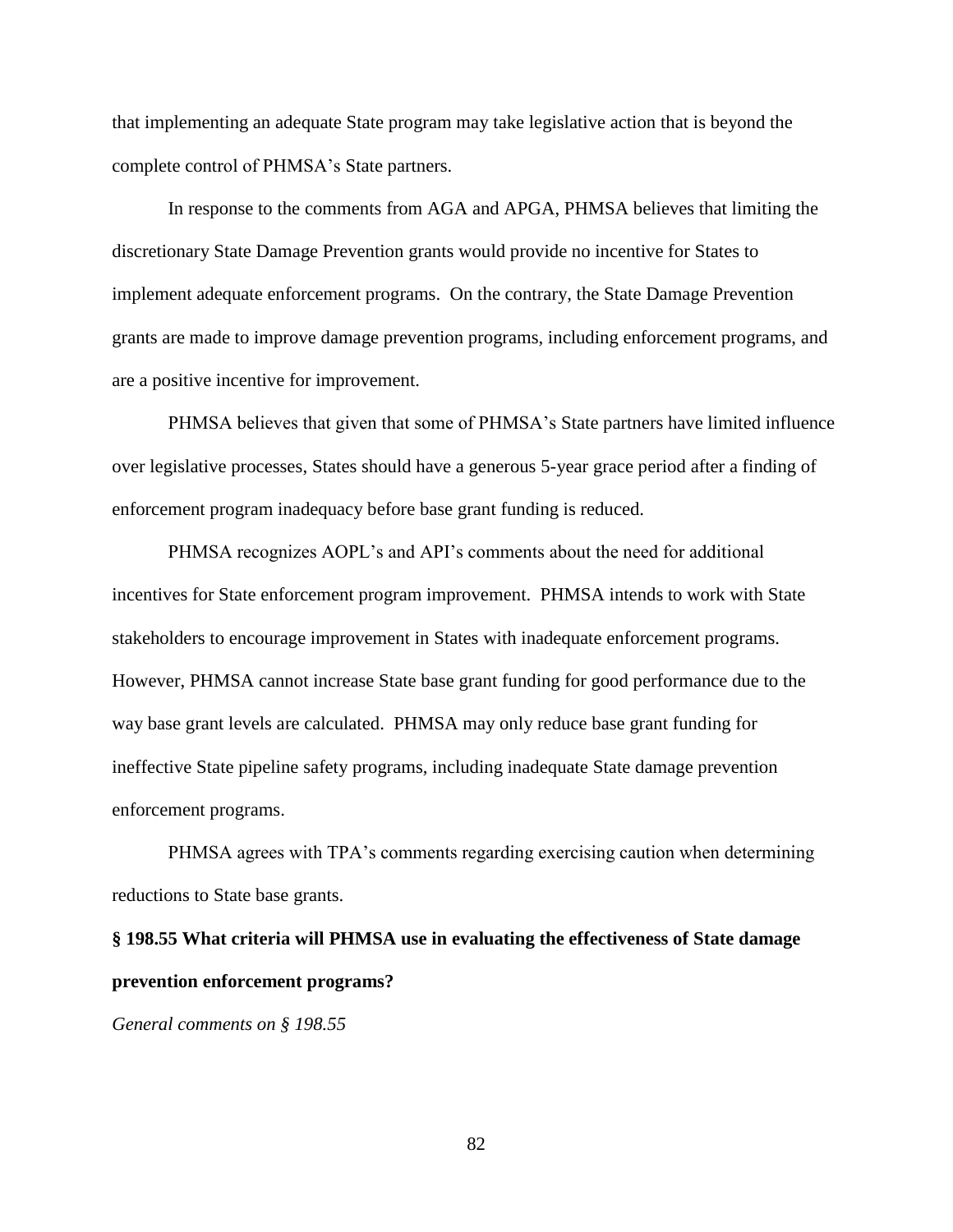KCC stated that PHMSA's approach toward providing a transparent evaluation process using the seven criteria listed in paragraph (a) of § 198.55 appears to be trumped by paragraph (b) of that Section. Paragraph (b) would allow PHMSA to deem a State program inadequate if PHMSA did not agree with an enforcement action taken by the State. What is not clear in the NPRM is whether PHMSA could find a State program inadequate based only on a single, individual State enforcement action, assume jurisdiction over the same excavator, and initiate Federal charges. If a State program is deemed inadequate based on a single State enforcement action, KCC asked, how does a State rectify that situation without putting the excavator in double jeopardy? KCC believes that due process and Section 60114(f) requires that any Federal determination of inadequacy of a State's enforcement efforts must be made before PHMSA initiates Federal enforcement activities, and then the applicable Federal standards may be given only prospective effect. KCC also believes that 49 U.S.C. § 60114(f) prohibits PHMSA from determining a State's enforcement of its damage prevention laws is inadequate until PHMSA establishes the procedures for making such a determination. KCC believes that while some of PHMSA's criteria in the proposed § 198.55(a) are well defined, others can best be described as concepts. KCC believes that PHMSA has not offered sufficient guidance (procedures) on how it will carry out the proposals found in the NPRM.

Missouri PSC commented that PHMSA stated "PHMSA's primary interest with regard to state civil penalties [for violations of excavation damage prevention law] is that (1) civil penalty authority exists within the state, and (2) civil penalty authority is used by the state consistently enough to deter violation of state excavation damage prevention laws." Missouri PSC would like clarification as to whether those two criteria are more important than the other criteria, and if they are, they should be identified as mandatory requirements.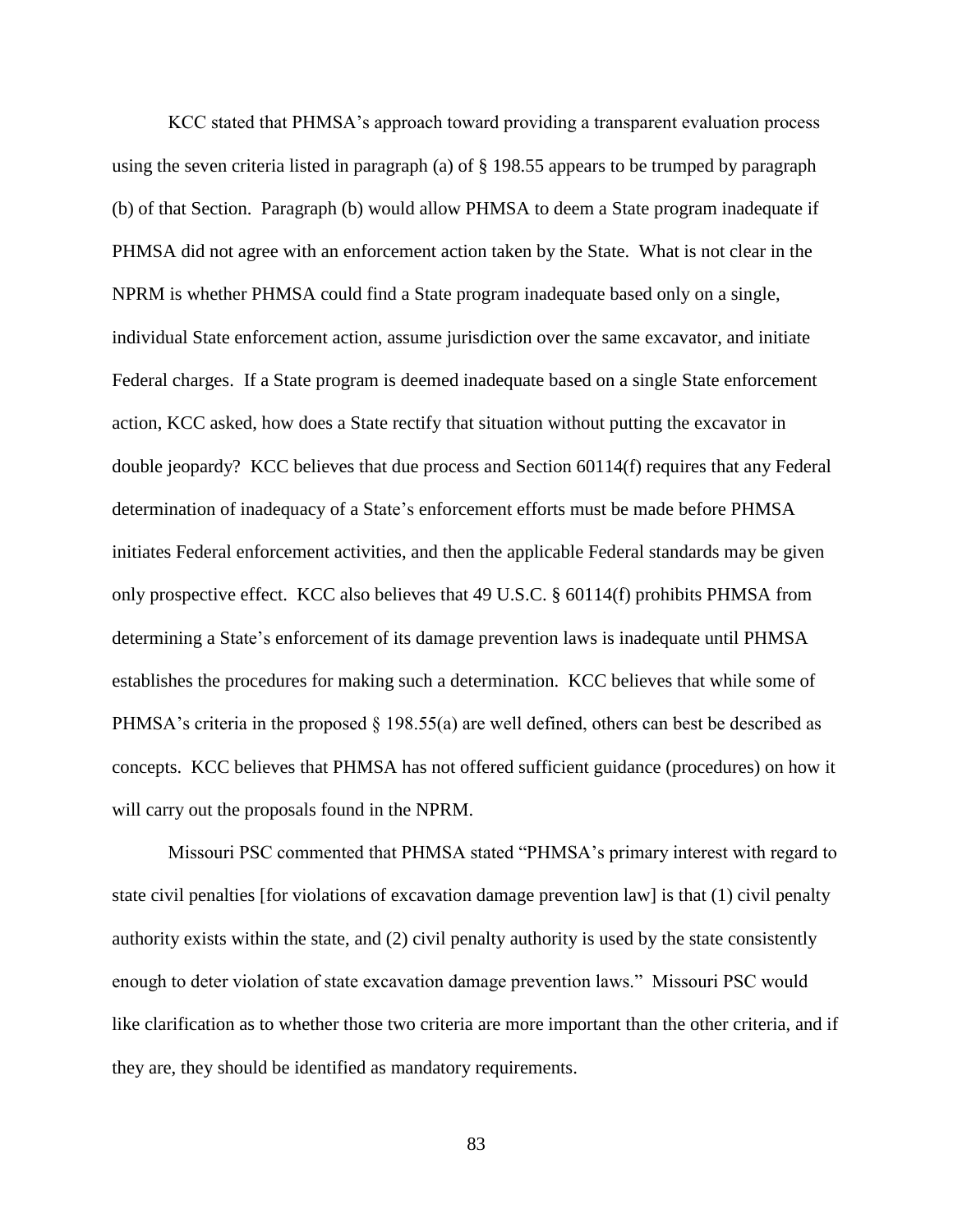AGA stated that PHMSA's ultimate goal should be to ensure there is effective and consistent enforcement of excavation damage prevention laws and regulations at the State level. AGA and its members are supportive of the NPRM and are encouraged by the possibilities of stronger enforcement in States determined to have inadequate enforcement programs. However, AGA stated that before a State's damage prevention program is evaluated, PHMSA should consider what circumstances will actually trigger Federal enforcement action in States that have been evaluated and found to have inadequate damage prevention programs. AGA also stated that there should be a mechanism to proactively address repeat offenders who have a history of damaging pipelines due to risky behaviors or who have failed to report damages to the pipeline operator.

AGA stated that because enforcement of pipeline safety regulations is often assigned to State public utility commissions that only have jurisdiction over pipeline operators and the enforcement of excavation laws, related violations may rest with other State agencies having broader jurisdiction over excavators. AGA cautioned PHMSA not to create perverse incentives that spur excessive enforcement actions against pipeline operators alone. In AGA's opinion, pipeline operators are often the victims of excavation law violations. AGA suggests that PHMSA should create incentive for State agencies assigned the task of enforcing one-call violations against third-party excavators or underground utilities that fail to properly locate and mark their lines in a timely fashion.

AGA suggested that PHMSA examine State damage prevention performance metrics (damages per 1,000 locate requests) to determine if the State is performing adequately or is improving. The Association suggested that damages per 1,000 requests should only be used to gauge an individual State's improvement over time without comparing the metric to other States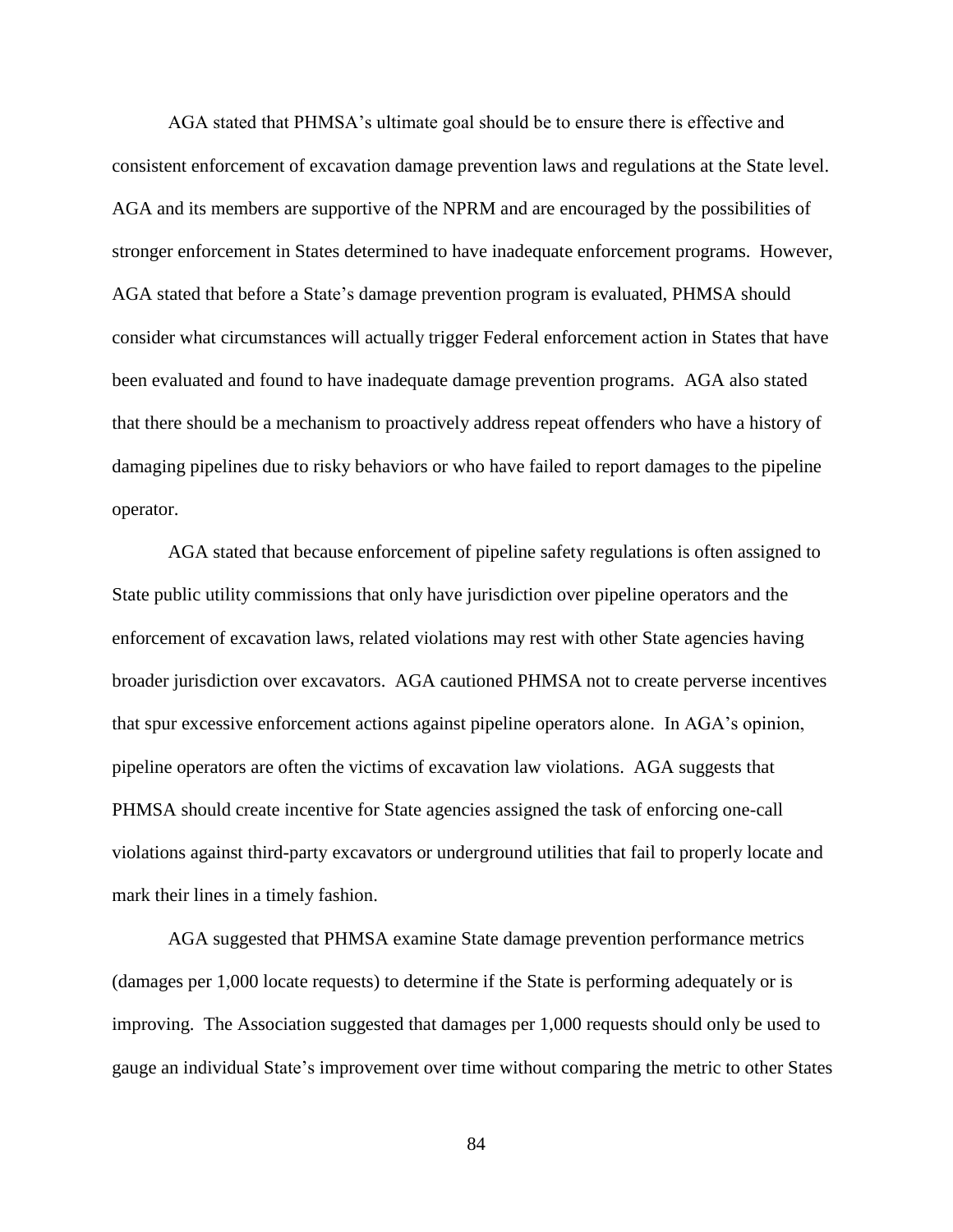or determine adequate performance. AGA suggested that PHMSA collect data on the number of enforcement actions taken against excavators and operators by the State authority in order to determine overall enforcement effectiveness. In addition, AGA suggested that PHMSA have an annual evaluation of excavation programs in States that are close to being inadequate (or are found to be inadequate) and a more general evaluation of excavation programs in those States that are far above the threshold.

CenterPoint asked that PHMSA provide enough time for a State program to be deemed adequate or better before the agency takes actions against a State so that PHMSA will never have to assume jurisdiction.

AGC stated that PHMSA should encourage State regulatory authorities to equally enforce State laws applicable to underground facility owners and operators who fail to respond to a location request or fail to take reasonable steps in response to such a request. Without accurate locating and marking, contractors are put in harm's way. APGA supports the efforts of PHMSA to encourage States to adopt and enforce effective excavation damage prevention programs. Pennsylvania One Call stated that State 811 centers have an audience that is larger than the pipelines covered by Federal statute. Pipelines are only one part of the facilities and parties covered by State one-call statutes, and PHMSA should avoid creating a situation where it places itself in conflict with enforcement policies mandated under State law that apply to all other covered parties, or creates a dual enforcement system at the State level.

NUCA stated that it opposes a permanent Federal role in State enforcement activities. NUCA suggested that the same enforcement requirements should be applied equally to all excavators, no matter their relationship to pipeline owners or operators. When an incident occurs, excavators working in-house for a pipeline owner or operator, and third-party contractors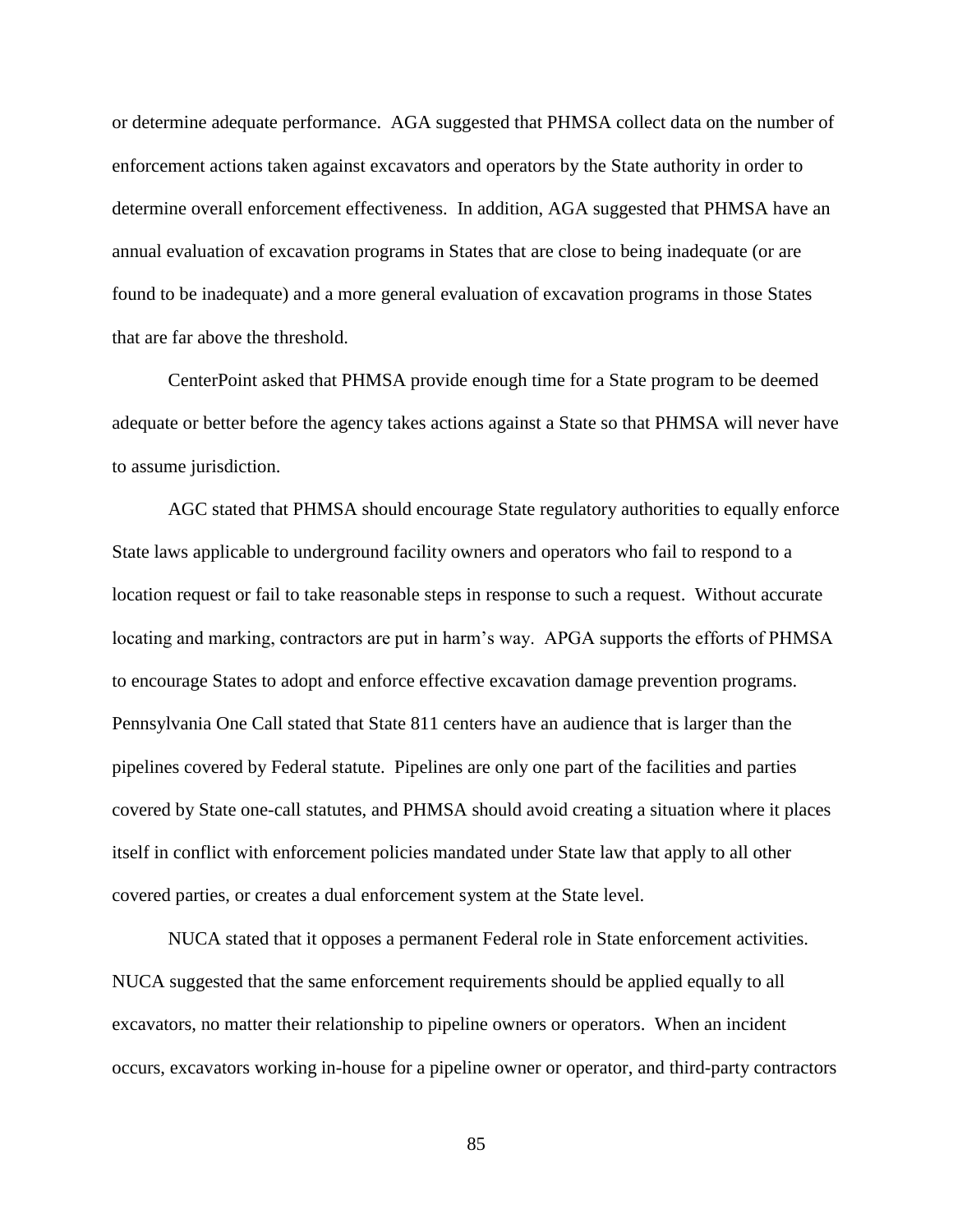working under contract for pipeline owners or operators, should be treated as any other excavator. NUCA also suggested PHMSA consider adding one more element to the nine already-listed requirements for a comprehensive damage prevention program: the item should require all excavators and pipeline operators or owners to report near misses and/or mismarks to the State one-call (dig safe) system and/or Damage Information Reporting Tool (DIRT) that is sponsored by the Common Ground Alliance.

NUCA of Ohio stated that PHMSA's jurisdiction is limited to the natural gas and hazardous liquid pipelines; however, State policymakers will inevitably look at this regulation when adjusting their laws and enforcement practices subject to water, sewer, electric, telecommunications, and other underground infrastructure. To ensure the largest impact on damage prevention, PHMSA must encourage States to consider protection of all underground facilities when adjusting their safe digging programs and the enforcement of damage prevention requirements. Also, Southwest stated that an effective damage prevention program should lead to an overall reduction in damages to all underground facilities, not just natural gas and hazardous liquid pipelines, and PHMSA should take this into account when determining the adequacy of a State's program.

On PHMSA's request for comments concerning the issue of evaluating State programs on an incident‐by‐incident basis, KCC stated that it agrees with PHMSA that an annual review of the adequacy of enforcement of the State program would be less burdensome for the State. KCC stated that incident‐by‐incident evaluation is impractical given PHMSA's budgetary constraints. In addition, consistent with due process considerations, Federal enforcement actions could only be implemented prospectively and, therefore, incident‐specific review would do little to rectify even glaring omissions or deficiencies in the State enforcement program. KCC, however, stated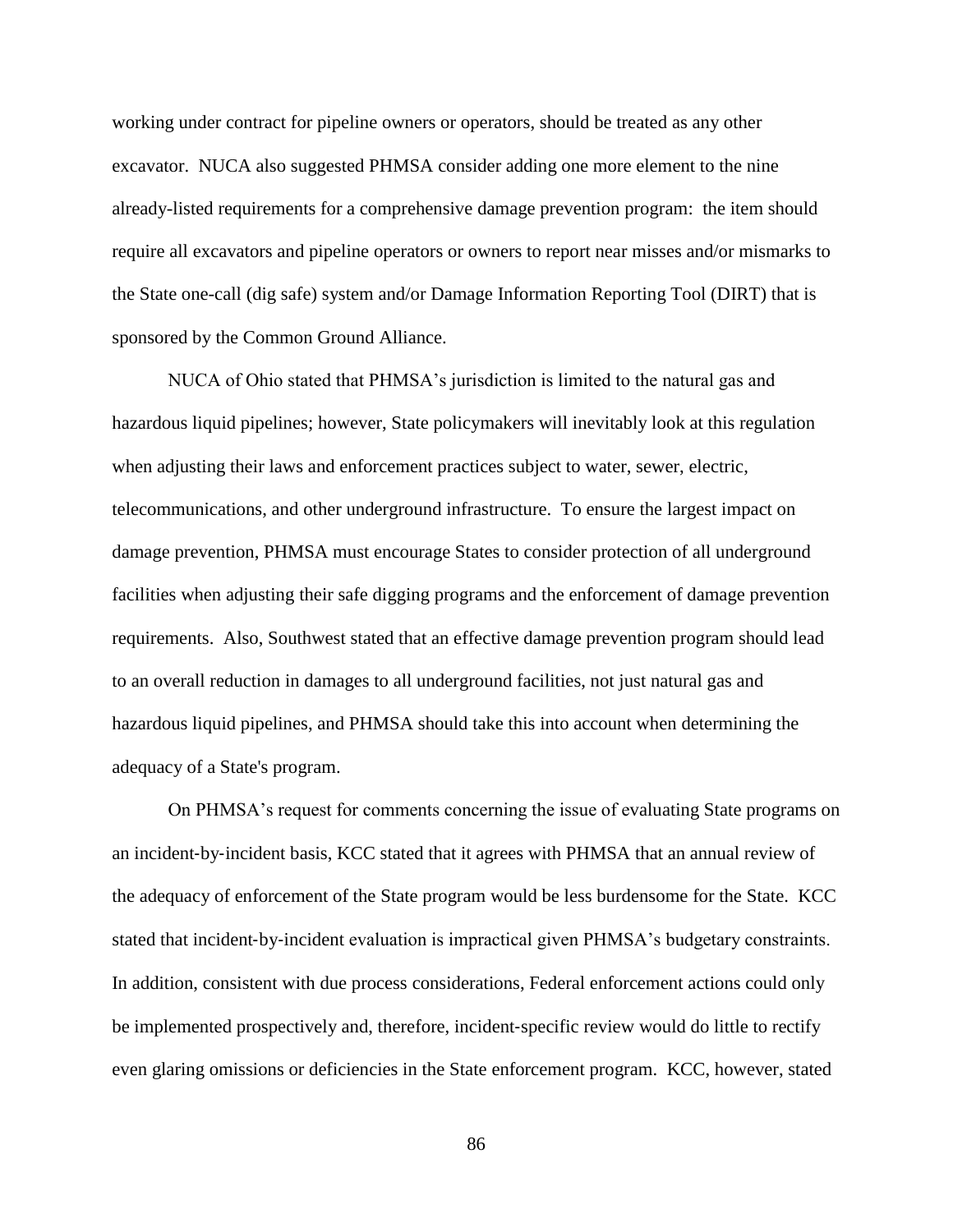that the NPRM does not prohibit PHMSA from evaluating a State program based on a single incident. KCC suggested that PHMSA state in the rulemaking that the "adequacy" of State enforcement programs will be determined on the basis of an annual review.

Paiute and Southwest stated that they believe mandating adherence to specific criteria without consideration of alternate methodologies may be challenging for States due to staffing levels and varying legislative environments. Therefore, they believe that an effective damage prevention program should lead to an overall reduction in damages to all underground facilities, and not just natural gas and hazardous liquids pipelines. They suggested that PHMSA take this into account when determining the adequacy of a State's program. They suggested the States utilize data from the CGA's DIRT. They stated that this existing mechanism provides comprehensive data essential for learning about damages to all underground facilities statewide, not only those to natural gas and hazardous liquids pipelines. They stated that all stakeholders have a shared responsibility in damage prevention, and States should have knowledge of all underground damages when determining the effectiveness and/or necessary enhancements to their enforcement program.

AGA suggested that PHMSA should define an evaluation system using the criteria listed in the NPRM and make it transparent so that the public can see exactly which actions must be taken in order for a particular State's excavation program to become adequate. AGA suggested that there be a multi-stakeholder advisory council to flesh out the evaluation process after the regulation has been finalized. PHMSA would still conduct the evaluation, but the advisory council would provide guidance on how to perform that evaluation such as the following: what considerations should be made in evaluating each of the criteria listed; what data/information would be used in making the evaluation (and where to obtain the data/information); how to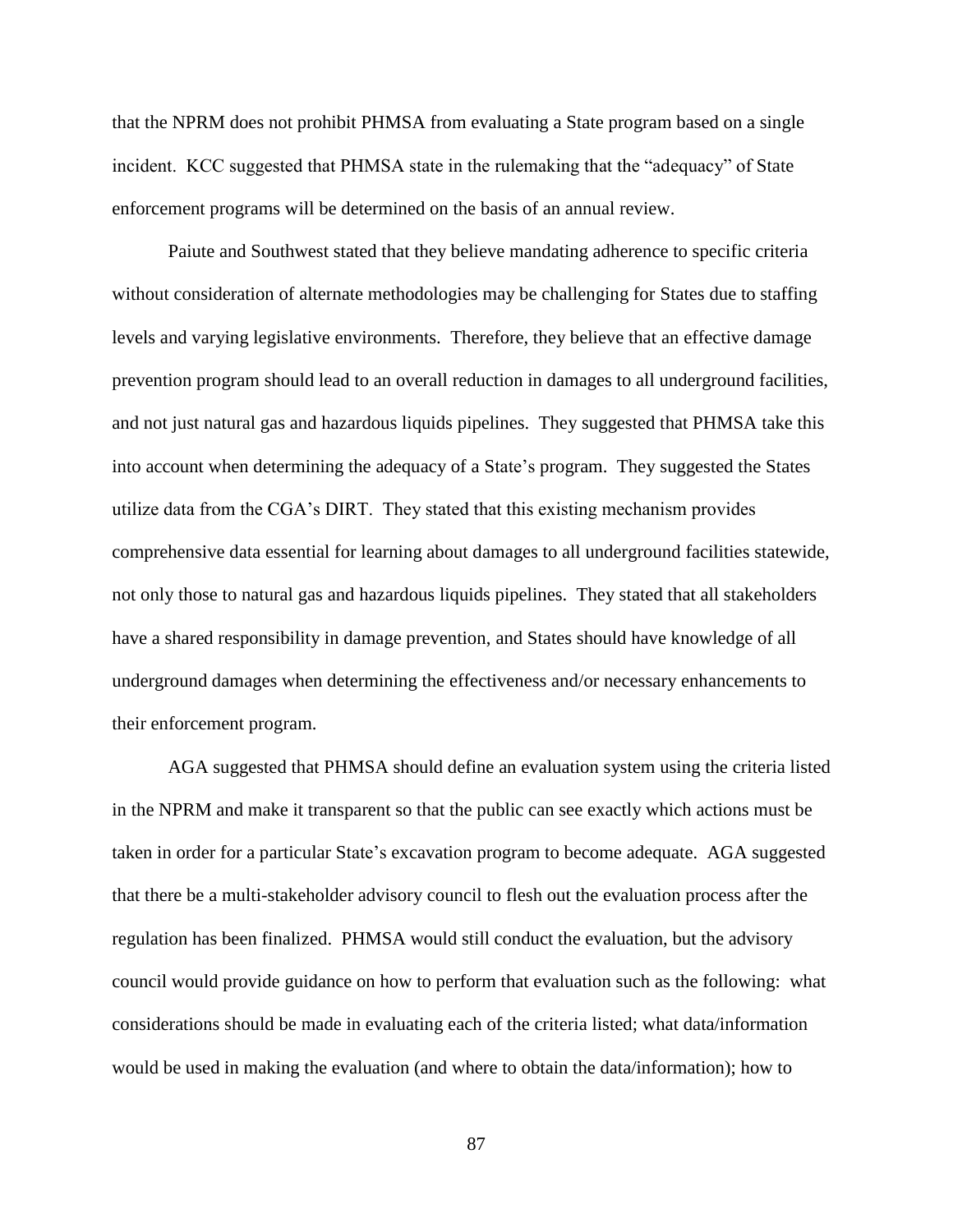conduct the overall evaluation with respect to the various criteria reviewed and evaluated; how to address criteria where data/information is missing or non-existent; how to determine whether or not a State's grant funding should be reduced; if the State is taking some actions to improve its damage prevention program under a waiver submission; and, the advisory council could be comprised of anyone with experience in damage prevention. AGA stated that implementing an advisory council will help PHMSA gain support for the evaluations performed for each State.

CenterPoint Energy stated that it supports using the listed criteria, but the level of acceptability for each one needs to be set as pass/fail. If the criteria are properly established, absence of any one should be a basis for a finding of inadequacy. Any fine structure should be tied to a fund used to develop and execute a program to raise public awareness.

KCC stated that in the Commission's opinion, before subjective requirements, such as those presented in the NPRM, are enforceable, PHMSA should have the burden of proof to demonstrate how a State's program is ineffective by showing performance metrics that compare to other States of similar demographics.

On whether the proposed criteria strikes the right balance between establishing standards for minimum adequacy of State enforcement programs without being overly prescriptive, TRA stated that it appreciates PHMSA's acknowledgement that it is a State's prerogative to craft its own laws and regulations. TRA recommended that States should be granted maximum flexibility to implement excavation damage prevention law enforcement programs with the only provision that it meet minimum Federal standards, and those minimum standards should, however, be clear. TRA suggested that as an alternative, PHMSA could comment on State legislative efforts, prior to passage, to provide guidance as to whether they comply with PHMSA standards. Input by PHMSA in the form of explicit minimum standards or comment on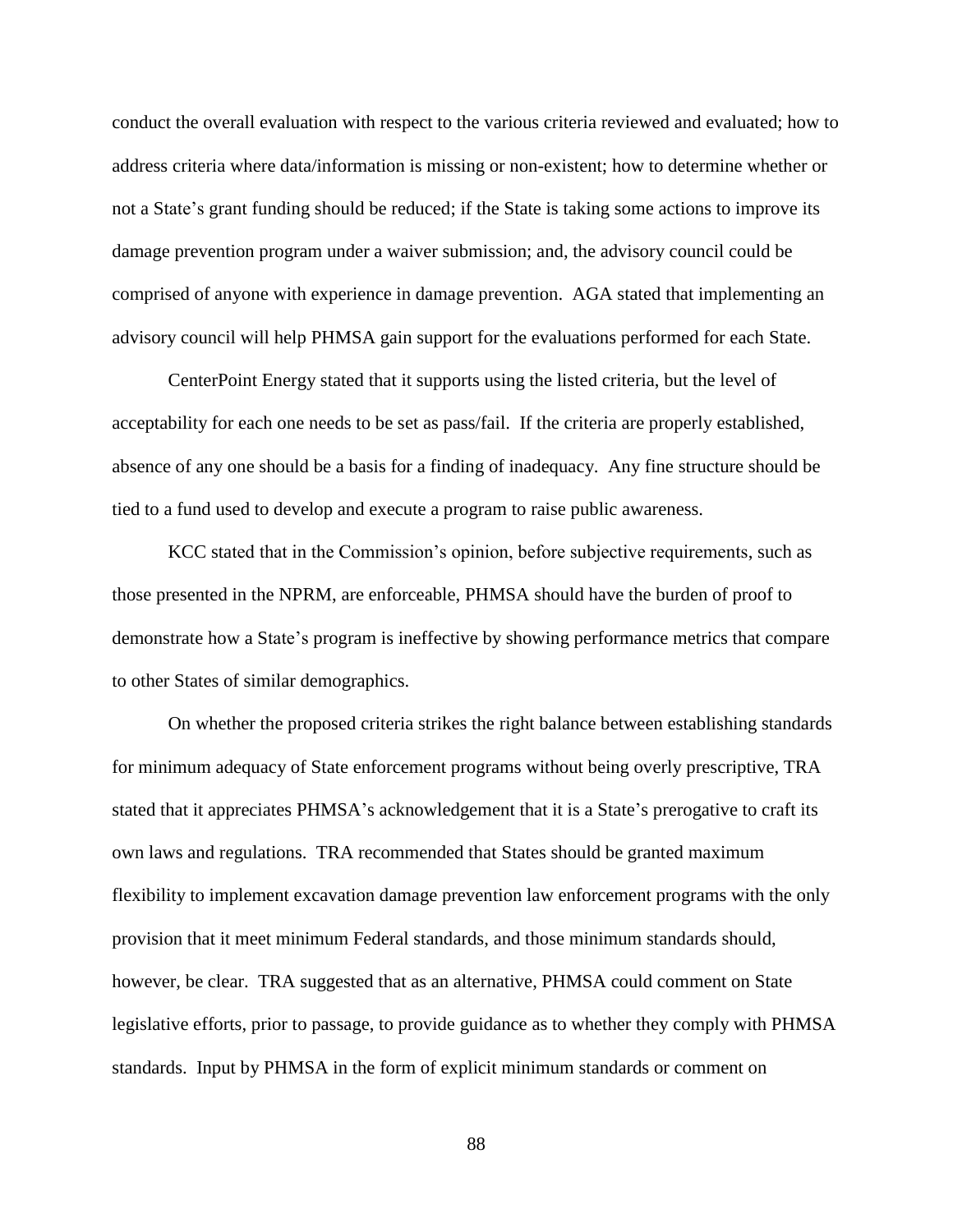legislation is the only way that a State can know it would not meet PHMSA's standards for excavation damage prevention law enforcement program.

KCC asked if a State program could be determined "inadequate" if only one criterion is not met to PHMSA's satisfaction, whether PHMSA provides guidance on the more subjective terms, and whether PHMSA's State partners be offered the opportunity to provide feedback on the guidance. KCC stated that without an opportunity to comment on any guidance that would be the true framework of the regulation, KCC believes that the rulemaking would lack due process and fail to satisfy the procedural requirements of the Administrative Procedure Act.

## **Response**

In response to the comments from KCC, paragraph (b) in the proposal was not intended to trump paragraph (a) in the proposed § 198.55. Paragraph (b) is intended to allow PHMSA to consider individual enforcement actions taken by a State in the overall evaluation of a State's enforcement program. PHMSA will not make an adequacy determination based on a single enforcement action taken by a State but will evaluate enforcement actions taken by a State in the context of the evaluation criteria. PHMSA agrees that any Federal determination of inadequacy of a State's enforcement efforts must be made before PHMSA initiates Federal enforcement proceedings, and that the applicable Federal standards may be given only prospective effect. PHMSA has offered guidance regarding the scope and applicability of the evaluation criteria in the preamble to this final rule.

In response to Missouri PSC, PHMSA has clarified the scope and applicability of the evaluation criteria in the policy included in the preamble to this final rule.

PHMSA agrees with AGA's comments regarding PHMSA's ultimate goal to encourage effective and consistent enforcement of State excavation damage prevention laws and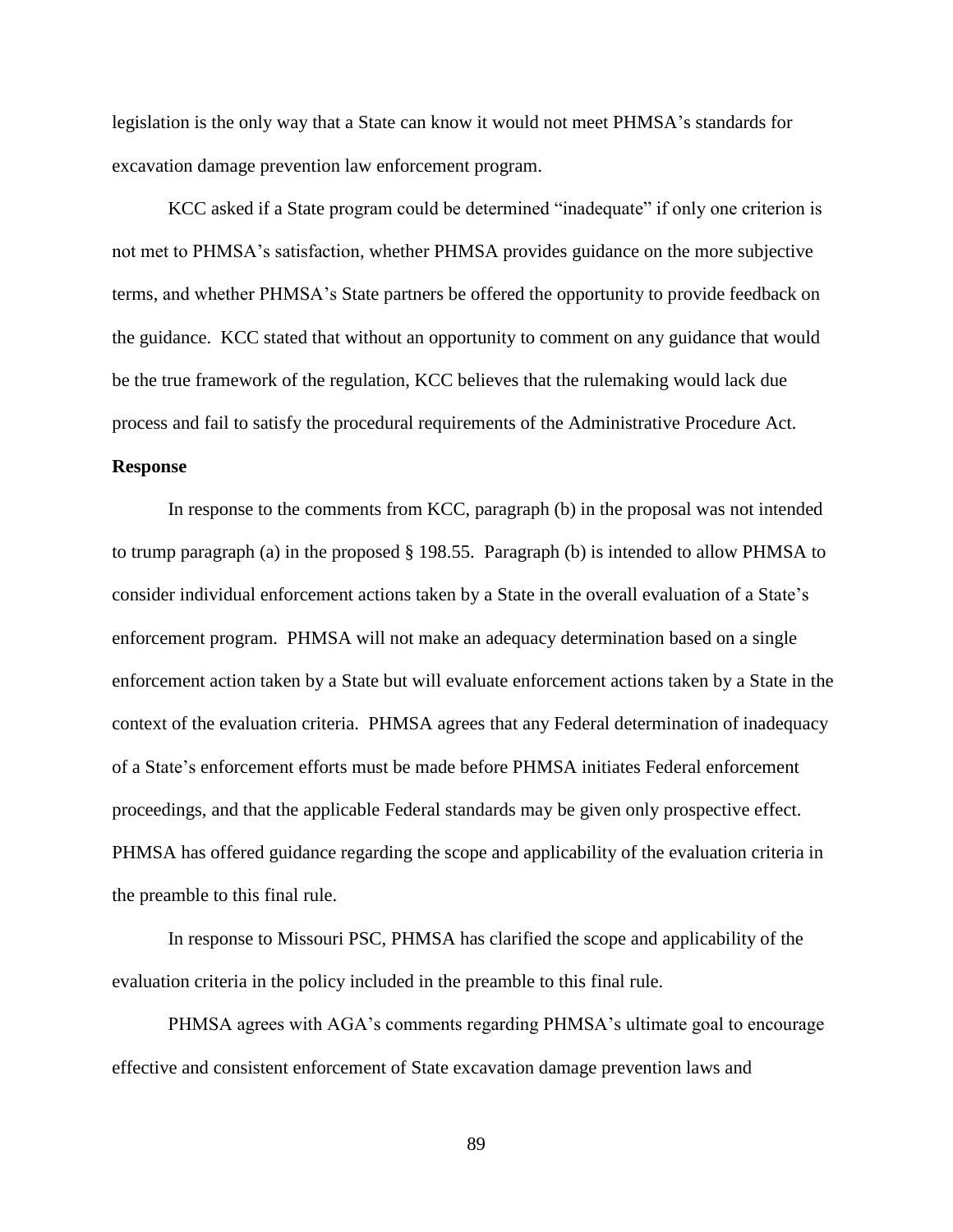regulations. PHMSA has considered what circumstances will trigger Federal enforcement, as described in the enforcement policy in the preamble to this final rule. PHMSA has not developed a mechanism to proactively address repeat offenders who have a history of damaging pipelines because PHMSA is concerned primarily with enforcing future violations of regulations and not addressing past behavior.

PHMSA understands AGA's concerns regarding creating the wrong incentives that may spur unfair or inequitable enforcement programs. PHMSA does not believe the final rule, as written, will create these kinds of incentives. However, PHMSA will monitor the implementation of this final rule with consideration provided to AGA's concerns.

PHMSA acknowledges AGA's suggestion to examine State damage prevention performance metrics. However, State and Federal data that would enable this type of analysis are limited. PHMSA will review any data made available by the States in making a determination of enforcement program adequacy. PHMSA also acknowledges AGA's suggestion to evaluate marginal State programs on a more frequent basis. However, PHMSA does not intend to make determinations of marginal adequacy; rather, PHMSA will deem a State enforcement program either adequate or inadequate.

PHMSA agrees with CenterPoint's comment regarding providing enough time for State programs to be deemed adequate before PHMSA contemplates reducing State base grant funding. PHMSA will provide a 5-year grace period after the first determination of inadequacy to ensure States have time to improve their enforcement programs before base grants are affected. However, in States deemed to have inadequate enforcement programs, PHMSA will have the authority to take immediate enforcement actions against excavators if necessary and appropriate.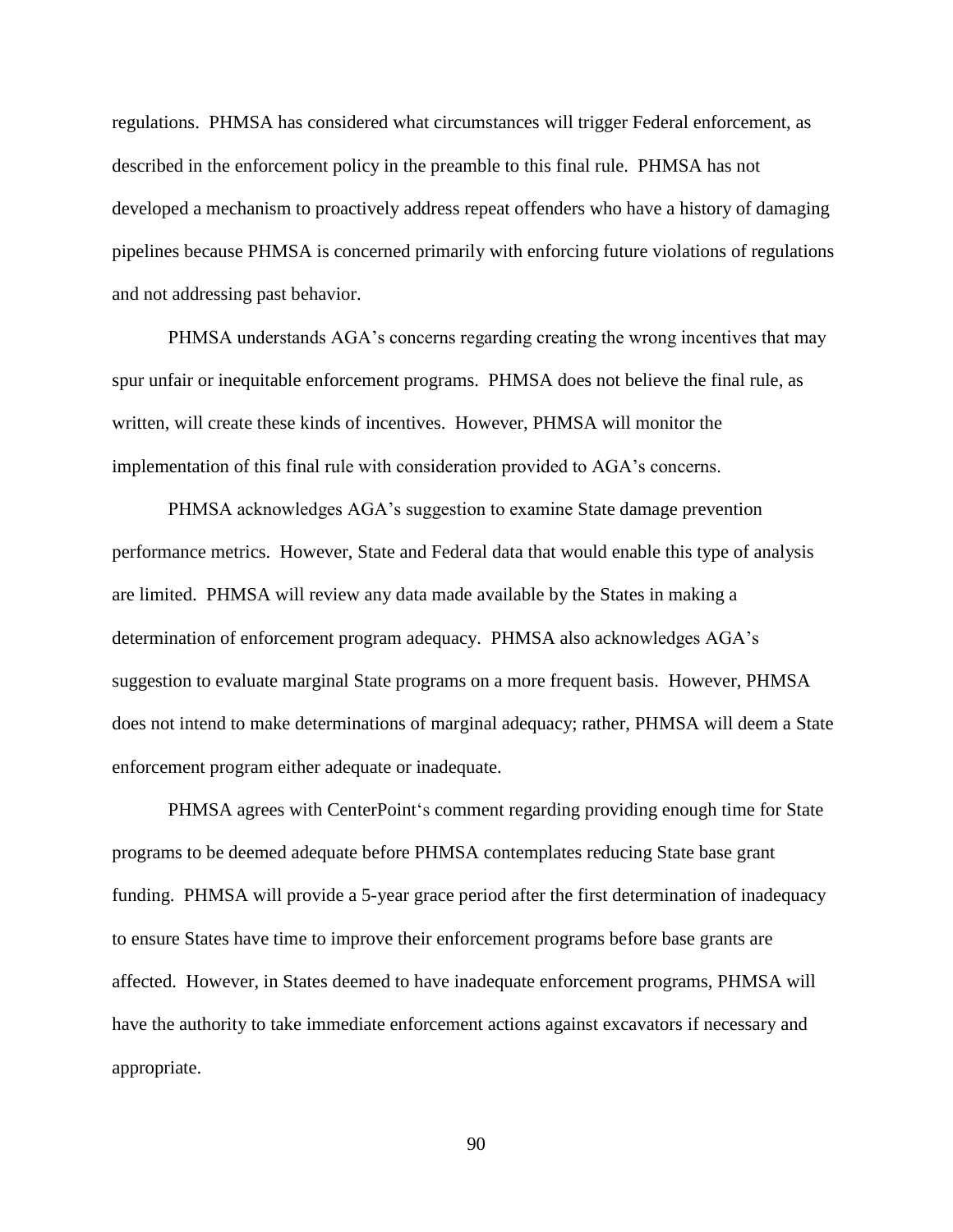PHMSA agrees with AGC's comments regarding the need to equally enforce damage prevention requirements applicable to operators. To that end, PHMSA will work to ensure that enforcement is applied to the responsible parties in a damage incident. Fair and equitable enforcement will require thorough investigation of incidents and enforcement of applicable Federal regulations. PHMSA acknowledges the comments from Pennsylvania One Call and believes the final rule and the accompanying policies in the preamble to the final rule largely avoid the creation of dual enforcement systems at the State level.

PHMSA agrees with NUCA and opposes a permanent Federal role in State enforcement activities. Enforcement of State damage prevention laws is a State responsibility. PHMSA also agrees that this final rule should be applied equally to all excavators, regardless of their relationship to pipeline operators. PHMSA disagrees with NUCA's recommendation to require reporting of near misses and/or mismarks to State one-call systems and/or the Damage Information Reporting Tool. PHMSA believes this requirement would be out of the scope this rulemaking. PHMSA strongly encourages the use of data to analyze State damage prevention programs and encourages the States to collect damage and near-miss information for such purposes.

PHMSA acknowledges the comments from NUCA of Ohio and Southwest regarding the potential impact of this final rule. However, PHMSA regulatory authority extends only to specific pipelines, and PHMSA has attempted to be cautious in not unduly influencing other aspects of damage prevention. PHMSA believes that implementing adequate enforcement programs specifically for improving pipeline safety could lead to other changes in State enforcement programs that may result in reductions in the rate of excavation damage to all underground facilities.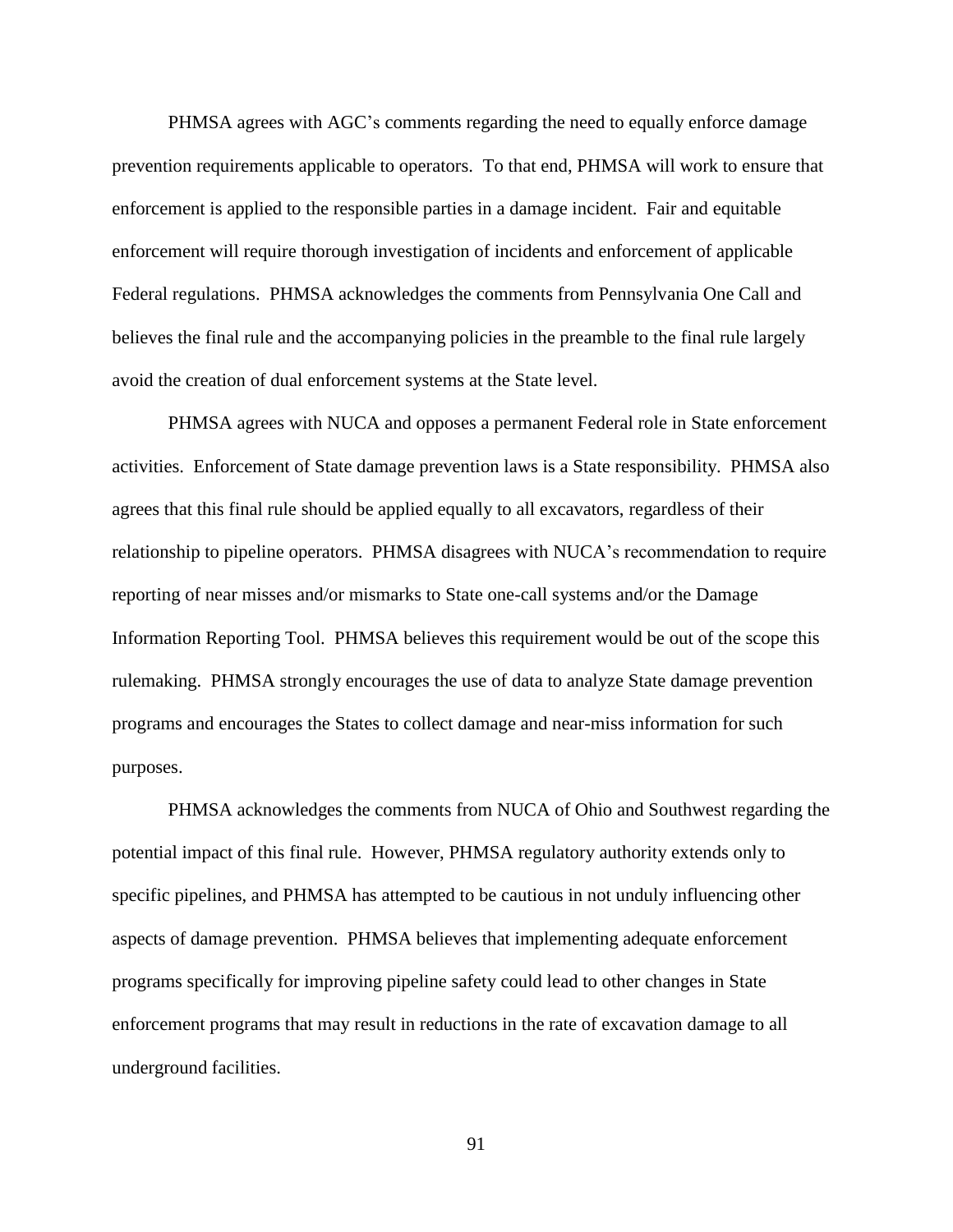With regard to the comments from KCC regarding incident-by-incident analysis, PHMSA agrees. PHMSA will not evaluate a State program based on its handling of a single incident, but instead will evaluate a State program based on the criteria stated in § 198.55.

PHMSA agrees with the comments from Paiute and Southwest regarding the holistic nature of damage prevention programs, but PHMSA must also be cognizant of PHMSA's mission and scope of regulatory authority, which is limited to pipelines. PHMSA is in favor of using DIRT for a variety of analytical purposes, but PHMSA will not use DIRT for evaluating State enforcement programs. DIRT data is consolidated at the regional level, and PHMSA has no access to State-specific data. In addition, information in DIRT is submitted on a voluntary, anonymous basis by damage prevention stakeholders.

PHMSA agrees with AGA's suggestion to define a transparent evaluation system using the criteria listed in the final rule. PHMSA has developed a policy in the preamble of this final rule that clarifies the evaluation system. At this time, PHMSA does not intend to implement AGA's recommendation to convene a multi-stakeholder advisory council to further refine the evaluation process. PHMSA may consider the idea in the future.

PHMSA acknowledges CenterPoint Energy's recommendation to route civil penalties to a fund that could be used to develop a public awareness program. However, PHMSA is limited by law with regard to how civil penalties are collected. Civil penalties collected by PHMSA go directly to the U.S. Treasury.

PHMSA acknowledges KCC's comments regarding the comparison of States. However, past efforts by many damage prevention stakeholders to compare the performance of States to one another has proven impossible for a variety of reasons. PHMSA will not compare State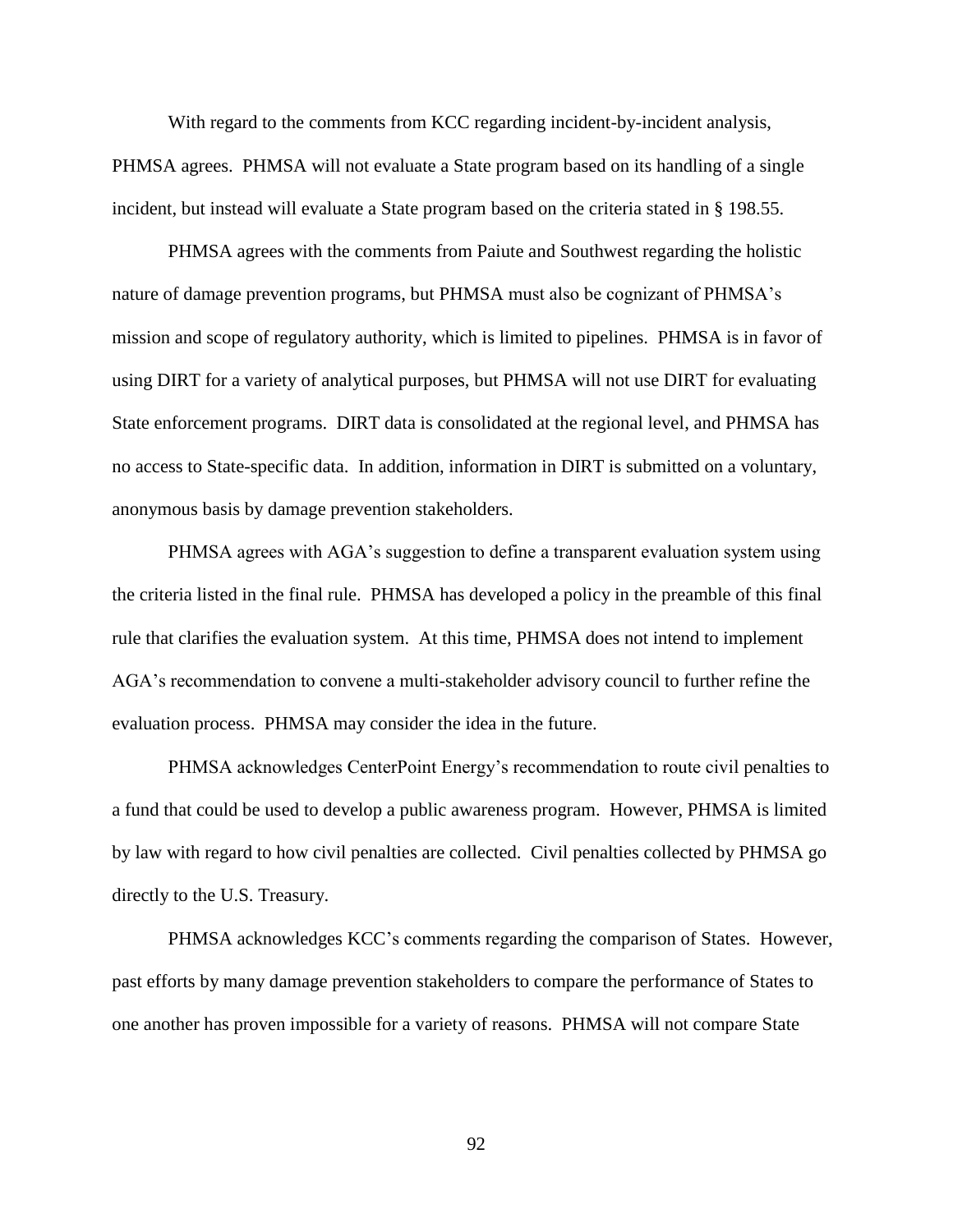enforcement programs to one another but will review available records that demonstrate performance trends within States.

In response to the suggestion from TRA regarding influencing State legislative efforts, PHMSA does not generally attempt to directly influence the State legislative process. However, if requested, PHMSA does work with States to provide information and guidance regarding PHMSA enforcement policies and other programs.

In response to the comments from KCC regarding how the evaluation criteria will be applied, PHMSA has developed a policy that addresses the scope and applicability of the evaluation criteria in the preamble of this final rule. This policy is not equivalent to regulation and is subject to change as PHMSA implements this regulation over time.

## *Comments on § 198.55(a)(2)*

Kern River stated that  $\S 198.55(a)(2)$  should require designation of a State agency, such as the State's Attorney General's Office, to enforce local damage prevention laws in a fair and effective manner. Kern River stated that it is important that enforcement remains a responsibility of the State and not be relinquished to local authorities where mechanisms, such as penalties or fines for violators, may not provide sufficient incentive for excavators to utilize the local one-call system.

#### **Response**

PHMSA agrees with Kern River that States should be responsible for enforcing damage prevention laws. However, PHMSA is not requiring that enforcement be conducted solely by a State agency. The proposed criterion at  $\S 198.55(a)(2)$  focuses on enforcement at the State level but does not preclude enforcement by designated bodies other than State agencies. PHMSA does not wish to be overly prescriptive about who conducts enforcement within the State.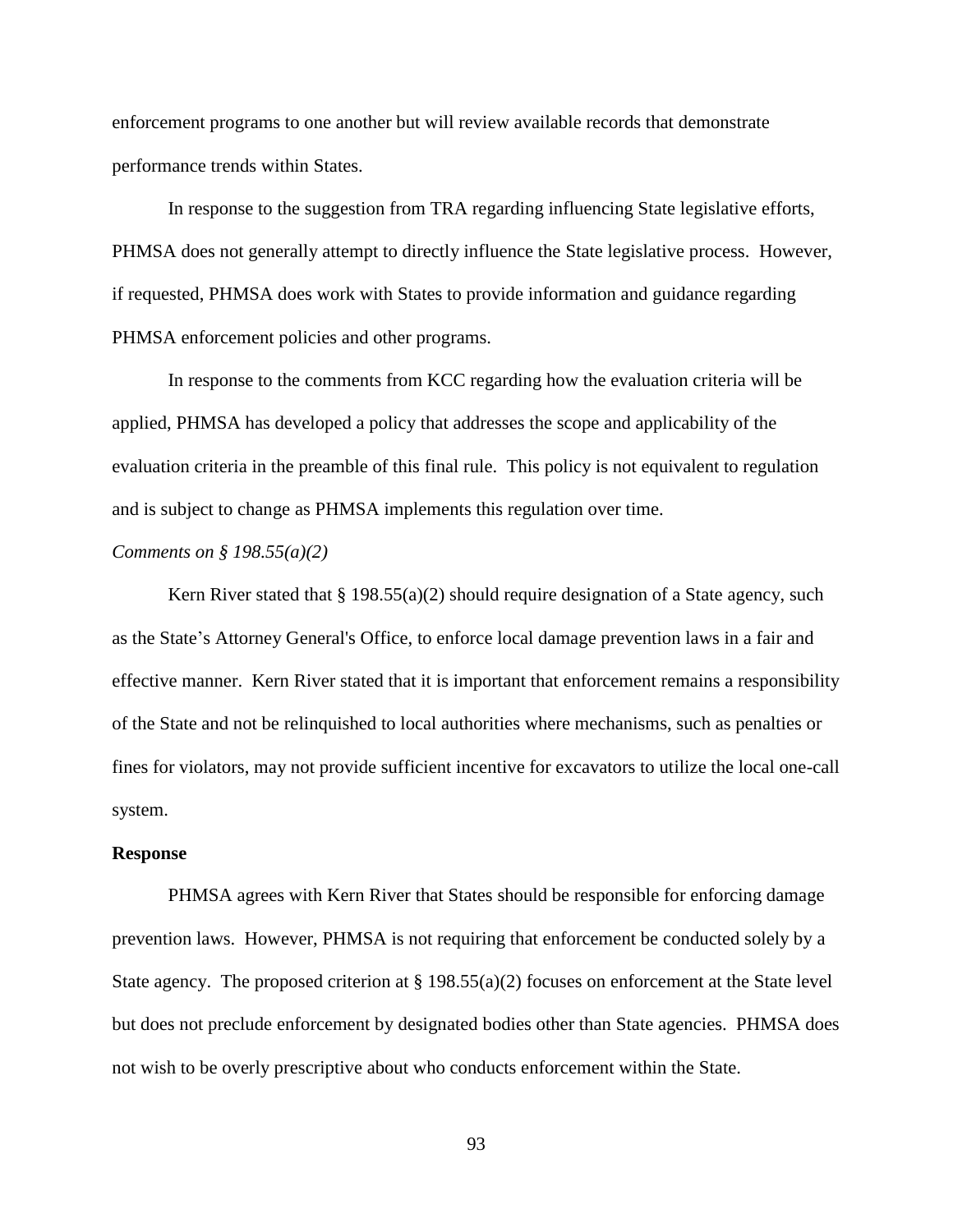#### *Comments on § 198.55(a)(3)*

KCC stated that this criterion is vague and does not provide any guidance on how PHMSA would define sufficient levels or how the State would demonstrate effectiveness. Therefore, KCC seeks clarification on whether open records act requests are sufficient means of making information available to demonstrate effectiveness. Also, the KCC asks if PHMSA envisions each State preparing and filing a report on the State's enforcement program in order to demonstrate effectiveness and, if so, what would the report entail.

Paiute and Southwest stated that States can achieve effective enforcement by imposing remedial actions in lieu of civil penalties, such as through program awareness and/or mandated damage prevention training. As an example, Nevada has effectively enforced its damage prevention program through mandated damage prevention training for at-fault excavators. Other States may have established additional actions that have also been effective. Paiute and Southwest agree when civil penalties are warranted, they should be at levels sufficient to ensure compliance; however, they believe PHMSA should regard all effective actions taken by a State as part of its damage prevention program just as important as civil penalties. They believe that any publicly available damage and enforcement data should be comprehensive enough to demonstrate the effectiveness of the enforcement program while maintaining the confidentiality of the parties involved.

AOPL and API commented that where States use alternative enforcement mechanisms in addition to civil penalties in § 198.55(a)(3), PHMSA should consider effective alternatives to civil penalties when assessing whether States have undertaken actions to ensure compliance.

The IUB and NAPSR stated that  $\S 198.55(a)(3)$  contains two separate and unrelated provisions: one about assessment of civil penalties, and another about publicizing information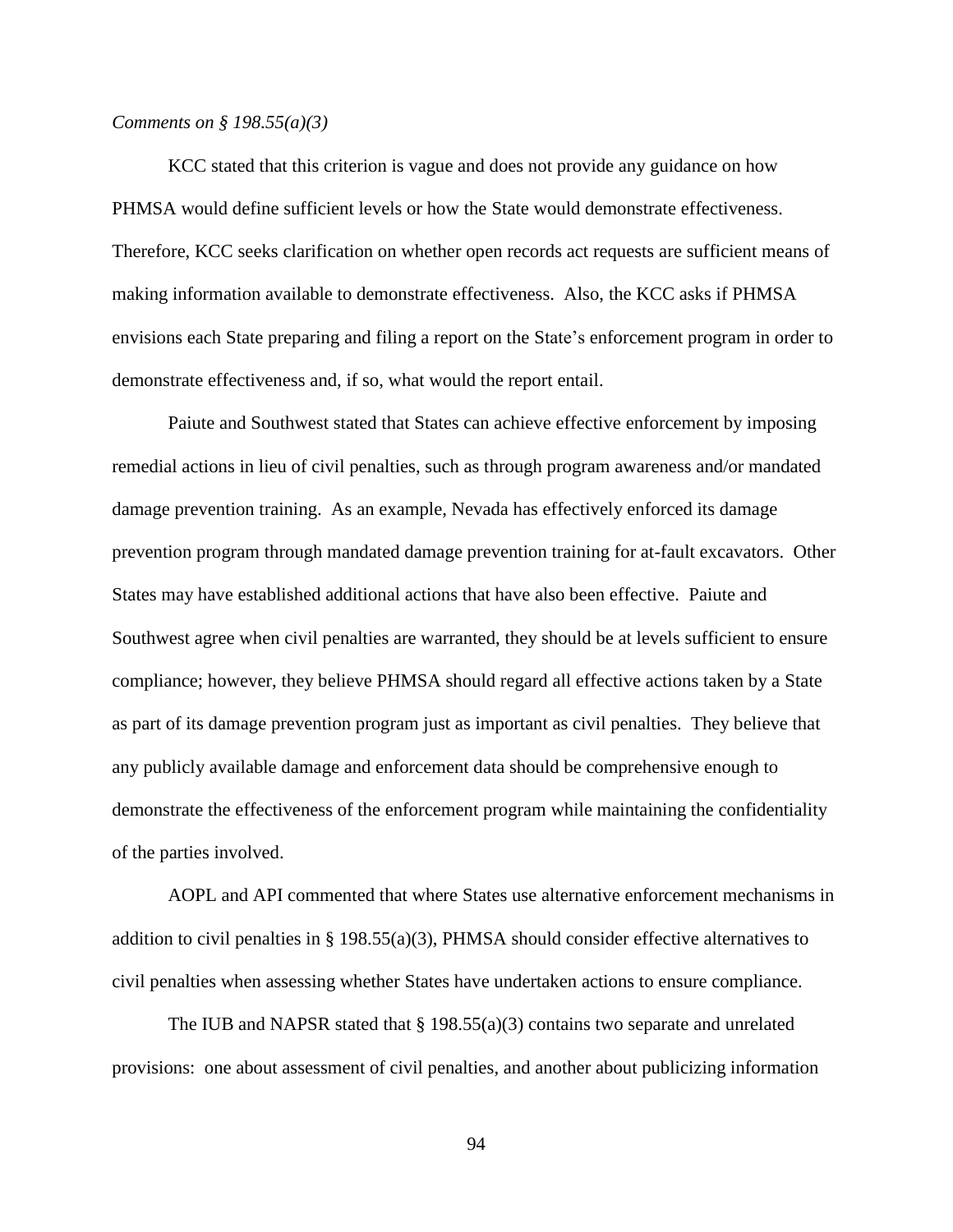on the enforcement program. They stated that if both provisions were adopted, these should be separated into two sections. However, they recommended that the second part should not be adopted. They stated that publicizing enforcement actions is not of itself an act of enforcement and should not be used to judge if State enforcement is effective.

On whether State excavation damage prevention enforcement records should be made available to the public to the extent practicable, KCC believes the phrase "to the extent practicable" is vague. KCC suggested that PHMSA modify the NPRM to allow an open records act requirement similar to the Federal Freedom of Information Act requirements as an effective means of meeting this criterion.

Pennsylvania One Call recommended that  $\S 198.55(a)(3)$  be amended to clarify that the size of the fine would be relative to the damage caused and the frequency of damage. Participation in a remedial education program may be a substitute for all or part of a fine where appropriate for the first offense. They also recommended that language should be inserted to reflect that transparency, while desirable as a general matter, may not always be possible under State law or may not be useful in settlement negotiations.

TRA suggested that in § 198.55(a)(3), the word "ensure" be replaced with the word "promote," because no amount of civil penalties can ever ensure compliance.

Southwest stated that any publicly available damage and enforcement data should be comprehensive enough to demonstrate the effectiveness of the enforcement program while maintaining the confidentiality of the parties involved.

#### **Response**

In response to the comments from the KCC, PHMSA has developed a policy in the preamble to this final rule that clarifies how the evaluation criteria will be applied. In addition,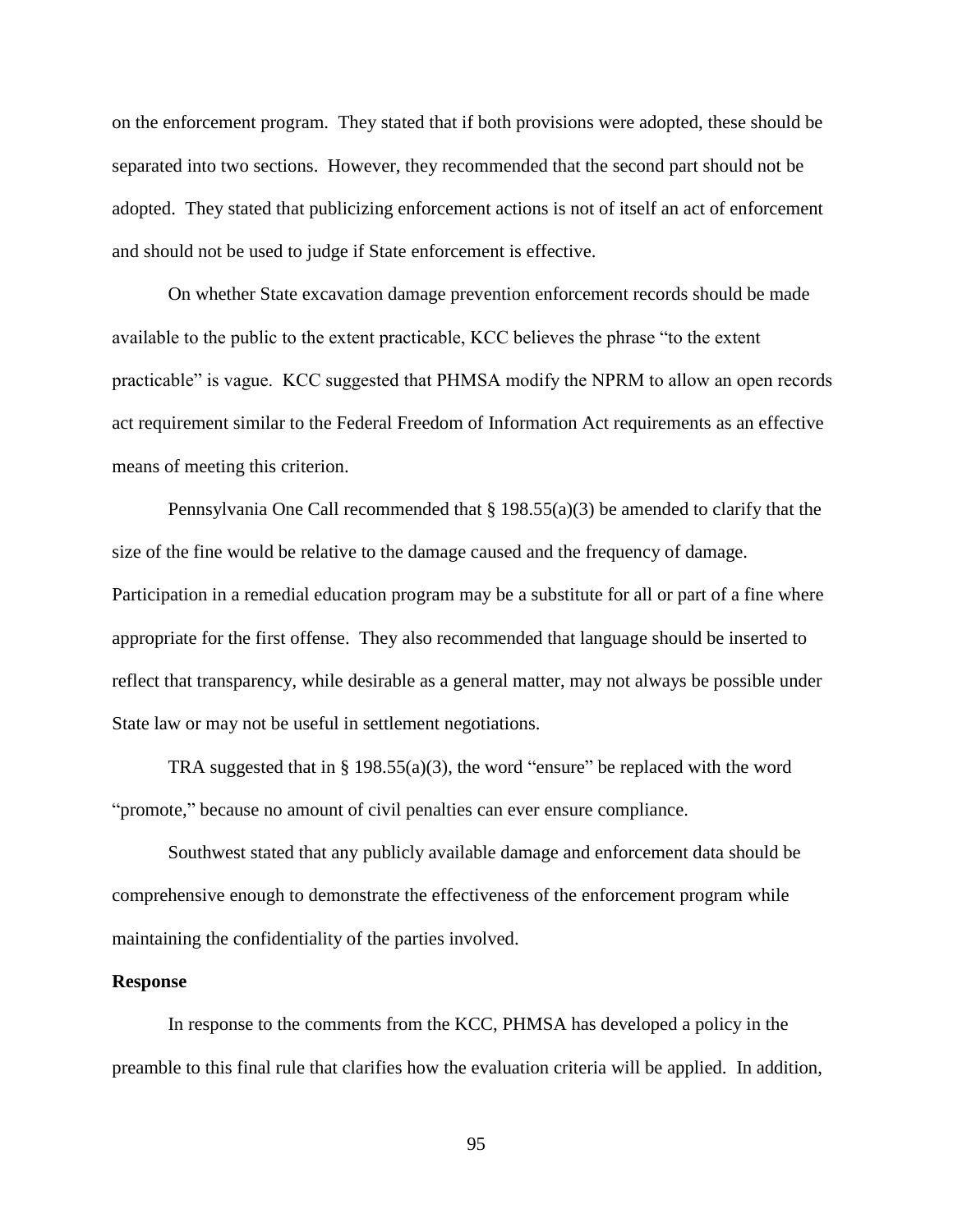PHMSA will post a policy document on the agency's website. PHMSA does not envision each State preparing and filing a report on the State's enforcement program. PHMSA staff will evaluate State damage prevention enforcement programs as part of the annual certification of State pipeline safety partners. PHMSA does not believe open records acts—or Freedom of Information Act (FOIA) requests—constitute a sufficient means of making enforcement information available to the public. PHMSA prefers to see enforcement records proactively shared (via a website, for example), assuming the records can be shared legally and with regard to the rights of involved parties.

PHMSA acknowledges the comments from Paiute and Southwest regarding the use of alternative enforcement actions, in lieu of civil penalties, to promote compliance with damage prevention laws. PHMSA will consider the adequacy of all enforcement actions taken by a State. PHMSA will also evaluate whether State law provides civil penalty authority to the enforcement agency and will evaluate past enforcement actions with the goal of determining if those actions have promoted compliance with State damage prevention laws. The policy in the preamble of this document further clarifies how the State program evaluation criteria will be applied.

In response to the comments from AOPL and API, PHMSA believes that States can and do use alternative enforcement mechanisms (such as required training) to effectively encourage compliance with State damage prevention laws. However, PHMSA believes that civil penalties are the most effective deterrent to violation of the law.

In response to IUB and NAPSR, PHMSA believes that civil penalty authority and publicizing enforcement actions are important components of adequate damage prevention law enforcement programs. However, a State having civil penalty authority is relatively more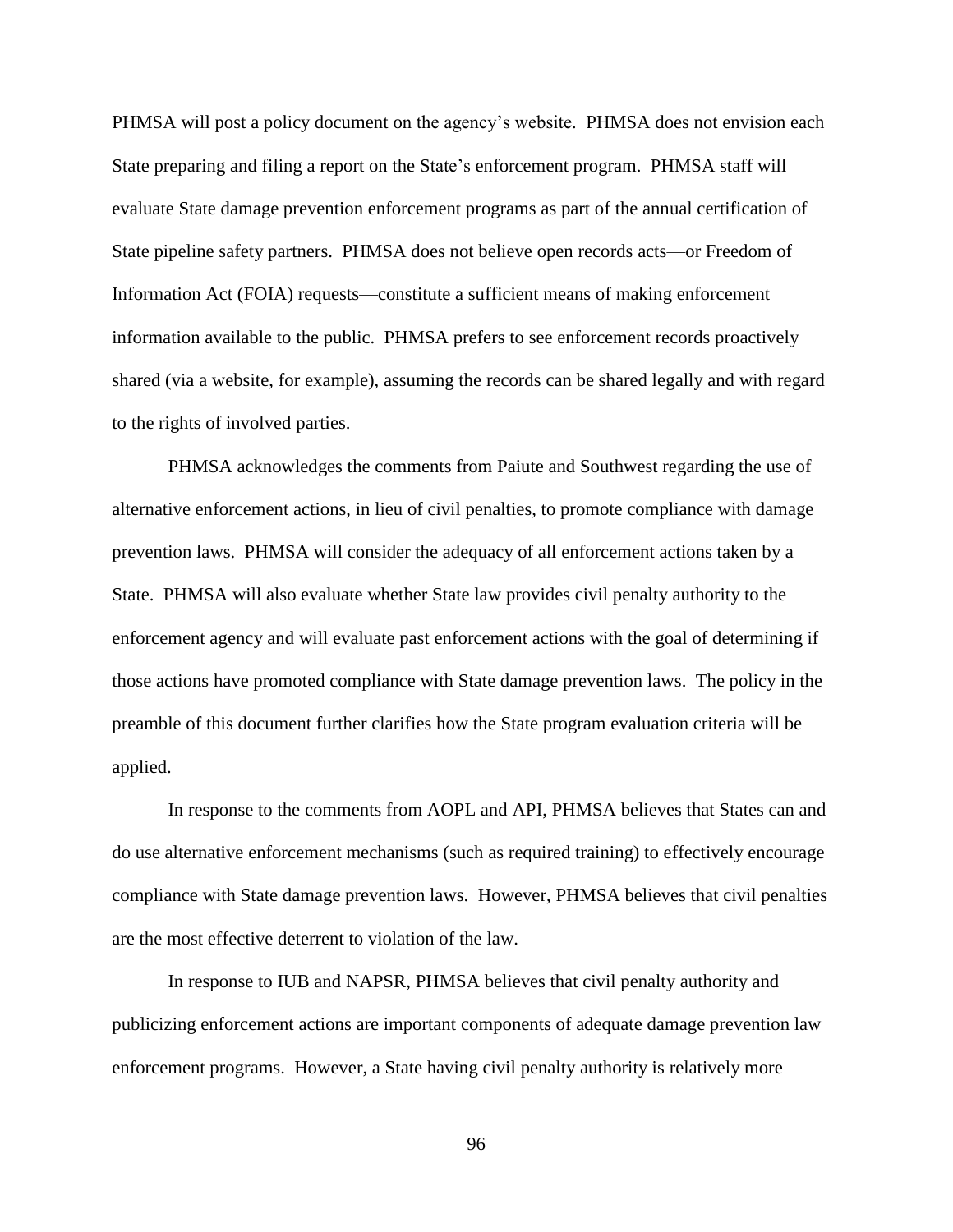important to an adequate enforcement program than publicizing enforcement actions. PHMSA has developed a policy in the preamble to this final rule that describes how the evaluation criteria will be applied, including how the criteria will be weighted.

In response to the KCC's comments about public records, PHMSA believes that transparency is an important component of an adequate enforcement program. PHMSA makes every effort to proactively make those records that are subject to Freedom of Information Act requirements public. PHMSA does this by posting records, to the extent practicable, to PHMSA's websites. PHMSA believes that State damage prevention law enforcement authorities should do the same in an effort to demonstrate the State's commitment to deterring excavation damage to pipelines through law enforcement. Additional clarification is made in the policies included in this preamble.

In response to the comments from Pennsylvania One Call regarding  $\S$  198.55(a)(3), PHMSA recognizes that States use alternatives to civil penalties, such as education requirements, for enforcement of State damage prevention laws. PHMSA believes that, under appropriate circumstances, using civil penalties is essential to adequate enforcement. PHMSA will be considerate of States' use of alternative enforcement actions when evaluating enforcement programs. In addition, PHMSA recognizes that transparency in enforcement actions may not always be possible under State law in every circumstance.

PHMSA agrees with TRA's suggestion to replace the word "ensure" with the word "promote" in  $\S$  198.55(a)(3). The regulatory language has been modified accordingly.

PHMSA agrees with Southwest's comments regarding confidentiality concerns pertaining to enforcement records. PHMSA does not intend for States to violate the confidentiality of any party, and PHMSA only seeks for States to make publicly available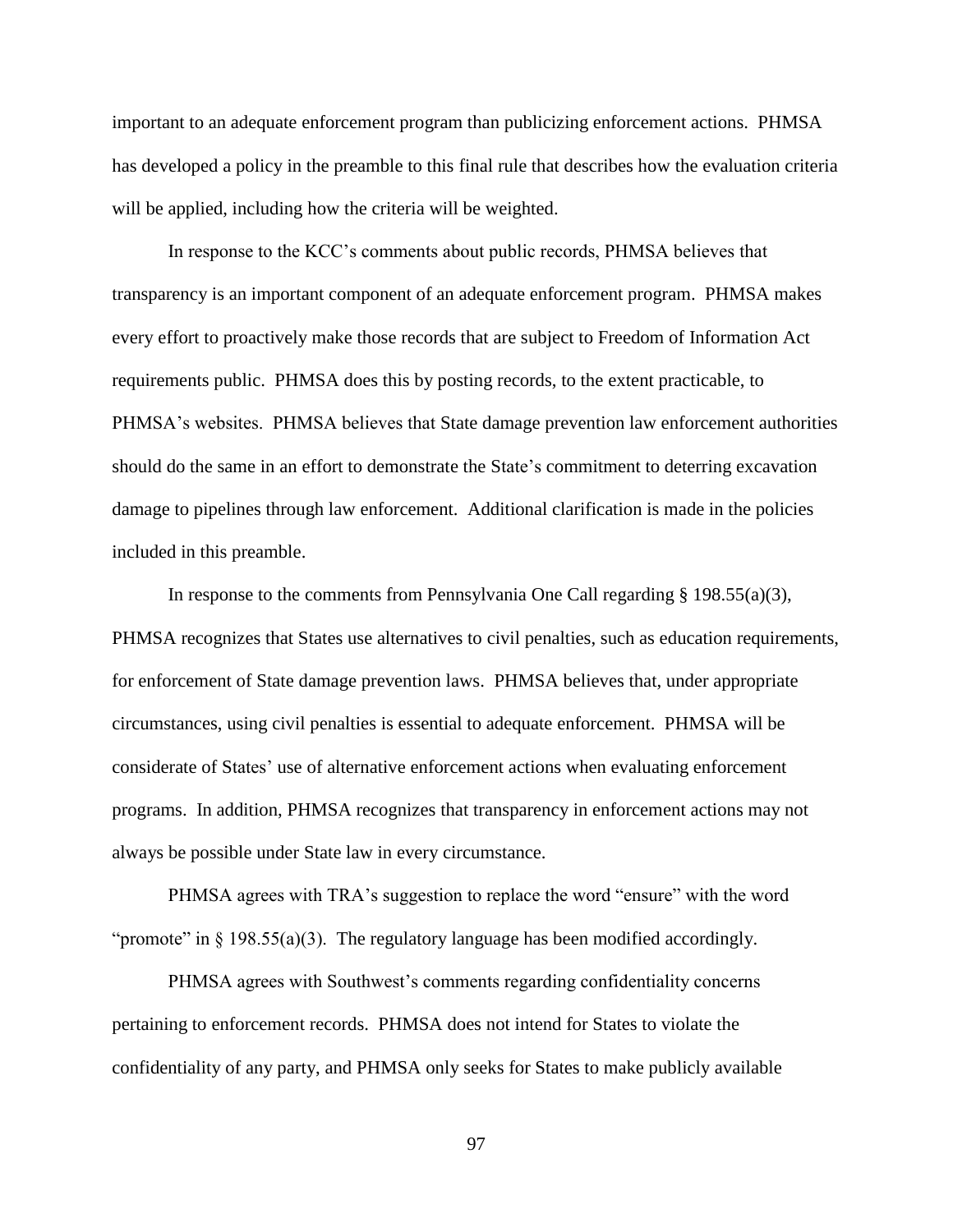records that demonstrate the effectiveness of the enforcement program as permitted by State law and as practicable with regard to the rights of all involved parties.

## *Comments on § 198.55(a)(5)*

KCC stated that the phrase "investigation practices that are adequate" in this criterion is a vague phrase and one that requires additional guidance from PHMSA. KCC believes that this guidance, and an opportunity to comment on the guidance, should be part of the rulemaking process.

Paiute and Southwest stated that investigation practices should be employed fairly and consistently to effectively determine the at-fault party. They suggested State investigators be trained in effective and consistent investigation practices.

TRA stated that because excavation damage often is the result of partial failures of the excavator and the operator, it is difficult to always determine a single party who would qualify as the "at-fault" party in any specific situation. Therefore, TRA recommended that the language in § 198.55(a)(5) be revised by replacing the phrase "at-fault party" with the phrase "responsible party or parties."

#### **Response**

PHMSA acknowledges KCC's request for clarification of how the State program evaluation criteria will be applied. This clarification is provided in the policy in the preamble to this final rule. PHMSA does not intend to subject this guidance to stakeholder comment as part of this rulemaking process. However, PHMSA did take into consideration comments from the NPRM in the development of this guidance.

PHMSA agrees with Paiute and Southwest. State damage investigation practices should be fair and consistent to effectively determine the responsible party. PHMSA also agrees that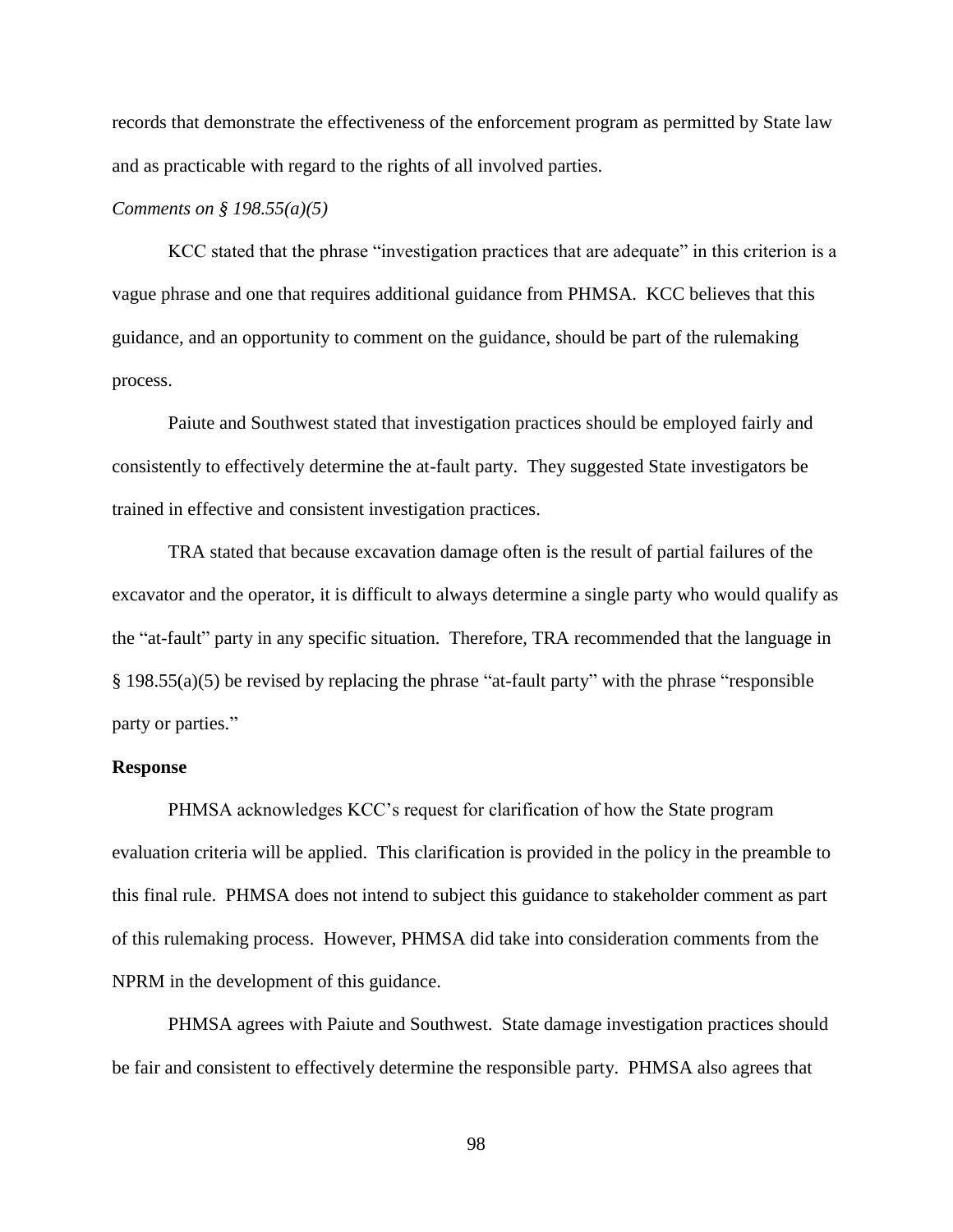State investigators should be trained in investigation practices. However, those issues are not within the scope of this final rule.

PHMSA also agrees with TRA's suggestion to replace the phrase "at-fault party" with the phrase, "responsible party or parties" in § 198.55(a)(5). The regulatory language has been updated accordingly.

## *Comments on §198.55(a)(6) and (7)*

The IUB and NAPSR stated that  $\S$ § 198.55(a)(6) and (7) would include in the evaluation of the effectiveness of a State damage prevention program whether the State's law contains provisions that have nothing to do with enforcement. They stated that § 60114(f) does not authorize PHMSA to find State enforcement is inadequate due to unrelated deficiencies in the State law, and that only the adequacy of enforcement can be considered. Therefore, they recommended  $\S$ § 198.55(a)(6) and (7) be deleted.

The IUB stated that Congress directed PHMSA to conduct a study of the potential safety benefits and adverse consequences of other State exemptions; therefore, until that study is completed, the significance of State exemptions is undetermined. Attempting to link State exemptions to damage prevention enforcement, where it does not belong anyway, is contrary to the direction given by Congress regarding exemptions.

AOPL and API suggested that a stop work requirement be added in § 198.55(a)(6)(c). They suggested language that reads, "An excavator who causes damage to a pipeline facility must immediately stop work at that location and report the damage to the owner or operator of the facility; and if the damage results in the escape of any material, gas or liquid, the excavator must immediately stop work at that location and promptly report to other appropriate authorities by calling the 911 emergency telephone number or another emergency telephone number."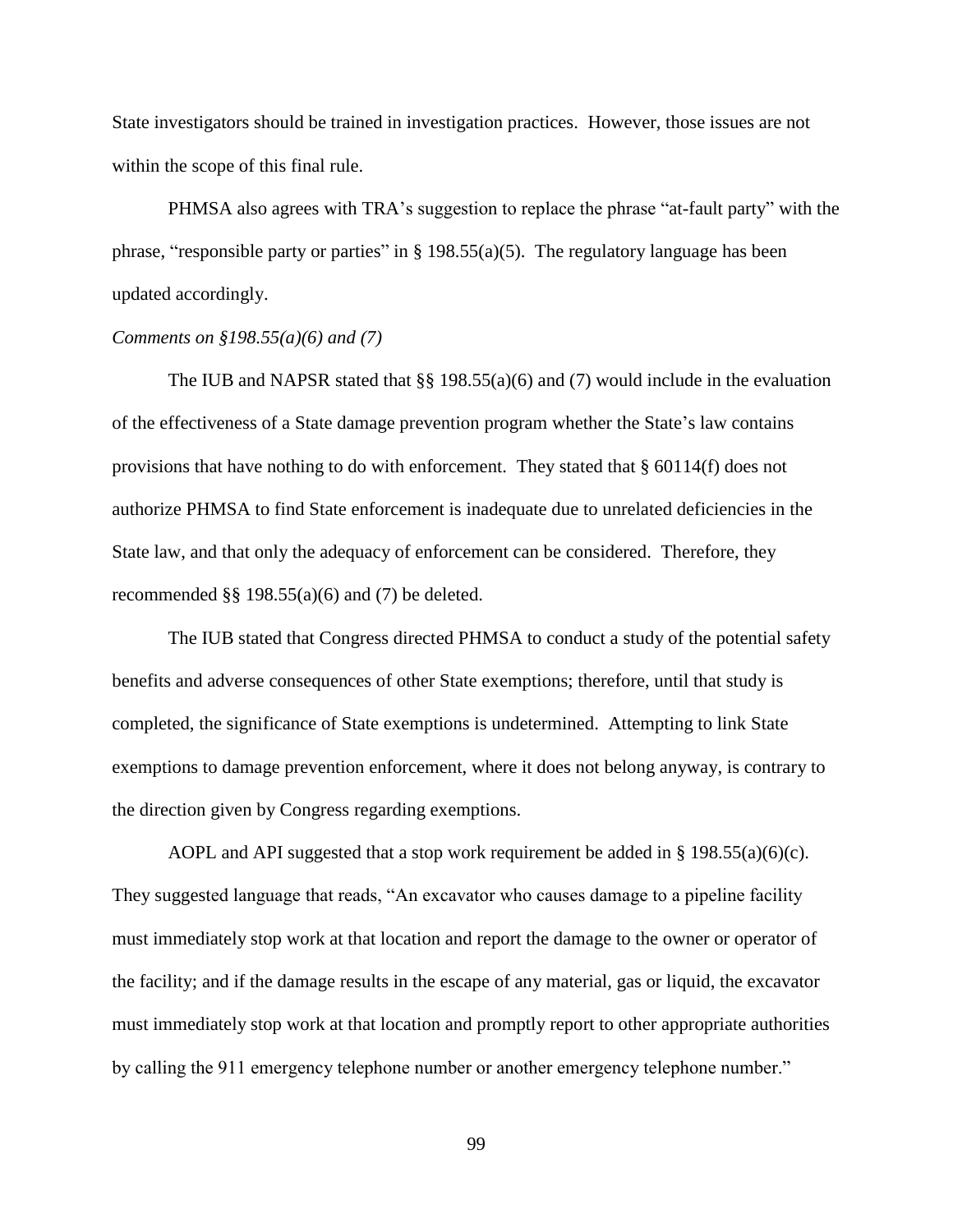AOPL and API also suggested that the stop work requirement be added to  $\S$  198.55(a)(6)(d) (new section). They suggested language that reads, "Work stopped under subparagraph (c) may not resume until the pipeline operator determines it is safe to do so." Also, AOPL and API stated that they do not oppose the AGA's recommendation that PHMSA adopt the full Common Ground Alliance best practices on actions an excavator must practice following a strike and release in this section. Kern River stated that the proposed criteria in §§ 198.55(a)(6)(c)(i) and (ii) should first clarify that work must be stopped immediately when an excavator causes damage or suspected damage to a pipeline, whether there is a substance released or not.

DCA and NUCA of Ohio stated that the criteria to determine the adequacy of the State law itself provided in paragraph § 198.55(a)(6) are incomplete. They stated that PHMSA should restate the operator's responsibilities related to one-call participation and accurate locating and marking of their facilities in the criteria to determine the adequacy of a State damage prevention law described in the NPRM.

NUCA of Ohio stated that while consideration of exemptions to damage prevention requirements is important, it is one-sided as currently written. Section 198.55(a)(7) asks the following: "Does the state limit exemptions for excavators from its excavation damage prevention law? A state must provide to PHMSA a written justification for any exemptions for excavators from state damage prevention requirements." NUCA of Ohio stated the NPRM neglects to include consideration of exemptions to one-call membership requirements as well as from locating and marking responsibilities. As written, PHMSA would only consider enforcement of requirements subject to excavators in its criteria but not pipeline operator requirements.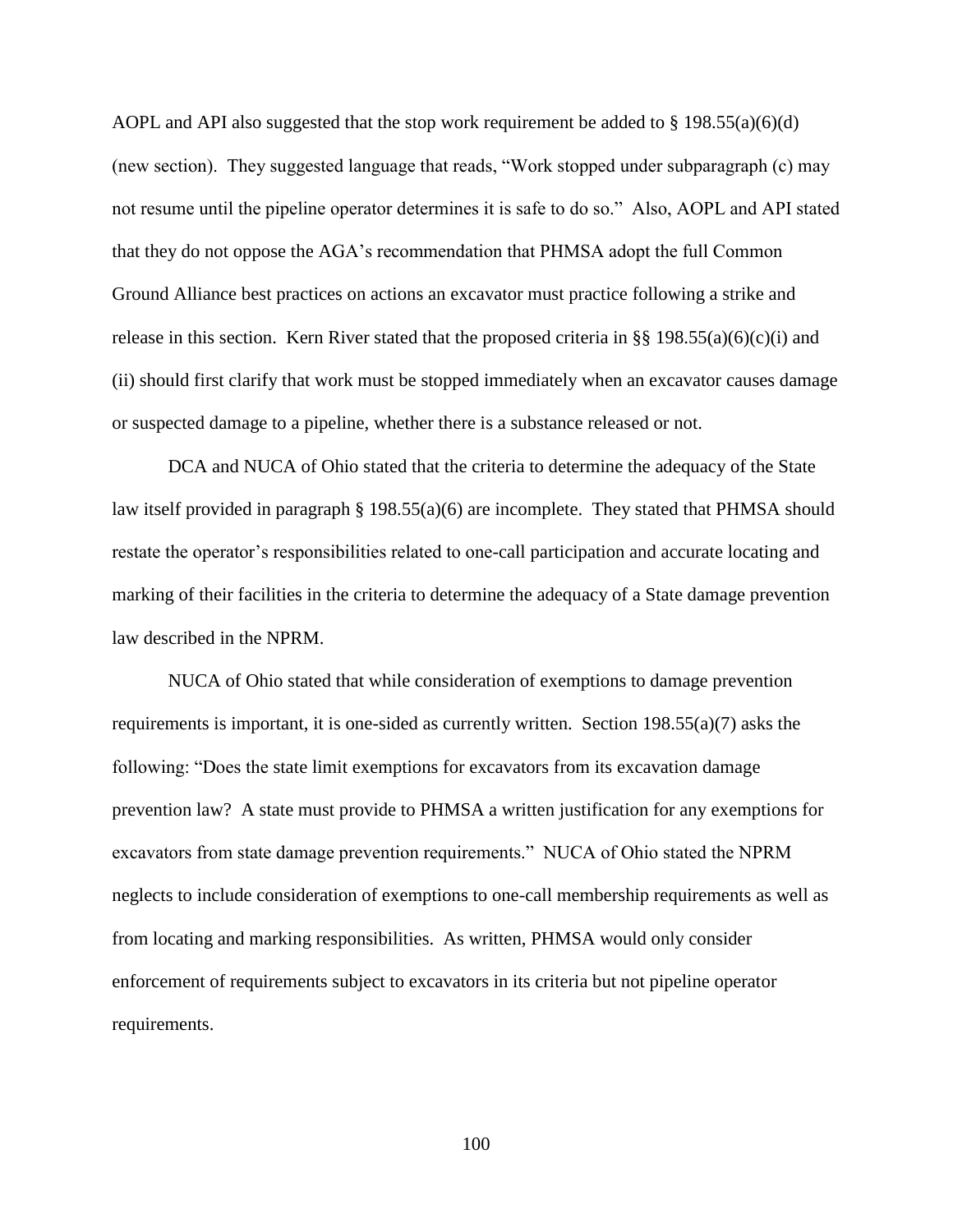TPA stated that in § 198.55(a)(6)(i), the words "but no later than two hours following discovery of the damage" should be added immediately following the word "damage" at the end of the subsection because of the need to provide clear guidance on the outer limit of time for a damage notification to occur. In this same subsection, TPA recommended that the phrase "owner or" be deleted because the pipeline safety regulations are directed towards operators of pipeline facilities, and the most effective communication to address damage is with the person who operates the pipeline. In § 198.55(a)(6)(c)(ii), TRA suggested that the language should be revised in the same manner as what TPA proposed for the language of § 196.109 to eliminate ambiguity in the provision and promote timely contact of the operator as well as 911.

The Missouri PSC stated that the Missouri damage prevention statute requires that damages to underground facilities must be reported to MOCS by the excavator. MOCS then immediately notifies the facility owner or operator of the damage. This is a method that works well in Missouri. Further, the excavator may not have contact information for the underground facility owner/operator but can readily contact MOCS by dialing "811." The Missouri PSC requested clarification from PHMSA that this notification process (the excavator reporting damage to MOCS) is acceptable (meets the criteria) and that damages do not have to be reported directly to the owner or operator of the pipeline facility.

#### **Response**

In response to the comments from the IUB and NAPSR, PHMSA does have the authority to evaluate State damage prevention laws in order to determine the adequacy of enforcement of the laws. PHMSA believes that an adequate law enforcement program is dependent upon an adequate law that, at a minimum, contains the requirements of  $\S$  195.55(a)(6) and does not excessively exempt parties from damage prevention responsibilities.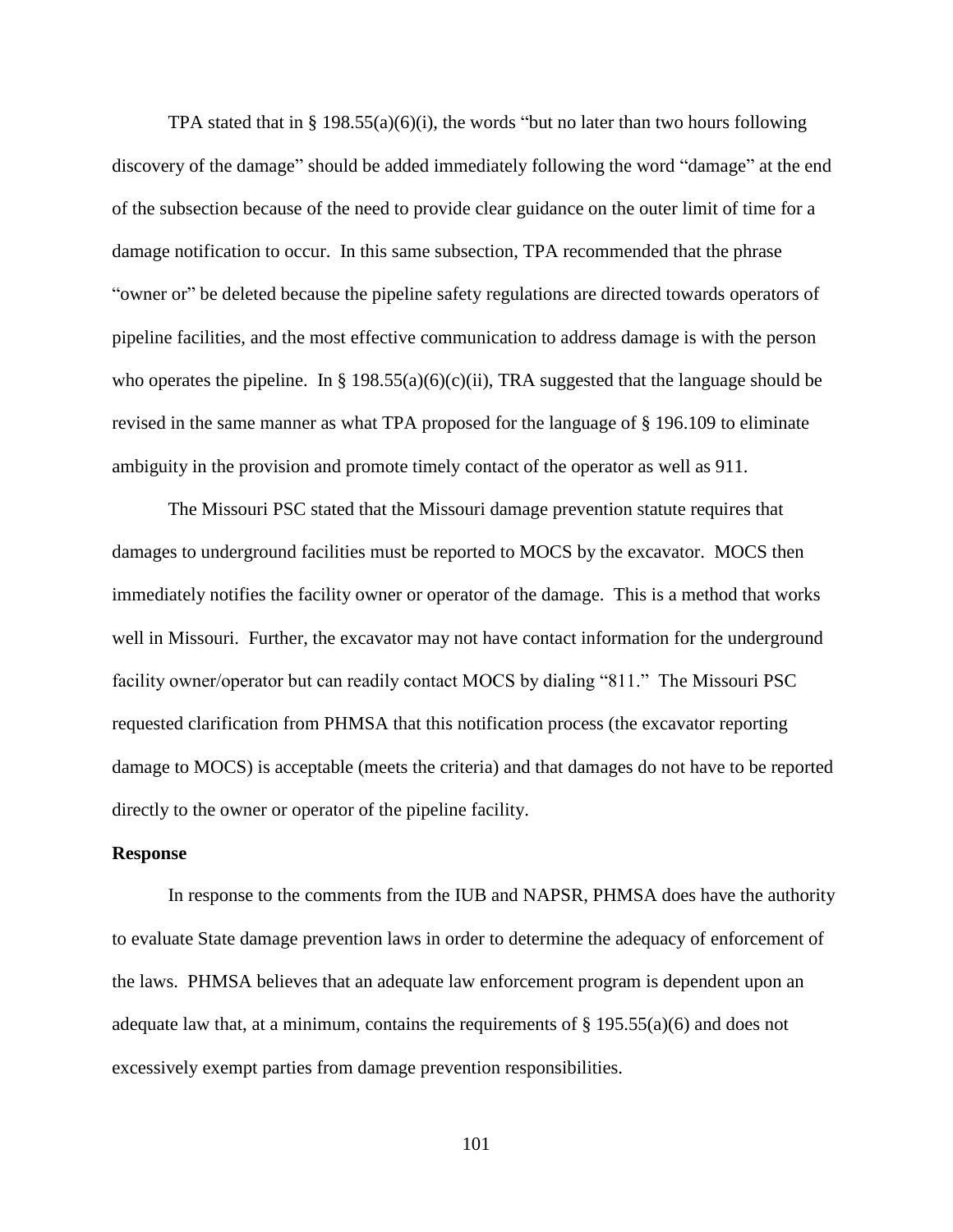In response to the IUB, Congress did direct PHMSA to conduct a study of State exemptions in the PHMSA reauthorization bill of 2011 (Public Law 112-90). This final rule is an extension of the PIPES Act of 2006. PHMSA agrees that more information about the safety implications of exemptions is required, but, in general, PHMSA opposes exemptions in State damage prevention laws. However, some exemptions may be warranted, especially when justified by data, which is why PHMSA is requiring a written justification of exemptions in State damage prevention laws. In addition, as described in the policies included in this preamble, PHMSA does not intend to determine the adequacy of a State enforcement program based solely on the existence of exemptions.

PHMSA acknowledges the recommendation from AOPL, API, and Kern River to include a "stop work" requirement to  $\S$ § 198.55(a)(6)(c) and 198.55(a)(6)(d). However, PHMSA has not added this requirement to the final regulatory language. The requirement was not proposed in the NPRM and has therefore not been subject to public review and comment. In addition, PHMSA believes that communicating a Federal stop work requirement to excavators would be very difficult, thereby making the provision challenging to enforce. PHMSA has also not adopted the recommendation from AGA to require compliance with CGA best practices on actions an excavator must practice following a pipeline damage and product release. PHMSA strongly supports the CGA best practices but does not intend to implement the best practices through this regulation.

PHMSA recognizes the concerns of DCA and NUCA of Ohio regarding the need to enforce operators' responsibilities in the damage prevention process. These responsibilities are codified at 49 CFR §§ 192.614 and 195.442 and 49 U.S.C. § 60114. Therefore, using these requirements as a criterion for determining the adequacy of enforcement programs is redundant.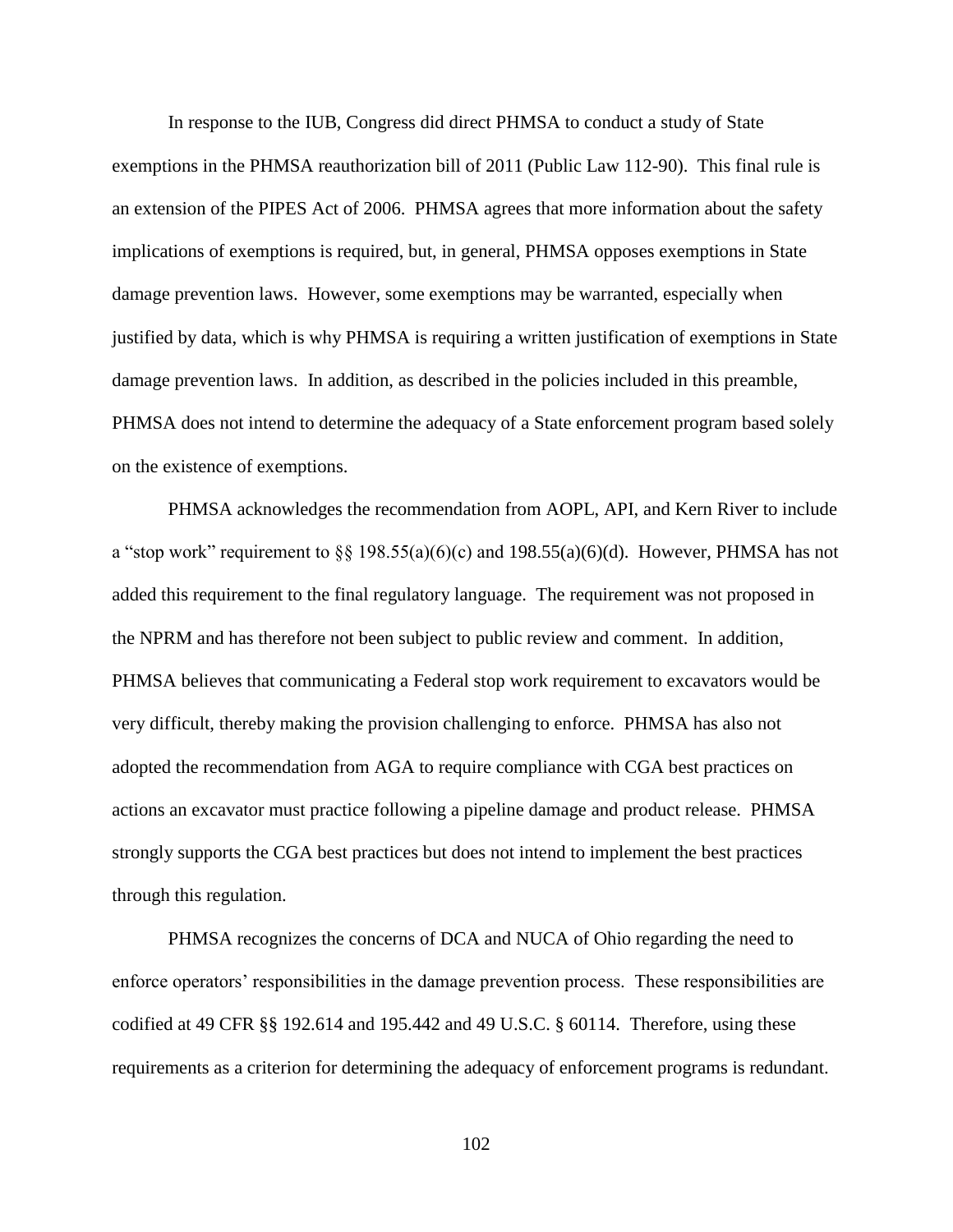However, PHMSA recognizes the need for States to more vigorously enforce these existing requirements on pipeline operators. PHMSA believes that to ensure fair and consistent enforcement of damage prevention requirements, States should consistently enforce 49 CFR §§ 192.614 and 195.442 and 49 U.S.C. § 60114.

In response to the comments from NUCA of Ohio regarding  $\S$  198.55(a)(7), PHMSA deliberately omitted exemptions for one-call membership. While exemptions regarding one-call membership may have the potential to impact pipeline safety, especially with regard to sewer cross-bores, PHMSA believes that notification exemptions likely have the greatest potential for negative impact on pipeline safety. Pipeline operators are required by existing regulations to be members of one-calls in the States in which they operate, which is the fundamental membership requirement that has the greatest positive impact on excavation damage prevention for pipelines.

PHMSA acknowledges TPA's and TRA's suggestion regarding the 2-hour time limit in § 198.55(a)(6)(i), but PHMSA has opted not to set a specific time limit on notification to the operator. PHMSA believes that the regulatory language, as written, is enforceable. PHMSA agrees with TPA's recommendation to eliminate the phrase "owner or" from this same section; the regulatory language has been updated accordingly.

PHMSA affirms that the notification process described by Missouri PSC is acceptable and meets the intent of this criterion, provided the notification from the excavator to the MOCS and from MOCS to the pipeline operator is prompt.

## *Comments on § 198.55(a)(7)*

KCC stated that the Kansas damage prevention laws contain negotiated exemptions for various categories of excavators, such as tillage for agricultural purposes. KCC stated that most tillage occurs during a very small time period over millions of acres in the State. Requiring all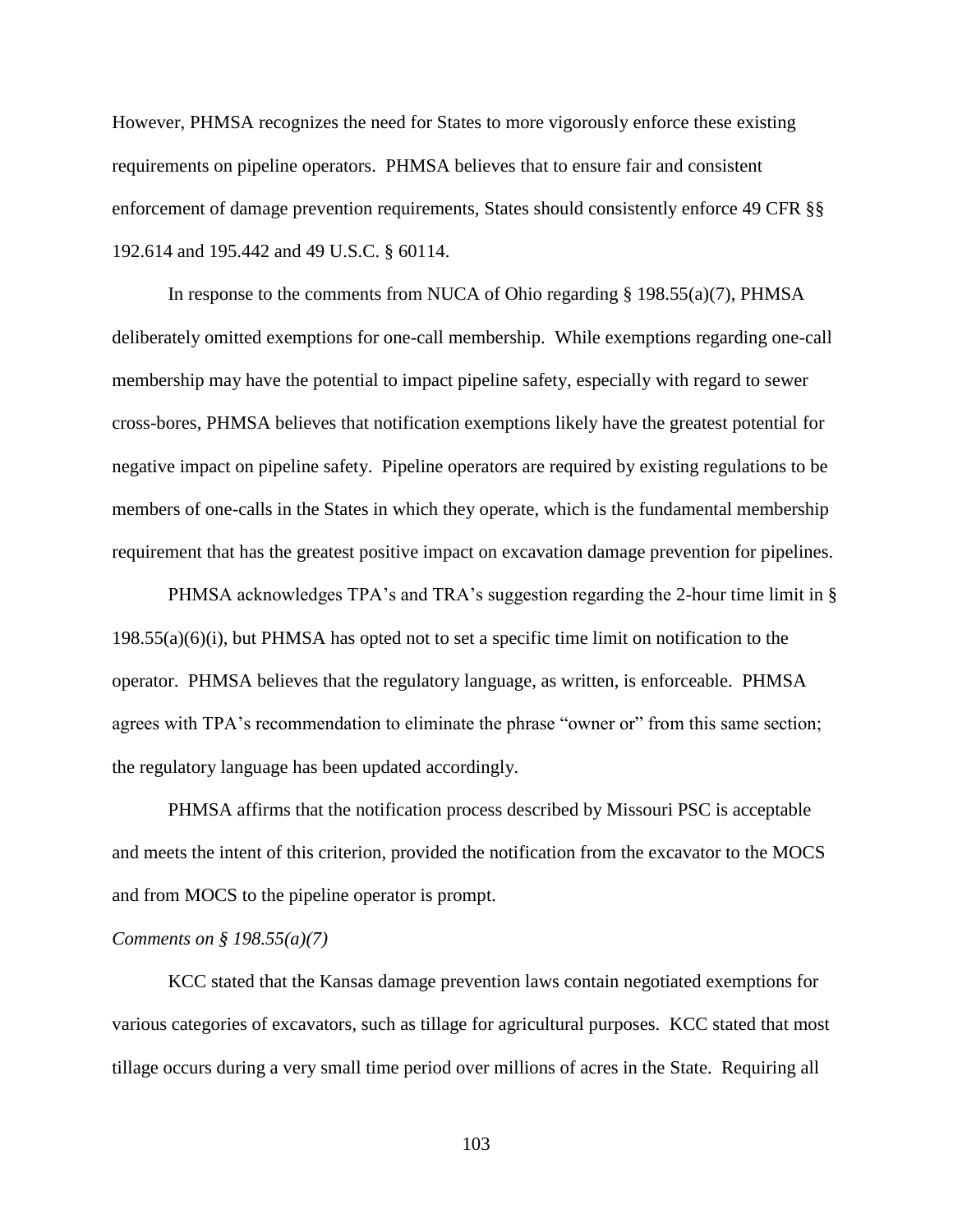farmers to request locates, and for the operators to provide such locates each year during the very narrow planting season window, would be a logistical nightmare with little to no benefit if pipeline depth of cover is regularly monitored and maintained by the operator. KCC stated that Federal enforcement of a standard applied to pipeline rights-of-way, which differs from the statewide standard, would lead to confusion and possibly an increase in accidents. The KCC objected to the proposed requirement that States provide PHMSA a written justification for any exemptions for excavators from State damage prevention requirements. KCC believes that PHMSA has no authority to require States to provide such justifications.

The Missouri PSC stated that some exemptions may be reasonable. The Missouri PSC requested clarification as to what exemptions, if any (beyond a homeowner hand-digging on their private property), may be acceptable. Also, the Missouri PSC stated that a written justification for any exemptions would lead to PHMSA approving or allowing that exemption to remain in the State damage prevention law.

NYDPS commented that exemptions from State excavation damage prevention programs should be limited to ensure public safety, but States and PHMSA must appropriately balance the risks and costs of such exemptions. NYDPS stated that exempting excavators that are only using hand tools from providing notice of intent to excavate to the State one-call system may make sense in individual States, particularly in States with significant urban areas, since most excavation would require powered equipment to remove pavement in those States. NYDPS stated that requiring anyone (except a homeowner excavating on his or her own property) to provide notice of intent to excavate when only employing hand tools would impose significant costs on facility members to respond to requests for mark-outs, and these costs would, in the case of regulated utilities, be passed on to customers. Therefore, NYDPS stated that PHMSA should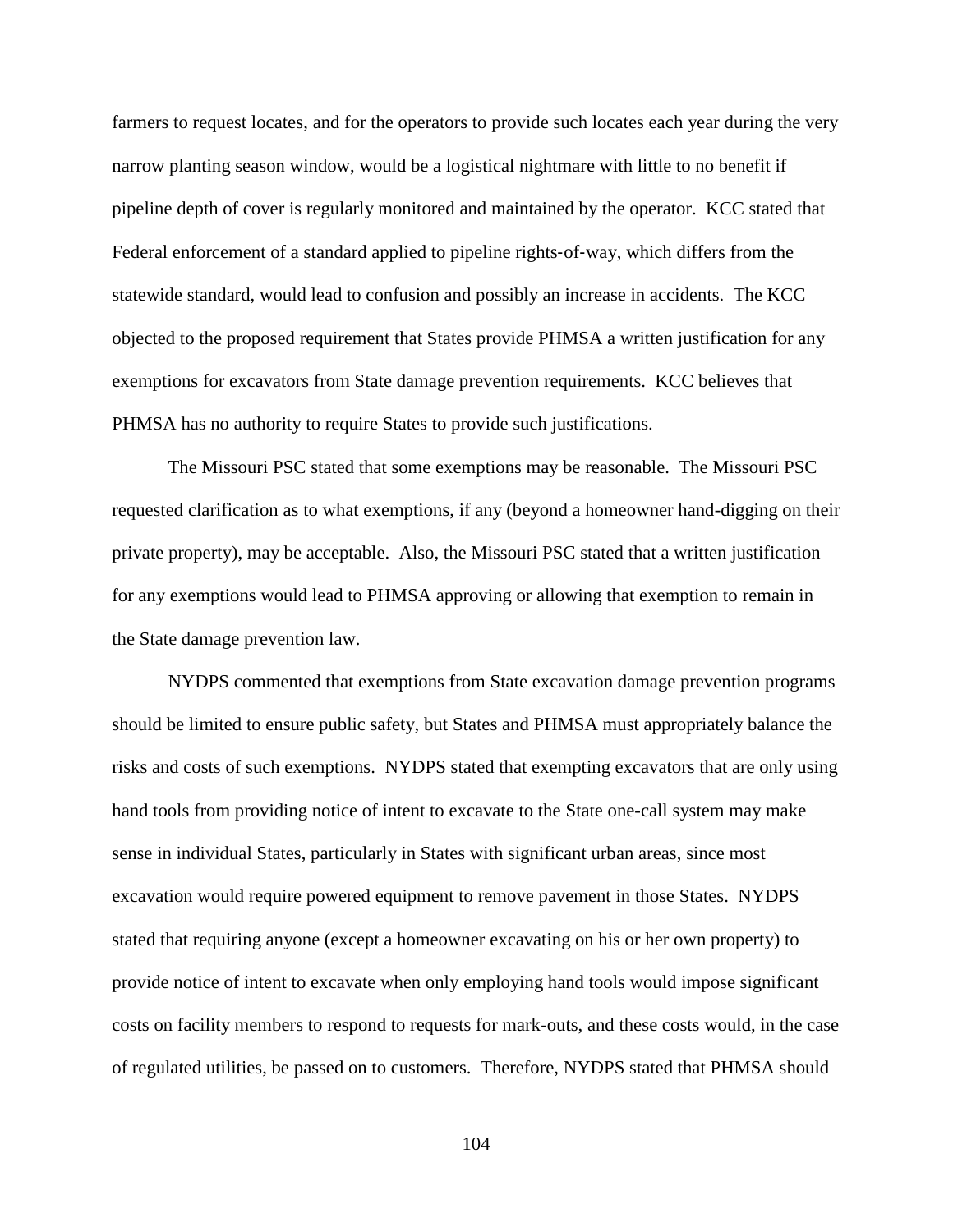consider such exemptions on a case-by-case basis in light of the particular attributes of the State and its excavation damage prevention program.

GPA stated that to promote the message of pipeline damage prevention, it is necessary to include references to the nationwide 811 one-call number in the final rule, and any exemptions to the requirements to use the one-call system should be severely limited.

National Grid stated that PHMSA should consider where exemptions from membership in one-call centers and/or exemptions from compliance with one-call regulations exist—those exemptions may be a matter of law in some States, and they are likely beyond the influence of a regulatory commission. Also, National Grid stated that, as a penalty, the reduction in State damage prevention program funding will prove counterproductive in cases where the State commission has no authority to eliminate exemptions. Instead, National Grid suggested providing incentives to States to eliminate exemptions.

## **Response**

PHMSA has clarified the scope and applicability of the evaluation criteria, including criterion number 7, in the policy in the preamble of this final rule. PHMSA's purpose in requiring States to address exemptions is to raise awareness of the potential impact of exemptions on pipeline safety. In general, PHMSA believes that all excavators should be required to make notification to a one-call before engaging in excavation activity. However, PHMSA acknowledges that the subject of exemptions is complex. Some exemptions to State damage prevention laws are justifiable with data that demonstrates that the exemptions have no appreciable effect on pipeline safety. By focusing on exemptions in State laws, PHMSA intends to encourage States to investigate the impact of exemptions on pipeline safety and, whenever possible, justify the exemptions with data.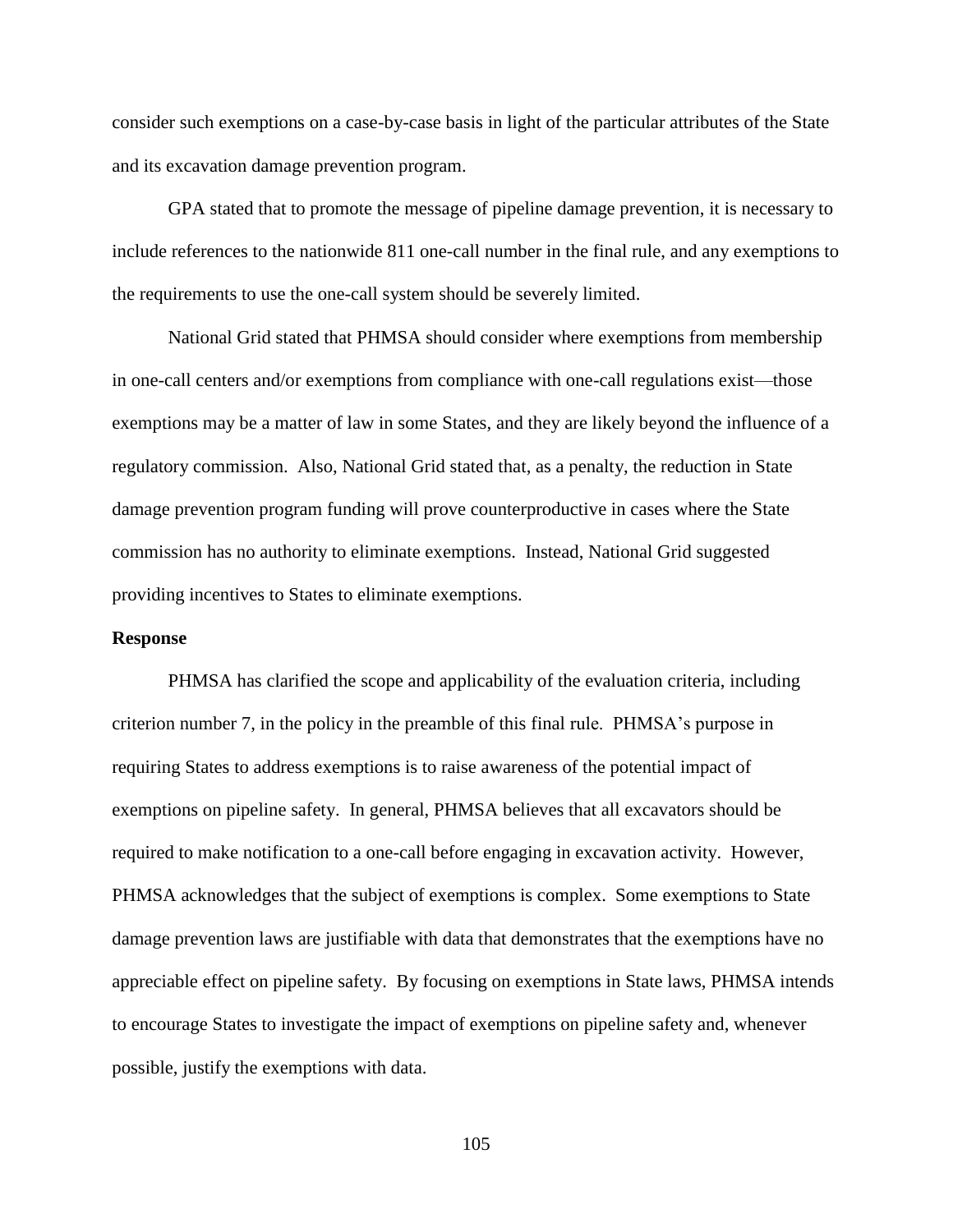### **General comments regarding State damage prevention enforcement programs**

NUCA of Ohio stated that excavators are commonly determined to be at fault for failing to notify the one-call center prior to excavation, but what is significantly lacking is enforcement of requirements that pipeline operators accurately mark their facilities as prescribed by State law. The enforcement authorities could impose civil penalties or other appropriate measures regardless of the stakeholder involved.

NYDPS agrees with PHMSA's proposed case-by-case determination of program adequacy. NYDPS stated that while the proposed penalties will likely have the effect of deterring willful violations, NYDPS believes that a State excavation damage prevention program with substantially less in civil penalties can also achieve the same result. NYDPS stated that this is especially true when one considers that most excavating companies are small, closely held corporations or proprietorships, and penalties in the range of five figures are generally enough to put these entities out of business or cause severe economic hardship.

NYDPS said it is concerned with PHMSA's proposal to evaluate program adequacy with regard to penalty levels by determining whether they are sufficient to deter violations. It is unclear to NYDPS how PHMSA would make determinations of "sufficient to deter violations." NYDPS stated that the standard is subjective and may imply some level of forecasting and/or assumptions. NYDPS suggested that with regard to penalty levels, PHMSA should review a State's excavation damage prevention program in terms of the annual decrease in underground facility damages and the magnitude of tickets processed by the State's damage prevention program. NYDPS stated that if a State can show a favorable rate over a period of years in underground facility damages per 1000 "one-call tickets" and a general downward trend, PHMSA should determine that the penalty levels under that particular State program are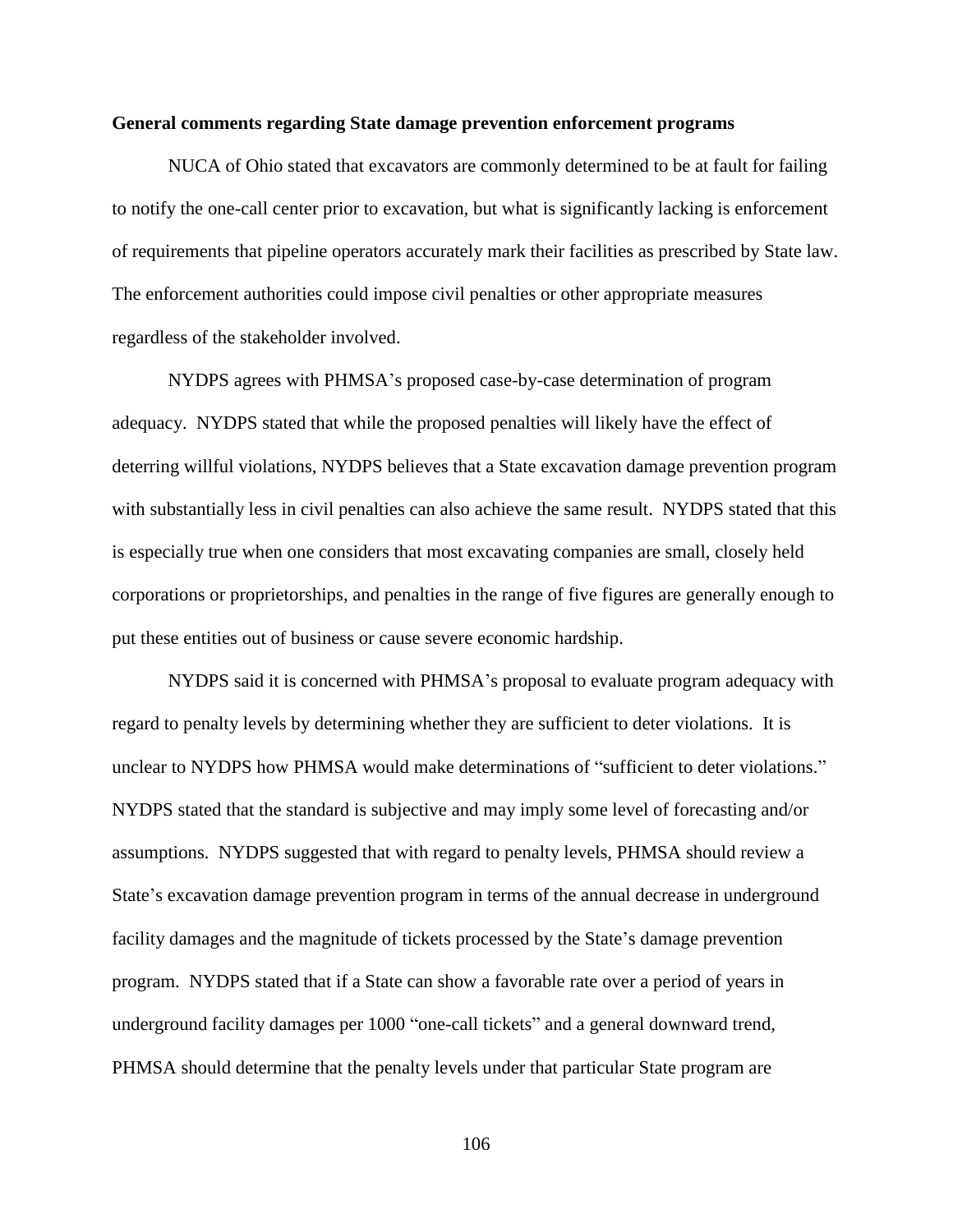sufficient to deter noncompliance among the regulated community. NYDPS recommended that PHMSA take into account the level of compliance and maturity of the State's damage prevention program because these factors will have a significant impact on a State's annual data. NYDPS recommended, in addition, that the magnitude of excavation work within a State should be considered in PHMSA's review since the amount of excavation work varies depending on the particular characteristics of each State (e.g., population, the mix of urban and rural areas, the size of its urban centers). NYDPS recommended that when reviewing State programs, PHMSA should take into account other important aspects of damage prevention programs, including but not limited to outreach and education, damage prevention meetings among facility owners and excavators, and training programs.

NYDPS stated that PHMSA should also take into account the deterrent effect of metrics in rate plans for regulated utilities that impose negative rate adjustments on a company for failure to meet certain metrics related to their performance of required duties and responsibilities under the State excavation damage prevention program law. NYDPS stated that these performance metrics are generally part of most large gas utilities' rate plans in New York, with negative rate adjustments imposed for failure to meet applicable standards. NYDPS stated that PHMSA should take into account the effect of requiring training for those who violate the requirements of a State excavation damage prevention program. Such non-monetary sanctions have a positive effect on future compliance, particularly with regard to small excavating companies and their employees, and tend to prevent or deter future willful or unintentional noncompliance.

Pennsylvania One Call suggests that where PHMSA determines that a State program's effectiveness is compromised by the lack of adequate resources, PHMSA should comment on the problem and consider establishing a mechanism to assist the State in making up such a revenue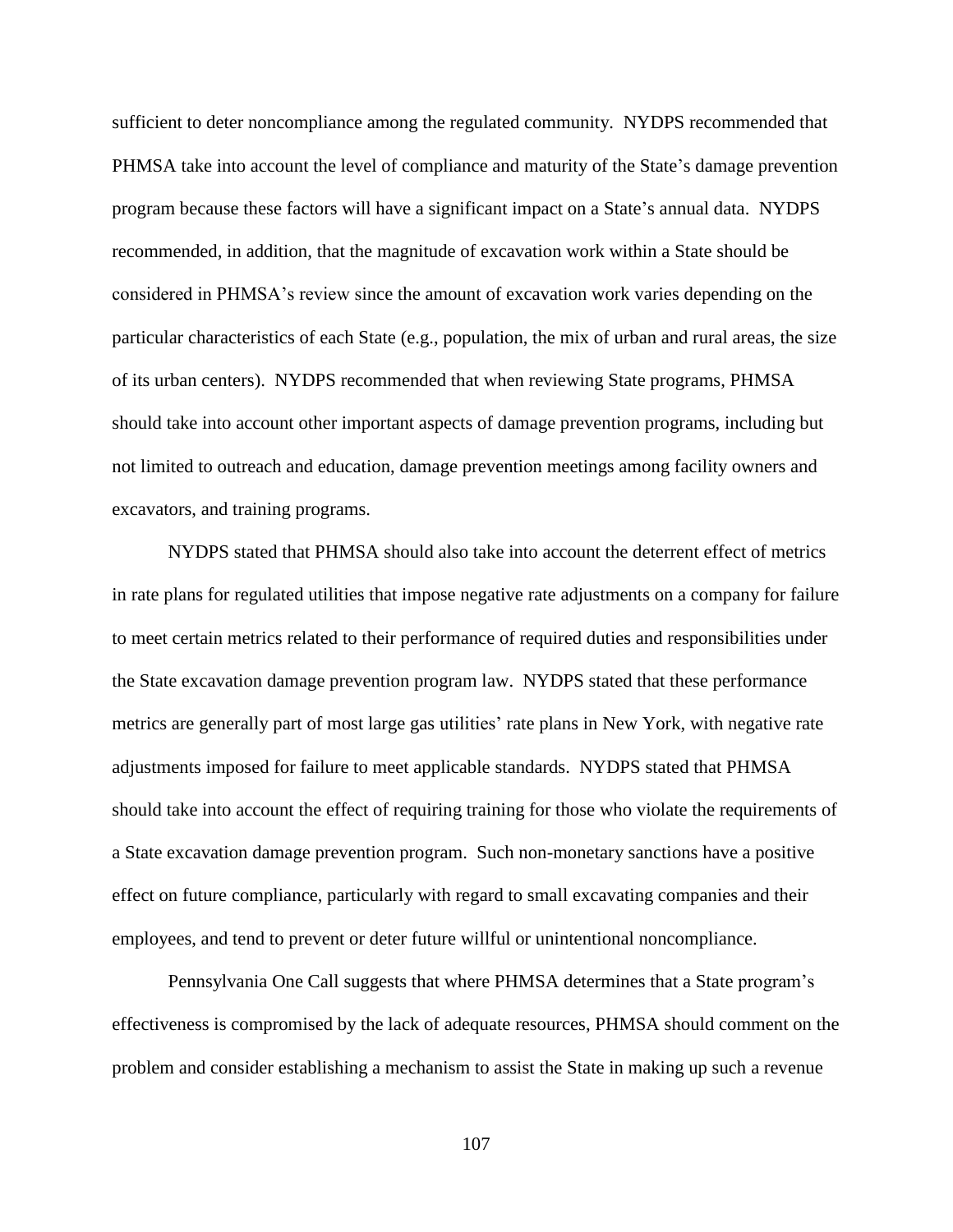shortfall; fines should be earmarked for enforcement activities and educational efforts related to damage prevention.

NYDPS supports PHMSA's evaluation of whether the State employs investigation practices that are adequate to determine the at-fault party when excavation damage occurs. NYDPS agrees with PHMSA that State programs must be capable of determining fault, since investigative practices are critical to the success and adequacy of State excavation damage prevention programs. However, NYDPS believes that the NPRM is too narrowly focused on determining the person or entity at fault for pipeline damages. Violations may occur without any damage to facilities; therefore, citations for violations of damage prevention program rules where no damage occurred should be important to correct behavior that could result in damages in future excavations.

#### **Response**

PHMSA acknowledges the concerns of NUCA of Ohio regarding the need to emphasize the responsibilities of all stakeholders, including pipeline operators, in the damage prevention process. Federal regulations at 49 CFR Parts 192.614 and 195.442 address the damage prevention responsibilities of pipeline operators. PHMSA will enforce these regulations in any Federal enforcement case related to this final rule; PHMSA will also work with relevant States to ensure these regulations are enforced with operators under State jurisdiction.

PHMSA understands that many excavators are unable to pay excessive fines. PHMSA encourages States to enforce their own damage prevention regulations and assess fines and other penalties accordingly. PHMSA intends to enforce this final rule with civil penalties in accordance with 49 U.S.C. § 190.225.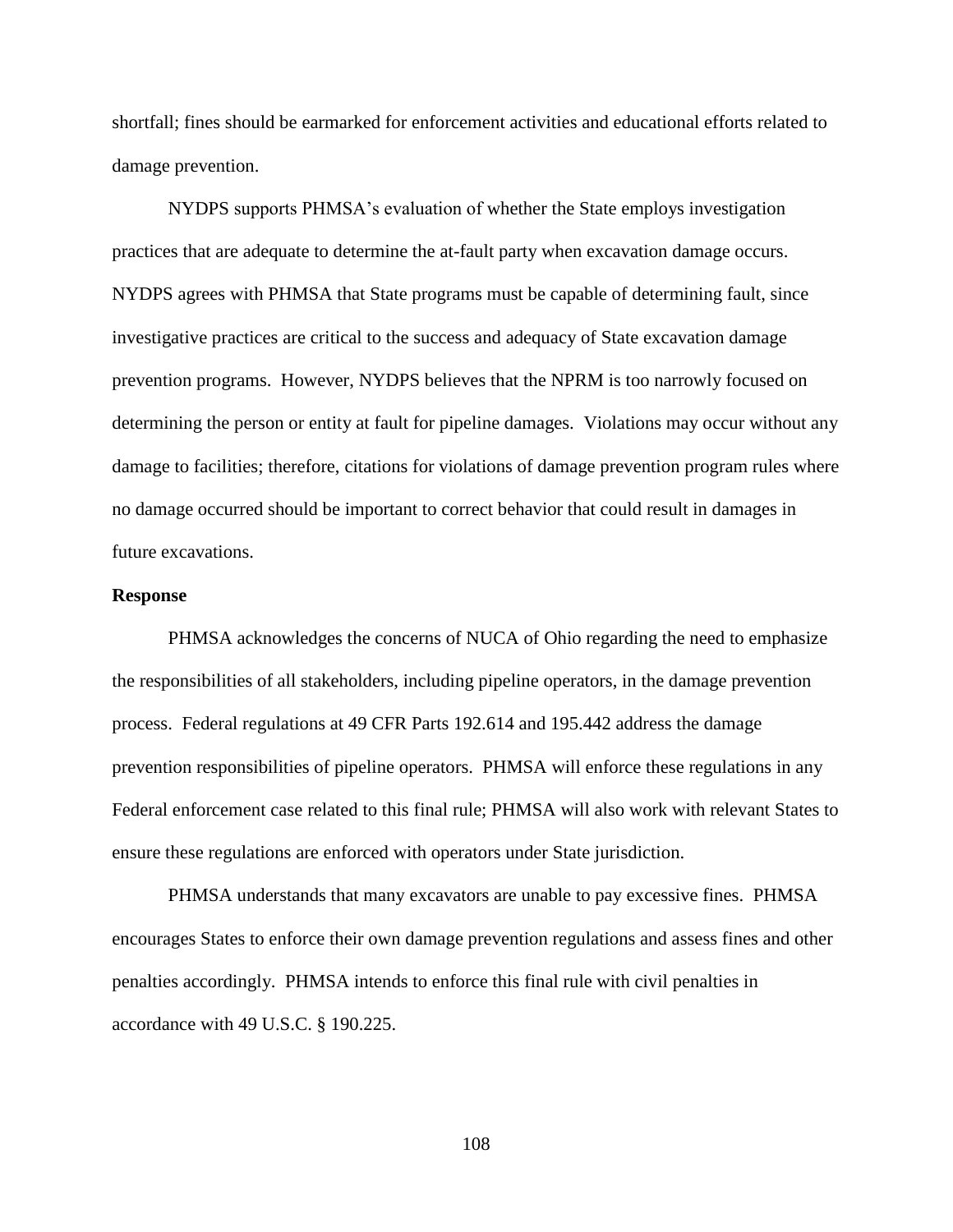PHMSA acknowledges the comments from NYDPS. PHMSA will use the criteria in § 198.55 to assess the adequacy of State damage prevention law enforcement programs. The applicability of the criteria is clarified in the policy statement in the preamble to this final rule. PHMSA believes that the criteria and the accompanying policy take into account the concerns raised by NYDPS. PHMSA understands that State damage prevention programs are highly variable and PHMSA intends to give consideration to the unique aspects of State enforcement programs during annual evaluations.

PHMSA acknowledges Pennsylvania One Call's recommendation to clearly explain the reasons for any findings of State enforcement program inadequacy. PHMSA intends to make these explanations public by making all of PHMSA's findings pertaining to State enforcement program evaluations available on PHMSA's websites. However, PHMSA is limited by law with regard to how civil penalties are collected. PHMSA may not use civil penalties to create funds for specific purposes. Civil penalties assessed by PHMSA are paid directly to the U.S. Treasury.

PHMSA acknowledges the comments from NYDPS regarding the narrow focus of § 198.55(a)(5). However, this final rule is intentionally constructed to be narrowly focused in this regard. PHMSA will likely only conduct enforcement proceedings in cases of actual excavation damage to pipelines and, most likely, only in cases of egregious violations of the Federal excavation standard set forth in this final rule. PHMSA encourages States to implement adequate enforcement programs that can address the variety of potential violations to State laws and regulations.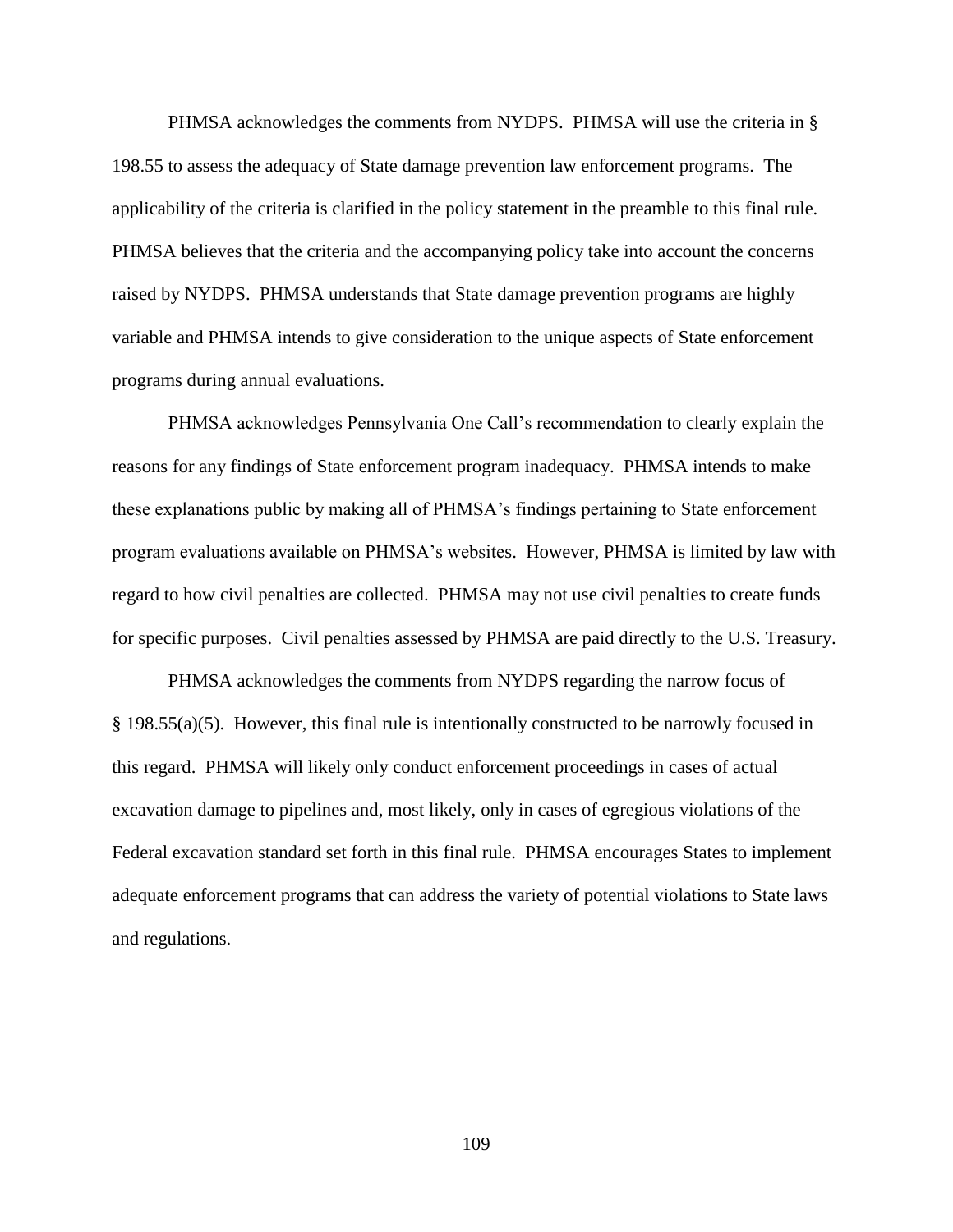#### **Comments on the Regulatory Analysis and Notices**

AAR stated that the Preliminary Regulatory Evaluation errs in stating that the NPRM would not impose any new costs on excavators. The AAR stated that railroads do not routinely contact one-call centers for the constant maintenance-of-way work undertaken along their 140,000 miles of right-of-way; therefore, there would be a significant cost to the railroads, the call centers, and utilities if such calls were required. AAR stated that PHMSA has not shown a safety benefit from requiring railroads to participate in one-call systems for activities that pose no threat to underground pipelines. AAR stated that from a cost-benefit perspective, it makes no sense to require railroads to notify one-call centers for routine maintenance-of-way activities.

CenterPoint stated that one cost that PHMSA has not adequately addressed is the cost to administer a damage prevention program. Whether the State incurs the expense to meet the proposed criteria, or PHMSA takes over the enforcement, these costs are significant and would vary depending on the reporting system adopted. Therefore, CenterPoint requested that PHMSA predict the number of States expected to be held inadequate to determine the cost of this rulemaking action.

IUB stated that the evaluation for cost analysis states the proposed Federal excavation requirement mimics the excavation requirement in each State and does not impose any additional costs on regulators, but the proposed definitions of "excavation" and "excavator" in the NPRM would not mimic State law and would set different standards for when a notice of excavation is required than a State may require. IUB stated that the costs to excavators of contending with two sets of notice requirements are not reflected in this evaluation. IUB stated that the cost evaluation states that PHMSA believes the NPRM does not mandate States to have adequate excavation damage prevention enforcement programs. IUB stated that perhaps it does not do so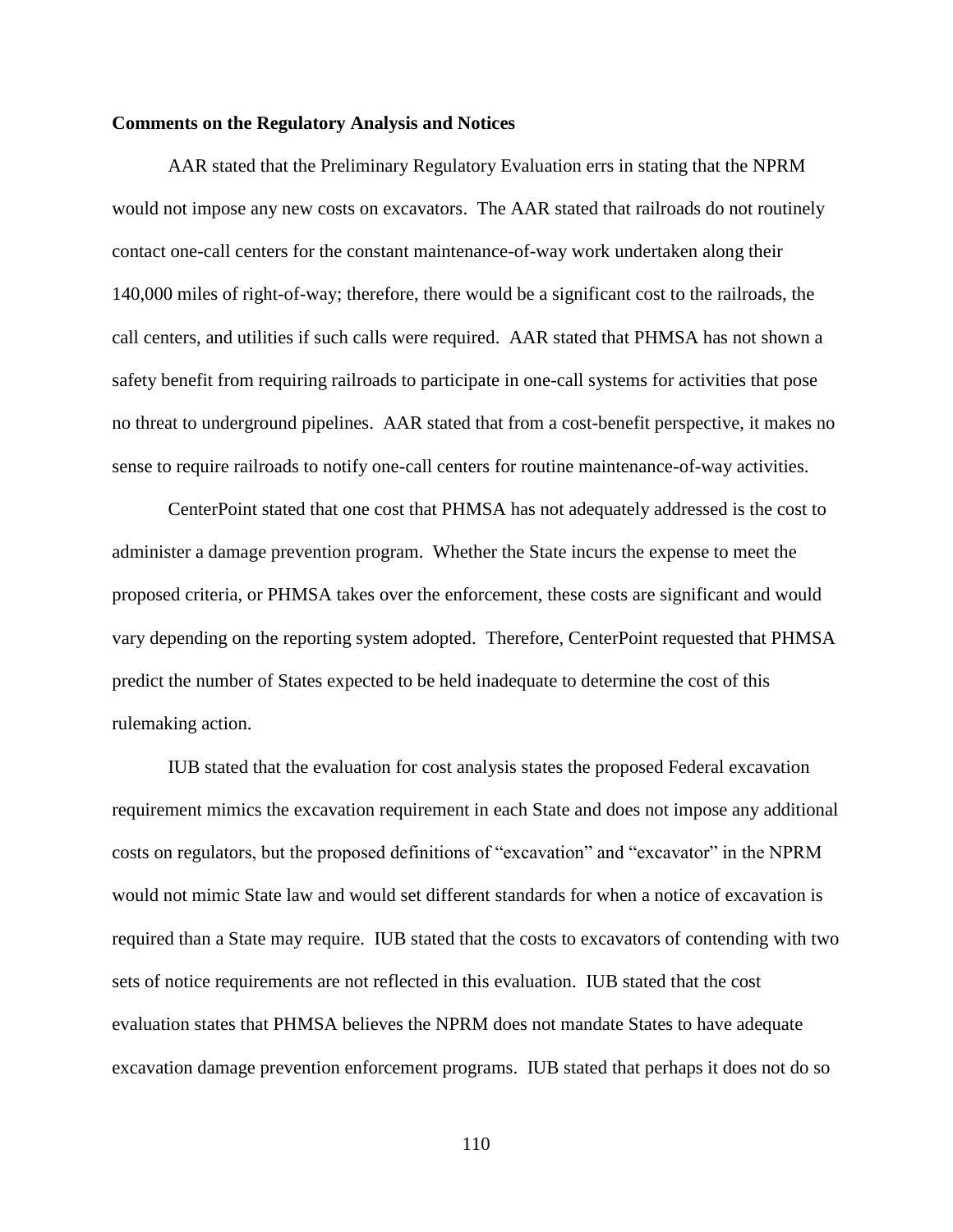explicitly, but it certainly attempts to do so implicitly, as grant penalties are proposed for States without adequate enforcement in § 198.53. In addition, IUB stated that PHMSA's data stated that an effective rate for Federal enforcement of even 50 percent of the State success rate is overoptimistic; that the 63 percent excavation damage incident reduction rate the evaluation attributes solely to state enforcement, with no consideration of other factors, is exaggerated; and that certain costs were omitted. IUB believes that whether proper consideration of these issues would cause the benefit/cost ratio to become unfavorable is unclear, but the 19-to-1 ratio stated in the rulemaking preamble is certainly highly inflated.

The KCC questions the accuracy of PHMSA's cost estimates as unrealistic and that they are based upon flawed assumptions. KCC stated that the NPRM states, "PHMSA believes that excavators will not incur any additional costs because the Federal excavation standard, which is also a self-executing standard, mirrors the excavation standard in each state and does not impose any additional costs on excavators." KCC stated that this assumption is demonstrably not true and may even conceal the full scope of PHMSA's NPRM. KCC stated that the cost-benefit analysis makes it sound like PHMSA is proposing only to enforce State standards when the state's enforcement efforts are deemed inadequate. KCC stated that if the rulemaking were confined in that manner, then the KCC's views might be different.

NAPSR stated that PHMSA conducted a study that reviewed three States before and after they had enforcement programs and concluded that excavation enforcement programs might decrease pipeline excavation damages over time, and therefore, decrease fatalities, injuries, and property damage. NAPSR stated that for the States without enforcement programs, the NPRM does not indicate that PHMSA reviewed whether these States have experienced damage reduction on a year-to-year basis as the result of non-enforcement damage prevention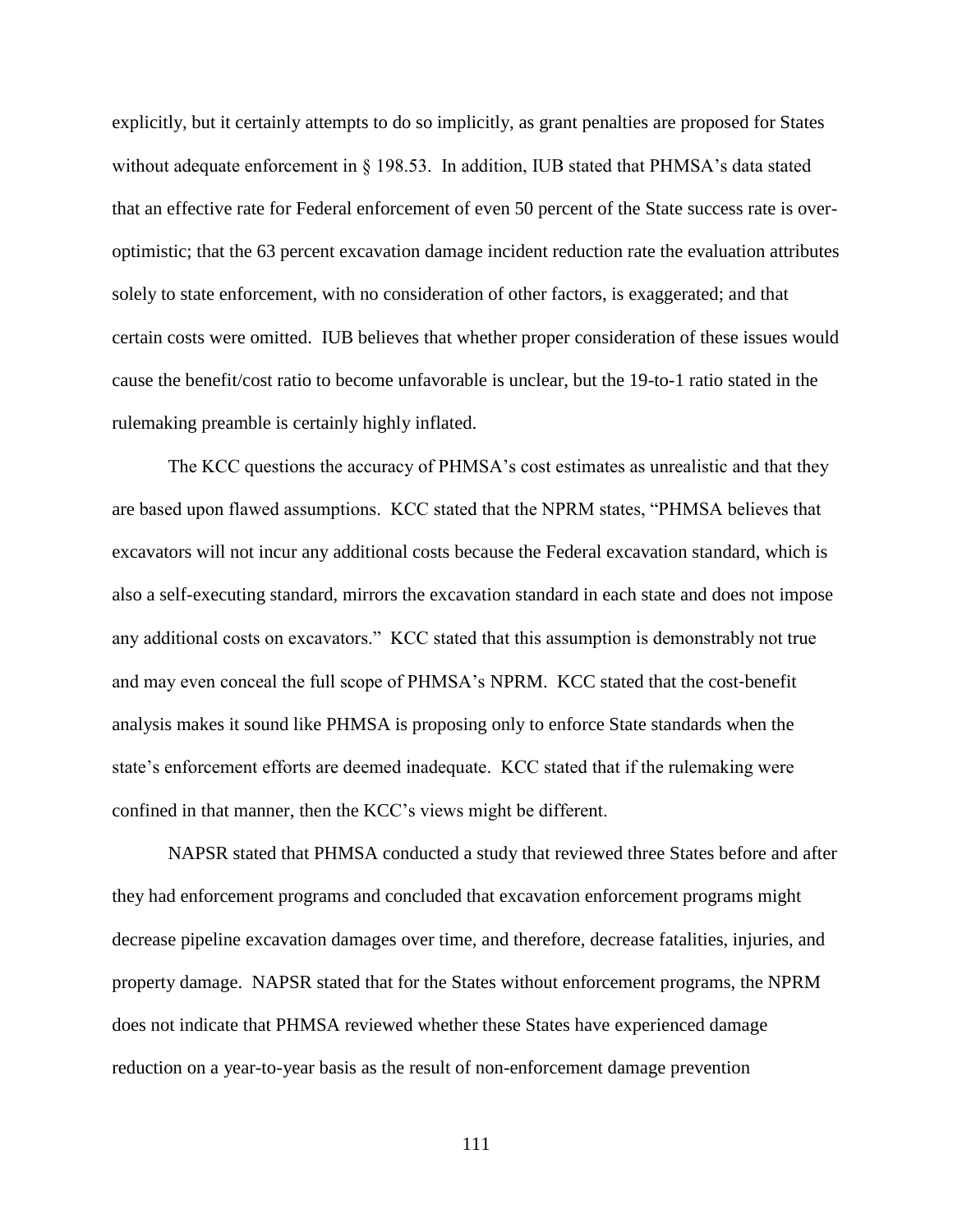initiatives—PHMSA only documents total damages and incidents over a 22-year period. In order to show the true advantages of a damage prevention enforcement program versus nonenforcement initiatives, NAPSR stated that it would be beneficial to show the damage trending rates of the States without enforcement programs. Also, NAPSR stated that PHMSA states that they intend to investigate all incidents in States without pipeline excavation damage enforcement programs. In the NPRM, PHMSA suggests that the 63 percent reduction is a helpful starting point on which to estimate the benefits of this final rule. NAPSR stated that PHMSA utilized three separate rates to conservatively evaluate the benefits of this final rule, but any significant reduction in pipeline damages would depend upon implementation of not just occasional incident enforcement, but all nine elements.

#### **Response**

As stated in responses to other comments throughout this preamble, PHMSA will be considerate of existing exemptions in State damage prevention laws. This includes exemptions for railroads. PHMSA's position is further clarified in the policy in the preamble of this final rule.

PHMSA already identified several States without excavation damage prevention enforcement programs. Therefore, unless these States are able to begin enforcing their excavation damage prevention laws before the effective date of this final rule, PHMSA would likely deem those State programs inadequate. PHMSA's preliminary cost/benefit estimates were based on assumptions that PHMSA would be enforcing its rules in States without adequate excavation enforcement programs. With regard to the States already enforcing their excavation damage enforcement programs, this rulemaking action has no effect.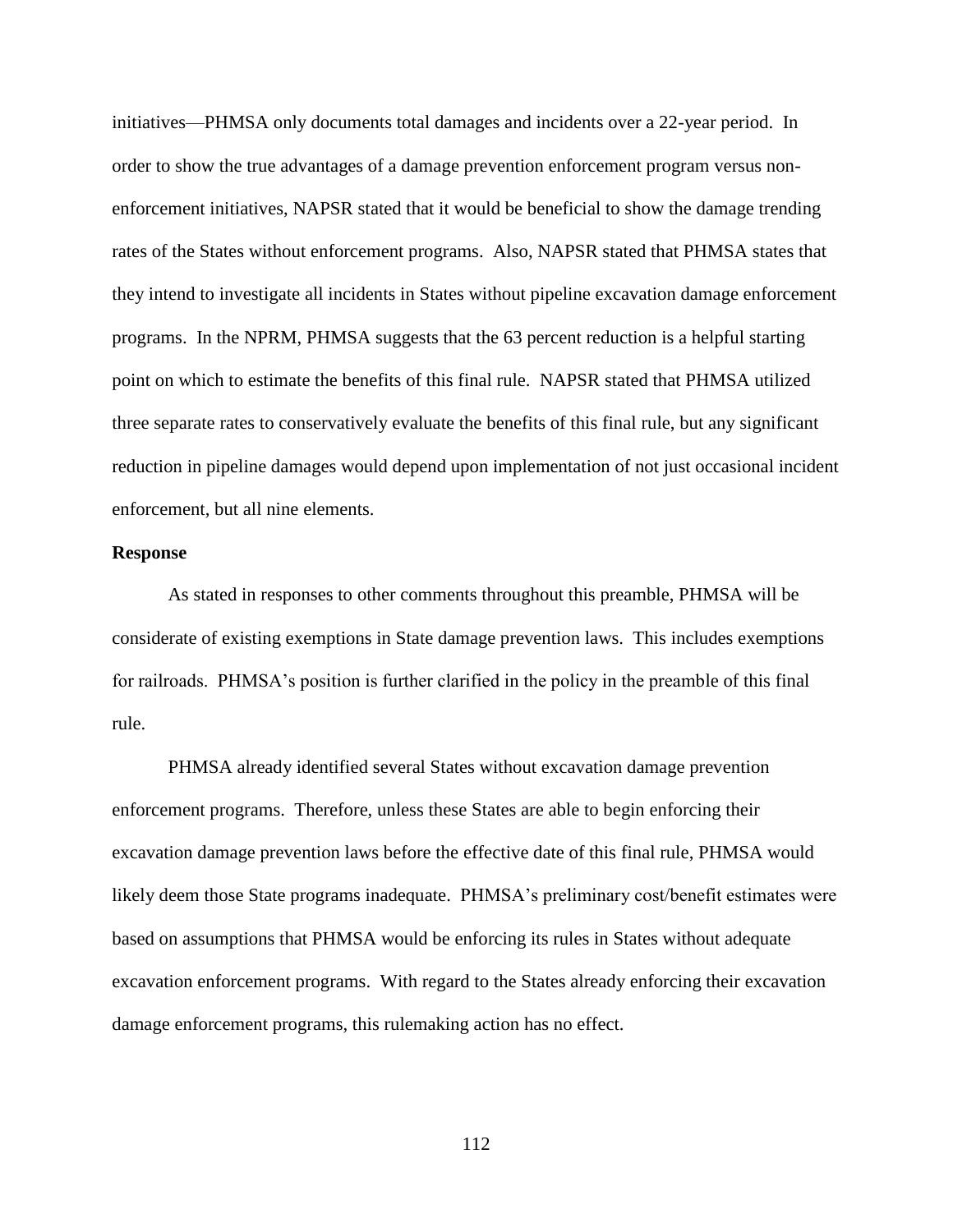PHMSA is modifying some definitions to address the IUB's concerns. Also, as stated in the regulatory analysis document (same docket number), PHMSA agrees and has noted that all nine elements do contribute to the reduction of excavation incidents.

It appears to PHMSA that KCC has misunderstood the NPRM because PHMSA has no intention of enforcing the Federal excavation standard in States where the States exercise their enforcement authorities and their excavation damage enforcement programs have not been determined to be inadequate.

PHMSA agrees with NAPSR's assessment that all nine elements are very important in reducing pipeline excavation damage. However, this action is limited to enforcement. Therefore, available enforcement data was used to determine the effects of excavation damage enforcement prevention programs, and the results show that enforcement may be a major tool in decreasing underground pipeline excavation damages.

## **Existing Requirements Applicable to Owners and Operators of Pipeline Facilities**

Under existing pipeline safety regulations, 49 CFR 192.614 for gas pipelines and 49 CFR 195.442 for hazardous liquid pipelines, operators are required to have written excavation damage prevention programs that require, in part, that the operator provide for marking its pipelines in the area of an excavation for which the excavator has submitted a locate request.

#### *Federal pipeline damage prevention regulations*

No commenters that addressed the existing pipeline safety damage prevention regulations, 49 CFR §§ 192.614 and 195.442, considered these requirements to be inadequate, nor did they believe that PHMSA needed to make these requirements more detailed or specific. Several commented that to do otherwise would lead to confusion where the Federal requirements were different from State standards.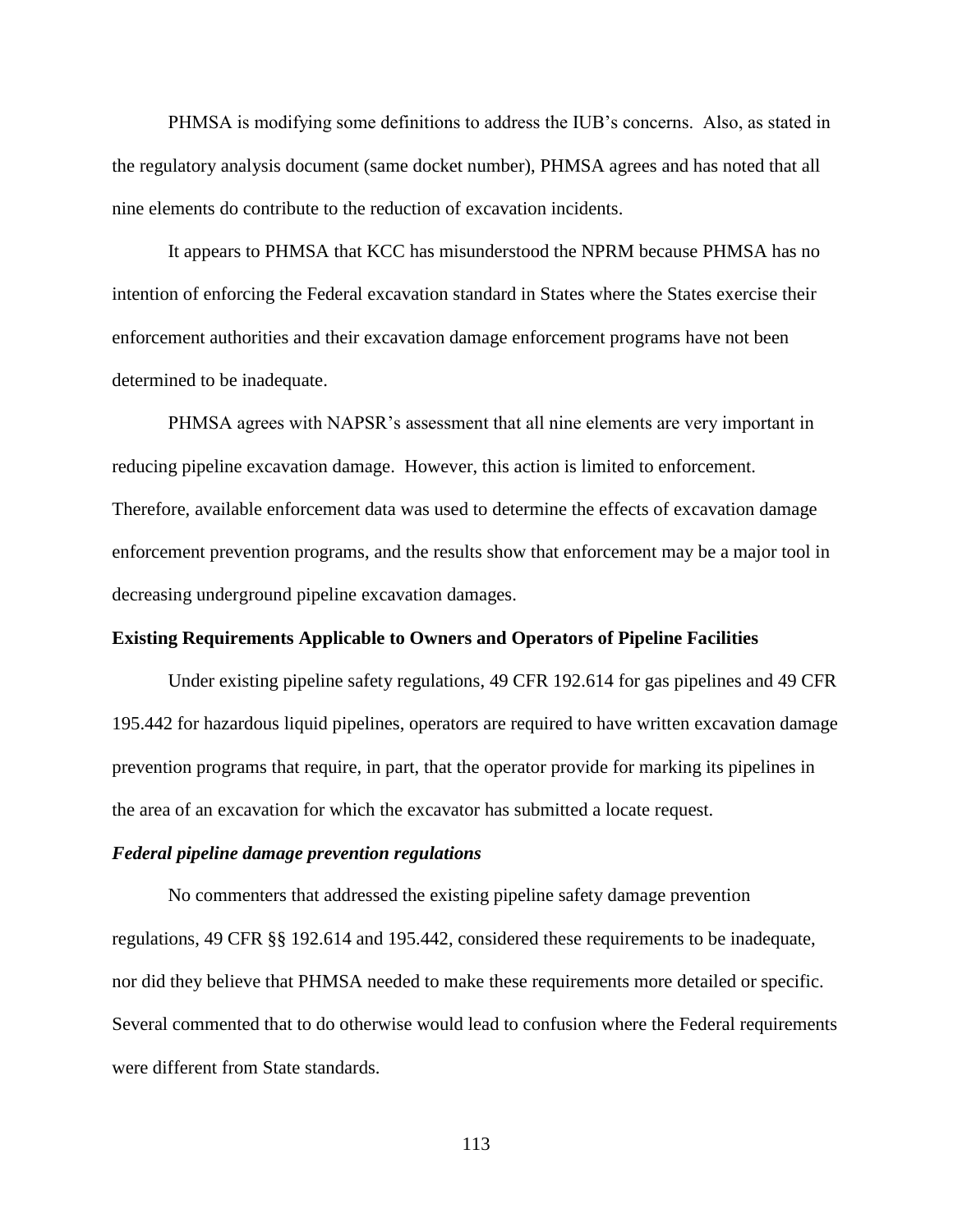## **V. Regulatory Analysis and Notices**

This final rule amends the Federal Pipeline Safety Regulations (49 CFR Parts 190-199) to establish criteria and procedures PHMSA will use to determine the adequacy of State pipeline excavation damage prevention law enforcement programs.

#### Statutory/Legal Authority for this Rulemaking

PHMSA's general authority to publish this final rule and prescribe pipeline safety regulations is codified at 49 U.S.C. 60101 *et seq.* Section 2(a) of the PIPES Act (Pub. L. 109- 468) authorizes the Secretary of Transportation to enforce pipeline damage prevention requirements against persons who engage in excavation activity in violation of such requirements provided that, through a proceeding established by rulemaking, the Secretary has determined that the relevant State's enforcement is inadequate to protect safety.

#### Executive Order 12866, Executive Order 13563, and DOT Policies and Procedures

This final rule is a non-significant regulatory action under section 3(f) of Executive Order 12866 (58 FR 51735) and 13563, and therefore was not reviewed by the Office of Management and Budget (OMB). This final rule is non-significant under the Regulatory Policies and Procedures of the Department of Transportation (44 FR 11034).

Executive Orders 12866 and 13563 require agencies to regulate in the "most costeffective manner," to make a "reasoned determination that the benefits of the intended regulation justify its costs," and to develop regulations that "impose the least burden on society." PHMSA analyzed the costs and benefits of this final rule. PHMSA expects the total cost of this final rule to be \$1.8 million, and the benefits to be \$31 million. $\degree$ 

 $\overline{a}$ 

 $9^9$  These numbers are discounted over 10 years at 7%.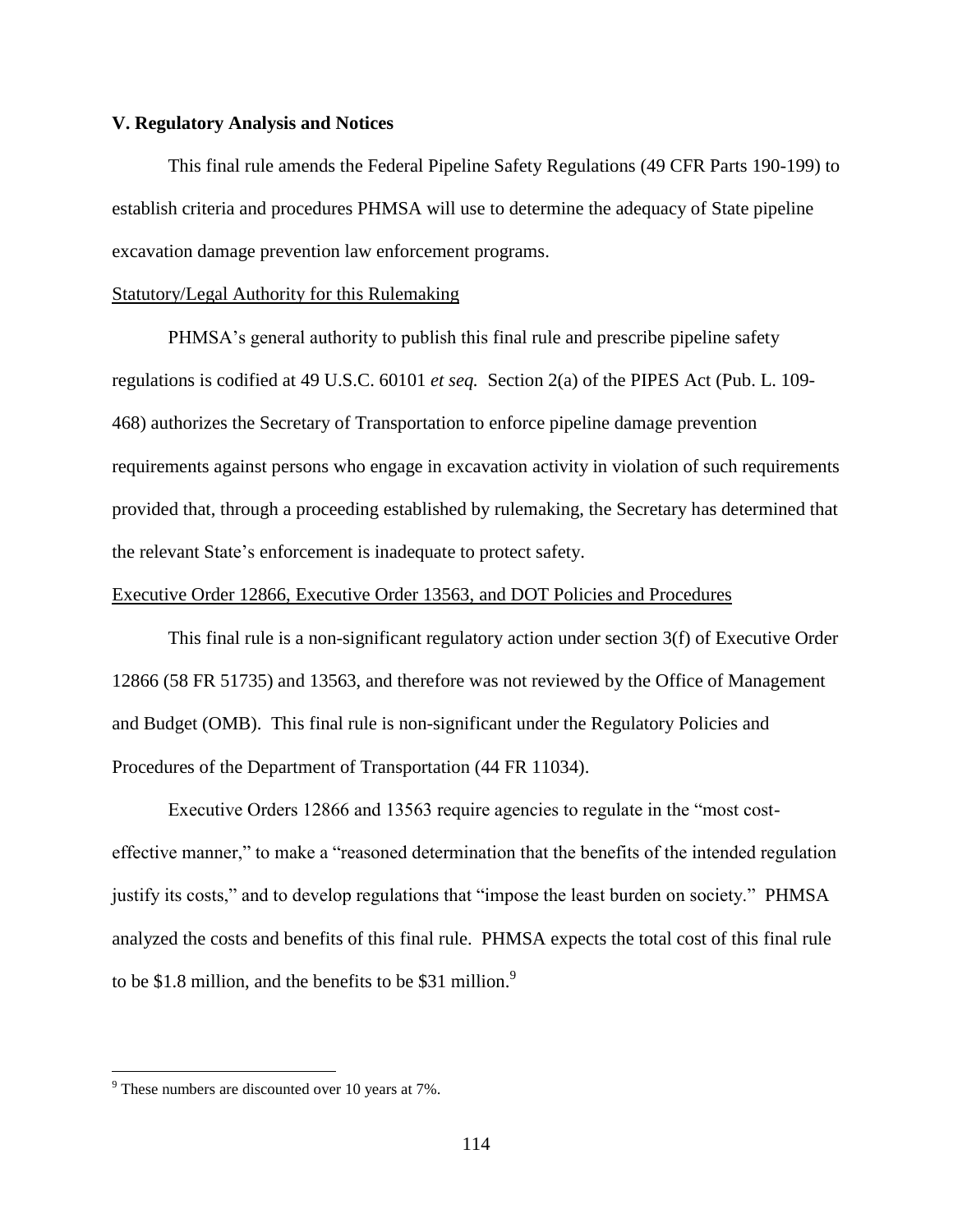PHMSA compared the overall costs of this final rule to the average costs associated with a single excavation damage incident. PHMSA found that this final rule has three separate potential cost impacts: (1) the costs to excavators to comply with the Federal excavation standard; (2) the cost to States to have their enforcement programs reviewed, to appeal a determination of ineffectiveness, and to ask for reconsideration; and (3) the cost impact on the Federal Government to enforce the Federal excavation standard. With regard to the potential cost impacts on excavators, PHMSA believes that excavators will not incur any additional costs because the Federal excavation standard, which is also a self-executing standard, is a minimum standard. Since it is a minimum standard, all States already have excavation standards that are more stringent than the Federal standard. Therefore, this minimum standard imposes no additional costs on excavators. The cost impacts on States are those costs associated with having the State enforcement programs reviewed (estimated to be \$20,000 per year), appealing a determination of ineffectiveness (estimated to be a one-time cost of \$125,000), asking for reconsideration (estimated to be a one-time cost of \$350,000 (14 x \$25,000)). Therefore, assuming 14 States would be deemed to have inadequate enforcement programs, the total estimated first year cost impacts on States are  $((\$20,000 \text{ (annually}) + (14 \text{ x } \$25,000) + (5 \text{ x})$  $$25,000$ ) =  $$495,000$ . The annual cost impacts on States in subsequent years are estimated to be \$20,000. The annual cost impacts on the Federal Government are estimated to be approximately \$163,145. Therefore, the total first-year cost of this final rule is estimated to be \$658,145  $(\$495,000 + \$163,145)$ . In the following years, the costs are estimated to be approximately  $$183,145 ($20,000 + $163,145)$  per year. The total cost over 10 years, with a 3 percent discount rate, is \$2,084,132, and at a 7 percent discount rate is \$1,720,214. PHMSA specifically asked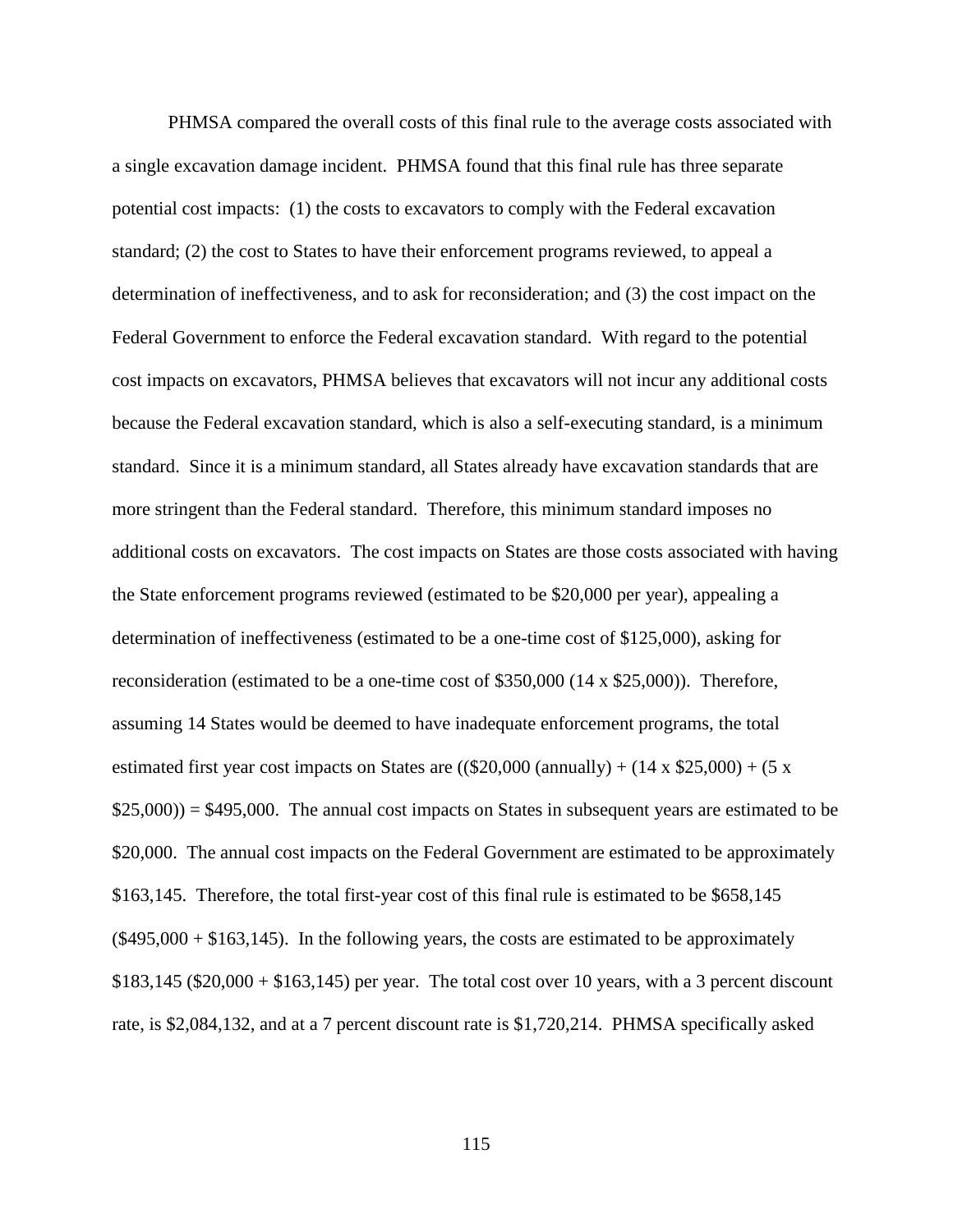for comments on whether it had adequately captured the scope and size of the costs of this final rule but, other than general comments, PHMSA did not receive any identified costs.

To determine the benefits, PHMSA was able to obtain data for three States over the course of the establishment of their excavation damage prevention programs (additional information about these States can be found in the regulatory analysis that is in the public docket). Each of the three States had a decrease of at least 63 percent in the number of excavation damage incidents occurring after they initiated their enforcement programs. While many factors can contribute to the decrease in State excavation damage incidents, the data from these States was useful in helping to estimate the benefits of this final rule. PHMSA utilized three separate effectiveness rates to conservatively evaluate the benefits of this final rule. The rates are based on the reduction of incidents of the three States studied and more conservative effective rates because State pipeline programs vary widely, which may lead to a lower effective rate than that of the three States PHMSA analyzed. One expected unquantifiable benefit is that this rulemaking action will provide an increased deterrent to violate one-call requirements (although requirements vary by State, a one-call system allows excavators to call one number in a given State to ascertain the presence of underground utilities) and the attendant reduction in pipeline incidents and accidents caused by excavation damage. Based on incident reports submitted to PHMSA, failure to use an available one-call system is a known cause of pipeline accidents.

The average annual benefits range from \$4,642,829 to \$14,739,141. Evaluating just the lower range of benefits over 10 years results in a total benefit of over \$40,790,000 with a 3 percent discount rate, and over \$31,150,000 with a 7 percent discount rate. In addition, over the past 24 years, the average reportable incident caused \$282,930 in property damage alone.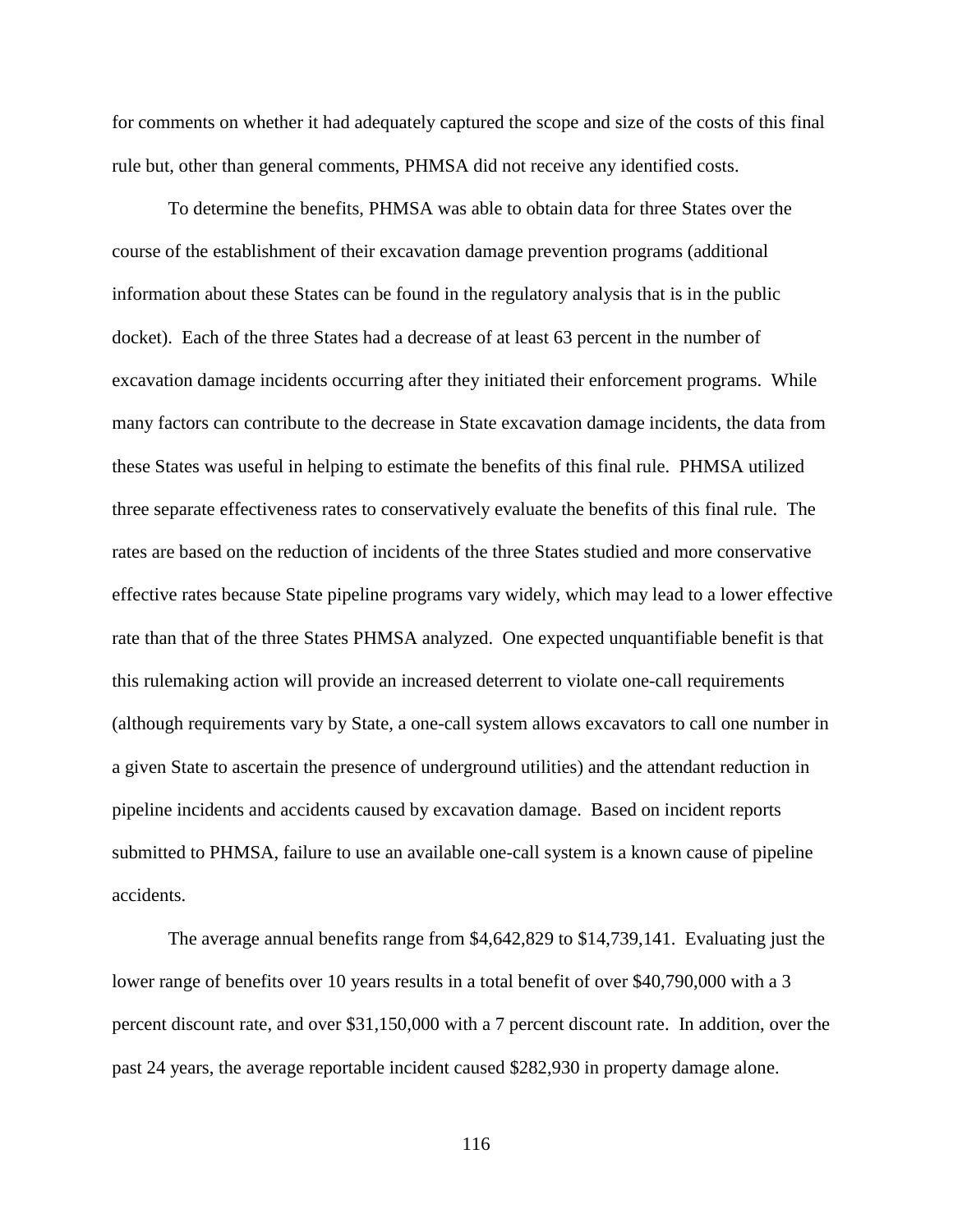Therefore, if this regulatory action prevents just one average reportable incident per year, this final rule would be cost beneficial.

A regulatory evaluation containing a statement of the purpose and need for this rulemaking and an analysis of the costs and benefits is available in the docket.

#### Regulatory Flexibility Act

Under the Regulatory Flexibility Act (5 U.S.C. 601 *et seq.*), PHMSA must consider whether rulemaking actions would have a significant economic impact on a substantial number of small entities. Pursuant to 5 U.S.C. 603, PHMSA has made a determination that this final rule will not have a significant economic impact on a substantial number of small entities. This determination is based on the minimal cost to excavators to call the one-call center. In addition, this final rule is procedural in nature, and its purpose is to set forth an administrative enforcement process for actions that are already required. This final rule has no material effect on the costs or burdens of compliance for regulated entities, regardless of size. Thus, the marginal cost, if any, that is imposed by the final rule on regulated entities, including small entities, is not significant. Based on the facts available about the expected impact of this final rule, I certify that this final rule will not have a significant economic impact on a substantial number of small entities.

Since the Regulatory Flexibility Act does not require a final regulatory flexibility analysis when a rule will not have a significant economic impact on a substantial number of small entities, such an analysis is not necessary for this final rule.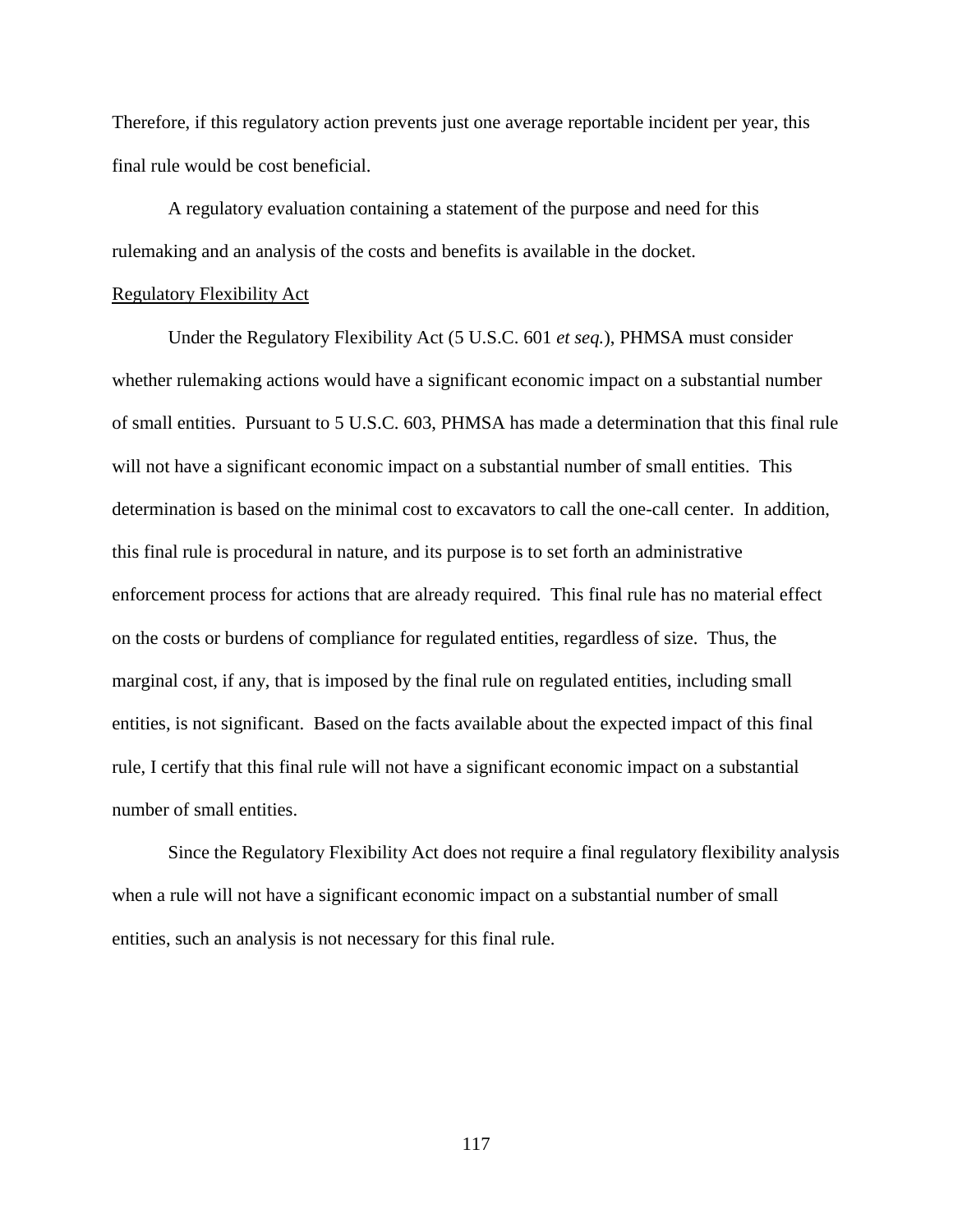#### Executive Order 13175

PHMSA has analyzed this final rule according to the principles and criteria in Executive Order 13175, "Consultation and Coordination with Indian Tribal Governments." Because this final rule will not significantly or uniquely affect the communities of the Indian tribal governments or impose substantial direct compliance costs, the funding and consultation requirements of Executive Order 13175 do not apply.

#### Paperwork Reduction Act

Pursuant to 5 CFR 1320.8(d), PHMSA is required to provide interested members of the public and affected agencies with an opportunity to comment on information collection and recordkeeping requests. PHMSA estimates that this final rule will cause an increase to the currently approved information collection titled "Gas Pipeline Safety Program Certification and Hazardous Liquid Pipeline Safety Program Certification" identified under OMB Control Number 2137-0584. Based on this final rule, PHMSA estimates a 20 percent reporting time increase to States with gas pipeline safety program certifications/agreements. PHMSA estimates the increase at 12 hours per respondent for a total increase of 612 hours (12 hours  $*$  51 respondents). As a result, PHMSA has submitted an information collection revision request to OMB for approval based on the requirements in this final rule. The information collection is contained in the pipeline safety regulations, 49 CFR Parts 190–199. The following information is provided for that information collection: (1) Title of the information collection; (2) OMB control number; (3) Current expiration date; (4) Type of request; (5) Abstract of the information collection activity; (6) Description of affected public; (7) Estimate of total annual reporting and recordkeeping burden; and (8) Frequency of collection. The information collection burden for the following information collection will be revised as follows: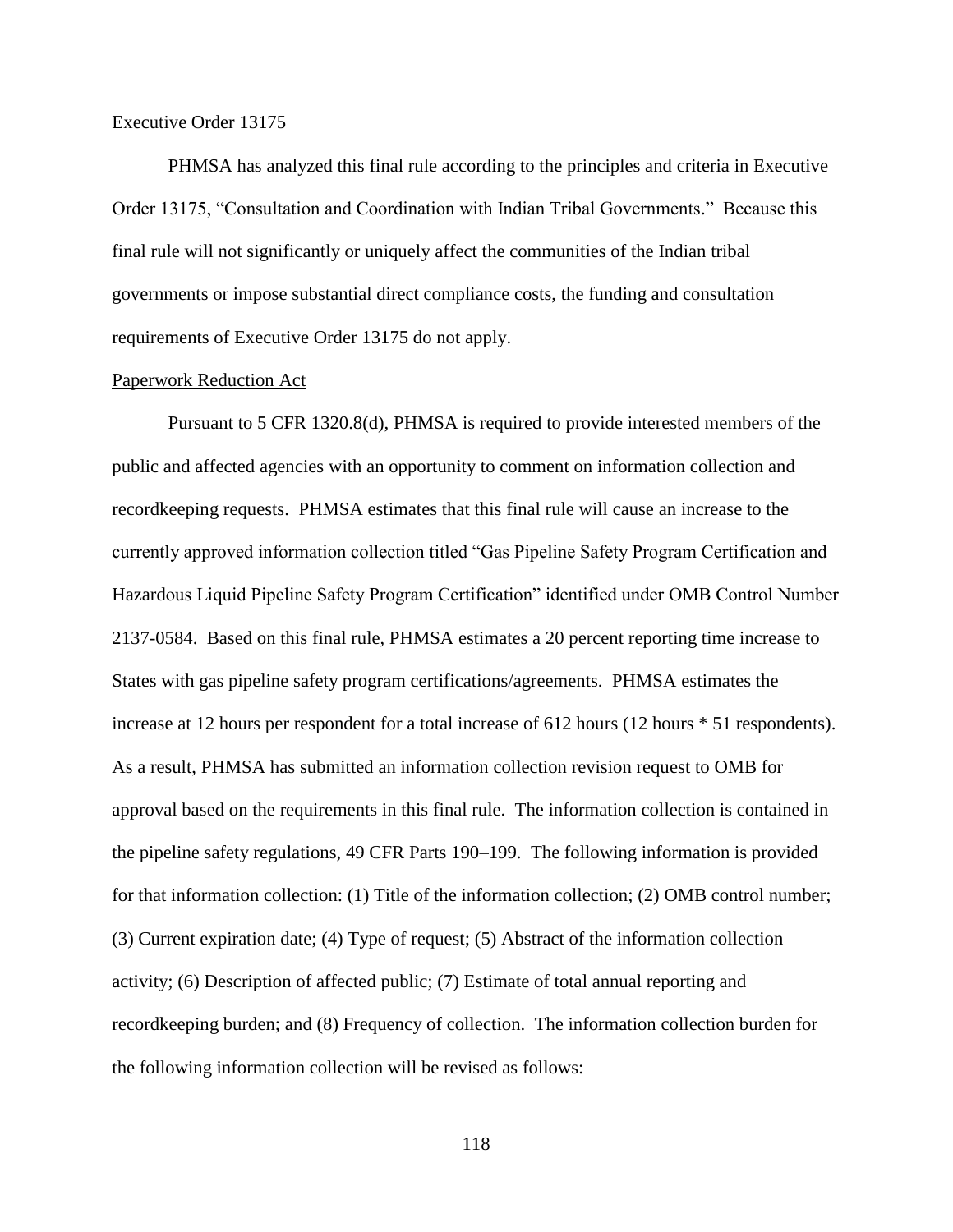Title: Gas Pipeline Safety Program Certification and Hazardous Liquid Pipeline Safety Program Certification.

OMB Control Number: 2137-0584.

Current Expiration Date: October 31, 2017.

Abstract: A State must submit an annual certification to assume responsibility for regulating intrastate pipelines, and certain records must be maintained to demonstrate that the State is ensuring satisfactory compliance with the pipeline safety regulations.

PHMSA uses that information to evaluate a State's eligibility for Federal grants.

Affected Public: State and local governments.

Annual Reporting and Recordkeeping Burden:

Total Annual Responses: 67.

Total Annual Burden Hours: 4,532 (this estimate includes an increase of 612 hours).

Frequency of Collection: Annually and occasionally at State's discretion.

Requests for a copy of this information collection should be directed to Angela Dow, Office of Pipeline Safety (PHP–30), Pipeline and Hazardous Materials Safety Administration (PHMSA), 2nd Floor, 1200 New Jersey Avenue, SE, Washington, DC 20590–0001, Telephone 202-366- 4595.

#### Unfunded Mandates Reform Act of 1995

This final rule will not impose unfunded mandates under the Unfunded Mandates Reform Act of 1995. It will not result in costs of \$153 million, adjusted for inflation, or more in any one year to either State, local, or tribal governments, in the aggregate, or to the private sector, and is the least burdensome alternative that achieves the objective of this final rule.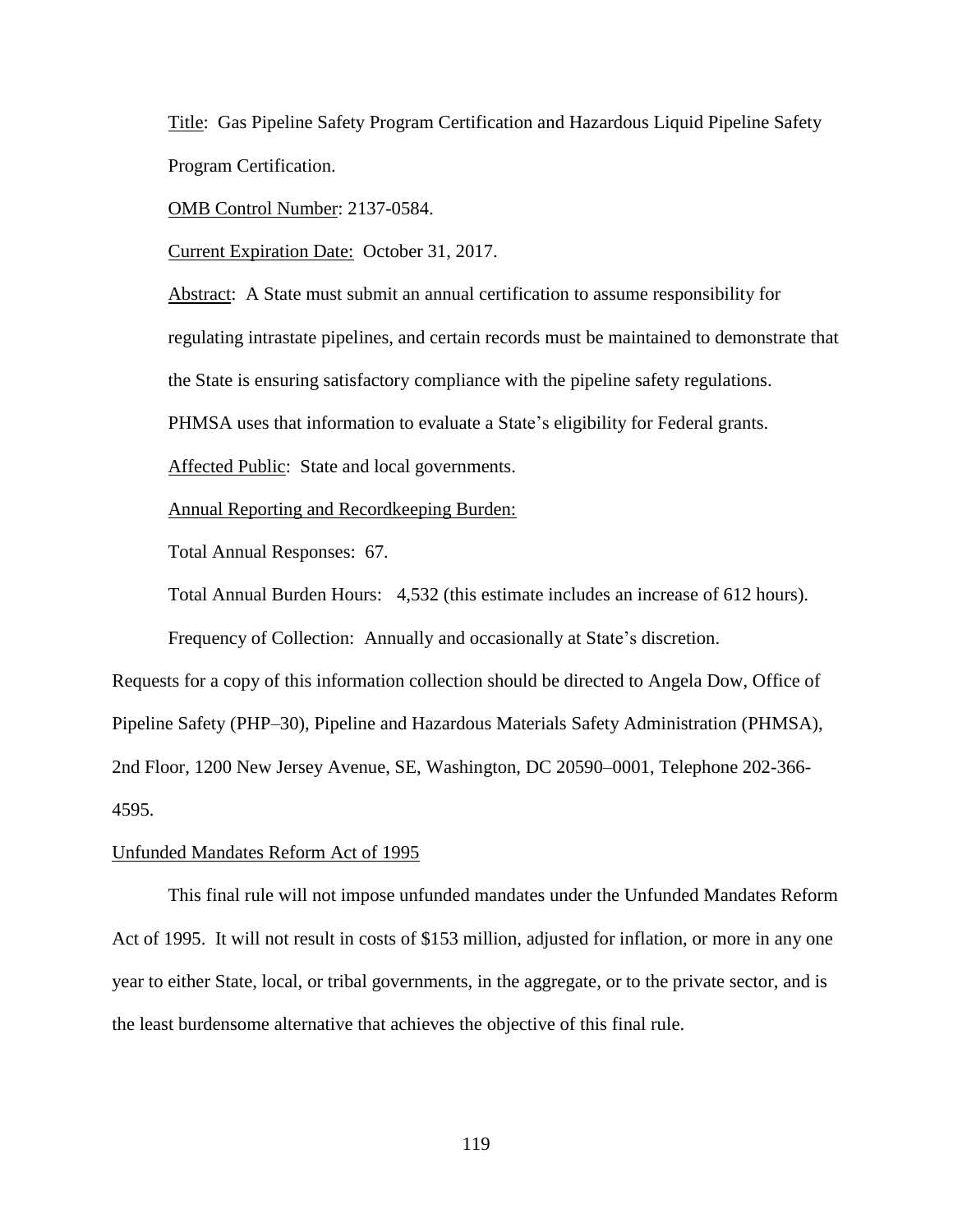#### National Environmental Policy Act

PHMSA analyzed this final rule in accordance with section 102(2)(c) of the National Environmental Policy Act (42 U.S.C. 4332), the Council on Environmental Quality regulations (40 CFR Parts 1500-1508), and DOT Order 5610.1C, and has determined that this action, which is designed to reduce pipeline accidents and spills, will not significantly affect the quality of the human environment. An environmental assessment of this final rule is available in the docket. Executive Order 13132

PHMSA has analyzed this final rule according to the principles and criteria of Executive Order 13132 ("Federalism"). A rule has implications for Federalism under Executive Order 13132 if it has a substantial direct effect on State or local governments, on the relationship between the national government and the States, or on the distribution of powers and responsibilities among the various levels of government.

The Federal pipeline safety statutes in 49 U.S.C. 60101, et seq., create a strong Federal-State partnership for ensuring the safety of the Nation's interstate and intrastate pipelines. That partnership permits States to regulate intrastate pipelines after they certify to PHMSA, among other things, that they have and are enforcing standards at least as stringent as the Federal requirements and are promoting a damage prevention program. PHMSA provides Federal grants to States to cover a large portion of their pipeline safety program expenses, and PHMSA also makes grants available to assist in improving the overall quality and effectiveness of their damage prevention programs.

In recognition of the value of this close partnership, PHMSA has made and continues to make every effort to ensure that our State partners have the opportunity to provide input on this final rule. For example, at the ANPRM stage, PHMSA sought advice from NAPSR and offered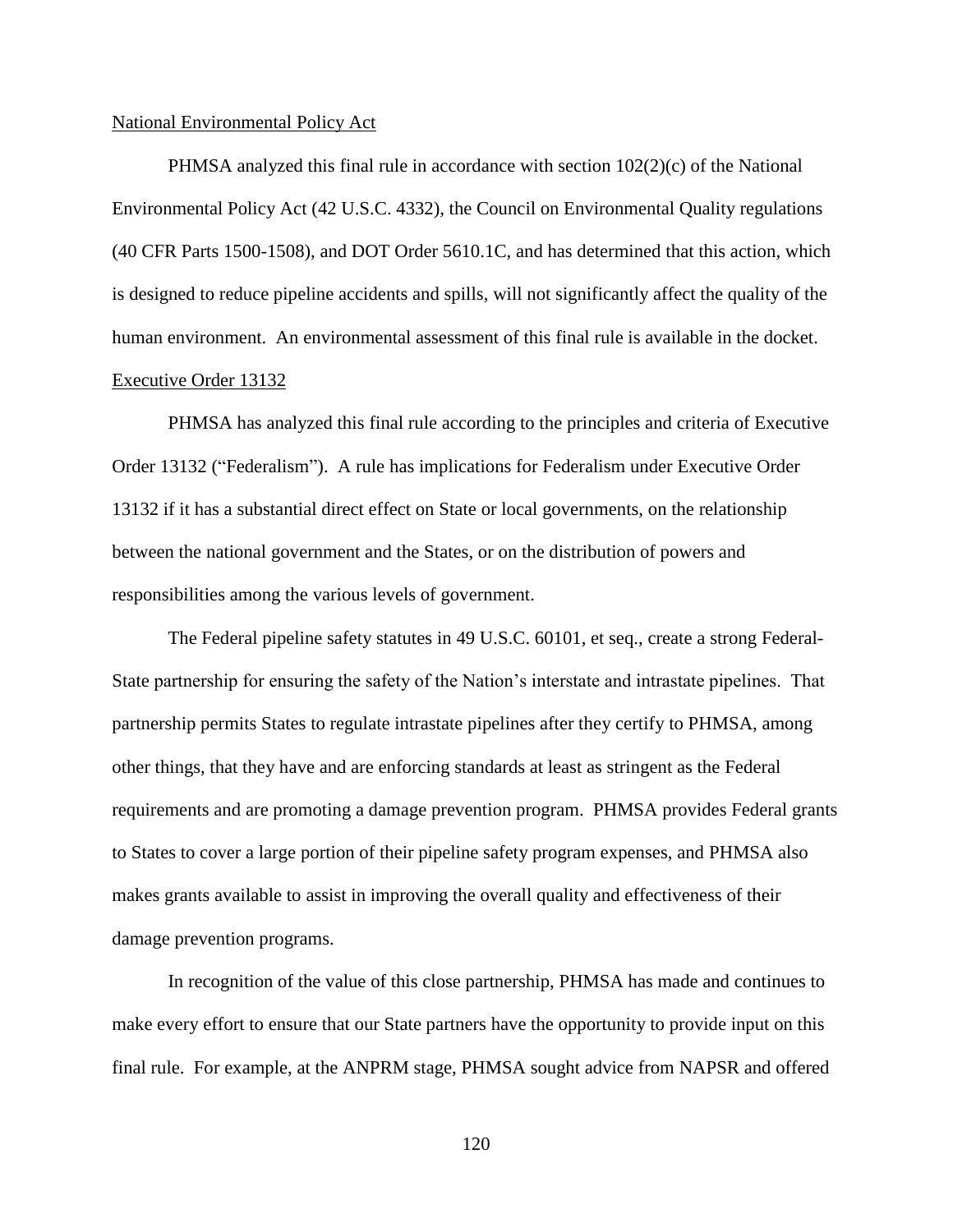NAPSR officials the opportunity to meet with PHMSA and discuss issues of concern to the States. As a result of these consultation efforts with State officials and their comments on the ANPRM, PHMSA became aware of State concerns regarding the rigorousness of the criteria for program effectiveness. PHMSA had taken these concerns into account in developing the NPRM and asked for comments from State and local governments on any other Federalism issues. PHMSA received no additional comments on any impacts to the State and local governments.

Under this final rule, Federal administrative enforcement action against an excavator that violates damage prevention requirements will be taken only in the demonstrable absence of enforcement by a State authority. Additionally, the final rule will establish a framework for evaluating State programs individually so that the exercise of Federal administrative enforcement in one State has no effect on the ability of all other States to continue to exercise State enforcement authority. This final rule will not preempt State law in the State where the violation occurred, or any other State, but will authorize Federal enforcement in the limited instance explained above. Finally, a State that establishes an effective damage prevention enforcement program has the ability to be recognized by PHMSA as having such a program.

For the reasons discussed above, and based on the results of our consultations with the States, PHMSA has concluded this final rule will not have a substantial direct effect on the States, the relationship between the national government and the States, or the distribution of power and responsibilities among the various levels of government. In addition, this final rule does not impose substantial direct compliance costs on State and local governments. Accordingly, the consultation and funding requirements of Executive Order 13132 do not apply.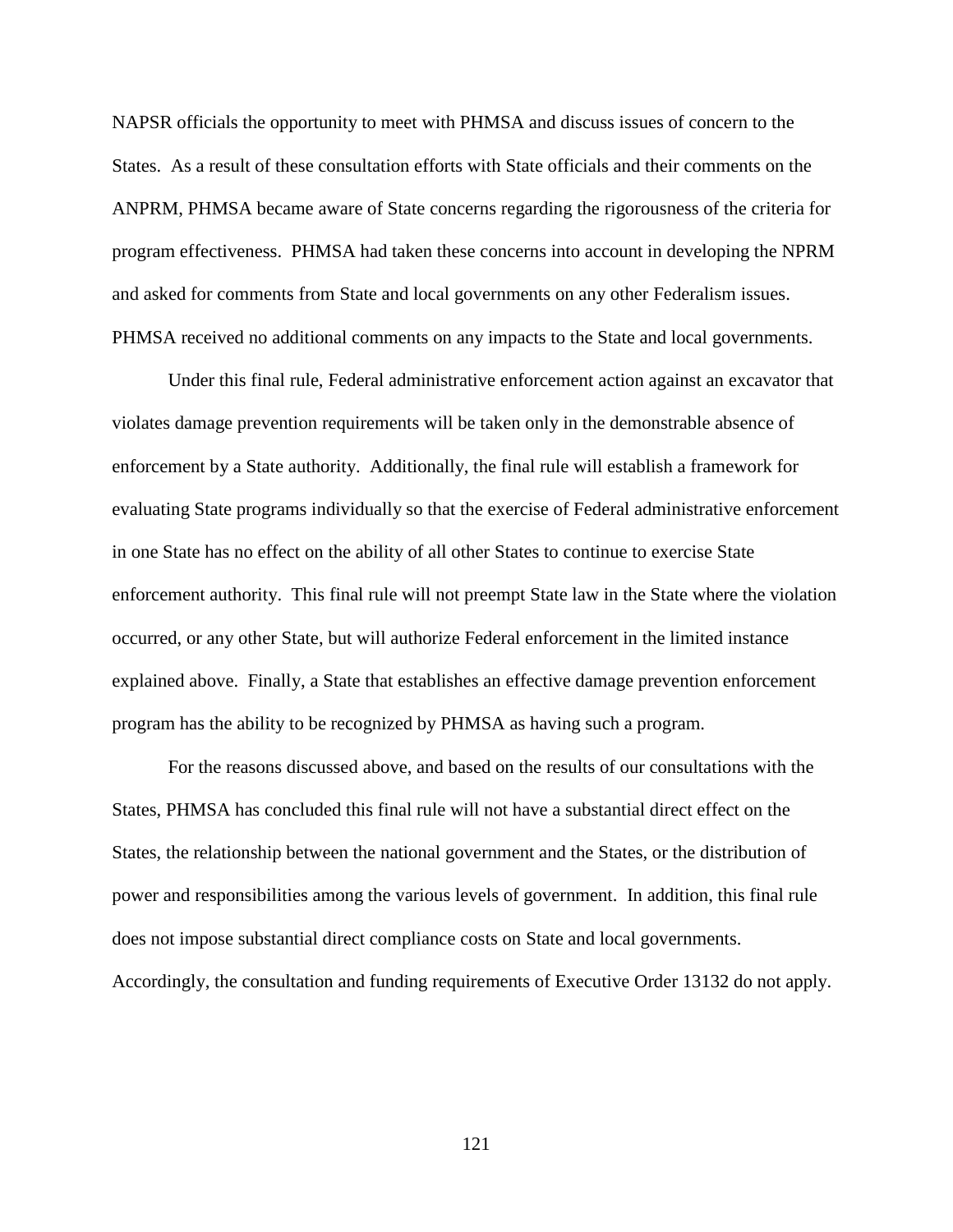#### Executive Order 13211

This final rule is not a "significant energy action" under Executive Order 13211 (Actions Concerning Regulations That Significantly Affect Energy Supply, Distribution, or Use). It is not likely to have a significant adverse effect on supply, distribution, or energy use. Further, the Office of Information and Regulatory Affairs has not designated this final rule as a significant energy action.

## Privacy Act Statement

Anyone may search the electronic form of all comments received for any of our dockets. You may review DOT's complete Privacy Act Statement in the **Federal Register** published on April 11, 2000, (70 FR 19477) or visit www.regulations.gov.

## **List of Subjects**

# 49 CFR Part 196

Administrative practice and procedure; Pipeline safety; Reporting and recordkeeping requirements.

#### 49 CFR Part 198

Grant programs-transportation; Pipeline safety; Reporting and recordkeeping requirements.

For the reasons discussed in the preamble, PHMSA amends 49 CFR Subchapter D as follows:

1. Part 196 is added to read as follows:

# **PART 196—PROTECTION OF UNDERGROUND PIPELINES FROM EXCAVATION ACTIVITY**

#### **Subpart A—General**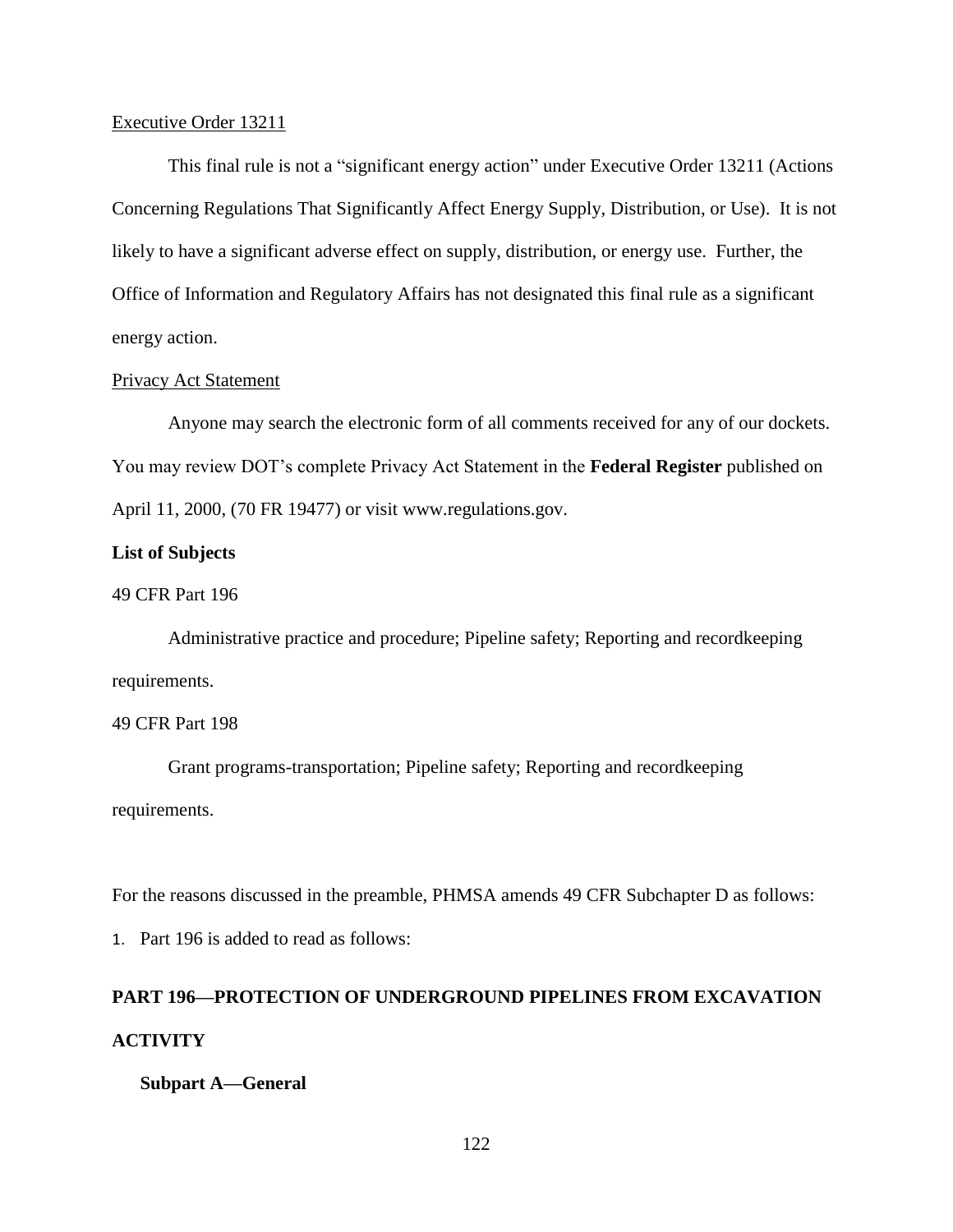§ 196.1 What is the purpose and scope of this part?

§ 196.3 Definitions.

# **Subpart B—Damage Prevention Requirements**

§ 196.101 What is the purpose and scope of this subpart?

§ 196.103 What must an excavator do to protect underground pipelines from excavationrelated damage?

§ 196.105 Are there any exceptions to the requirement to use one-call before digging?

§ 196.107 What must an excavator do if a pipeline is damaged by excavation activity?

§ 196.109 What must an excavator do if damage to a pipeline from excavation activity causes a leak where product is released from the pipeline?

§ 196.111 What if a pipeline operator fails to respond to a locate request or fails to accurately locate and mark its pipeline?

## **Subpart C—Administrative Enforcement Process**

§ 196.201 What is the purpose and scope of this subpart?

§ 196.203 What is the administrative process PHMSA will use to conduct enforcement

proceedings for alleged violations of excavation damage prevention requirements?

§ 196.205 Can PHMSA assess administrative civil penalties for violations?

§ 196.207 What are the maximum administrative civil penalties for violations?

§ 196.209 May other civil enforcement actions be taken?

§ 196.211 May criminal penalties be imposed?

Authority: 49 U.S.C. 60101 *et seq.;* and 49 CFR 1.97*.*

#### **Subpart A— General**

#### **§ 196.1 What is the purpose and scope of this part?**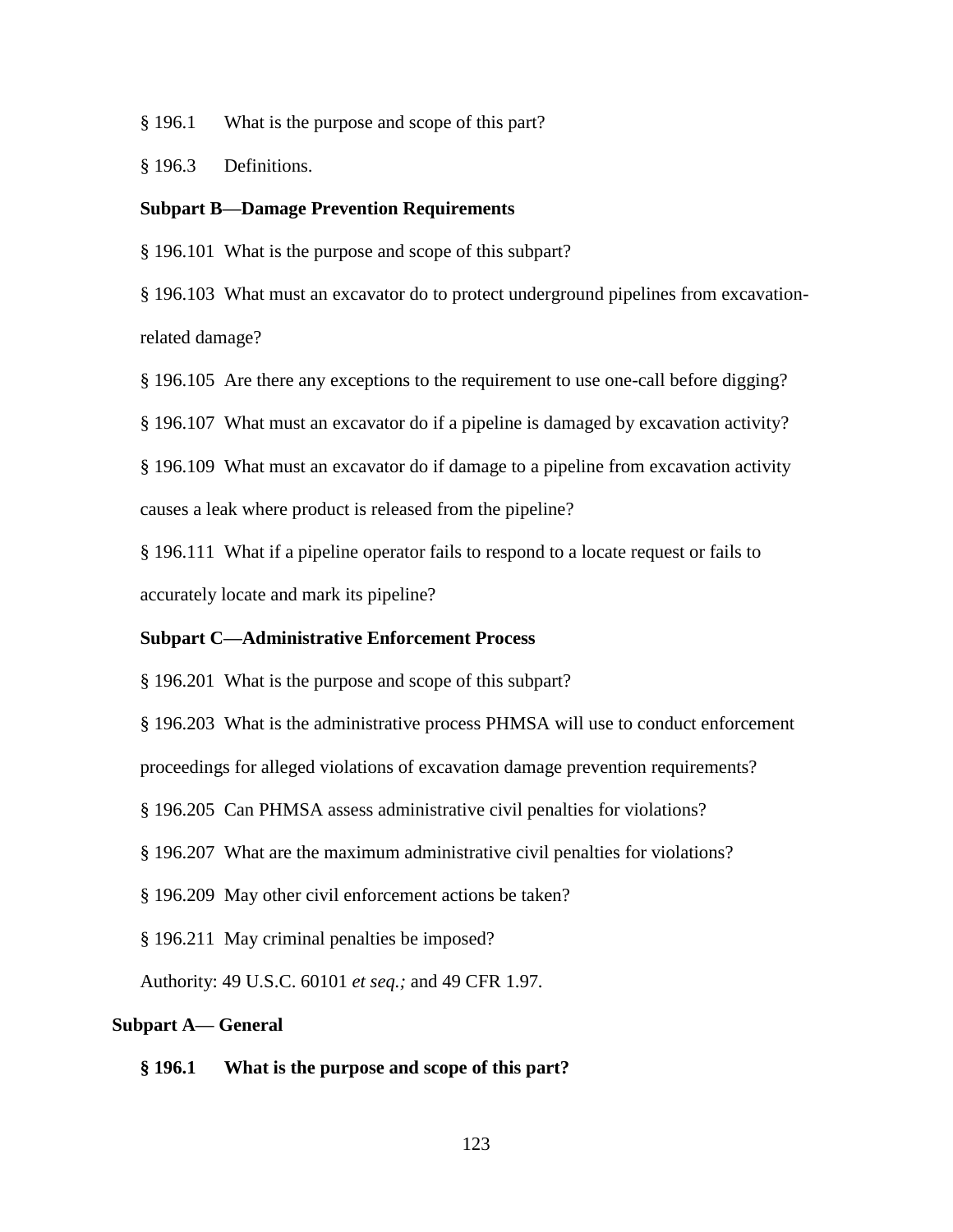This part prescribes the minimum requirements that excavators must follow to protect underground pipelines from excavation-related damage. It also establishes an enforcement process for violations of these requirements.

#### **§ 196.3 Definitions.**

*Damage* or *excavation damage* means any excavation activity that results in the need to repair or replace a pipeline due to a weakening, or the partial or complete destruction, of the pipeline, including, but not limited to, the pipe, appurtenances to the pipe, protective coatings, support, cathodic protection or the housing for the line device or facility.

*Excavation* refers to excavation activities as defined in 49 CFR § 192.614, and covers all excavation activity involving both mechanized and non-mechanized equipment, including hand tools.

*Excavator* means any person or legal entity, public or private, proposing to or engaging in excavation.

*One-call* means a notification system through which a person can notify pipeline operators of planned excavation to facilitate the locating and marking of any pipelines in the excavation area.

*Pipeline* means all parts of those physical facilities through which gas, carbon dioxide, or a hazardous liquid moves in transportation, including, but not limited to, pipe, valves, and other appurtenances attached or connected to pipe (including, but not limited to, tracer wire, radio frequency identification or other electronic marking system devices), pumping units, compressor units, metering stations, regulator stations, delivery stations, holders, fabricated assemblies, and breakout tanks.

#### **Subpart B—Damage Prevention Requirements**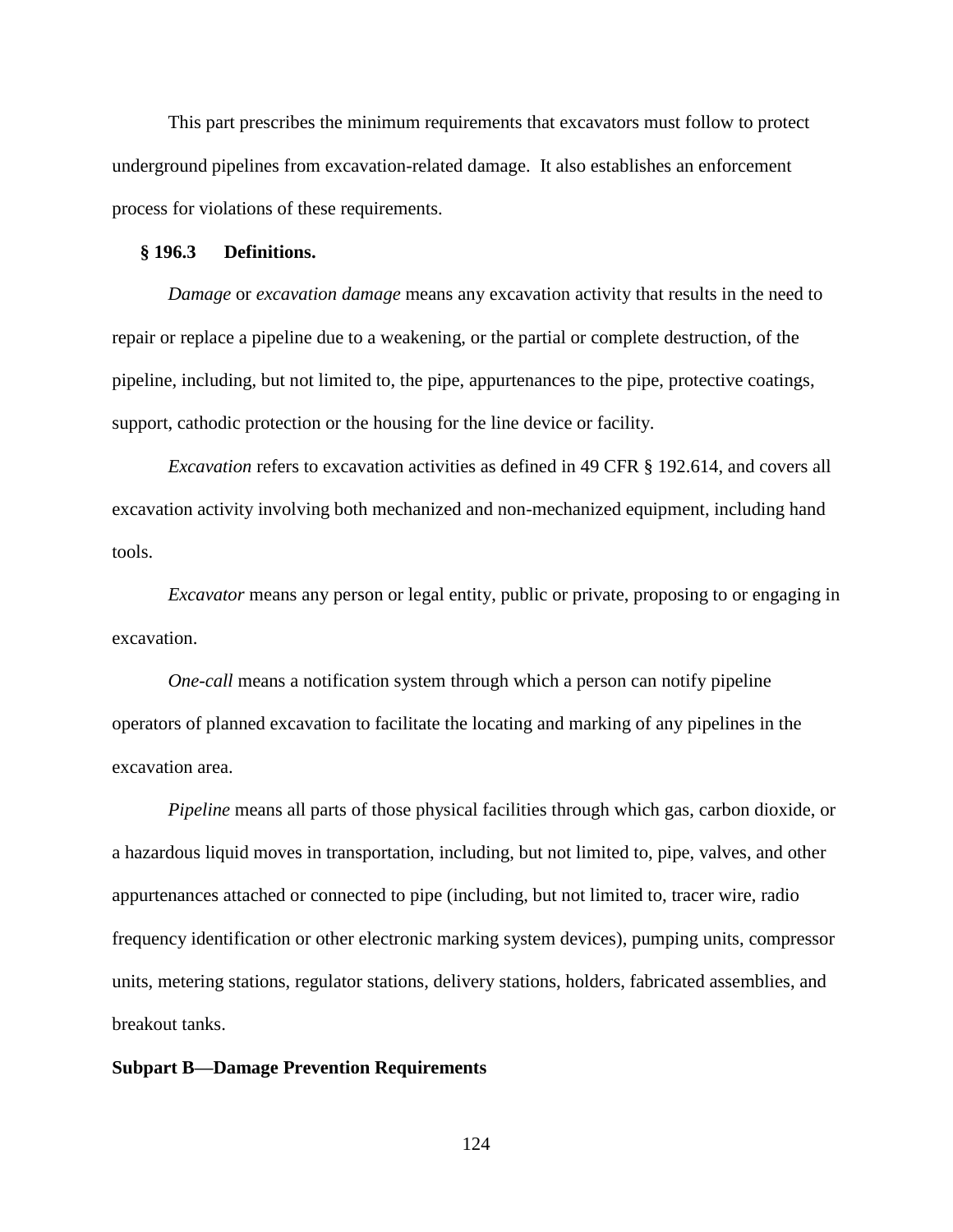#### **§ 196.101 What is the purpose and scope of this subpart?**

This subpart prescribes the minimum requirements that excavators must follow to protect pipelines subject to PHMSA or State pipeline safety regulations from excavation-related damage.

## **§ 196.103 What must an excavator do to protect underground pipelines from**

#### **excavation-related damage?**

Prior to and during excavation activity, the excavator must:

(a) Use an available one-call system before excavating to notify operators of underground pipeline facilities of the timing and location of the intended excavation;

(b) If underground pipelines exist in the area, wait for the pipeline operator to arrive at the excavation site and establish and mark the location of its underground pipeline facilities before excavating;

(c) Excavate with proper regard for the marked location of pipelines an operator has established by taking all practicable steps to prevent excavation damage to the pipeline;

(d) Make additional use of one-call as necessary to obtain locating and marking before excavating to ensure that underground pipelines are not damaged by excavation.

### **§ 196.107 What must an excavator do if a pipeline is damaged by excavation activity?**

If a pipeline is damaged in any way by excavation activity, the excavator must promptly report such damage to the pipeline operator, whether or not a leak occurs, at the earliest practicable moment following discovery of the damage.

# **§ 196.109 What must an excavator do if damage to a pipeline from excavation activity causes a leak where product is released from the pipeline?**

If damage to a pipeline from excavation activity causes the release of any PHMSA regulated natural and other gas or hazardous liquid as defined in Parts 192, 193 or 195 from the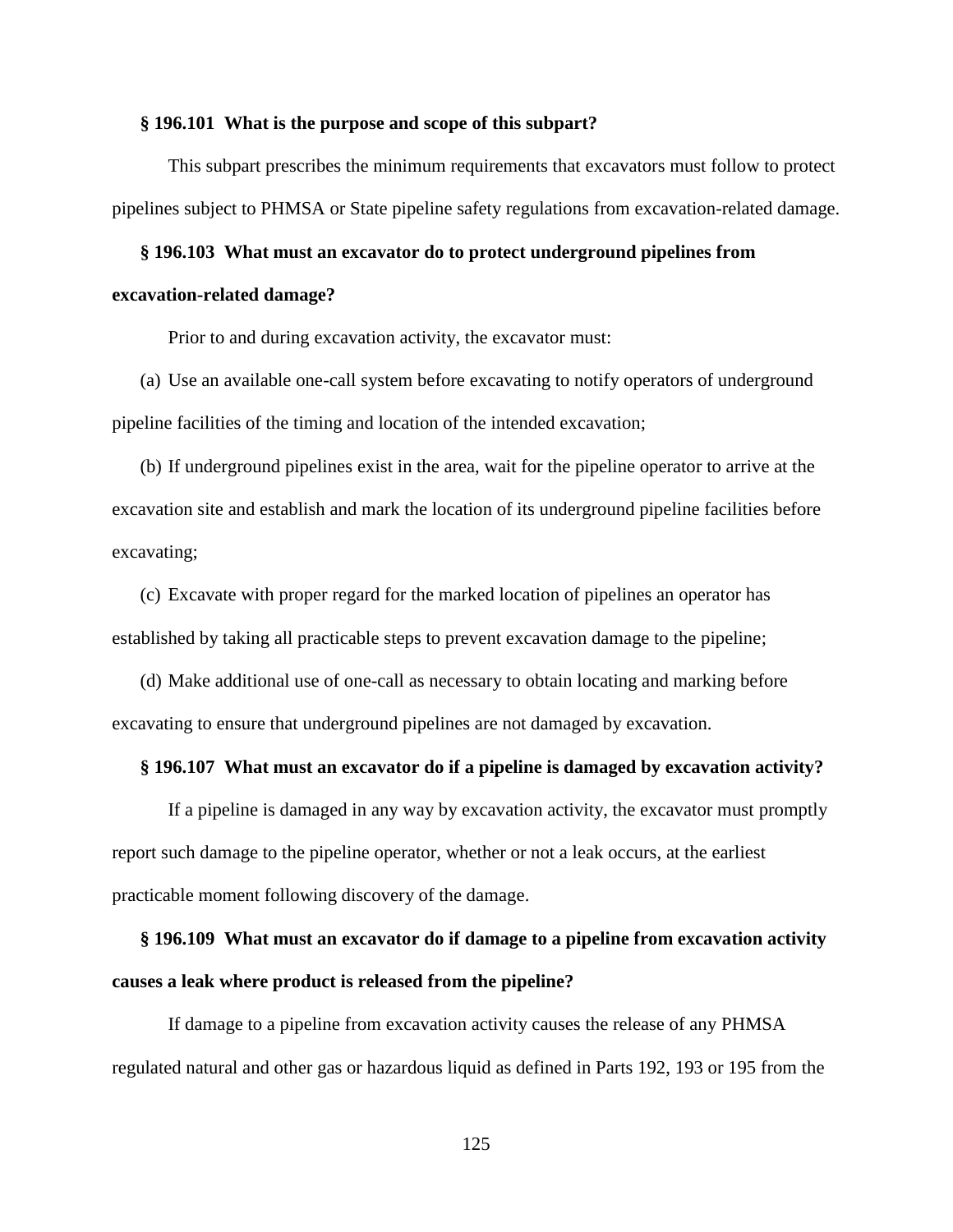pipeline, the excavator must promptly report the release to appropriate emergency response authorities by calling the 911 emergency telephone number.

# **§ 196.111 What if a pipeline operator fails to respond to a locate request or fails to accurately locate and mark its pipeline?**

PHMSA may enforce existing requirements applicable to pipeline operators, including those specified in 49 CFR 192.614 and 195.442 and 49 U.S.C. § 60114 if a pipeline operator fails to properly respond to a locate request or fails to accurately locate and mark its pipeline. The limitation in § 60114(f) does not apply to enforcement taken against pipeline operators and excavators working for pipeline operators.

# **Subpart C—Enforcement**

#### **§ 196.201 What is the purpose and scope of this subpart?**

This subpart describes the enforcement authority and sanctions exercised by the Associate Administrator for Pipeline Safety for achieving and maintaining pipeline safety under this Part. It also prescribes the procedures governing the exercise of that authority and the imposition of those sanctions.

# **§ 196.203 What is the administrative process PHMSA will use to conduct enforcement proceedings for alleged violations of excavation damage prevention requirements?**

PHMSA will use the existing administrative adjudication process for alleged pipeline safety violations set forth in 49 CFR Part 190, Subpart B. This process provides for notification that a probable violation has been committed, a 30-day period to respond including the opportunity to request an administrative hearing, the issuance of a final order, and the opportunity to petition for reconsideration.

#### **§ 196.205 Can PHMSA assess administrative civil penalties for violations?**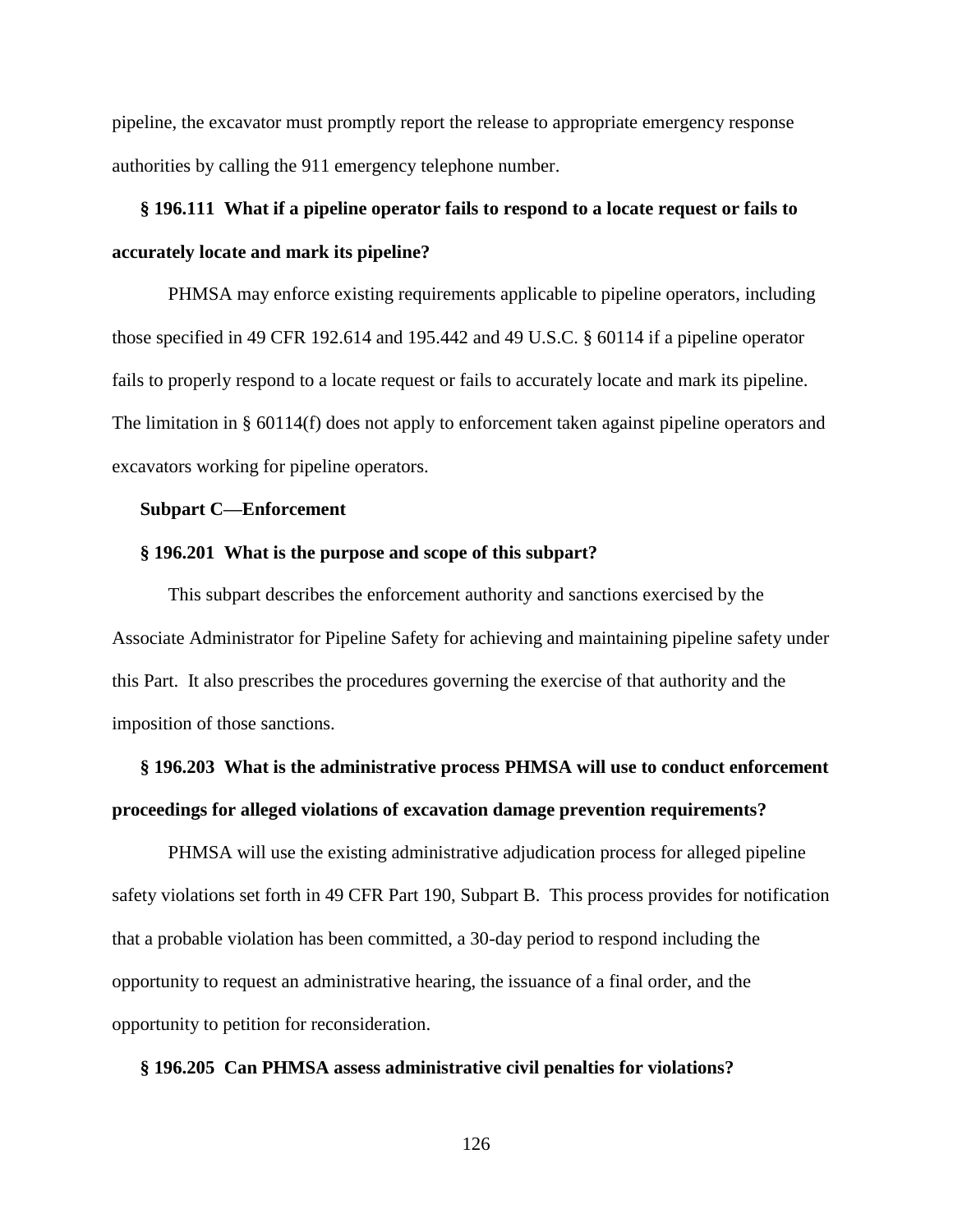Yes. When the Associate Administrator for Pipeline Safety has reason to believe that a person has violated any provision of the 49 U.S.C. 60101 *et seq.* or any regulation or order issued thereunder, including a violation of excavation damage prevention requirements under this Part and 49 U.S.C. 60114(d) in a State with an excavation damage prevention law enforcement program PHMSA has deemed inadequate under 49 CFR Part 198, Subpart D, PHMSA may conduct a proceeding to determine the nature and extent of the violation and to assess a civil penalty.

# **§ 196.207 What are the maximum administrative civil penalties for violations?**

The maximum administrative civil penalties that may be imposed are specified in 49 U.S.C. § 60122.

#### **§ 196.209 May other civil enforcement actions be taken?**

Whenever the Associate Administrator has reason to believe that a person has engaged, is engaged, or is about to engage in any act or practice constituting a violation of any provision of 49 U.S.C. 60101 *et seq.*, or any regulations issued thereunder, PHMSA, or the person to whom the authority has been delegated, may request the Attorney General to bring an action in the appropriate U.S. District Court for such relief as is necessary or appropriate, including mandatory or prohibitive injunctive relief, interim equitable relief, civil penalties, and punitive damages as provided under 49 U.S.C. 60120.

#### **§ 196.211 May criminal penalties be imposed for violations?**

Yes. Criminal penalties may be imposed as specified in 49 U.S.C. 60123.

# **PART 198 – REGULATIONS FOR GRANTS TO AID STATE PIPELINE SAFETY PROGRAMS**

2. The authority citation for part 198 is amended to read as follows: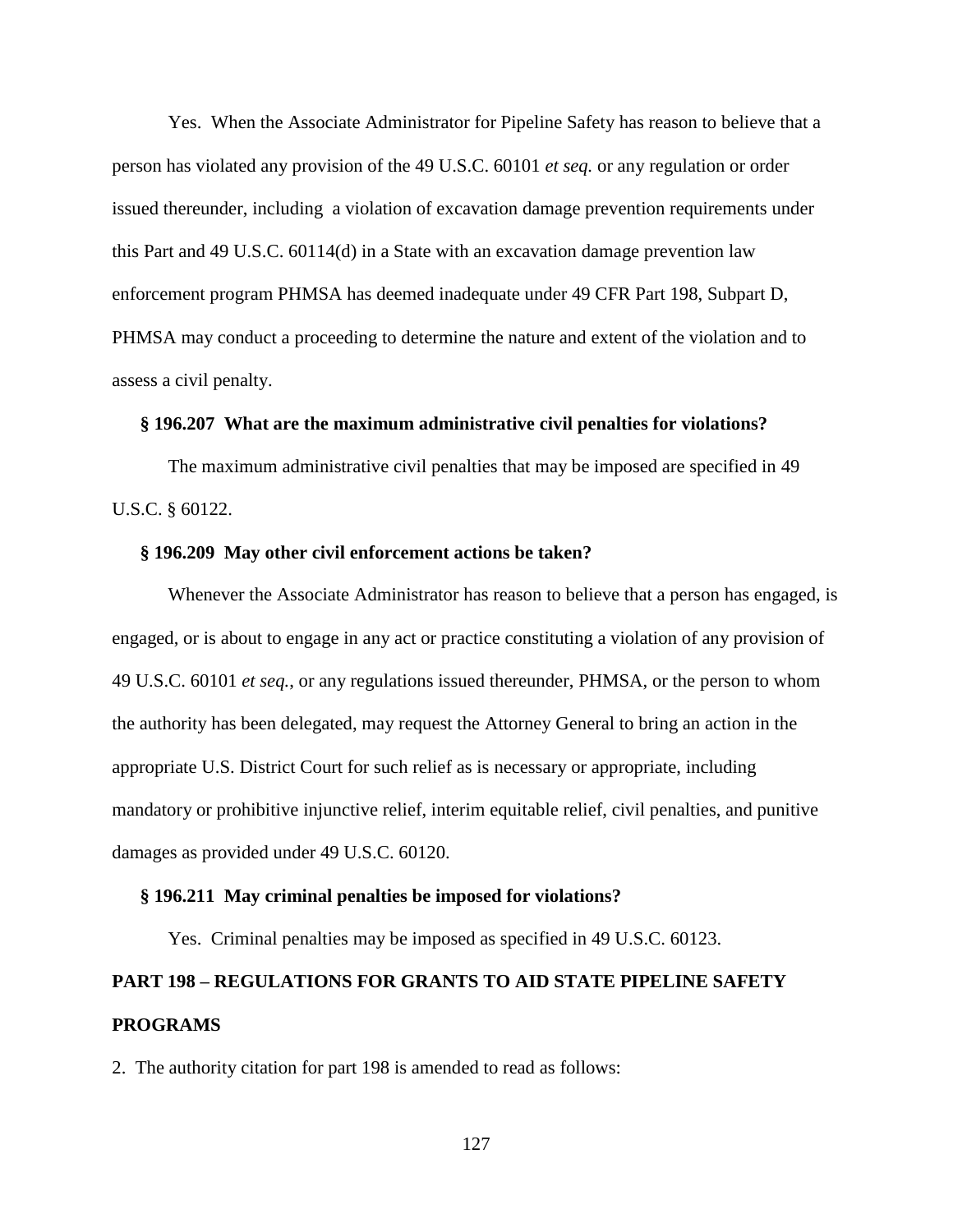Authority: 49 U.S.C. 60101 *et seq.*; 49 CFR § 1.97.

3. 49 CFR Part 198 is amended by adding a new Subpart D to read as follows:

#### **Subpart D—State Damage Prevention Enforcement Programs**

- § 198.51 What is the purpose and scope of this subpart?
- § 198.53 When and how will PHMSA evaluate State damage prevention enforcement programs?
- § 198.55 What criteria will PHMSA use in evaluating the effectiveness of State damage prevention enforcement programs?
- § 198.57 What is the process PHMSA will use to notify a State that its damage prevention enforcement program appears to be inadequate?
- § 198.59 How may a State respond to a notice of inadequacy?
- § 198.61 How is a State notified of PHMSA's final decision?
- § 198.63 How may a State with an inadequate damage prevention enforcement program seek reconsideration by PHMSA?

#### **Subpart D— State Damage Prevention Enforcement Programs**

### **§ 198.51 What is the purpose and scope of this subpart?**

This subpart establishes standards for effective State damage prevention enforcement programs and prescribes the administrative procedures available to a State that elects to contest a notice of inadequacy.

# **§ 198.53 When and how will PHMSA evaluate state excavation damage prevention**

# **law enforcement programs?**

PHMSA conducts annual program evaluations and certification reviews of State pipeline safety programs. PHMSA will also conduct annual reviews of State excavation damage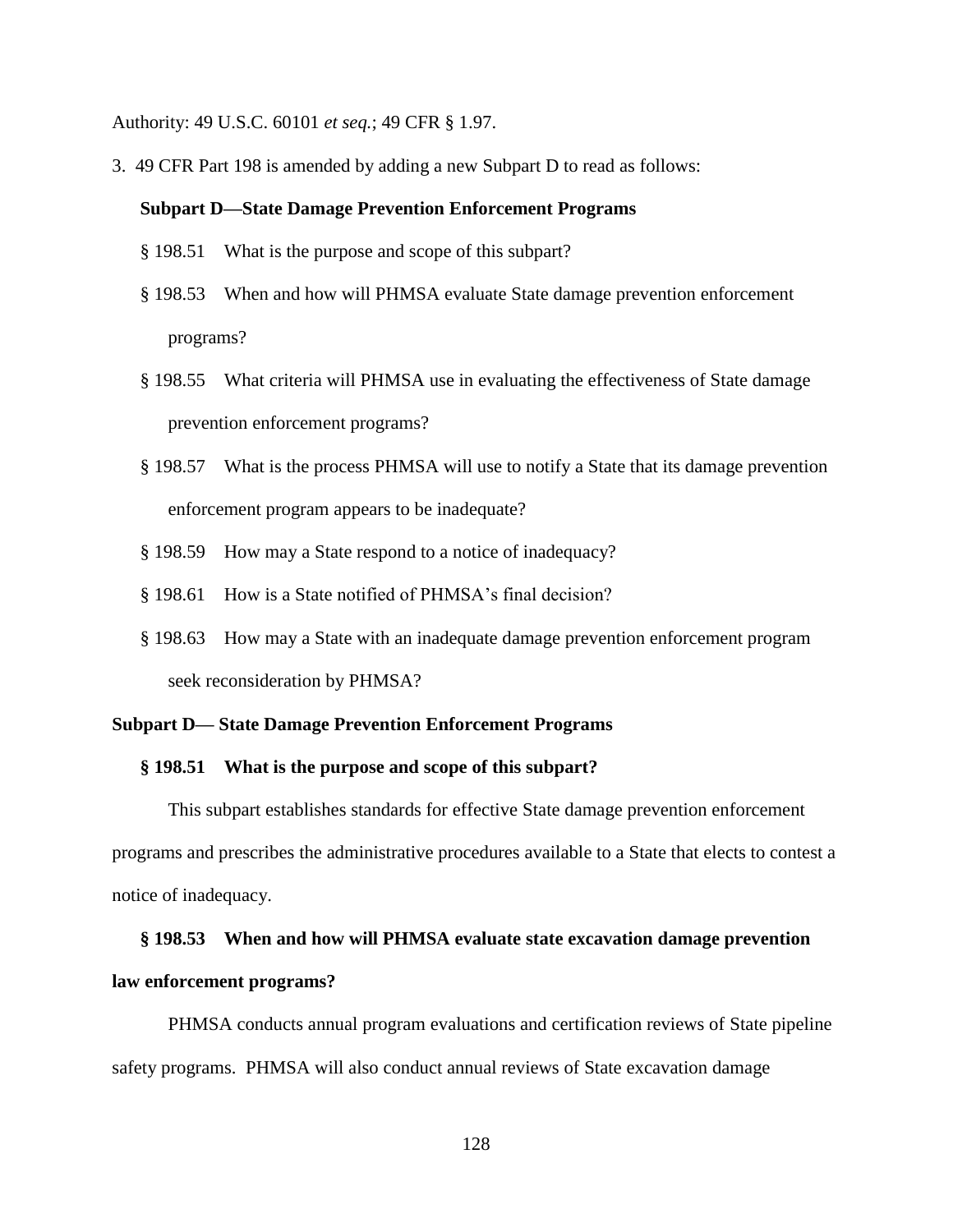prevention law enforcement programs. PHMSA will use the criteria described in § 198.55 as the basis for the enforcement program reviews, utilizing information obtained from any State agency or office with a role in the State's excavation damage prevention law enforcement program. If PHMSA finds a State's enforcement program inadequate, PHMSA may take immediate enforcement against excavators in that State. The State will have five years from the date of the finding to make program improvements that meet PHMSA's criteria for minimum adequacy. A State that fails to establish an adequate enforcement program in accordance with 49 CFR 198.55 within five years of the finding of inadequacy may be subject to reduced grant funding established under 49 U.S.C. 60107. PHMSA will determine the amount of the reduction using the same process it uses to distribute the grant funding; PHMSA will factor the findings from the annual review of the excavation damage prevention enforcement program into the 49 U.S.C. 60107 grant funding distribution to State pipeline safety programs. The amount of the reduction in 49 U.S.C. 60107 grant funding will not exceed four percent (4%) of prior year funding (not cumulative). If a State fails to implement an adequate enforcement program within five years of a finding of inadequacy, the Governor of that State may petition the Administrator of PHMSA, in writing, for a temporary waiver of the penalty, provided the petition includes a clear plan of action and timeline for achieving program adequacy.

# **§ 198.55 What criteria will PHMSA use in evaluating the effectiveness of State damage prevention enforcement programs?**

(a) PHMSA will use the following criteria to evaluate the effectiveness of a State excavation damage prevention enforcement program:

1) Does the State have the authority to enforce its State excavation damage prevention law using civil penalties and other appropriate sanctions for violations?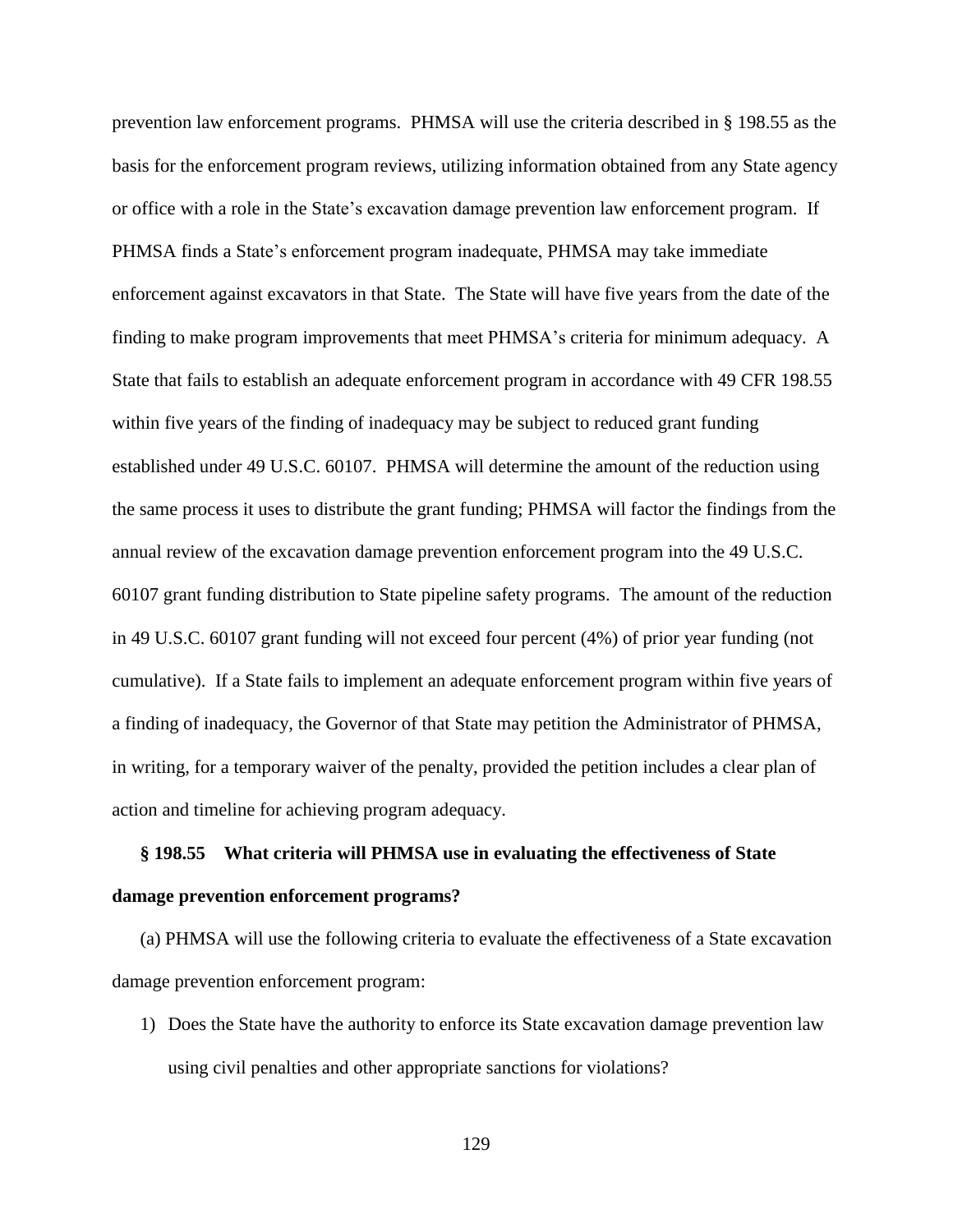- 2) Has the State designated a State agency or other body as the authority responsible for enforcement of the State excavation damage prevention law?
- 3) Is the State assessing civil penalties and other appropriate sanctions for violations at levels sufficient to deter noncompliance and is the State making publicly available information that demonstrates the effectiveness of the State's enforcement program?
- 4) Does the enforcement authority (if one exists) have a reliable mechanism (e.g., mandatory reporting, complaint-driven reporting) for learning about excavation damage to underground facilities?
- 5) Does the State employ excavation damage investigation practices that are adequate to determine the responsible party or parties when excavation damage to underground facilities occurs?
- 6) At a minimum, do the State's excavation damage prevention requirements include the following:
	- a. Excavators may not engage in excavation activity without first using an available one-call notification system to establish the location of underground facilities in the excavation area.
	- b. Excavators may not engage in excavation activity in disregard of the marked location of a pipeline facility as established by a pipeline operator.
	- c. An excavator who causes damage to a pipeline facility:
		- i. Must report the damage to the operator of the facility at the earliest practical moment following discovery of the damage; and
		- ii. If the damage results in the escape of any PHMSA regulated natural and other gas or hazardous liquid, must promptly report to other appropriate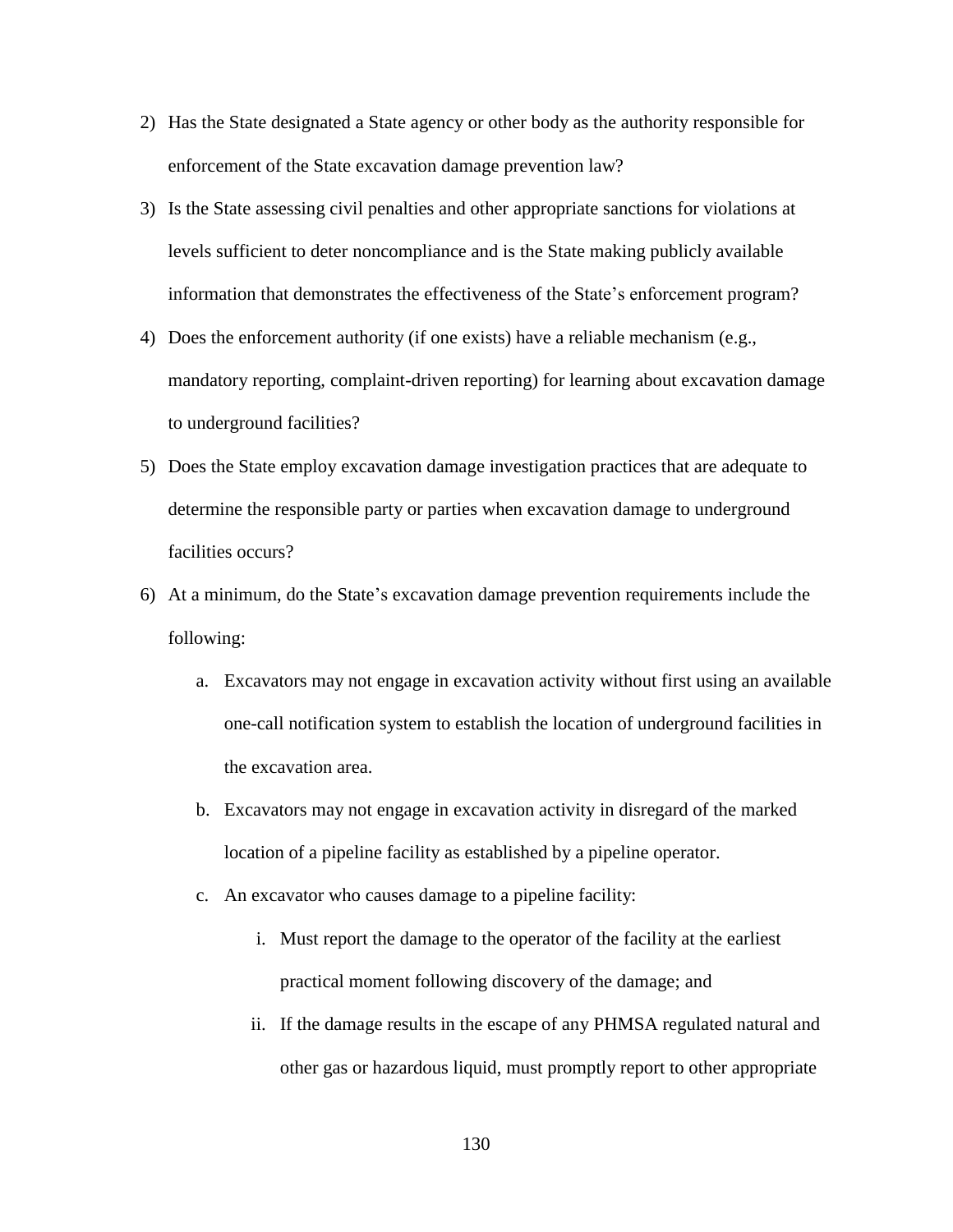authorities by calling the 911 emergency telephone number or another emergency telephone number.

7) Does the State limit exemptions for excavators from its excavation damage prevention law? A State must provide to PHMSA a written justification for any exemptions for excavators from State damage prevention requirements. PHMSA will make the written justifications available to the public.

(b) PHMSA may consider individual enforcement actions taken by a State in evaluating the effectiveness of a State's damage prevention enforcement program.

# **§ 198.57 What is the process PHMSA will use to notify a state that its damage prevention enforcement program appears to be inadequate?**

PHMSA will issue a notice of inadequacy to the State in accordance with 49 CFR § 190.5. The notice will state the basis for PHMSA's determination that the State's damage prevention enforcement program appears inadequate for purposes of this subpart and set forth the State's response options.

#### **§ 198.59 How may a state respond to a notice of inadequacy?**

A State receiving a notice of inadequacy will have 30 days from receipt of the notice to submit a written response to the PHMSA official who issued the notice. In its response, the State may include information and explanations concerning the alleged inadequacy or contest the allegation of inadequacy and request the notice be withdrawn.

# **§ 198.61 How is a State notified of PHMSA's final decision?**

PHMSA will issue a final decision on whether the State's damage prevention enforcement program has been found inadequate in accordance with 49 CFR § 190.5.

#### **§ 198.63 How may a State with an inadequate excavation damage prevention law**